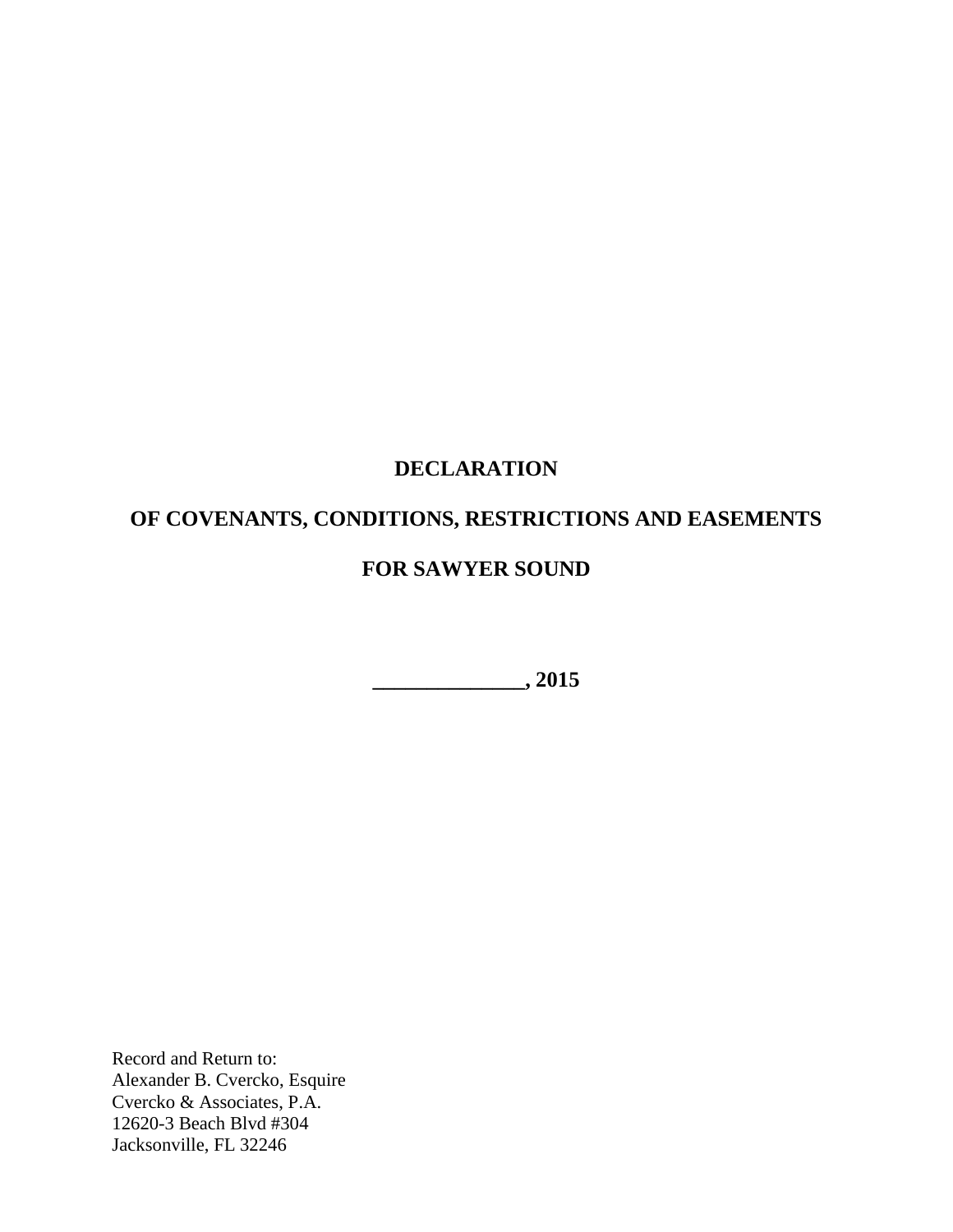## **TABLE OF CONTENTS**

| <b>ARTICLE I</b>  |  |
|-------------------|--|
| 1.01              |  |
| 1.02              |  |
| 1.03              |  |
| 1.04              |  |
| 1.05              |  |
| 1.06              |  |
| 1.07              |  |
| 1.08              |  |
| 1.09              |  |
| 1.10              |  |
| 1.11              |  |
| 1.12              |  |
| 1.13              |  |
| 1.14              |  |
| 1.15              |  |
| 1.16              |  |
| 1.17              |  |
| 1.18              |  |
| 1.19              |  |
| 1.20              |  |
| 1.21              |  |
| 1.22              |  |
| 1.23              |  |
| 1.24              |  |
| 1.25              |  |
| 1.26              |  |
| 1.27              |  |
| 1.28              |  |
| 1.29              |  |
| 1.30              |  |
| 1.31              |  |
| 1.32              |  |
| 1.33              |  |
| 1.34              |  |
| 1.35              |  |
| 1.36              |  |
| 1.37              |  |
| 1.38              |  |
| 1.39              |  |
| 1.40              |  |
| <b>ARTICLE II</b> |  |
| 2.01              |  |
| 2.02              |  |
| 2.03              |  |
| 2.04              |  |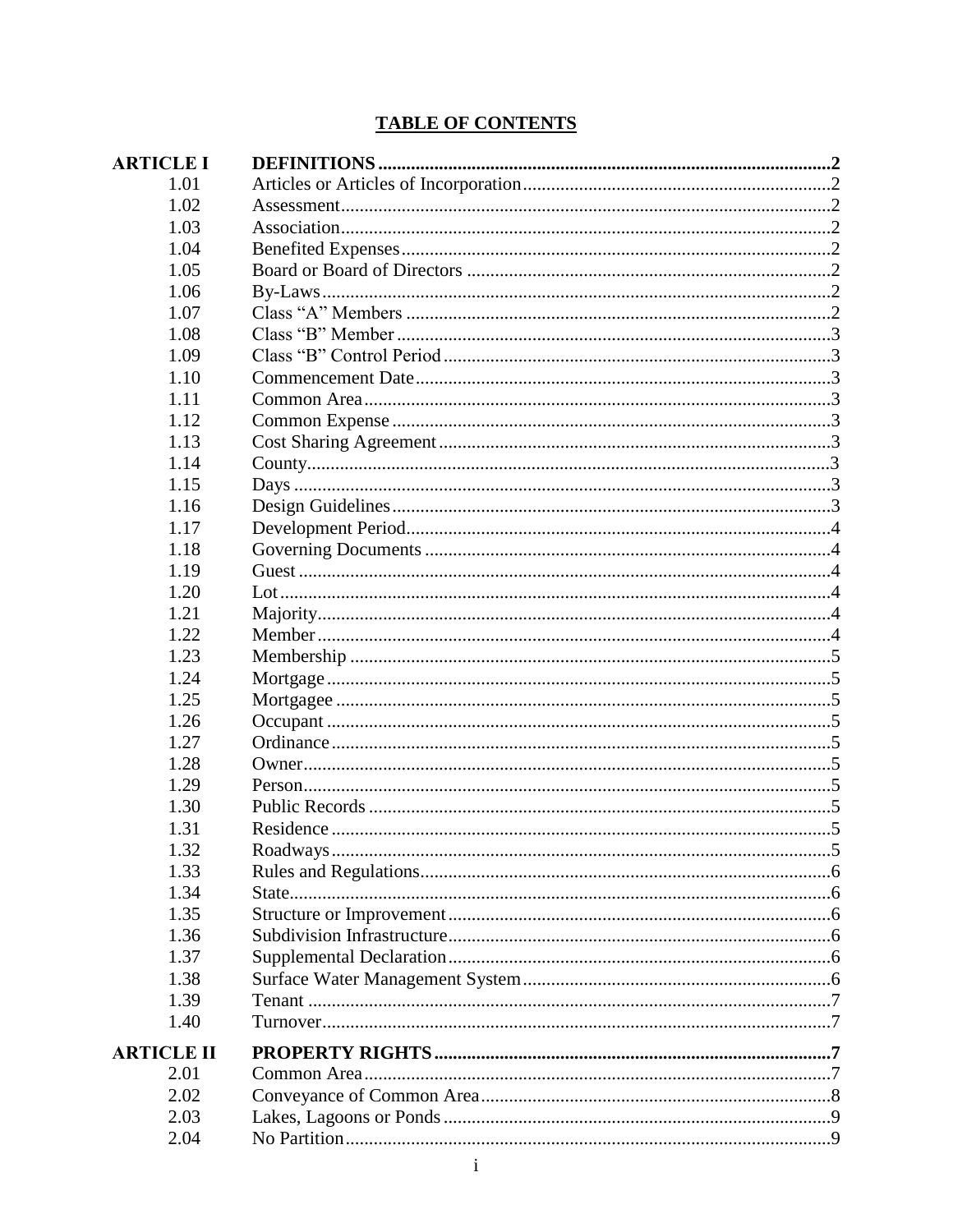| 2.05               |                                                         |  |
|--------------------|---------------------------------------------------------|--|
| 2.06               |                                                         |  |
| 2.07               |                                                         |  |
| 2.08               |                                                         |  |
| <b>ARTICLE III</b> |                                                         |  |
| 3.01               |                                                         |  |
| 3.02               |                                                         |  |
| 3.03               |                                                         |  |
| 3.04               |                                                         |  |
| 3.05               |                                                         |  |
| 3.06               |                                                         |  |
| 3.07               |                                                         |  |
| 3.08               |                                                         |  |
| <b>ARTICLE IV</b>  |                                                         |  |
| 4.01               |                                                         |  |
| 4.02               |                                                         |  |
| 4.03               |                                                         |  |
| 4.04               |                                                         |  |
| 4.05               |                                                         |  |
|                    |                                                         |  |
| <b>ARTICLE V</b>   |                                                         |  |
| 5.01               |                                                         |  |
| 5.02               |                                                         |  |
| 5.03               |                                                         |  |
| 5.04               |                                                         |  |
| 5.05               |                                                         |  |
| 5.06               |                                                         |  |
| 5.07               |                                                         |  |
| 5.08               |                                                         |  |
| 5.09               |                                                         |  |
| 5.10               |                                                         |  |
| 5.11               |                                                         |  |
| 5.12               |                                                         |  |
| 5.13<br>5.14       |                                                         |  |
| 5.15               |                                                         |  |
| 5.16               |                                                         |  |
| 5.17               |                                                         |  |
| 5.18               |                                                         |  |
| 5.19               |                                                         |  |
| 5.20               |                                                         |  |
| 5.21               | Use of the Routine-Infrastructure-Maintenance Account24 |  |
| 5.22               |                                                         |  |
| 5.23               |                                                         |  |
| 5.24               |                                                         |  |
| 5.25               |                                                         |  |
| 5.26               |                                                         |  |
|                    |                                                         |  |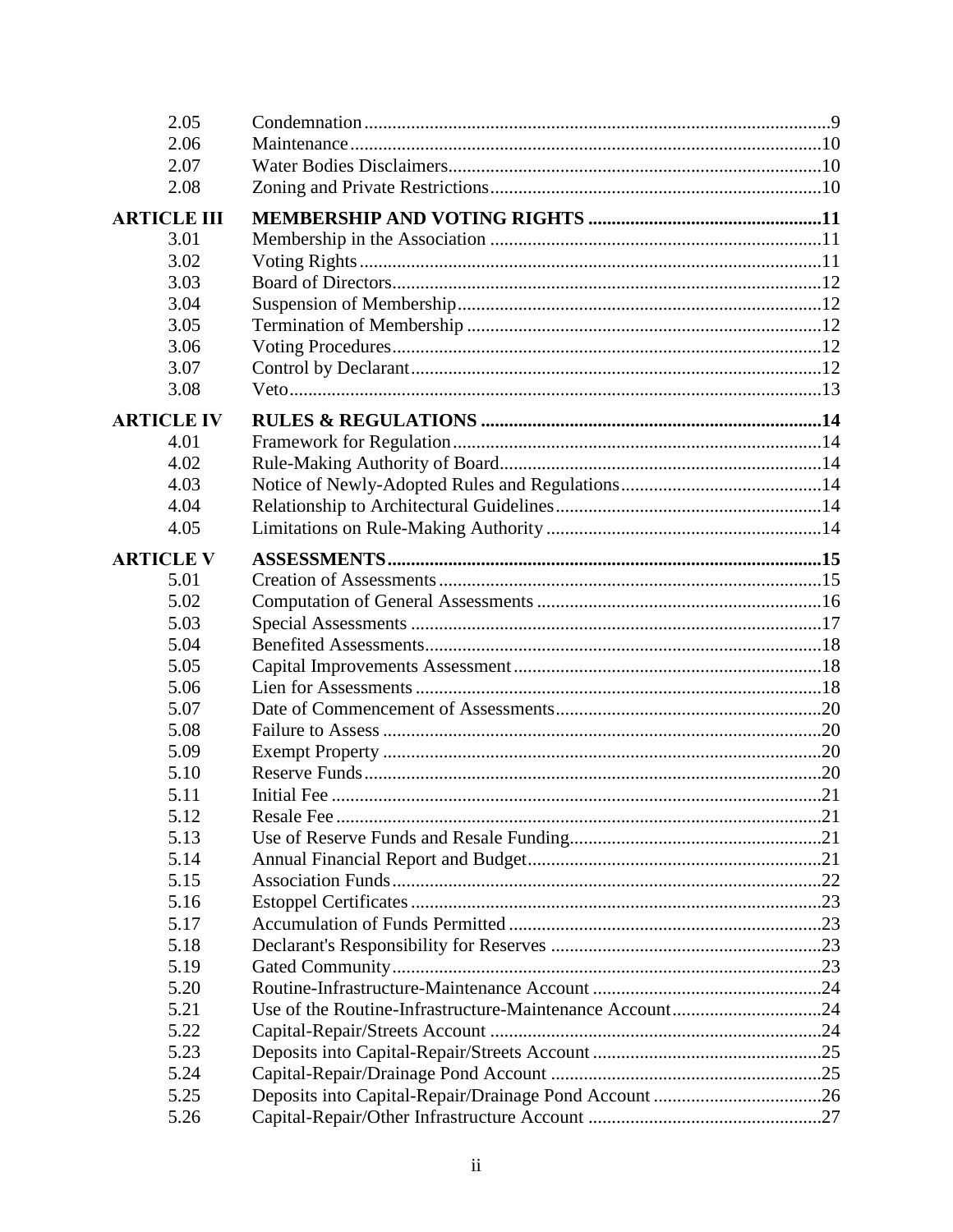| 5.27                | Deposits into Capital-Repair/Other Infrastructure Account 27 |     |
|---------------------|--------------------------------------------------------------|-----|
| 5.28                |                                                              |     |
| 5.29                |                                                              |     |
| 5.30                |                                                              |     |
| 5.31                |                                                              |     |
| 5.32                |                                                              |     |
| 5.33                |                                                              |     |
| 5.34                |                                                              |     |
| 5.35                |                                                              |     |
| 5.36                |                                                              |     |
| 5.37                |                                                              |     |
| 5.38                |                                                              |     |
| 5.39                |                                                              |     |
| 5.40                |                                                              |     |
| 5.41                |                                                              |     |
| 5.42                |                                                              |     |
| 5.43                |                                                              |     |
| 5.44                |                                                              |     |
| 5.45                |                                                              |     |
| 5.46                |                                                              |     |
| 5.47                |                                                              |     |
| 5.48                |                                                              |     |
| 5.49                |                                                              |     |
| 5.50                |                                                              |     |
| 5.51                |                                                              |     |
|                     |                                                              |     |
| <b>ARTICLE VI</b>   |                                                              |     |
| 6.01                |                                                              |     |
| 6.02                |                                                              |     |
| 6.03                |                                                              |     |
| 6.04                |                                                              |     |
| 6.05                |                                                              |     |
| 6.06                | Liability of the Committee                                   | .37 |
| 6.07                |                                                              |     |
| 6.08                |                                                              |     |
| <b>ARTICLE VII</b>  | <b>MAINTENANCE, INSURANCE, REPAIR AND REPLACEMENT38</b>      |     |
| 7.01                |                                                              |     |
| 7.02                |                                                              |     |
| 7.03                |                                                              |     |
| 7.04                |                                                              |     |
| 7.05                |                                                              |     |
| <b>ARTICLE VIII</b> |                                                              |     |
| 8.01                |                                                              |     |
| 8.02                |                                                              |     |
| 8.03                |                                                              | .42 |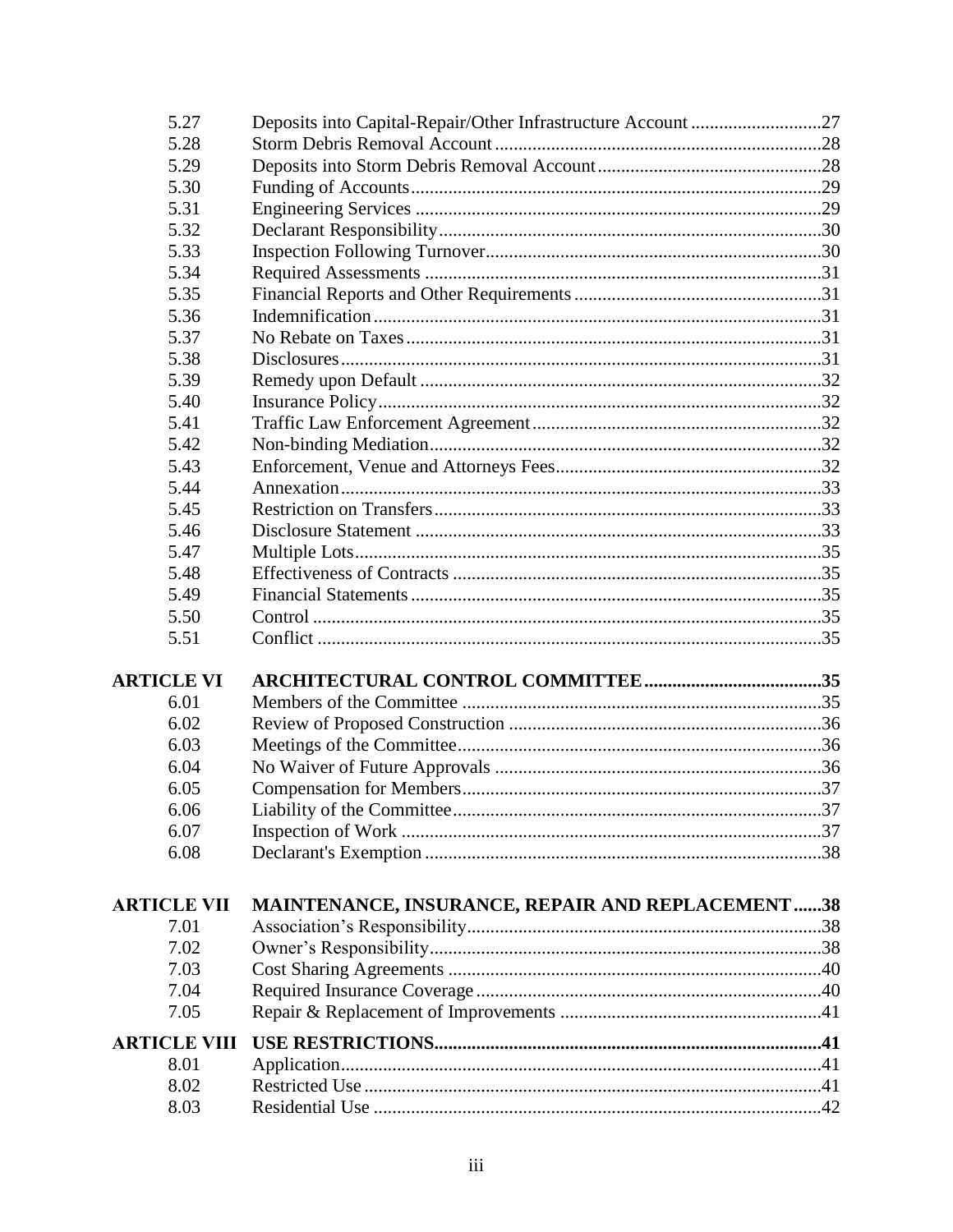| 8.04              |                                                       |  |
|-------------------|-------------------------------------------------------|--|
| 8.05              |                                                       |  |
| 8.06              |                                                       |  |
| 8.07              |                                                       |  |
| 8.08              |                                                       |  |
| 8.09              |                                                       |  |
| 8.10              |                                                       |  |
| 8.11              |                                                       |  |
| 8.12              |                                                       |  |
| 8.13              |                                                       |  |
| 8.14              |                                                       |  |
| 8.15              |                                                       |  |
| 8.16              |                                                       |  |
| 8.17              |                                                       |  |
| 8.18              |                                                       |  |
| 8.19              |                                                       |  |
| 8.20              |                                                       |  |
| 8.21              |                                                       |  |
| <b>ARTICLE IX</b> | EASEMENTS, ZONING REGULATIONS AND OTHER               |  |
|                   |                                                       |  |
| 9.01              |                                                       |  |
| 9.02              |                                                       |  |
| 9.03              |                                                       |  |
| 9.04              |                                                       |  |
| 9.05              | Easements for Lake & Pond Maintenance & Flood Water49 |  |
| 9.06              | Easements for Maintenance, Emergency & Enforcement 49 |  |
| 9.07              |                                                       |  |
| 9.08              |                                                       |  |
| 9.09              |                                                       |  |
| 9.10              |                                                       |  |
| 9.11              |                                                       |  |
| <b>ARTICLE X</b>  |                                                       |  |
| 10.01             |                                                       |  |
| 10.02             |                                                       |  |
| 10.03             |                                                       |  |
| 10.04             |                                                       |  |
| 10.05             |                                                       |  |
| 10.06             |                                                       |  |
| 10.07             |                                                       |  |
| 10.08             |                                                       |  |
| 10.09             |                                                       |  |
| 10.10             |                                                       |  |
| 10.11             |                                                       |  |
| <b>ARTICLE XI</b> |                                                       |  |
| 11.01             |                                                       |  |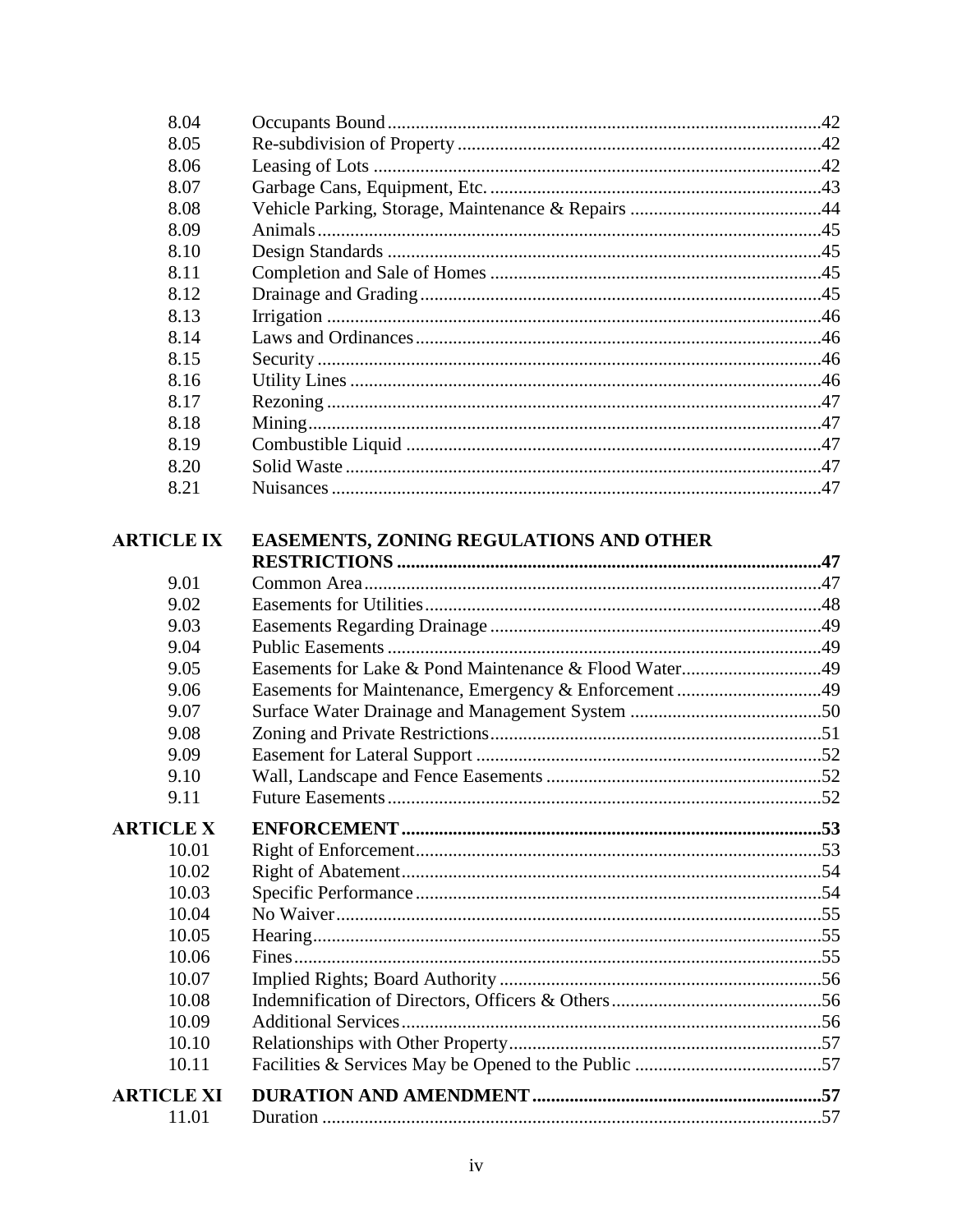| 11.02               |  |
|---------------------|--|
| 11.03               |  |
| 11.04               |  |
| <b>ARTICLE XII</b>  |  |
| 12.01               |  |
| 12.02               |  |
| 12.03               |  |
| 12.04               |  |
| 12.05               |  |
| <b>ARTICLE XIII</b> |  |
| 13.01               |  |
| 13.02               |  |
| 13.03               |  |
| 13.04               |  |
| 13.05               |  |
| 13.06               |  |
|                     |  |
| <b>ARTICLE XIV</b>  |  |
| 14.01               |  |
| 14.02               |  |
| 14.03               |  |
| 14.04               |  |
| 14.05               |  |
| 14.06               |  |
| 14.07               |  |
| 14.08               |  |
| 14.09               |  |
| 14.10<br>14.11      |  |
| 14.12               |  |
| 14.13               |  |
| 14.14               |  |
|                     |  |
| 14.15               |  |
| <b>ARTICLE XV</b>   |  |
| 15.01               |  |
| 15.02               |  |
| 15.03               |  |
| 15.04               |  |
| 15.05               |  |
| 15.06               |  |
| 15.07               |  |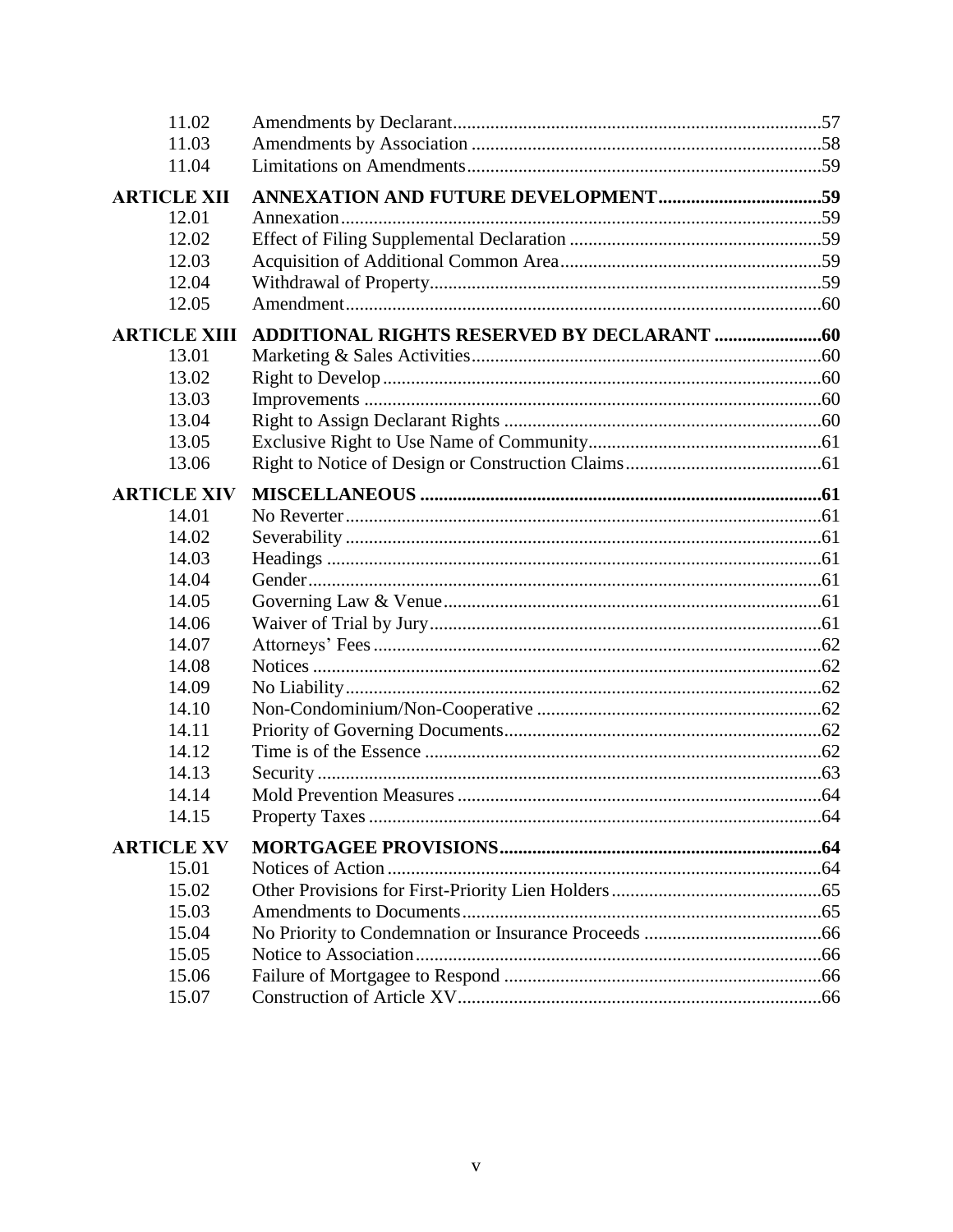## **Table of Exhibits**

| <b>Exhibit</b> | <b>Subject Matter</b>                                                     |  |
|----------------|---------------------------------------------------------------------------|--|
| Exhibit A      | Legal Description of Sawyer Sound                                         |  |
| Exhibit B      | Site Plan                                                                 |  |
| Exhibit C      | Articles of Incorporation of Sawyer Sound Homeowners<br>Association, Inc. |  |
| Exhibit D      | By-Laws of Sawyer Sound Homeowners Association, Inc.                      |  |
|                |                                                                           |  |
|                |                                                                           |  |
|                |                                                                           |  |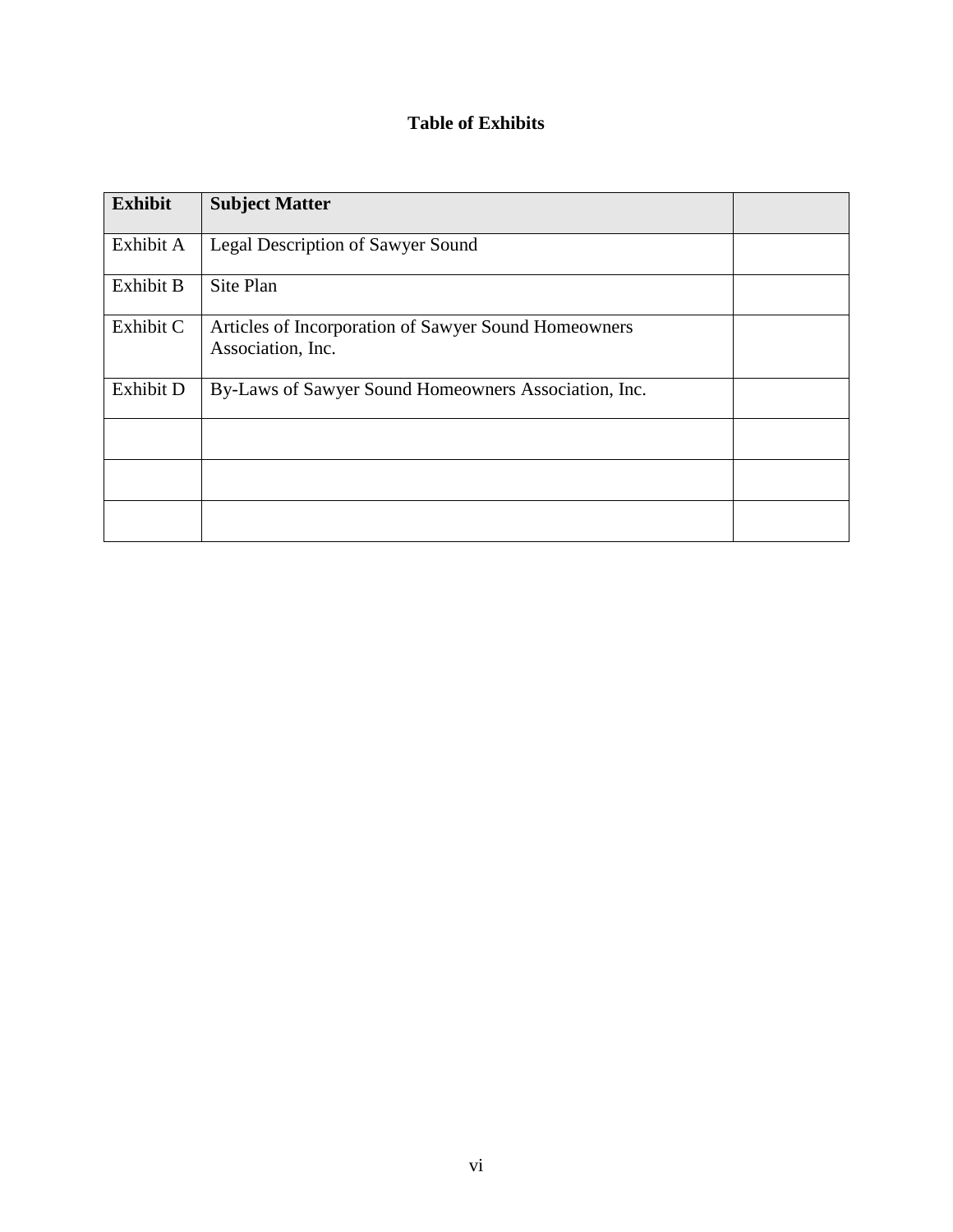#### **DECLARATION**

#### **OF COVENANTS, CONDITIONS, RESTRICTIONS AND EASEMENTS**

#### **FOR SAWYER SOUND**

THIS DECLARATION OF COVENANTS, CONDITIONS, RESTRICTIONS AND EASEMENTS FOR SAWYER SOUND (hereinafter referred to as "Declaration") is made this day of 2015 by PHOENICIA DEVELOPMENT, LLC, a Florida limited liability company (hereinafter referred to as the "Initial Land Owner") and SAWYER SOUND PARTNERS, LLC, a Florida limited liability company (hereinafter referred to as "Declarant").

#### **Recitals:**

**WHEREAS**, the Initial Land Owner owns that certain parcel of land in Orange County, Florida (hereafter referred to as the "Property"), more particularly described on Exhibit "A", as that Exhibit may be amended or supplemented from time to time to reflect any additions or removal of property in accordance with Article XII of this Declaration (or as otherwise required by law);

**WHEREAS,** Declarant owns an option to purchase all of the Lots in the Property along with the obligation to complete certain land development activities on the Property;

**WHEREAS**, Declarant desires to impose a common plan of development and enjoyment upon the Property to protect its value and desirability;

**WHEREAS**, Declarant intends to develop, or cause to be developed, the Property into a residential community that may consist of single family homes, parks, recreational facilities, utility sites, detention ponds and well sites ( a graphic description of which is attached as Exhibit "B" to this Declaration), and that development shall be known as Sawyer Sound (hereinafter referred to as the "Community"). Declarant intends by this Declaration to impose mutually beneficial restrictions under a general plan of improvement for the benefit of all owners of residential property within the Community, the planned unit development made subject to this Declaration, and by the recording of this Declaration, as it may be amended from time to time;

**WHEREAS**, Declarant, in furtherance of such development plans, desires and this Declaration provides for the creation of Sawyer Sound Homeowners Association, Inc., a Florida not-for-profit corporation (hereinafter referred to as the "Association"), to own, operate and maintain certain common areas of the Association and to administer and enforce the provisions of this Declaration, and the By-Laws, rules and regulations and the design guidelines of the Association;

**WHEREAS**, Declarant and the Initial Land Owner hereby declare that all of the real property included, or to be included, within the Community shall be owned, sold and conveyed subject to this Declaration so as to enhance and protect the value, desirability and attractiveness of the Property. The covenants, conditions, restrictions and easements set forth herein shall run with the land within the Community, and shall, subject to this Declaration, be binding on all parties having or acquiring any right, title or interest in the Community or any part thereof, and shall inure to the benefit of the Declarant and each owner in the Community (hereinafter referred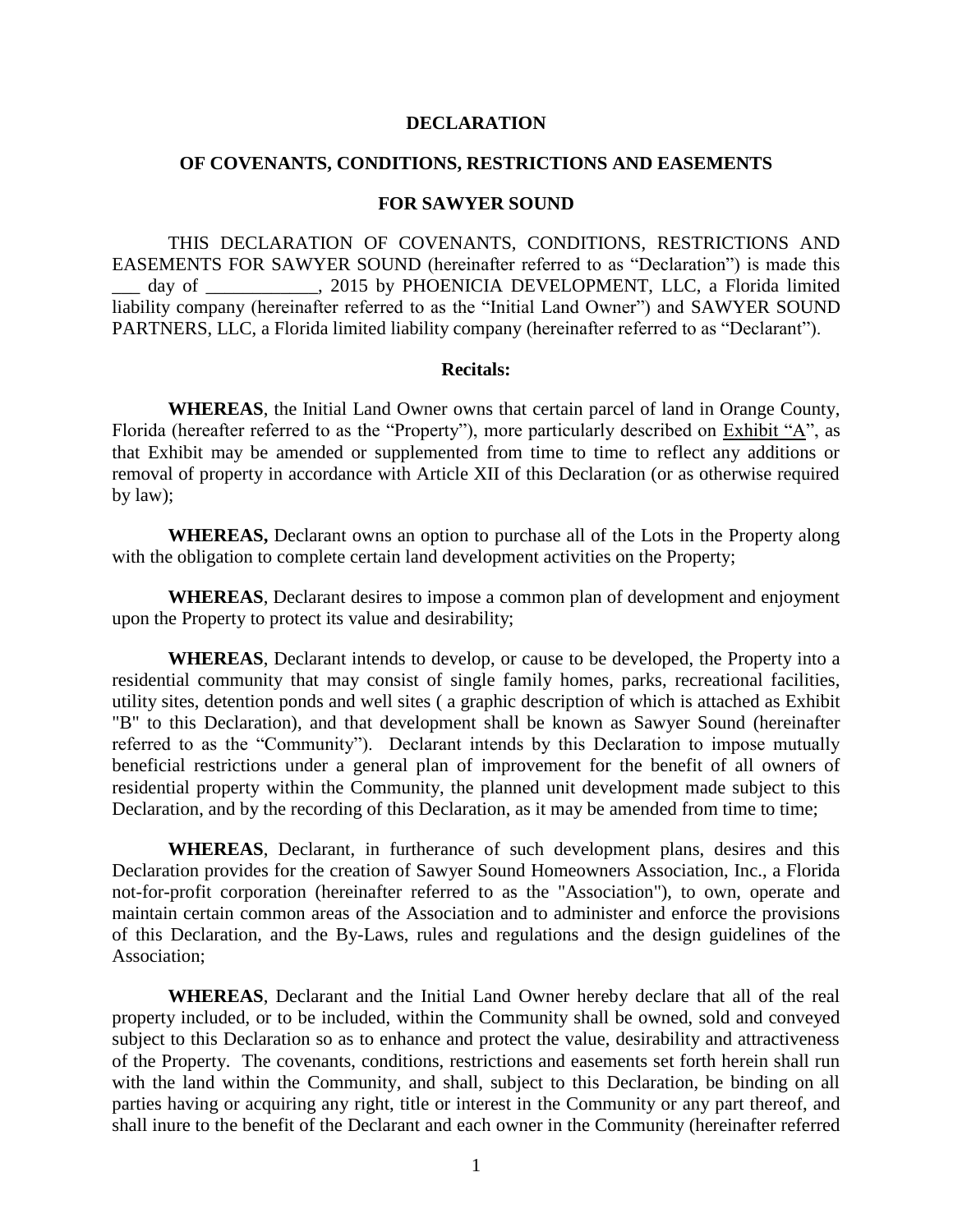to as "Owner"), its heirs, grantees, distributees, successors, and assigns and to the benefit of the Association (defined below).

**NOW, THEREFORE**, the Declarant and the Initial Land Owner hereby declare that all of the Property shall be owned, sold and conveyed subject to the following covenants, conditions, restrictions and easements, which are for the purpose of protecting the value and desirability of, and which shall run with said real property and be binding on all parties having any right, title or interest therein or any part thereof, their respective heirs, personal representatives, successors and assigns and shall inure to the benefit of each Owner thereof.

#### <span id="page-8-1"></span><span id="page-8-0"></span>**ARTICLE I DEFINITIONS**

The following words when used in this Declaration and the Exhibits attached hereto shall have the following meanings, except as otherwise specified herein or where the context so requires.

1.01 "Articles" or "Articles of Incorporation" shall mean and refer to the Articles of Incorporation of Sawyer Sound Homeowners Association, Inc., a Florida not-for-profit corporation, as filed or to be filed with the Florida Secretary of State, as they may be amended from time to time, attached as Exhibit "C."

<span id="page-8-2"></span>1.02 "Assessment" shall mean the obligation of an Owner to pay a determined sum of money, or share thereof, levied by the Association in accordance with this Declaration and the By-Laws (hereinafter defined), in order to fund the expenses of the Association incurred on behalf of one or more Owners.

<span id="page-8-3"></span>1.03 "Association" shall mean and refer to Sawyer Sound Homeowners Association, Inc., a Florida not-for-profit corporation, its successors and assigns, which has been or may be formed to govern the business affairs of any or all property within the Community, as provided herein.

<span id="page-8-4"></span>1.04 "Benefited Expenses" shall mean the actual and estimated expenses of the Association that are incurred upon the request of the Owner of a Lot for specific items or services relating to the Lot, or that are incurred by the Association pursuant to this Declaration or the By-Laws for providing specific items or services relating to or benefiting one or more, but less than all, Lots within the Community.

<span id="page-8-5"></span>1.05 "Board" or "Board of Directors" shall mean and refer to the Board of Directors of the Association, elected or appointed in accordance with the Governing Documents.

<span id="page-8-6"></span>1.06 "By-Laws" shall mean and refer to the By-Laws of the Association, as they may be amended from time to time. The By-Laws are attached hereto as Exhibit "D."

1.07 "Class "A" Members" shall mean and include all Owners of single family detached Lots but shall not include the Class "B" Member until the termination of the Class B control period.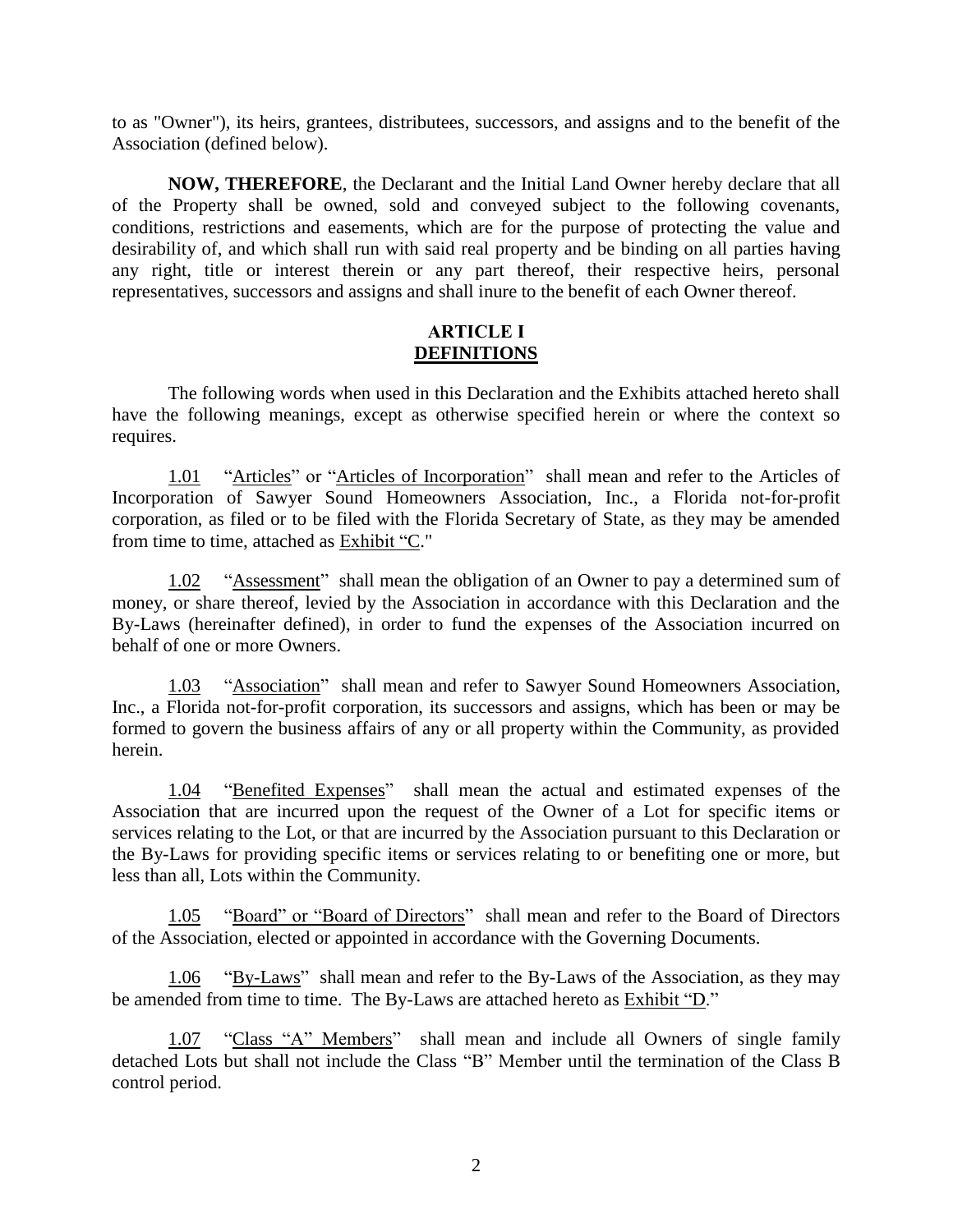<span id="page-9-0"></span>1.08 "Class "B" Member" shall mean and include the Declarant, its successors and assigns.

<span id="page-9-1"></span>1.09 "Class "B" Control Period" shall mean and refer to the period of time during which the Class "B" Member is entitled to appoint a majority of the members of the Board of Directors of the Association.

<span id="page-9-2"></span>1.10 "Commencement Date" shall mean and refer to the date when the Declaration is recorded in the Public Records for Orange County, Florida.

<span id="page-9-3"></span>1.11 "Common Area" shall mean and refer to all real property (together with any and all Improvements now or hereafter constructed thereon) and personal property within or outside of the Community, which the Association administers or maintains for the common use and enjoyment of all or a group of non-Members, if any, and Members, including, without limitation, any right of use established by agreement, lease, easement, license or otherwise (such as, but not limited to, easements for surface water collection) and including, but not limited to, the landscaping, specialty pavement, fountains, sculptures, lighting along the roads, designated drainage easements serving the Community, lakes, ponds, primary entrances, designated signage for primary entrances and any other such areas designated by Declarant in writing. Common Area includes subparts that are also Common Area but referred to separately in certain circumstances. "Subdivision Infrastructure" is a subpart of Common Area and shall have the meaning as set forth in Section 1.36.

<span id="page-9-4"></span>1.12 "Common Expense" shall mean and refer to the actual and estimated expenses incurred, or anticipated to be incurred, by the Association for the general benefit of all Owners, including, without limitation, any reasonable reserve, as the Board may find necessary and appropriate to establish and maintain pursuant to the Governing Documents. Common Expenses shall not include any expenses incurred during the term of the Development Period for initial development, original construction, installation of infrastructure, original capital improvements, or other original construction costs unless approved by Members holding a Majority of the total Class "A" votes or a Voting Delegate(s) representing a Majority of the Class "A" votes of the Association.

1.13 "Cost Sharing Agreement" shall mean and refer to any agreement, contract or covenant between the Association and an owner or operator of property adjacent to, in the vicinity of, or within the Property for the allocation of expenses for amenities and/or services that benefit both the Association and the owner or operator of such property.

<span id="page-9-6"></span><span id="page-9-5"></span>1.14 "County" shall mean and refer to Orange County, Florida.

1.15 "Days" shall mean calendar days; provided, however, if the time period by which any action is required to be performed hereunder expires on a Saturday, Sunday or legal holiday, then such time period shall be automatically extended to the close of business on the next regular business day.

1.16 "Design Guidelines" shall mean and include the design, architectural and construction guidelines and application and review procedures applicable to all or any portion of the Property promulgated and administered pursuant to Article VI ("Architectural Control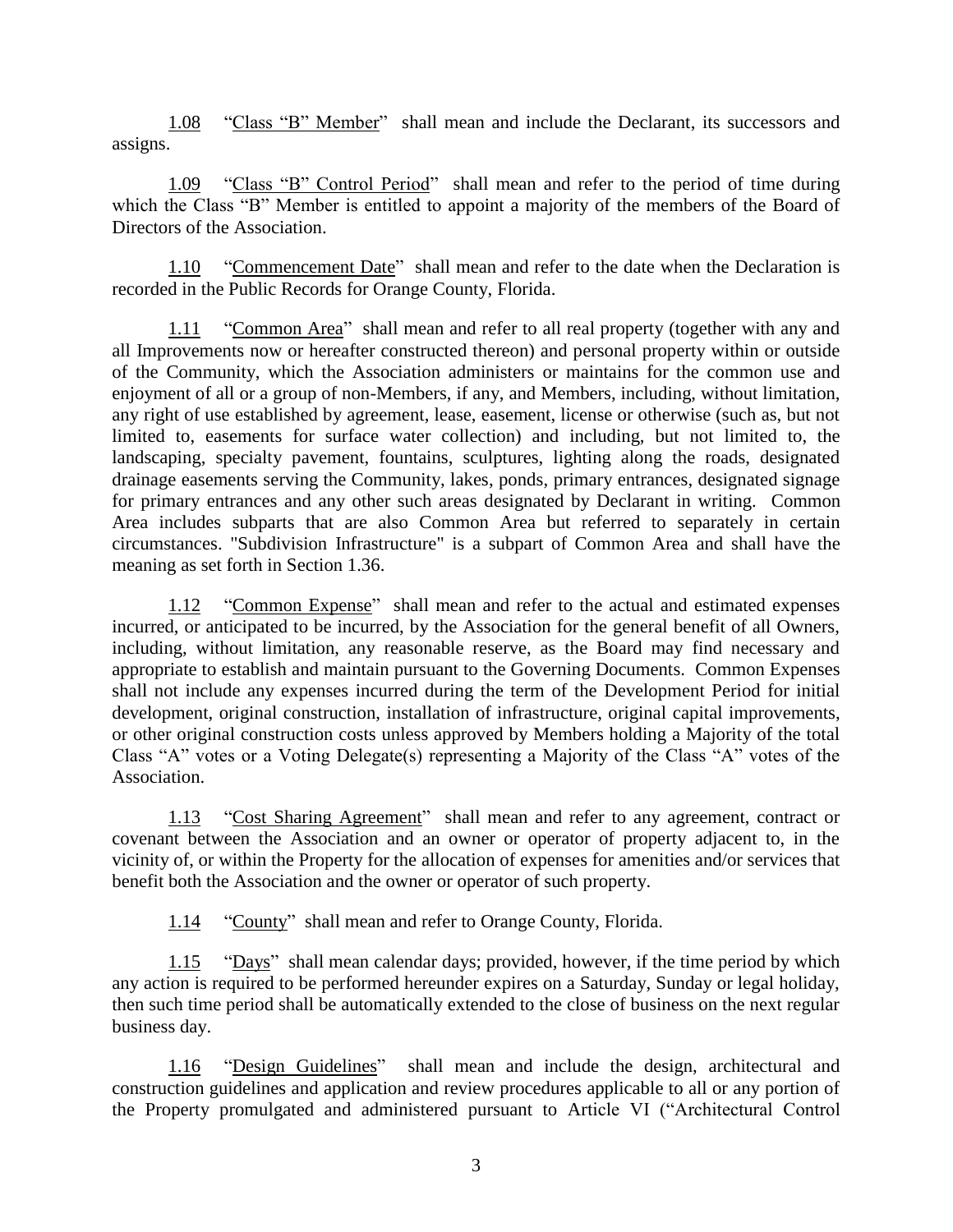Committee"). The Declarant shall have and make available copies of the Design Guidelines in its office within the Property, subject to this Declaration and the other Governing Documents.

<span id="page-10-0"></span>1.17 "Development Period" shall mean the period of time during which the Declarant is actively developing any property within the Community which is subject to this Declaration. The Declarant may, but shall not be obligated to, unilaterally relinquish its rights under this Declaration and terminate the Development Period by recording a written instrument in the Public Records. The Declarant shall remain responsible for the Subdivision Infrastructure in accordance with the Orange County Gated Community Ordinance ("Ordinance") until Turnover (hereinafter defined).

<span id="page-10-1"></span>1.18 "Governing Documents" shall mean and include this Declaration, By-Laws, and Articles of Incorporation, the Rules and Regulations of the Association, any Cost Sharing Agreement and all additional covenants governing any portion of the Property or any of the above, as each may be amended from time to time and which shall be made available to prospective members by the Board, upon request.

<span id="page-10-2"></span>1.19 "Guest" shall mean any Person who enters the Community at the invitation of an Owner or a Tenant, including the employees, patrons or other invitees of an Owner. The term "Guest" shall not include Tenants.

<span id="page-10-3"></span>1.20 "Lot" means a portion of the Community, whether improved or unimproved, which  $\overline{\text{may}}$  be separately owned and intended for development, use, and occupancy as a residence for a single family, and which is not Common Area. The term shall include the land, if any, which is part of the Lot as well as any Improvements constructed or to be constructed thereon.

In the case of a parcel of vacant land or land on which Improvements are under construction, the parcel shall be deemed to be a single Lot until such time as a recorded plat or site plan subdivides all or a portion of the parcel. Thereafter, the portion encompassed on such plat or site plan shall contain the number of Lots determined as set forth in the preceding paragraph. Any portion not encompassed on such plat or site shall continue to be treated in accordance with this paragraph.

Lots may be combined or further subdivided (upon proper approval by the County), and boundary lines of Lots may be changed, subject to the terms of this Declaration, only by the recording of a plat, site plan or other legal instrument further subdividing or re-subdividing the parcel of property (which subdivision shall be subject to such other restrictions as may be set forth in this Declaration or rules of the Association). Absent the recording of such a plat, site plan or other legal instrument, ownership of adjacent Lots by the same Owner shall not permit such Lots to be treated as a single Lot for purposes of voting and Assessments, notwithstanding that such Lots may be improved with a single dwelling.

<span id="page-10-4"></span>1.21 "Majority" shall mean those votes of Owners, Members, or other group, as the context may indicate, totaling more than fifty percent (50%) of the total eligible number.

1.22 "Member" shall mean and refer to a Person entitled to membership in the Association, as provided herein.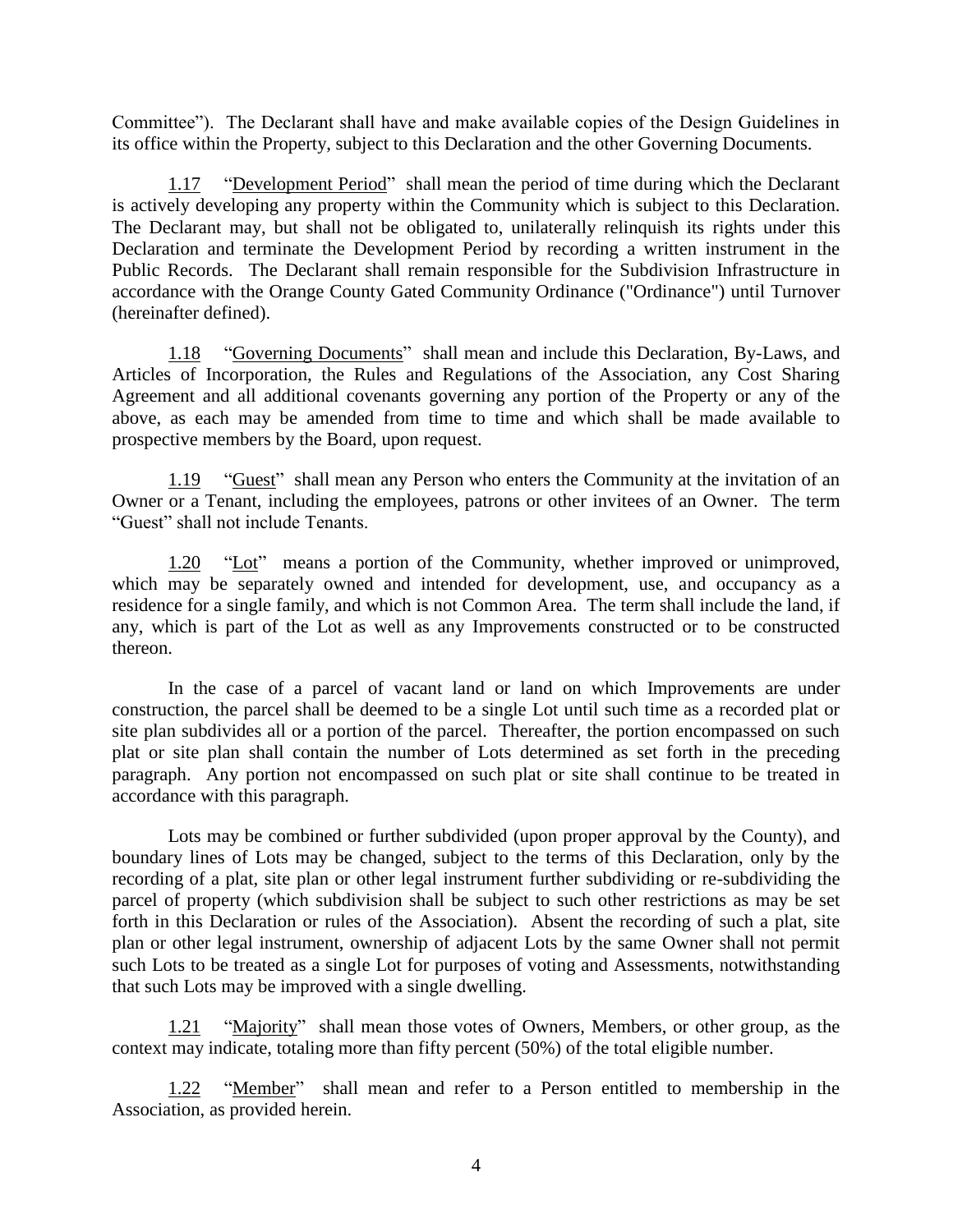1.23 "Membership" shall mean and refer to the collective total of all Members of the Association.

1.24 "Mortgage" shall mean and refer to any mortgage or deed of trust, or other encumbrance of a Lot to secure the performance of an obligation, which encumbrance will be satisfied and cancelled upon the completion of such performance.

<span id="page-11-3"></span><span id="page-11-2"></span><span id="page-11-1"></span><span id="page-11-0"></span>1.25 "Mortgagee" shall mean the holder of a Mortgage.

1.26 "Occupant" shall mean and refer to any Person occupying a Residence, as hereinafter defined, or Structure thereon that is located within the Community and subject to this Declaration for any period of time, regardless of whether such Person is an Owner, Tenant, guest, employee, invitee or licensee of such property.

1.27 "Ordinance" shall mean the Orange County Gated Community Ordinance, Orange County, Florida, Code of Ordinances, Chapter 34, Article VIII, in effect as of the date this Declaration is recorded. Notwithstanding anything to the contrary in this Declaration, all provisions of this Declaration shall be construed and constructed to make each and every provision comply with the Ordinance and requirements therein.

<span id="page-11-4"></span>1.28 "Owner" shall mean and refer to one (1) or more Persons holding the record title to any Lot, which is part of the Community, but excluding in all cases any party holding an interest merely as security for the performance of an obligation. If a Lot is sold under a recorded contract for sale, and the contract specifically so provides, then the purchaser, rather than the fee owner, will be considered the Owner. If a Lot is subject to a lease with an initial term greater than five (5) years, and the lease specifically so provides, then upon the filing of a copy of the lease with the Board, the Tenant, rather than the fee owner, will be considered the Owner for the purpose of exercising all rights and privileges of Membership. If more than one (1) Person owns a Lot, all such Persons shall be jointly and severally obligated to perform the responsibilities of such Owner.

1.29 "Person" shall mean and refer to a natural individual, a corporation or any other entity with the legal right to hold title to real property and convey it.

<span id="page-11-7"></span><span id="page-11-6"></span><span id="page-11-5"></span>1.30 "Public Records" shall mean the Official Records of Orange County, Florida.

1.31 "Residence" shall mean and refer to the permanent improvements constructed within the boundaries of and situated upon a Lot intended for the use and occupancy as a singlefamily residence. A Structure together with the land owned as a part thereof (the "Lot") shall not become a Residence until such time as a temporary or final certificate of occupancy shall have been issued by the appropriate governmental authorities as a prerequisite to the occupancy of such Residence. The Owner of a Residence shall notify the Association or its designee immediately upon the issuance of a (temporary or final) certificate of occupancy for the Residence.

1.32 "Roadways" shall mean and refer to those certain tracts of land designated on the Plat and/or designated by Declarant for use as roads, drives and streets that are to be owned, operated, maintained, repaired and/or replaced by the Association. The term "Roadways" shall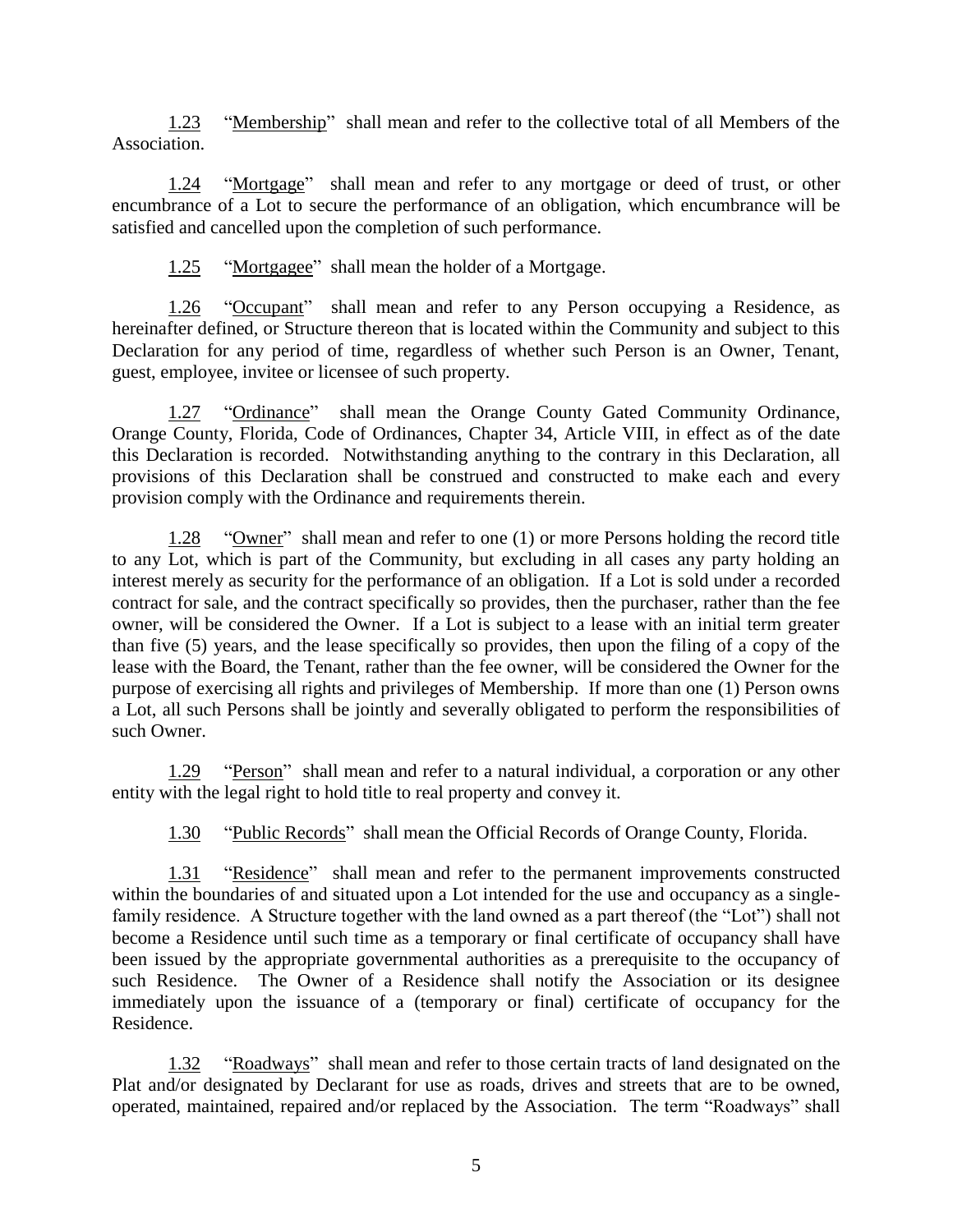also include all sidewalks and/or curbing that are to be owned, operated, maintained, and/or replaced by the Association. The term "Roadways" shall also include any gate and/or mechanism to restrict access to the Property. The term "Roadways" shall not include any driveways and/or paved surfaces of any kind that are located on any Lot. The Roadways shall be part of the Subdivision Infrastructure.

1.33 "Rules and Regulations" shall mean and refer to the rules and regulations of the Association adopted by the Board pursuant to the By-Laws, as such Rules and Regulations may be amended from time to time. Declarant reserves the right, in its sole discretion, to promulgate additional or amend, alter or modify the existing Rules and Regulations at a later time.

- <span id="page-12-1"></span><span id="page-12-0"></span>1.34 "State" shall mean the State of Florida.
- <span id="page-12-2"></span>1.35 "Structure or Improvement" shall mean and refer to:

(a) Any thing or object, the placement of which upon any Lot or the Community that may affect the appearance of such parcel, including, by way of illustration and not limitation, any building or part thereof, garage, porch, shed, greenhouse or bathhouse, coop or cage, covered or uncovered patio, swimming pool, dock, fence, curbing, paving, wall, tree, shrub (and all other forms of landscaping), walkway, sign, signboard, temporary or permanent living quarters (including any house trailer or other manufactured home or recreational vehicle) or any other temporary or permanent Improvement to such Lot;

(b) Any excavation, grading, fill, ditch, diversion, dam or other thing or device which affects or alters the natural flow of surface waters from, upon or across any Lot, or which affects or alters the flow of any waters in any natural or artificial creek, stream, wash or drainage channel from, upon or across any Lot; and

(c) Any change in the grade at any point on a Lot of more than five (5) inches, whether or not subsection (b) of this Section applies to such change.

1.36 "Subdivision Infrastructure" shall mean and refer to the Roadways, Surface Water Management Systems, sidewalks, curbing, bicycle paths (if any), pedestrian paths (if any), traffic control signage, stormwater conveyance systems, guardhouse and gates and any other infrastructure appurtenant to the Roadways and Surface Water Management Systems.

<span id="page-12-3"></span>1.37 "Supplemental Declaration" shall mean and refer to an instrument recorded in the Public Records, which subjects and/or imposes, expressly or by reference, additional restrictions and obligations on the land described in this or such other instrument.

<span id="page-12-4"></span>1.38 "Surface Water Management System" shall mean the portion of the Community, including Improvements thereon, which are designed and constructed or implemented to control discharges, which are necessitated by rainfall events, incorporating methods to collect, convey, store, absorb, inhibit, treat, use or reuse water to prevent or reduce flooding, over-drainage, environmental degradation, and water pollution, or otherwise affect the quantity and quality of discharges from such system as permitted pursuant to applicable law, including, but not limited to, all lakes, detention ponds, retention areas, culverts and related appurtenances and facilities.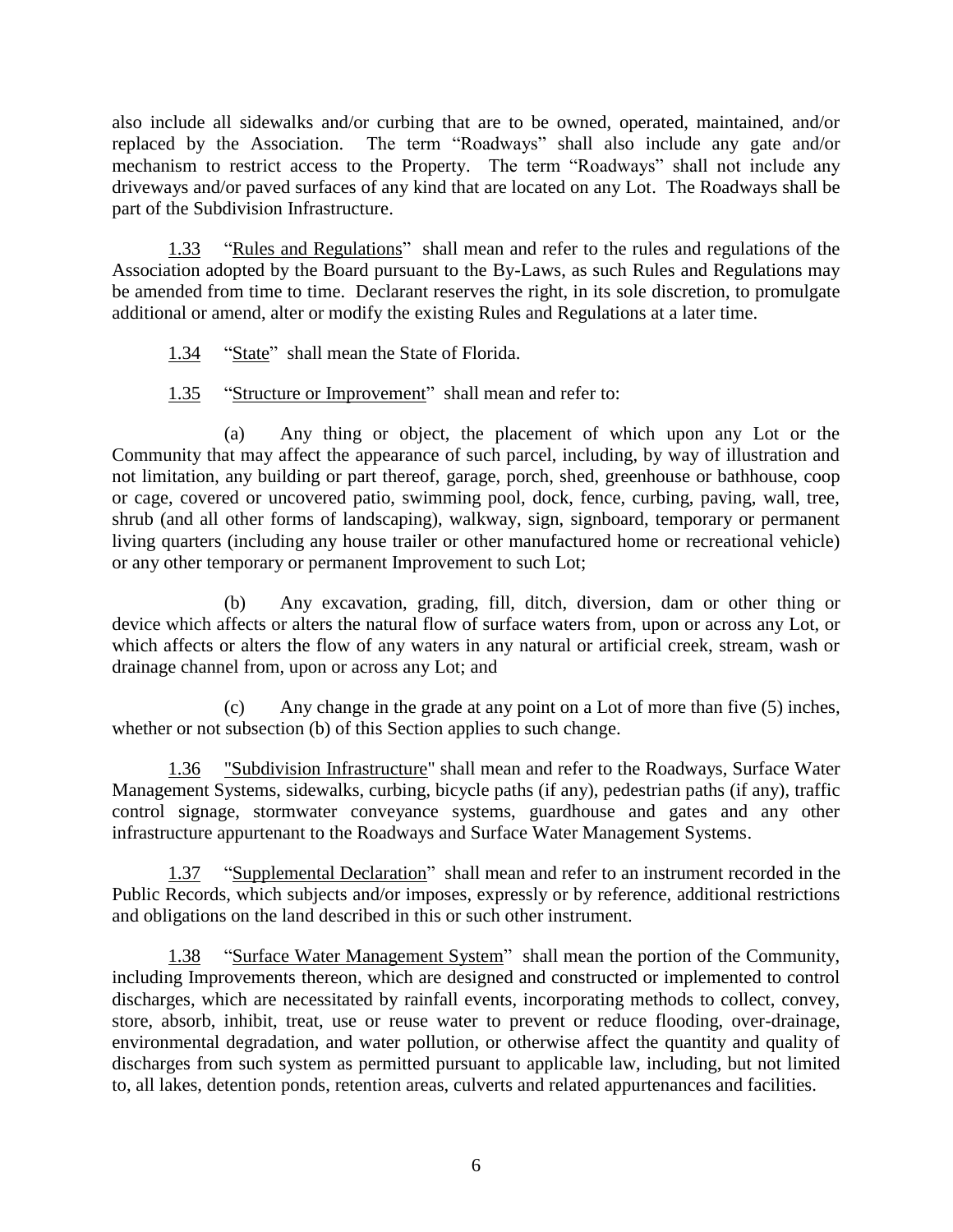<span id="page-13-0"></span>1.39 "Tenant" shall mean any Person that leases a Lot or Residence thereon from an Owner or a Tenant. The term "Tenant" shall include all lessees, sublessees, holdovers, and other Persons in possession of a Lot or Residence thereon, but does not include "Guests."

1.40 "Turnover" shall mean and refer to the date after the termination of the Development Period at which time Declarant no longer has the right to elect or appoint a majority of the Board of Directors, and the Owners shall assume control of the Association.

## <span id="page-13-3"></span><span id="page-13-2"></span><span id="page-13-1"></span>**ARTICLE II PROPERTY RIGHTS**

2.01 Common Area. Every Owner shall have a right and non-exclusive easement of use, access, and enjoyment in and to the Common Area, which is appurtenant to and shall pass with title to each Lot, subject to:

(a) This Declaration and all other Governing Documents;

(b) Any restrictions or limitations contained in any deed conveying such property to the Association;

(c) The right of the Board to promulgate, adopt, amend, supplement, and repeal rules regulating the use and enjoyment of the Common Area, including, for example, rules limiting the number of guests who may use the Common Area and fees for the use of any facility situated upon or within the Common Area. However, such rules shall not limit the rights of an Owner to use the Subdivision Infrastructure, including the use of the streets or gate to access their Lot or the use of water, sewage, utilities, or drainage;

(d) The right of the Board to suspend the right of an Owner to use any facilities within the Common Area pursuant to Section 3.04 of this Declaration ("Suspension of Membership"). However, such rules shall not limit the rights of an Owner to use the Subdivision Infrastructure, including the use of the streets or gate to access their Lot or the use of water, sewage, utilities, or drainage;

(e) The right of the Board to permit the use of any facilities situated on the Common Area by Persons other than Owners, their families, lessees and guests; the Board may, but shall not be required to, establish reasonable fees for the use of such facilities and rules regulating the use and enjoyment of these facilities;

(f) The right of the Association, acting through the Board, to mortgage, pledge, or hypothecate any or all of its real or personal property as security for money borrowed or debts incurred. The Association may only pledge or encumber the Subdivision Infrastructure in accordance with Section 9.01; and

(g) The right of the Association, acting through the Board, to dedicate or transfer all or any portion of the Common Area, subject to any approval requirements set forth in the Governing Documents.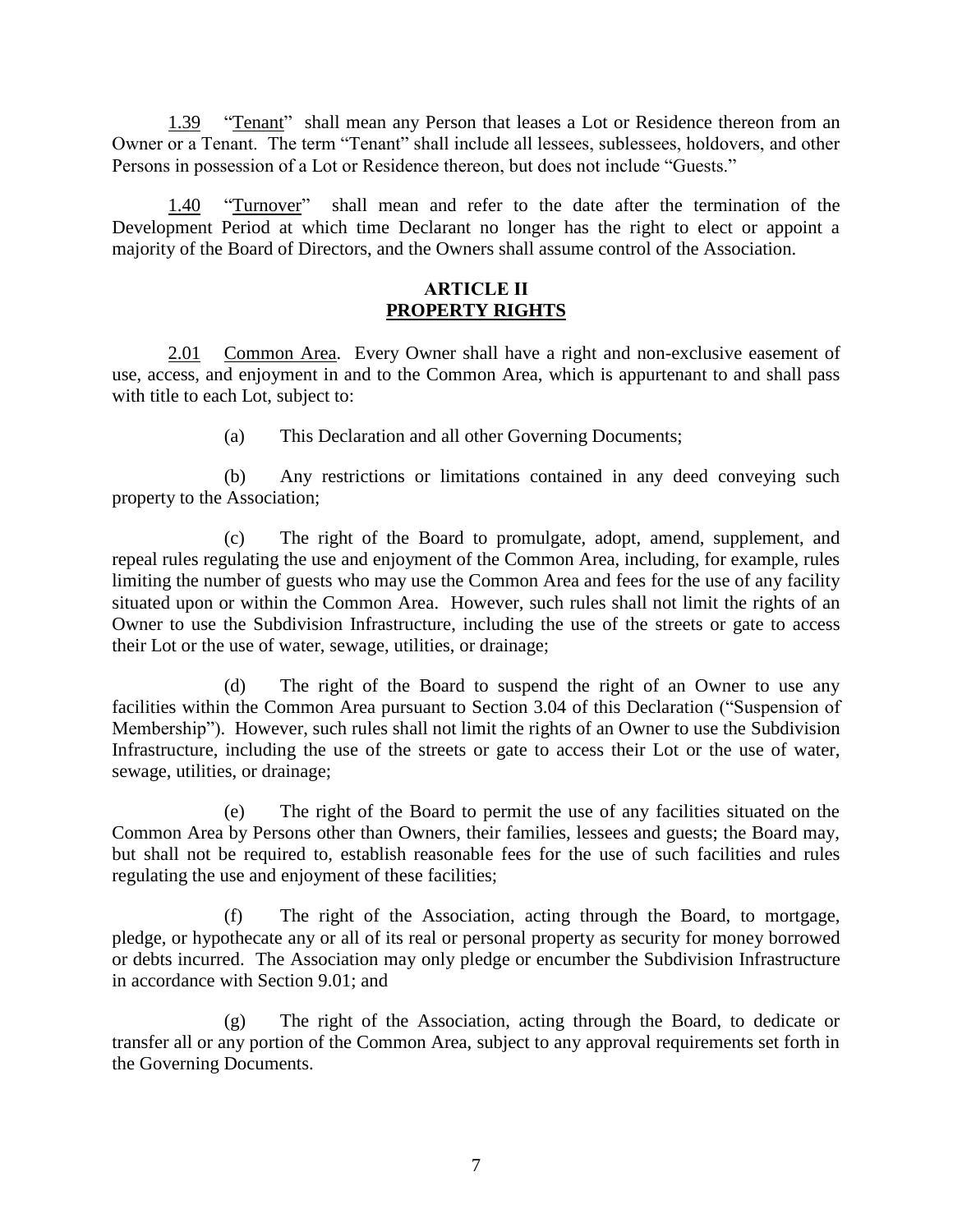Any Owner may extend his or her right of use and enjoyment to the members of his or her family, lessees, and social invitees, as applicable, subject to reasonable regulation by the Board. An Owner who leases his or her Lot and/or Residence, in accordance with Section 8.06 ("Leasing of Lots") and any rules promulgated by the Board, shall be deemed to have assigned all such use rights to the Tenant of such Lot and/or Residence; provided however, the Owner shall remain jointly and severally responsible for payment of all Assessments and other charges that may come due with respect to such Lot.

## <span id="page-14-0"></span>2.02 Conveyance of Common Area.

(a) The Declarant may, from time to time, convey or cause to be conveyed any personal property and any improved or unimproved real property, leasehold, easement, license or other property interest in or to the Association or grant easements to the Association, in accordance with this Section 2.02 ("Conveyance of Common Area") and, to the extent set forth in this Declaration, the general public. The Declarant shall, in its sole discretion, determine from time to time what Common Area or portion thereof, if any, will be conveyed to the Association. The Association hereby covenants, and agrees to accept from the Declarant all such conveyances of Common Area in their respective "as is/where is" conditions (except as otherwise required in this Declaration), subject to all taxes not then delinquent, applicable Plats, this Declaration, and any other restrictions, limitations, conditions, reservations, easements and other matters then of public record, and to maintain such Common Area for the benefit of all of its respective Members. However, the Subdivision Infrastructure will be properly maintained by the Declarant in accordance with the requirements set forth in the Ordinance until Turnover.

(b) During the Development Period, Declarant may, at Declarant's sole discretion, modify, alter, increase, reduce and otherwise change the Common Area conveyed to the Association at any time and from time to time to fulfill that Common Area function by an alternative means in the Declarant's discretion.

(c) Notwithstanding any legal presumption to the contrary, the fee title to, and all rights and interests in, any or all portions of the Property owned by the Declarant or others and designated as Common Area or designated for public use shall be reserved to the Declarant until such time, if ever, as the same shall be conveyed to the Association or to any municipality or other government body, agency or authority.

(d) Stormwater retention and detention ponds may be included in the Common Area to be conveyed by Declarant and/or others and, if conveyed, will be accepted by the Association. The stormwater retention and detention ponds are part of the Subdivision Infrastructure and shall be maintained in accordance with the requirements of the Ordinance. Declarant shall not be required to make any Improvements whatsoever to the Common Area, which may, but shall not required to, be conveyed by Declarant and/or others, and accepted by the Association or otherwise pursuant to this Article. Notwithstanding the foregoing and in accordance with the Ordinance, until Turnover, Declarant shall maintain the Subdivision Infrastructure in accordance with good property management practices and State, Federal, and local codes, statutes, and ordinances, which may include dredging.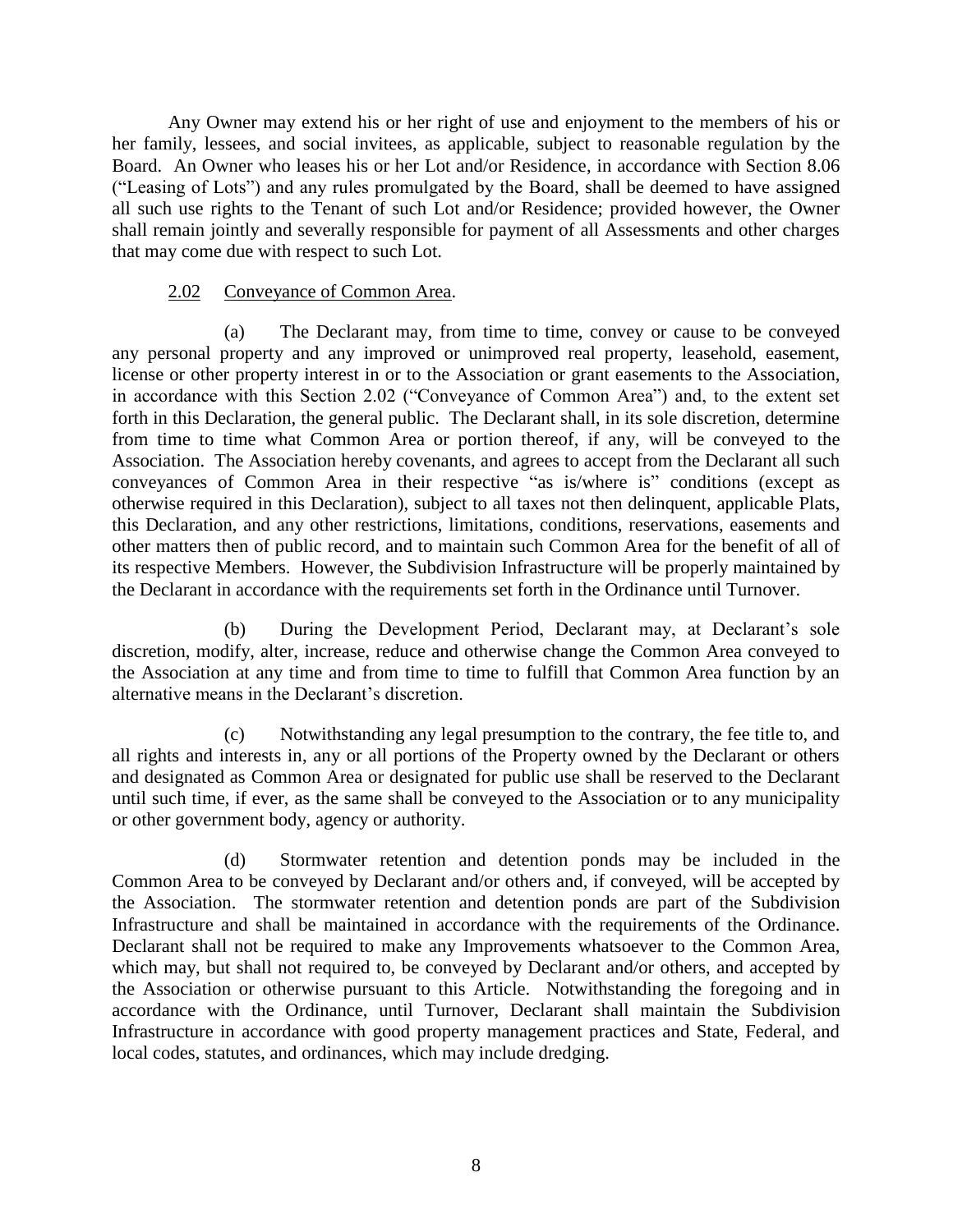#### <span id="page-15-0"></span>2.03 Lakes, Lagoons or Ponds.

(a) Access to and use of the lakes, lagoons and ponds (individually a "Water Body" or collectively the "Water Bodies") is strictly subject to the Rules and Regulations. Each Owner of a Lot acknowledges and agrees to strictly abide by and comply with any and all rules regulating Water Body use or access, as they may be amended at any time and from time to time. Any Person, including any Owner, using a Water Body, notwithstanding the outright prohibition to use the Water Body or any portion thereof for any purpose whatsoever shall exclusively assume the risk of such use and/or access. Under no circumstance shall the Declarant, the Association, the Architectural Control Committee ("ACC"), or any other Person acting on such Owner's or Person's behalf assume any liability for use of or quality of water within a Water Body by an Owner or Occupant or their respective invitees or licensees.

(b) No swimming, sailing, boating, water skiing, jet skiing or any other use shall be permitted in/on a Water Body, other than Little Lake Sawyer.

(c) Subject to the provisions above, the Association shall have an easement over, under and through the Water Bodies within the Community to perform any and all necessary maintenance to the Water Bodies or to any Structure permitted to be erected on or adjacent to the Water Bodies. Further, each Owner shall be permitted to access the Water Body, if any, adjacent to his Lot if access thereto is required to perform any necessary repairs or maintenance to the Lot, Residence or other Structure thereon.

<span id="page-15-1"></span>2.04 No Partition. Except as permitted in this Declaration, there shall be no judicial partition of the Common Area. No Person shall seek any judicial partition unless the portion of the Common Area that is the subject of such partition action has been withdrawn from the provisions of this Declaration. This Section shall not prohibit the Board from acquiring and disposing of real, mixed and personal property, which may or may not be subject to this Declaration.

<span id="page-15-2"></span>2.05 Condemnation. During the Development Period, the Declarant shall be the sole representative with respect to condemnation proceedings concerning the Common Area and shall act as attorney-in-fact for all Owners. Thereafter, the Association shall be the sole representative with respect to condemnation proceedings concerning Common Area and shall act as attorneyin-fact for all Owners in such matters. If and when any part of the Common Area shall be taken by any authority having the power of condemnation or eminent domain or conveyed in lieu of and under threat of condemnation by the Board acting on the written direction of Members holding at least sixty-seven percent (67%) of the total Class "A" votes or Voting Delegate representing at least sixty-seven percent (67%) of the Class "A" votes in the Association and, during the Development Period, the affirmative vote or the written consent of the Class B Member, each Owner shall be entitled to written notice of such taking or conveyance prior to disbursement of any condemnation award or proceeds of such conveyance. The award made for such taking or proceeds of such conveyance shall be due and payable to the Declarant, during the Development Period, and if the Improvements have not been conveyed to the Association. After termination of the Development Period or if the Association owns the Common Areas, the award made for such taking or process of such conveyance shall be due and payable to the Association.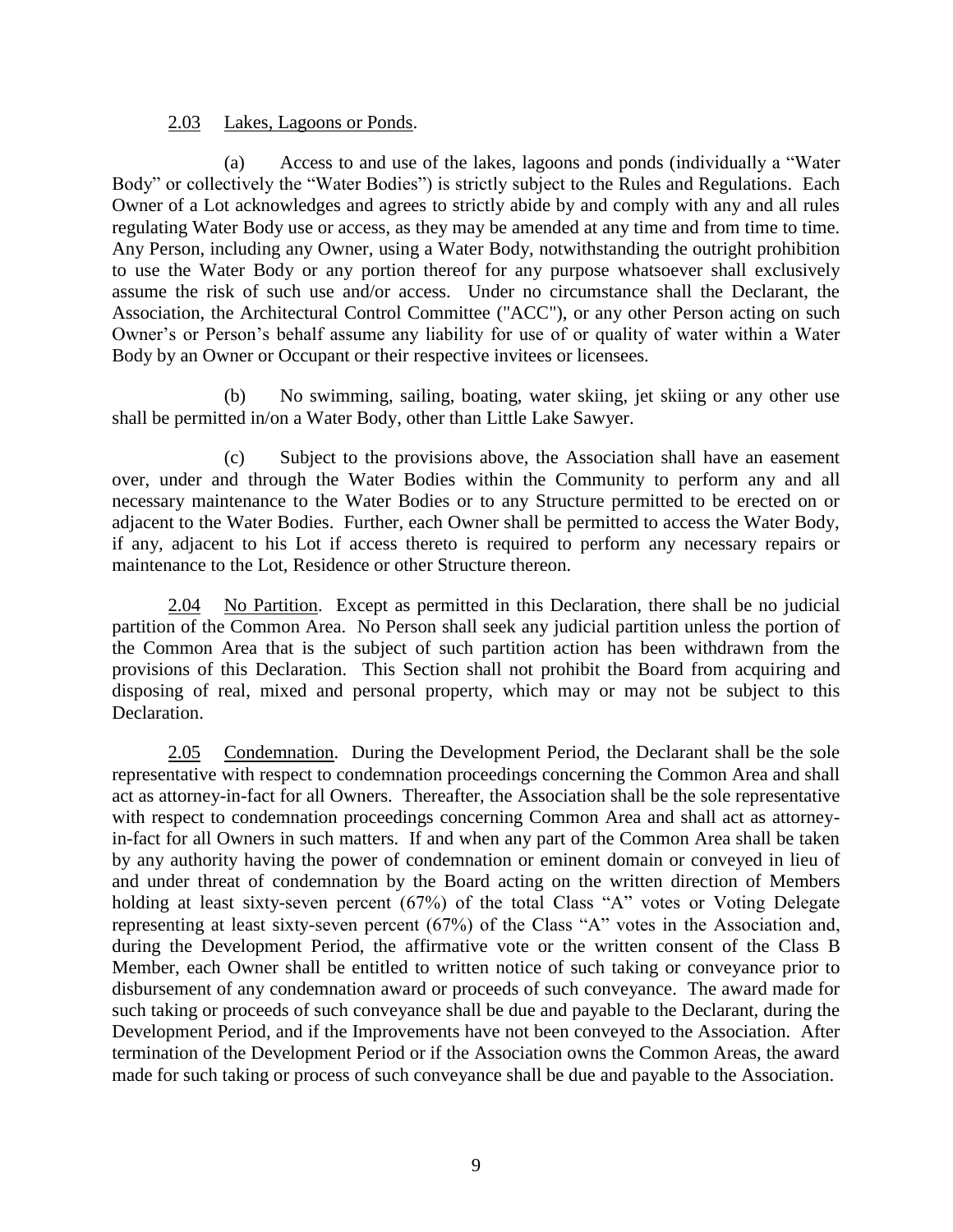<span id="page-16-0"></span>2.06 Maintenance. The Association shall maintain and keep in good repair the Common Area. This maintenance shall include, without limitation, maintenance, repair and replacement of all landscaping, Improvements and Structures situated on or within the Common Area. The Association shall also have the right, but not the obligation, to maintain and provide services for other property not owned by the Association, whether located within or without the boundaries of the Community, and to enter into easements and Cost Sharing Agreements regarding such property where the Board has determined that this would benefit Owners. Declarant shall maintain the Subdivision Infrastructure until Turnover.

2.07 Water Bodies Disclaimers.NEITHER DECLARANT, ASSOCIATION NOR ANY OF THEIR RESPECTIVE OFFICERS, DIRECTORS, COMMITTEE MEMBERS, MEMBERS, MANAGERS, EMPLOYEES, MANAGEMENT AGENTS, CONTRACTORS OR SUBCONTRACTORS (COLLECTIVELY, THE "LISTED PARTIES") SHALL BE LIABLE OR RESPONSIBLE FOR MAINTAINING OR ASSURING THE SAFETY, WATER QUALITY OR WATER LEVEL OF/IN ANY WATER BODY WITHIN THE COMMUNITY, EXCEPT AS SUCH RESPONSIBILITY MAY BE SPECIFICALLY IMPOSED BY, OR CONTRACTED FOR WITH, AN APPLICABLE GOVERNMENTAL OR QUASI-GOVERNMENTAL AGENCY OR AUTHORITY. FURTHER, NONE OF THE LISTED PARTIES SHALL BE LIABLE FOR ANY PROPERTY DAMAGE, PERSONAL INJURY, OR DEATH OCCURRING IN, OR OTHERWISE RELATED TO, ANY WATER BODY. ALL PERSONS USING OR DRINKING SAME WILL BE IN VIOLATION OF THIS DECLARATION AND IN ANY EVENT SHALL BE DOING SO AT THEIR OWN RISK.

ALL OWNERS AND OCCUPANTS OF ANY PORTION OF OR INTEREST IN THE COMMUNITY LOCATED ADJACENT TO OR HAVING A VIEW OF ANY OF THE AFORESAID WATER BODIES SHALL BE DEEMED BY VIRTUE OF THEIR ACCEPTANCE OF THE DEED TO OR USE OF SUCH LOT TO HAVE AGREED TO RELEASE, DISCHARGE AND COVENANT NOT TO SUE THE LISTED PARTIES FOR, FROM AND AGAINST ANY AND ALL CLAIMS FOR ANY AND ALL CHANGES IN THE QUALITY AND LEVEL OF THE WATER IN SUCH WATER BODIES.

ALL PERSONS ARE HEREBY NOTIFIED FROM TIME TO TIME OF ALLIGATORS AND OTHER WILDLIFE THAT MAY HABITATE ON OR ENTER INTO WATER BODIES WITHIN OR ADJACENT TO THE COMMUNITY AND MAY POSE A THREAT TO PERSONS, PETS AND PROPERTY, BUT THAT THE LISTED PARTIES ARE UNDER NO DUTY TO PROTECT AGAINST AND DO NOT IN ANY MANNER WARRANT OR INSURE AGAINST ANY DEATH, INJURY OR DAMAGE CAUSED BY SUCH WILDLIFE.

<span id="page-16-1"></span>2.08 Zoning and Private Restrictions. None of the covenants, conditions, restrictions or easements created or imposed by this Declaration shall be construed as permitting any action prohibited by the applicable Orange County Comprehensive Plan, zoning laws, or by the laws, rules or regulations of any governmental body. In the event of any conflict between such laws, rules or regulations and the covenants, restrictions and easements created or imposed by this Declaration, the most restrictive provision shall govern and control.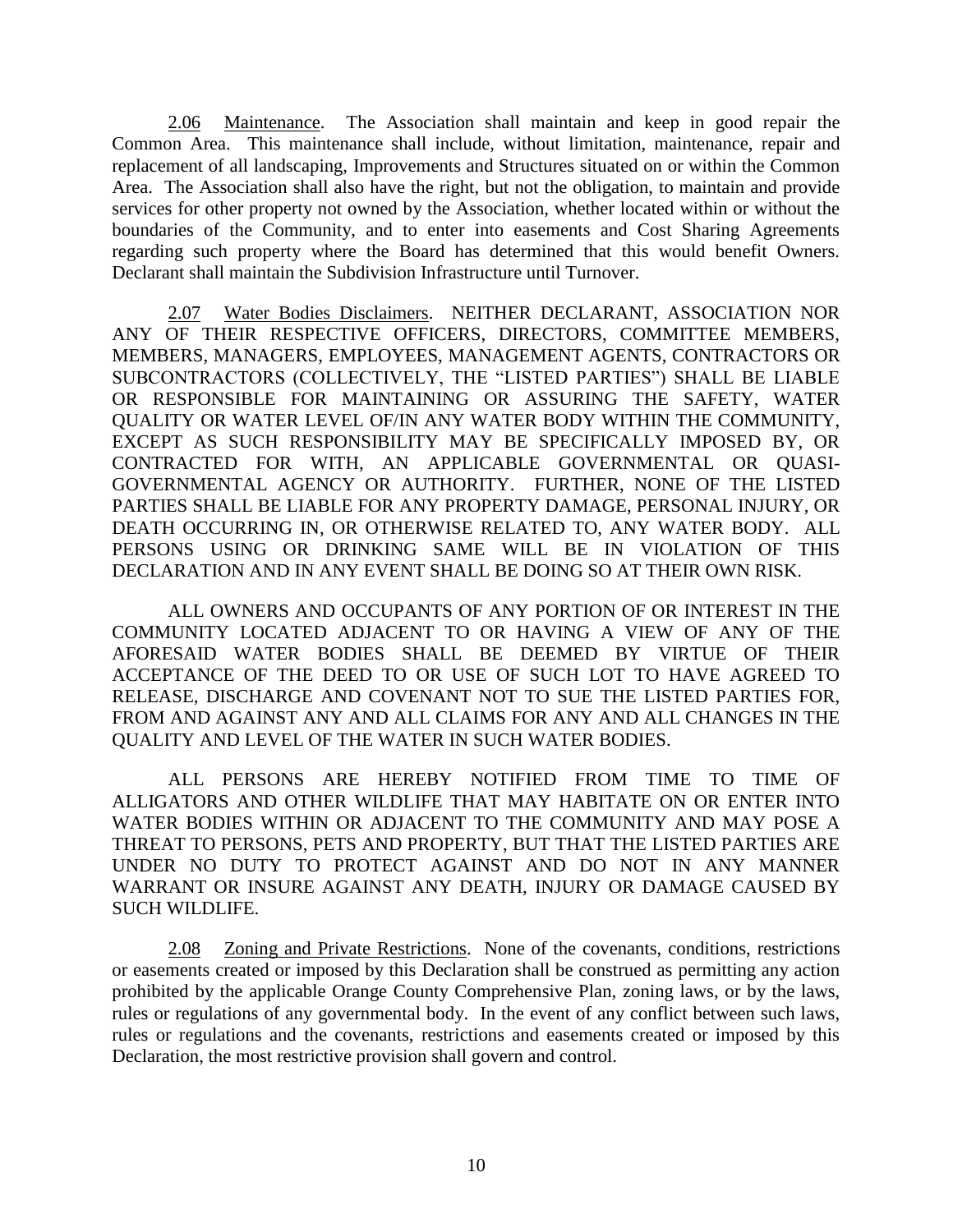### <span id="page-17-1"></span><span id="page-17-0"></span>**ARTICLE III MEMBERSHIP AND VOTING RIGHTS**

3.01 Membership in the Association. Every Owner shall be a Member of the Association. There shall be only one (1) Membership per Lot. If more than one (1) Person owns a Lot, all co-Owners shall share the privileges of such Membership, subject to reasonable Board regulation and the restrictions on voting set forth in Section 3.02 ("Voting Rights") and the By-Laws. The Membership rights of an Owner that is not a Person may be exercised by any officer, director, member, manager, partner or trustee of such Owner, or by any individual designated from time to time by the Owner in a written instrument delivered to the secretary of the Association.

<span id="page-17-2"></span>3.02 Voting Rights. The Association shall have two (2) classes of Membership: Class "A" and Class "B".

(a) Class "A" Members shall be entitled to one (1) equal vote for each Lot in which they hold the interest required for Membership under Section 3.01 hereof ("Membership in the Association"); provided however, there shall be only one (1) vote per Lot and no vote shall be exercised for any property that is exempt from Assessment under Section 5.09 ("Exempt Property"). Each Owner shall be entitled to personally cast the representative vote attributable to his or her Lot; and when there is more than one (1) Owner of a Lot, the vote for such Lot shall be exercised as the co-Owners determine among themselves and advise the secretary of the Association in writing prior to the vote being taken (fractional votes shall not be allowed, and the vote for each Lot shall be exercised, if at all, as a whole). Absent such timely advice, the representative vote attributable to a Lot shall be suspended if more than one (1) Person seeks to exercise it. All co-Owners, including, without limitation, any non-voting co-Owners, shall be jointly and severally responsible for all obligations imposed upon the jointly owned Lot(s) and said co-Owners shall be entitled to all benefits of ownership, except as expressly otherwise provided herein.

(b) The Declarant shall be the sole Class "B" Member and shall be entitled to the sole right to vote in Association matters until the expiration or earlier termination of the Development Period. The Class "B" Membership shall cease and be converted to Class "A" Membership at such time as Declarant no longer retains the right to appoint and remove the members of the Board and officers of the Association pursuant to Section 3.07 below ("Control by Declarant") or as the Declarant voluntarily relinquishes such right in Declarant's sole and absolute discretion.

(c) The Community may be composed of Lots to be developed in phases. Each such phase will be developed in accordance with this Declaration and the other Governing Documents. The Declarant shall notify the Association, in writing, when each phase of the Community has been developed. By acceptance of a deed conveying a Lot, each Owner acknowledges that, upon the filing by Declarant of such notice, the total votes outstanding in the Association will automatically increase based upon the number of Lots in the phase(s) added; provided, however, nothing contained herein shall obligate the Declarant to develop any proposed phase or annex it to the Community unless such phase is subjected to this Declaration.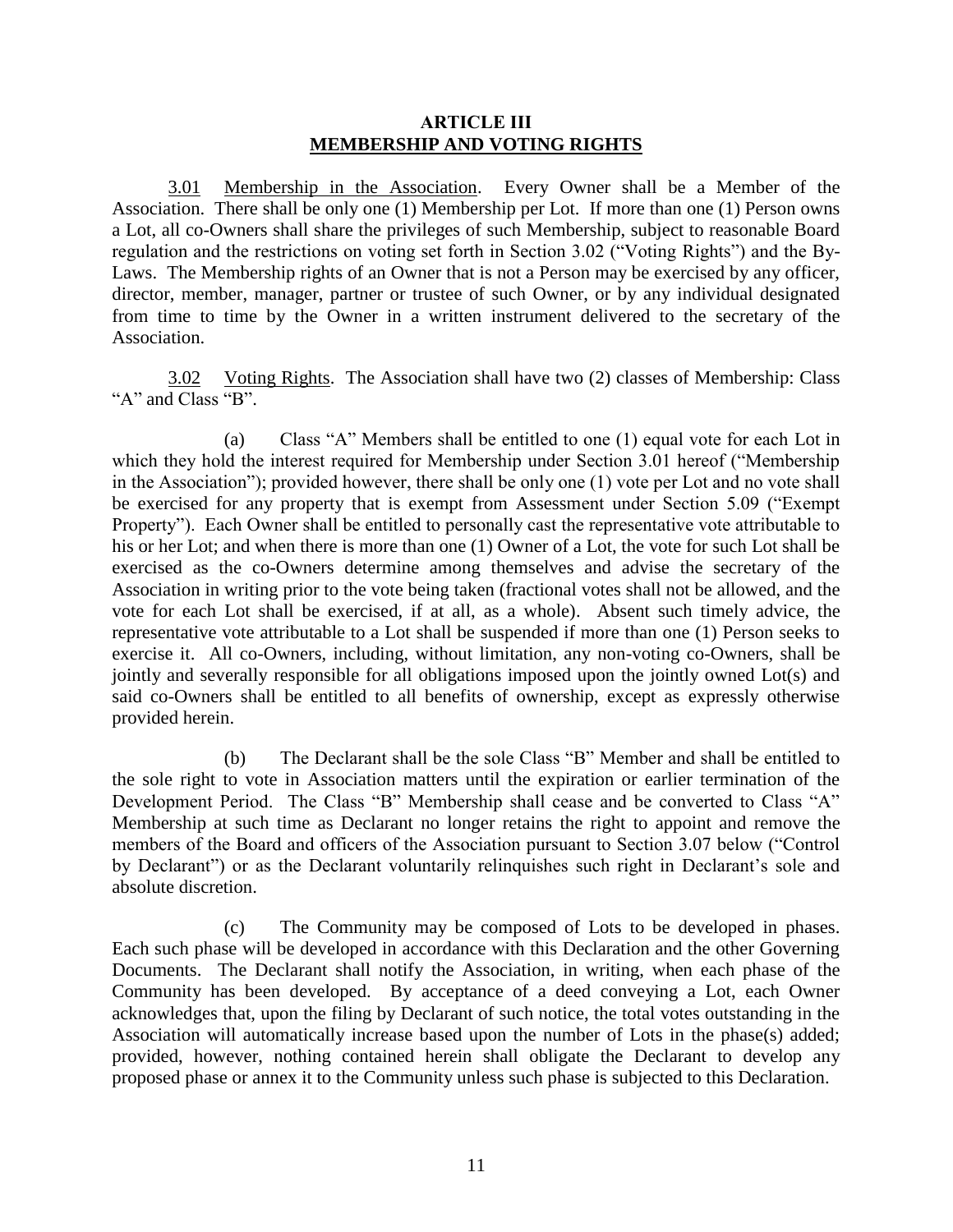<span id="page-18-0"></span>3.03 Board of Directors. A Board of Directors shall manage the affairs of the Association. After the Class B Control Period terminates, Class "A" members will be entitled to elect all members of the Board of Directors. Each Member of the Board of Directors shall have one vote in Association matters brought before the Board. The method of electing Directors shall be as set forth in the By-Laws, which are attached hereto as Exhibit "D."

<span id="page-18-1"></span>3.04 Suspension of Membership. The Board may suspend the voting rights of any Member and the right of use and enjoyment of the Common Area of any Person who:

(a) Shall be subject to the Right of Abatement, as defined in Section 10.02 ("Right of Abatement") by reason of having failed to take the reasonable steps to remedy a violation or breach of either the Declaration or the other Governing Documents, including, *inter alia*, the Design Standards of the ACC within thirty (30) days after having received notice of the same pursuant to the provisions of this Declaration and the By-Laws;

(b) Shall be delinquent in the payment of any Assessment or portion thereof or interest fee or charge thereon, levied by the Association that is responsible for or has entered into a contract to maintain the Lot, any portion thereof, or any Common Area; or

<span id="page-18-2"></span>(c) Shall be in violation of the Rules and Regulations of the Association.

Such suspension shall be for the balance of the period in which said Member or Person shall remain in violation, breach or default, as aforesaid, except that, in the case of a violation described in this subsection (c) of this Section, the suspension may be for a period not to exceed sixty (60) days after the cure or termination of such violation. No such suspension shall prevent an Owner's ingress to or egress from his Lot.

3.05 Termination of Membership. Class "A" Membership shall cease only when a Person ceases to be an Owner. Class "B" Membership shall terminate as provided in Section 3.07 below ("Control by Declarant").

3.06 Voting Procedures. The procedures for the election of directors of the Association and the resolution of such other issues as may be brought before the Membership of the Association shall be governed by this Declaration, the Florida Not-For-Profit Corporation Act (Chapter 617, Florida Statutes), the Articles and the By-Laws of the Association, as each shall at any time and from time to time be in force and effect.

## <span id="page-18-4"></span><span id="page-18-3"></span>3.07 Control by Declarant.

(a) Notwithstanding any other language or provision to the contrary in the Governing Documents, Declarant hereby retains the right to appoint and remove all members (except as specifically provided in the By-Laws) of the Board of the Association and all officers of the Association until fifteen (15) days after the first of the following events occur: (i) the expiration of twenty (20) years after the date of the recording of this Declaration; (ii) the date when Turnover is required to occur pursuant to Florida Statutes; or (iii) such earlier date as Declarant may, at its option, determine.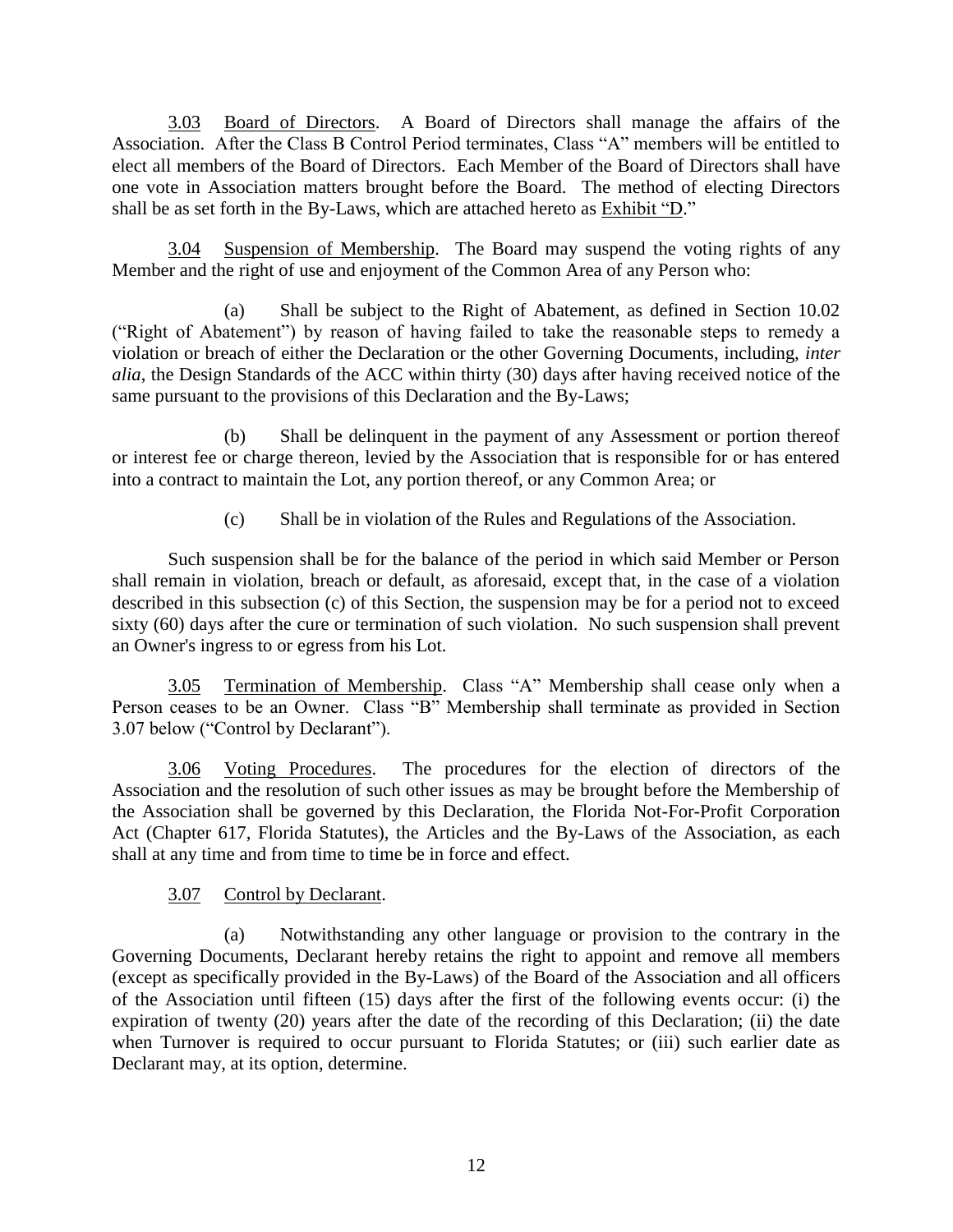(b) Upon the expiration of the Control Period, Declarant's right to appoint and remove directors and officers of the Board pursuant to the provisions of this Section, shall automatically be relinquished and transfer to the Class "A" Members, and a special meeting of the Association shall be called at such time. At such special meeting the Class "A" Members shall elect a new Board, which new Board shall undertake the responsibilities of the Board. Within ninety (90) days of the date the Members are entitled to elect a majority of the Board, Declarant shall deliver the books, accounts, and records, if any, which Declarant has or caused to be kept on behalf of the Association and any agreements or contracts executed by or on behalf of the Association during such period which Declarant has in its possession or as otherwise required by law.

(c) Nothing herein or in the By-Laws or Articles shall permit the Board, the Association or the Members, as applicable, to reduce, limit, reverse or alter any rights or privileges granted to the Declarant or any property owned by Declarant at any time after the Development Period.

(d) The Association, by contract or other agreement, may enforce county, city, state or federal laws and/or ordinances, and permit local and other governments to enforce ordinances on the Property for the benefit of the Association and its Members.

<span id="page-19-0"></span>3.08 Veto. This Section 3.08 ("Veto") may not be amended without the express written consent of the Class "B" Member during the Development Period. So long as the Class "B" Membership exists, the Class "B" Membership shall possess a right to veto all actions of the Board, as is more fully provided in this Section. This veto power shall be exercisable only by the Class "B" Member, its successors and assigns who specifically take this power in a recorded instrument. Upon recordation, the Class "B" Member may exercise this veto right at any time and from time to time within ten (10) days following the meeting held pursuant to the terms and provisions hereof. Any veto power shall not require any action or counteraction on behalf of any committee, the Board or the Association. The veto power shall be used as follows:

(a) No action authorized by the Board shall become effective, nor shall any action, policy, or program be implemented until and unless:

(i) The Class "B" Member shall have been given, in accordance with Section 14.08 hereof, a written notice of all meetings and proposed actions to be approved at meetings of the Board, as applicable, which notice sets forth in reasonable detail the agenda to be followed at said meeting; and,

(ii) The Class "B" Member shall be given the opportunity at any such meeting to join in or have its representative or agent join in the discussion from the floor of any prospective action, policy or program to be implemented by the Board, any committee thereof, or the Association. The Class "B" Member or its representative or agent shall make its concerns, thoughts, and suggestions known to the members of the subject committee or the Board.

(iii) The Class "B" Member shall have and is hereby granted veto power over any such action, policy, or program authorized by any committee or the Board and to be taken by such committee or Board or the Association or any Member of the Association, if Board, committee, or Association approval is necessary for such action to be effective.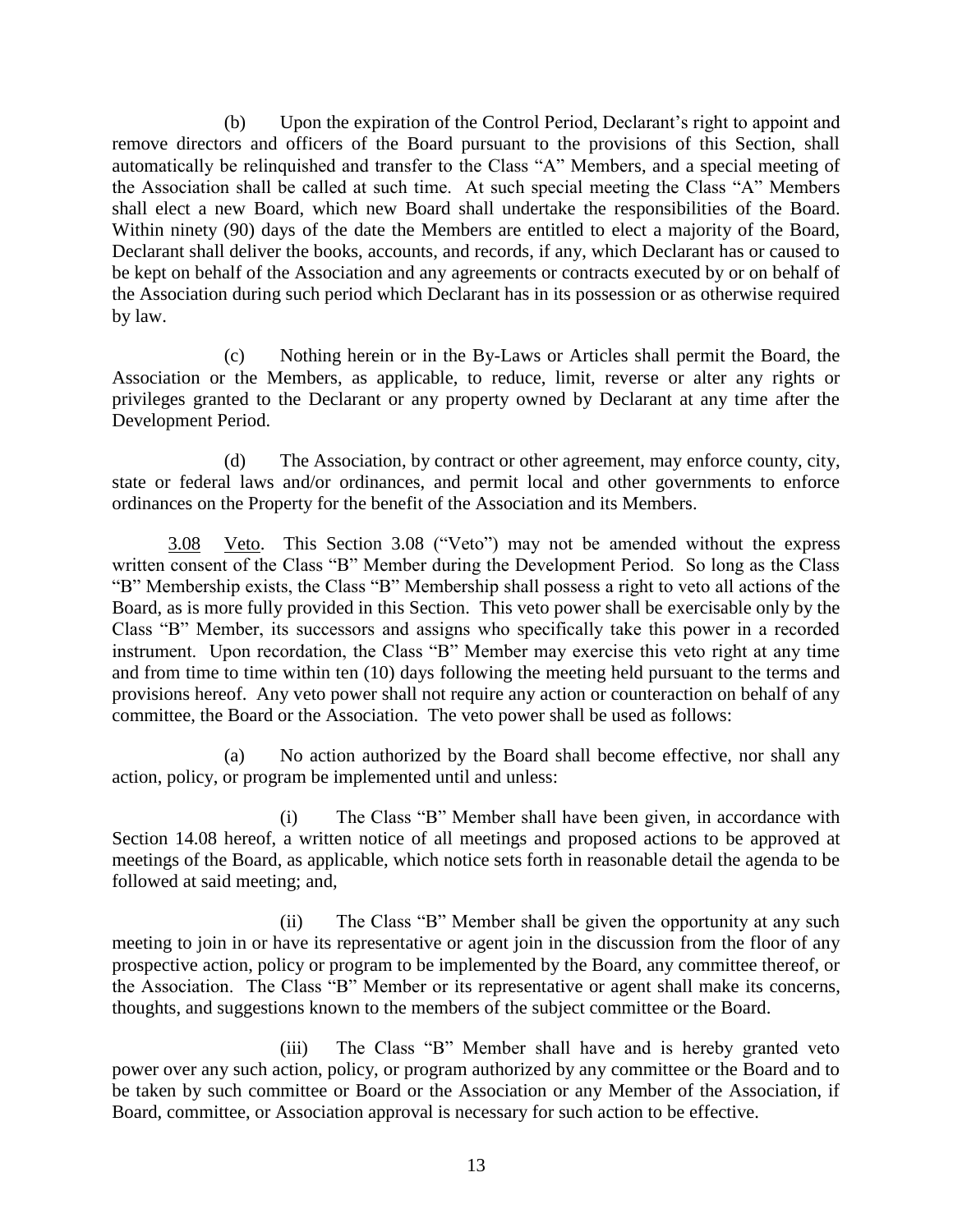#### <span id="page-20-2"></span><span id="page-20-1"></span><span id="page-20-0"></span>**ARTICLE IV RULES AND REGULATIONS**

4.01 Framework for Regulation. This Declaration establishes, as part of the general plan of development for the Community, a framework of covenants, conditions, restrictions and easements that govern the Community. This Declaration also provides for the promulgation, modification and expansion of the Rules and Regulations, which regulate the use of the Lots and the Residences and other Improvements thereon as well as the Common Areas, all in the interests of the health, safety and welfare of the Owners and other Occupants of the Residences, which Rules and Regulations shall complement the restrictive covenants. Within that framework, the Board of Directors and the Members shall have the flexibility to respond to unforeseen problems and changes in circumstances, conditions, needs, desires, trends and technology.

4.02 Rule-Making Authority of Board. Subject to the limitations and procedural requirements of this Article IV ("Rules and Regulations") and the Board of Directors' duty to exercise business judgment and reasonableness on behalf of the Association and the Members, the Board may modify, cancel, limit, create exceptions to, or expand the Rules and Regulations. The Board shall send notice to all Owners concerning any proposed action regarding the Rules and Regulations at least fifteen (15) days prior to the Board meeting at which such action is to be considered. Members shall have a reasonable opportunity to be heard at the Board meeting prior to such action being taken. A Board action regarding the Rules and Regulations shall become effective after compliance with Section 4.03 below ("Notice of Newly-Adopted Rules and Regulations"), unless Members representing more than fifty percent (50%) of the total Class "A" votes and the Class "B" Member, if any, disapprove such action at a meeting of the Members. The Board shall have no obligation to call a meeting of the Members to consider such action, except upon receipt of a petition of the Members pursuant to the requirements for special meetings provided in the By-Laws. Upon receipt of such petition of the Members prior to the effective date of any Board action under this Section 4.02 ("Rule-Making Authority of Board"), the proposed action shall not become effective until after such meeting is held, and its effectiveness shall be subject to the approval or disapproval of the Members at such meeting.

<span id="page-20-3"></span>4.03 Notice of Newly-Adopted Rules and Regulations. Prior to any action regarding the Rules and Regulations to be taken under this Article IV becoming effective, the Board of Directors shall cause a copy of the new Rule or Regulation or explanation of any changes to the existing Rules and Regulations to be sent to every Owner. The effective date of the new Rule or Regulation shall not be fewer than thirty (30) days following such distribution to the Owners. The Association shall provide, at no charge, a copy of the Rules and Regulations then in effect to any Owner or Mortgagee who requests it.

<span id="page-20-4"></span>4.04 Relationship to Architectural Guidelines. No action taken under this Article IV ("Rules and Regulations") shall have the effect of repealing, expanding or otherwise modifying the Architectural Guidelines or the other Governing Documents (other than the existing Rules and Regulations). In the event of a conflict between the Community's Design Guidelines and the Rules and Regulations, the Design Guidelines shall control.

<span id="page-20-5"></span>4.05 Limitations on Rule-Making Authority. Except as may be set forth in this Declaration, as it may be amended from time to time, or in the initial Rules and Regulations, all Rules and Regulations shall comply with the following provisions: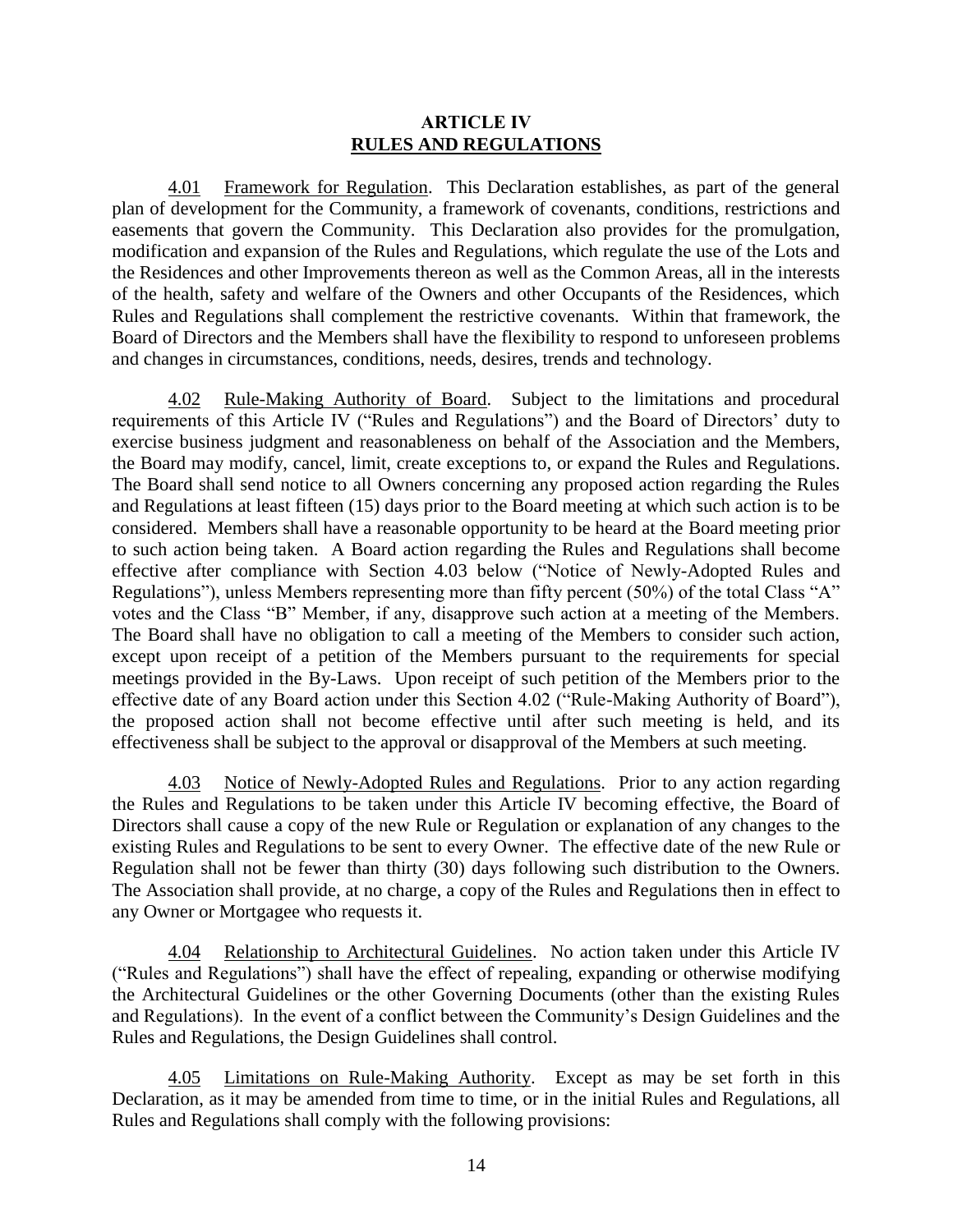(a) Similar Treatment. In its adoption and enforcement of the Rules and Regulations, the Association shall treat similarly situated Owners in a similar manner.

(b) Religious, Holiday & Political Displays. The Owners shall have the absolute right to display, within their Residences, religious and holiday signs, symbols, and decorations of the kinds normally displayed in homes located in single-family residential neighborhoods, and such right may not be abridged by the Association; provided, however, that the Association may adopt Rules and Regulations that reasonably regulate the time, place, and manner in which signs and symbols are displayed, or otherwise visible from, outside a Residence. Likewise, the Owners shall have the absolute right to display political signs on behalf of candidates for public office, and the Association may not regulate the content of such political signs; provided, however, that the Association may adopt Rules and Regulations that reasonably regulate the time, place and manner of the posting of such signs, including their size and other design criteria.

(c) Property Previously in Compliance. The Association shall adopt no Rule or Regulation that requires any Owner to dispose of personal property that was placed within a Lot prior to the adoption of such Rule or Regulation, provided such personal property was in compliance with all Rules and Regulations previously adopted. This exemption shall apply only during the period of such Owner's ownership of the Lot, and shall not apply to subsequent Owners who take title to the Lot after adoption of the Rule or Regulation.

Reasonable Rights to Develop. The Association shall adopt no Rule or Regulation that restricts or interferes with Declarant's right to develop, market and sell the Lots and/Residences within the Community.

The limitations in Paragraphs (a) through (d) of this Section 4.05 ("Limitations on Rule-Making Authority") shall only limit rule-making authority exercised pursuant to this Article IV; these limitations shall not apply to amendments to this Declaration adopted in accordance with Article XI ("Duration and Amendment").

### <span id="page-21-1"></span><span id="page-21-0"></span>**ARTICLE V ASSESSMENTS**

5.01 Creation of Assessments. There are hereby created Assessments for Association operating expenses as may at any time specifically be authorized by the Board of Directors to be commenced at the time and in the manner set forth in this Article V ("Assessments"). There shall be four (4) types of Assessments: (a) General Assessments, as described in Section 5.02 ("Computation of General Assessments"); (b) Special Assessments, as described in Section 5.03 ("Special Assessments"); (c) Benefited Assessments, as described in Section 5.04 ("Benefited Assessments"); and (d) Capital Improvement Assessments, as described in Section 5.05 ("Capital Improvement Assessments"). Each of the four (4) types of Assessments are sometimes collectively referred to herein as "Assessments".

Each Owner, jointly and severally, for himself, his heirs, distributees, legal representatives, successors and assigns, by acceptance of a deed for a Lot or any portion thereof or interest therein or Structure thereon (whether or not it shall be so expressed in such deed) or entering into a recorded contract of sale for any portion of the Community, is deemed to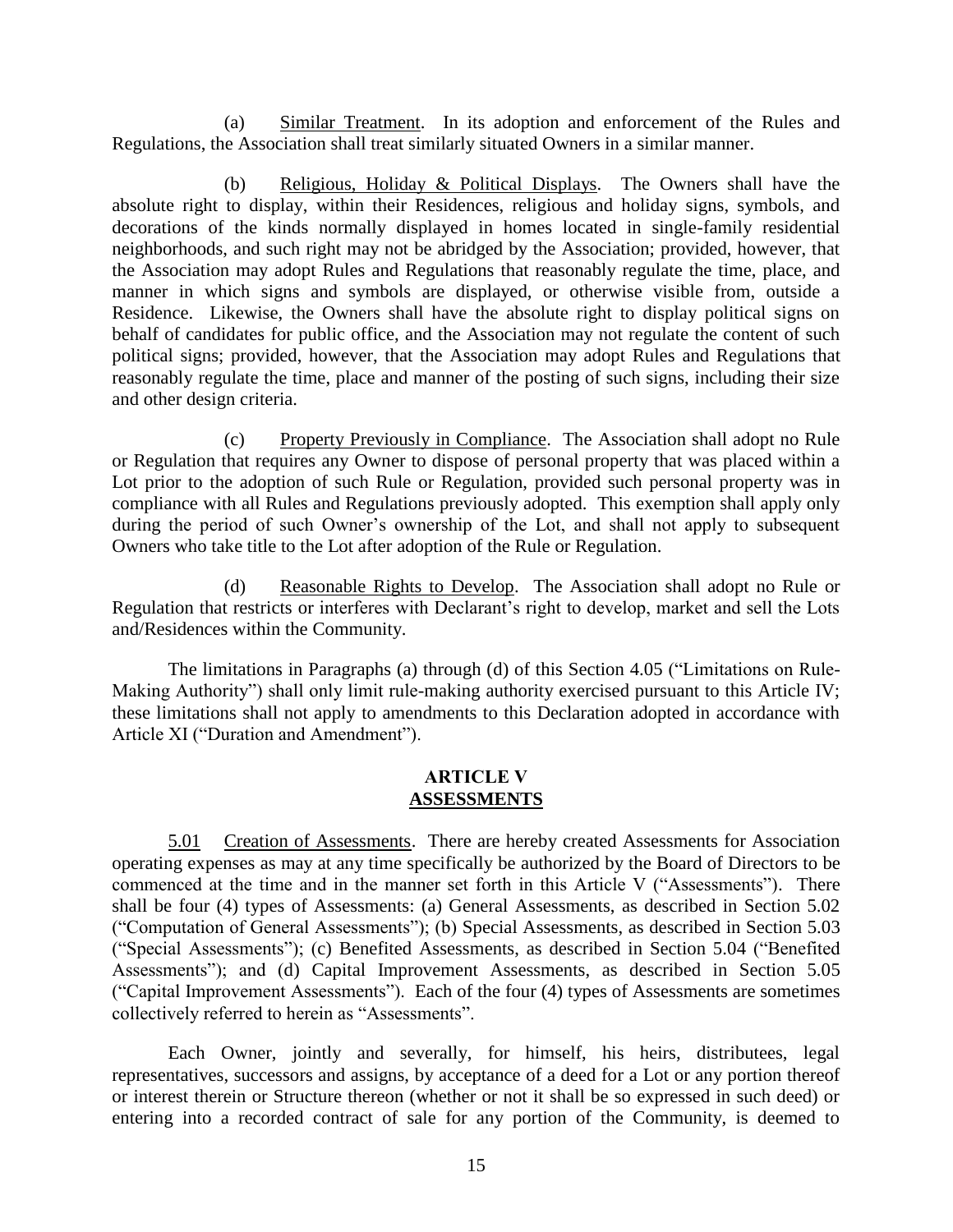covenant and agree to pay the Assessments, as applicable, commencing as of the date of the initial conveyance of such Lot to an Owner.

Assessments shall be paid in such manner and on such dates as may be fixed by the Board of Directors. Each Owner, by acceptance of a deed to his or her Lot or any portion thereof or interest therein or Structure thereon, acknowledges that all General Assessments levied hereunder are annual Assessments due and payable in advance on the first day of each fiscal year; provided, the Board may, in its sole discretion, permit any General Assessment to be paid in two (2) semi-annual installments, four (4) quarterly installments (to be paid every three (3) months), or twelve (12) monthly installments. If any Owner is delinquent in paying any Assessments or other charges levied on his or her Lot or any portion thereof or interest therein or Structure thereon, or remits payment for such Assessments with a check drawn on an account with insufficient funds or stops payment on such check, the Board may revoke the privilege of paying in installments and/or by check and require Assessments to be paid by credit card or wire transfer and in-full immediately.

No Owner may waive or otherwise exempt itself from liability for the Assessments provided for herein, including, by way of illustration and not limitation, by non-use of Common Areas or abandonment of the Lot or any portion thereof or interest therein or Structure thereon. The obligation to pay Assessments is a separate and independent covenant on the part of each Owner. No diminution or abatement of Assessment or set-off shall be claimed or allowed by reason of any alleged failure of the Association or Board to take some action or perform some function required to be taken or performed by the Association or Board under this Declaration or the By-Laws, or for inconvenience or discomfort arising from, related to, or connected with the making of repairs or Improvements that are the responsibility of the Association, or from any action taken to comply with any law, ordinance, or with any order or directive of any municipal or other governmental or quasi-governmental authority.

<span id="page-22-0"></span>5.02 Computation of General Assessments. Subject to the requirements of the Ordinance pertaining to the Declarant, General Assessments shall be levied equally on all Lots in the Community.

All Assessments, together with interest (at a rate not to exceed the highest rate allowed by Florida law), as computed from the date when the delinquency first occurs, late charges, costs, and attorneys' fees and disbursements, whether suit is filed or not and through all levels of appeal, shall be a charge on the land and shall be a continuing lien upon the Lot and any Residence and Improvement situated thereon against which each Assessment is made until such Assessment and all late charges, costs and attorneys' fees and disbursements are paid in full and such funds have cleared. Each such Assessment, together with interest, late charges, costs, and reasonable attorneys' fees and disbursements, shall also be the personal obligation of the Person who was the Owner of such Lot or any portion thereof or interest therein or Residence and/or Structure thereon at the time the Assessment arose, and his or her grantee shall be jointly and severally liable for such portion thereof, as may be due and payable at the time of conveyance, except no first Mortgagee who obtains title to a Lot pursuant to the remedies provided in the Mortgage shall be liable for unpaid Assessments that accrued prior to such acquisition of title unless otherwise required or permitted by law.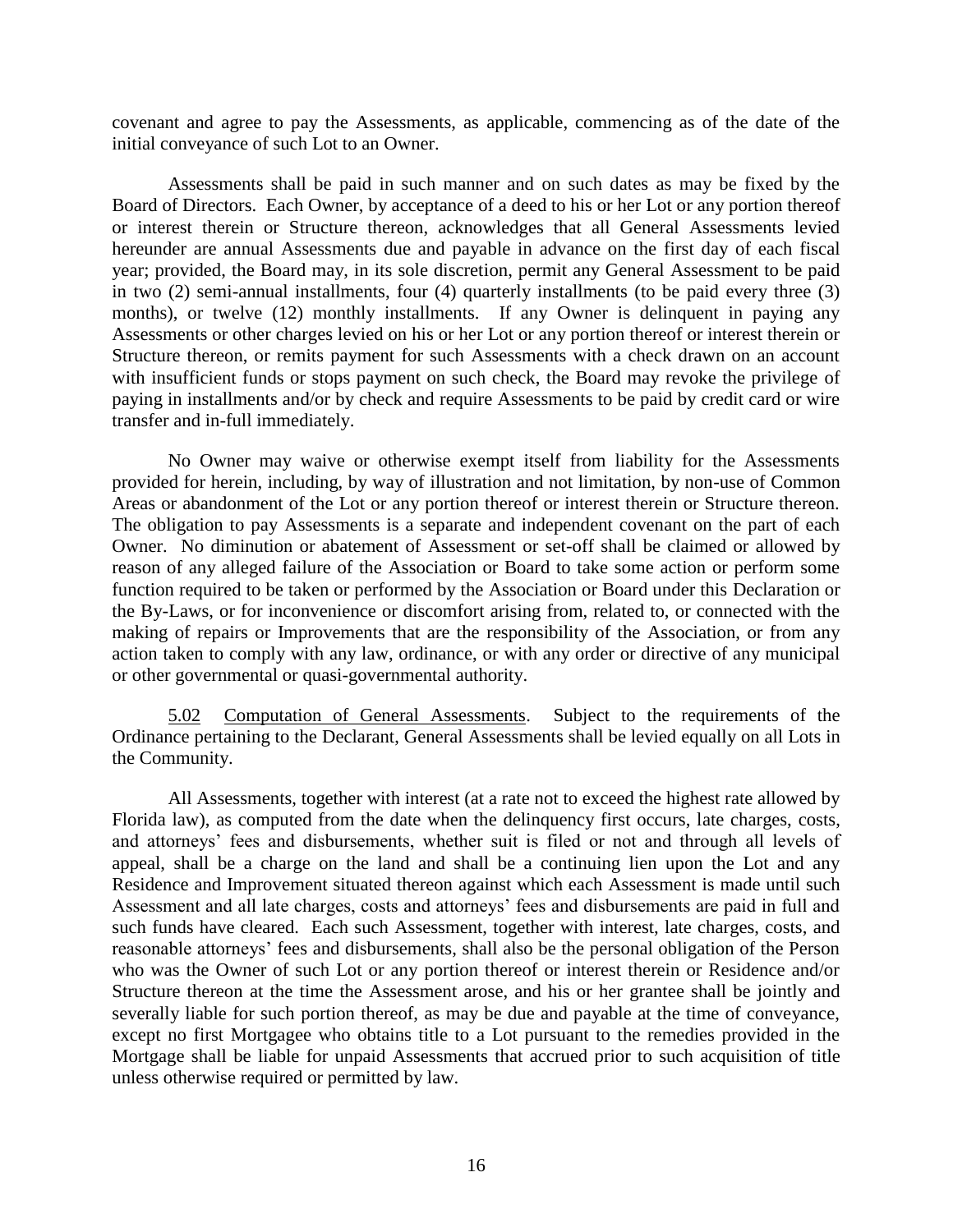The General Assessment to be levied against each Lot for the coming year shall be set at a level which is reasonably expected to produce total income to the Association equal to the total budgeted Common Expenses, including, *inter alia*, any reserves. In determining the amount of the General Assessment, the Board, in its discretion, may consider other sources of funds available to the Association. In addition, the Board shall take into account the number of Lots subject to Assessments under Article V ("Assessments") on the first day of the fiscal year for which the budget is prepared and the number of Lots reasonably anticipated becoming subject to Assessments during the fiscal year. The Board shall include in the budget for the General Assessment expenses the Association will incur for maintenance of entry features and maintenance and repair of the Surface Water or Stormwater Management System owned or maintained by the Association, including, but not limited to, work within retention areas, drainage structures and drainage easements.

During the Development Period, the Declarant may (except to the extent required by the Ordinance and Sections 5.19 through and including 5.29) annually elect to pay either (a) an amount equal to the Assessments on all Lots in the Community not sold to an end purchaser; or (b) the difference between the amount of Assessments levied on all other Lots subject to Assessments and the amount of actual expenditures by the Association during the fiscal year. Payments by the Declarant in any year shall under no circumstances obligate the Declarant to continue such payments in future years unless otherwise provided in a written agreement between the Association and the Declarant, and the treatment of such payment shall be made known to the membership prior to the beginning of the applicable fiscal year. In any event, the Declarant may, but shall not be obligated to, reduce the General Assessment for any fiscal year by payment of a subsidy and/or contributions of services and materials, which may be treated as either a contribution or a loan, in the Declarant's discretion. Any such anticipated payment or contribution by the Declarant shall be disclosed as a line item in the Common Expense budget.

Notwithstanding the foregoing, however, in the event the proposed budget is disapproved or the Board fails for any or no reason to determine the budget for any given fiscal year, then and until such time as a budget shall have been determined, as provided herein, the budget in effect for the immediately preceding year, with adjustments for increases in real estate taxes, insurance premiums, labor rates and utility costs, shall continue for the current year.

### 5.03 Special Assessments.

(a) Entire Membership. The Association may levy Special Assessments at any time and from time to time. Any Special Assessment shall become effective unless disapproved at a meeting by at least sixty-seven percent (67%) of the total Class "A" votes and, during the Developmental Period, the affirmative vote or written consent of the Declarant. There shall be no obligation to call a meeting for the purpose of considering any Special Assessment except on petition of the Members, as provided for special meetings in the By-Laws, which petition must be presented to the Board within twenty (20) days after delivery of the notice of such Special Assessment. Special Assessments pursuant to this Section 5.03(a) ("Entire Membership") shall be due and payable in such manner and at such times as determined by the Board, and may be payable in installments extending beyond the fiscal year in which the Special Assessment is approved, if the Board so determines.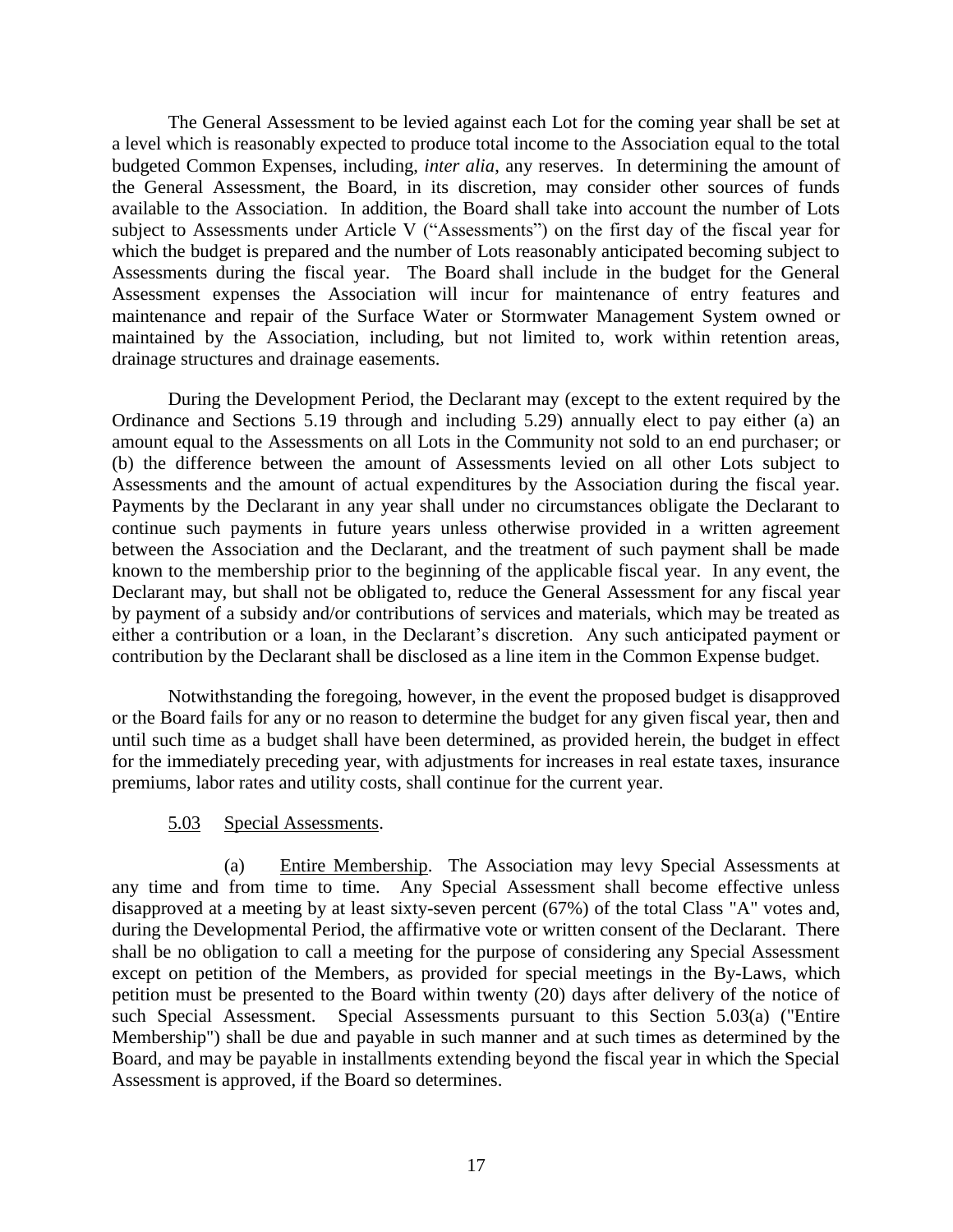(b) Less Than All Members. The Association may levy Special Assessments against any Member individually and against such Member's Lot or any portion thereof or interest therein or Residence or Structure thereon to reimburse the Association for costs incurred in bringing a Member and his or her Lot and/or Residence and any and all Structures and Improvements thereon into compliance with the Governing Documents, as they may be amended from time to time, which Special Assessment may be levied upon the vote of the Board after notice to the applicable Member(s).

## <span id="page-24-0"></span>5.04 Benefited Assessments.

(a) General. The Board of Directors shall have the power to specifically assess Lots receiving benefits, items, or services not provided to all Lots within the Community. Expenses of the Association (1) that are incurred upon the request of the Owner of a Lot for specific items or services relating to his or her Lot; or (2) that are incurred by the Association pursuant to this Declaration, a Supplemental Declaration, or the By-Laws for providing specific items or services relating to or benefiting a particular Lot or Lots, shall be specifically assessed against the Lot or Lots benefited, in the amount of the cost of the benefit received or according to the method of equitably assessing the Lots set forth in this Declaration or the By-Laws to the extent permitted by law.

(b) Mandatory Benefited Assessments. At the time that the budget for Common Expenses is prepared by the Board, as required by Section 5.01 above ("Creation of Assessments"), the Board shall determine mandatory Benefited Assessments applicable to Lots for that fiscal year. Benefited Assessments may differ depending on the type or location of a Lot. For example, and by way of illustration and not limitation, a mandatory Benefited Assessment may be levied against all Lots that do not contain a Residence for cutting vegetation and cleaning up the unimproved Lot, and a mandatory Benefited Assessment may be levied upon Lots that contain a Residence for services such as cable television, garbage collection, landscape maintenance, and security monitoring.

<span id="page-24-1"></span>5.05 Capital Improvements Assessment. In addition to the General Assessments, Special and Benefited Assessments, as authorized above, and in addition to the assessments described in Sections 5.19 through and including 5.29 below, the Board may levy and collect, in any fiscal year, a Capital Improvements Assessment for the purpose of defraying, in whole or in part, the cost of any construction, reconstruction, repair, upgrade, removal and/or replacement of an Improvement, or other such addition, within the Community, including, *inter alia*, fixtures and personal property related thereto; provided that such Assessment in excess of the lesser of fifty thousand dollars (\$50,000) or ten percent (10%) of the total amount of the current operating budget of the Association, shall require the vote or written assent of a Majority of the Class "A" Members, except in the case of an emergency, fire, or other casualty where, in the reasonable judgment of the Board, such action is necessary to prevent further material damage or to protect against imminent bodily injury without taking the time necessary to obtain the approval of the Members. No action authorized in this Section 5.05 ("Capital Improvements Assessment") shall be taken during the Development Period without the prior written consent of the Declarant.

<span id="page-24-2"></span>5.06 Lien for Assessments. Except as otherwise provided elsewhere herein, the Declarant (and each party joining in any Supplemental Declaration), for all Lots within the Community, hereby covenants and agrees, and each Owner of any Lot or any portion thereof or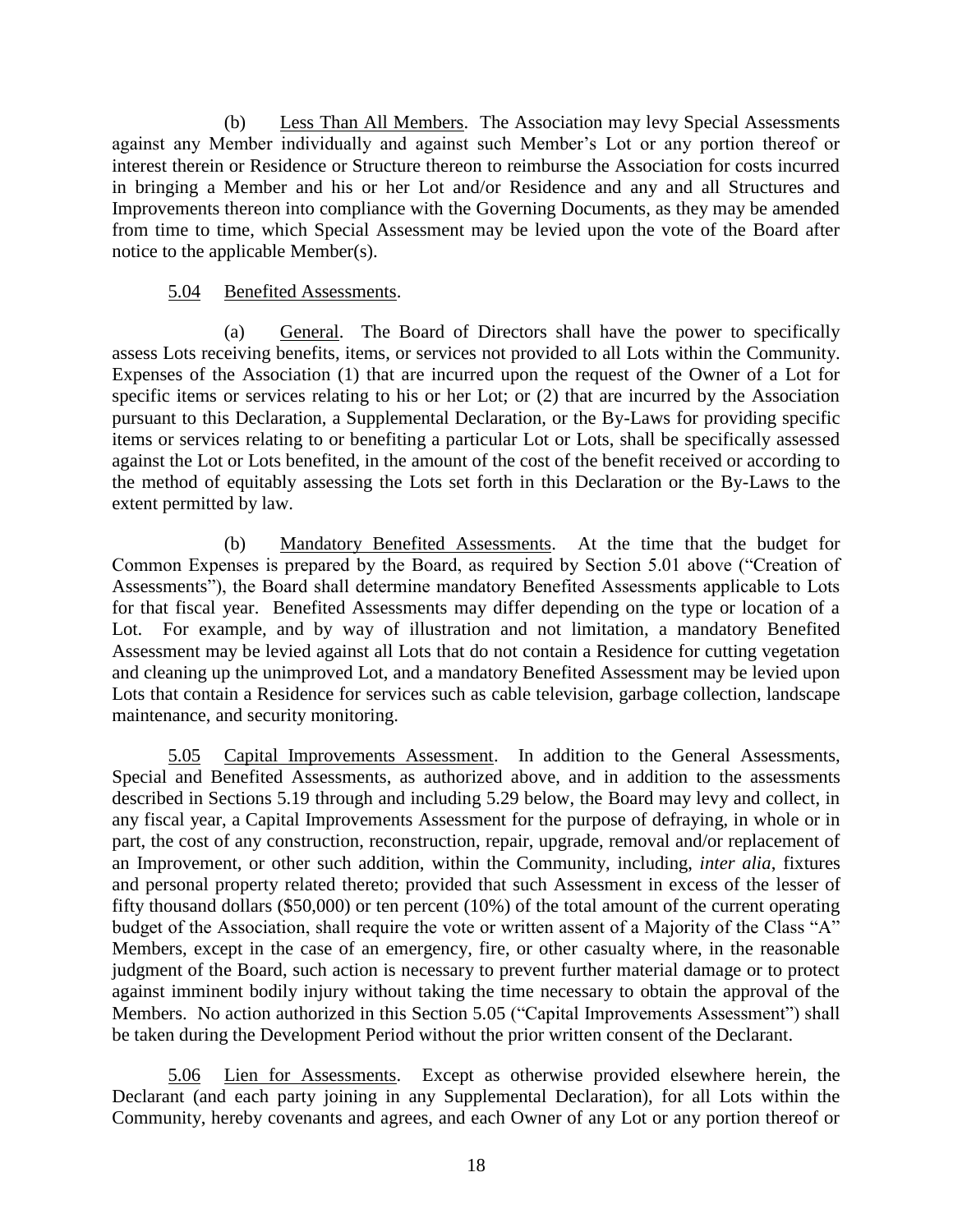interest therein or Residence or Structure thereon by acceptance of a deed therefor or other conveyance thereof, whether or not it shall be so expressed in such deed or other conveyance, shall be deemed to covenant and agree, to pay to the Association Assessments and charges for the operation of, and for payment of expenses allocated or assessed to or through, the Association or otherwise, for the maintenance, management, operation and insurance of the Common Areas, including, without limitation, such reasonable reserves as the Association may deem necessary, General Assessments as provided in Section 5.02, Capital Improvements Assessments as provided for in Section 5.05, Special Assessments as provided in Section 5.03, any Benefited Assessments as described in Sections 5.04, and all other charges and Assessments hereinafter referred to or lawfully imposed by or on the Association, all such Assessments to be fixed, established and collected from time to time as herein provided.

The Association shall have the right to file a lien against each and every Lot within the Community to secure payment of delinquent Assessments and other charges, as well as interest at a rate to be set by the Board (subject to the maximum interest rate limitations of Florida law), late charges in such amount as the Board may establish (subject to the limitations of Florida law), costs of collection and attorneys' fees and disbursements. Upon recording of a notice of lien on any Lot, there shall exist a perfected lien for unpaid and delinquent Assessments, which shall bind such Lot of the then Owner, his heirs, personal representatives, successors and permitted assigns, and which shall be prior and superior to all other liens, except (1) all taxes, bonds, assessments, and other levies which by law would be superior thereto, and (2) the lien or charge of any first Mortgage of record (meaning any recorded Mortgage with first priority over other Mortgages) made in good faith and for value. Such lien may be enforced by suit, judgment, and foreclosure or any other method permitted by applicable law. Except as otherwise provided herein to the contrary, the personal obligation of the then Owner to pay such Assessment shall pass to his successors-in-title and recourse may be had against either or both.

The Declarant, during the Development Period, or the Association, acting on behalf of the Owners, shall have the power to bid for the Lot at foreclosure sale and to acquire and hold, lease, mortgage, obtain equity or credit lines, and convey the same. During the period in which a Lot is owned by the Association following foreclosure: (a) no right to vote shall be exercised on its behalf; (b) no Assessment shall be levied on it; and (c) each other Lot within the Community shall be charged, in addition to its usual Assessment, its equal pro rata share of the Assessment that would have been charged and allocated to such Lot had it not been acquired by the Association as a result of foreclosure or deed in lieu thereof. Suit to recover a money judgment for unpaid Assessments, late charges, interest, costs, and attorneys' fees and disbursements shall be maintainable without foreclosing or waiving the lien securing the same.

The sale or transfer of any Lot shall not affect the assessment lien or relieve such Lot from the lien for any subsequent assessments. To the extent that a first Mortgage is foreclosed upon and the lien for delinquent Assessments is extinguished, the unpaid Assessments and attorneys' fees and disbursements may be deemed to be a part of the Common Expenses collectible from Owners of all Lots subject to Assessment under Section 5.02 ("Computation of General Assessments"), including such acquirer, its successors and assigns.

All other Persons acquiring liens or encumbrances on any Lot after this Declaration has been recorded shall be deemed to consent to the fact that such liens or encumbrances shall be inferior to future liens for Assessments, as provided herein, whether or not prior consent is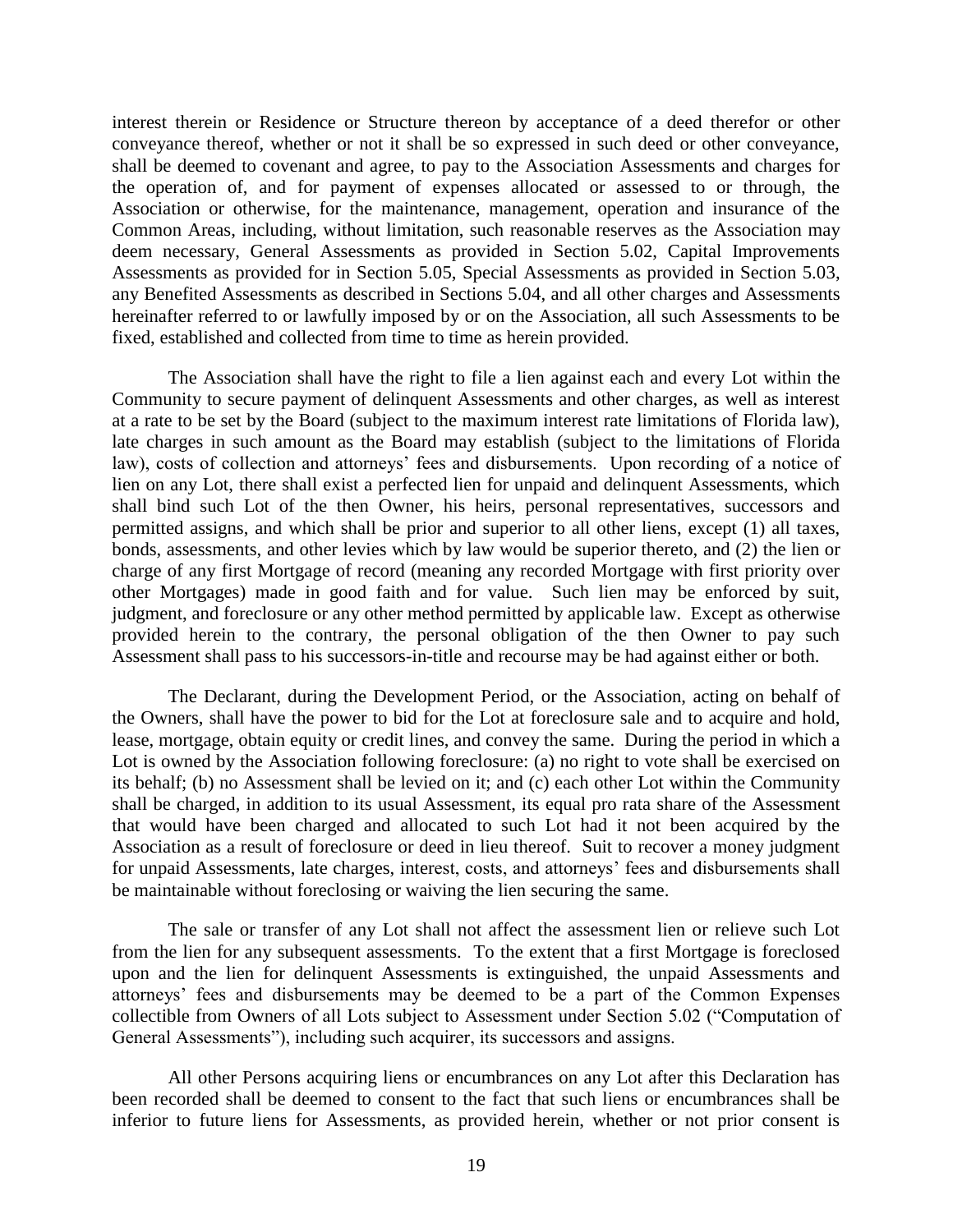specifically set forth in the instruments creating such liens or encumbrances.

<span id="page-26-0"></span>5.07 Date of Commencement of Assessments. Except as otherwise provided in this Declaration, the obligation to pay Assessments shall commence as to each Lot on the date that the Lot is conveyed to a Person other than Declarant. Declarant shall collect the pro rata portion for the month of closing at the time and place when that contemplated sale for said Lot(s) is consummated. The first annual General Assessment, if any, levied on each Lot shall be adjusted according to the number of months remaining in the fiscal year at the time Assessments commence on the Lot and shall be due and payable at closing.

<span id="page-26-1"></span>5.08 Failure to Assess. Failure of the Board to establish Assessment amounts or rates or to deliver or mail each Owner an assessment notice shall not be deemed a waiver, modification, or a release of any Owner from the obligation to pay Assessments.

<span id="page-26-2"></span>5.09 Exempt Property. The following property shall be exempt from payment of Assessments:

(a) All Common Area and such portions of the property owned by the Declarant, as are included in the Area of Common Responsibility pursuant to Section 7.01 of this Declaration ("Association's Responsibility");

(b) Any property (or interest therein) dedicated or otherwise conveyed to and accepted by any governmental or quasi-governmental authority or public utility;

(c) Any property that is owned by a charitable non-profit corporation or public agency whose primary purposes include the acquisition and preservation of open space for public benefit and held by such agency or organization for such recreational or open space purposes;

entity;

<span id="page-26-3"></span>(d) All property dedicated to, or owned by any stormwater management

Any portion of the Property exempt from ad valorem taxation by the laws of the State, to the extent agreed to by the Association.

5.10 Reserve Funds. In addition to the reserves required pursuant to Sections 5.19 through and including 5.29 below, the Board may, in its sole discretion, annually prepare reserve budgets for common purposes that take into account the number and nature of replaceable assets and/or Improvements within the Common Area, the expected life of each asset, and the expected repair or replacement cost thereof. The Board shall include in the common budget reserve amounts sufficient to meet the projected needs of the Association. Reserve and operating funds of the Association shall not be commingled prior to the expiration of the Development Period except that the Association may jointly invest reserve funds in accordance with Section 5.15 of this Declaration ("Association Funds"); however, such jointly invested funds must be accounted for separately. Notwithstanding the foregoing, the Board shall not be obligated to establish any reserve fund except those required pursuant to Sections 5.19 through and including 5.29.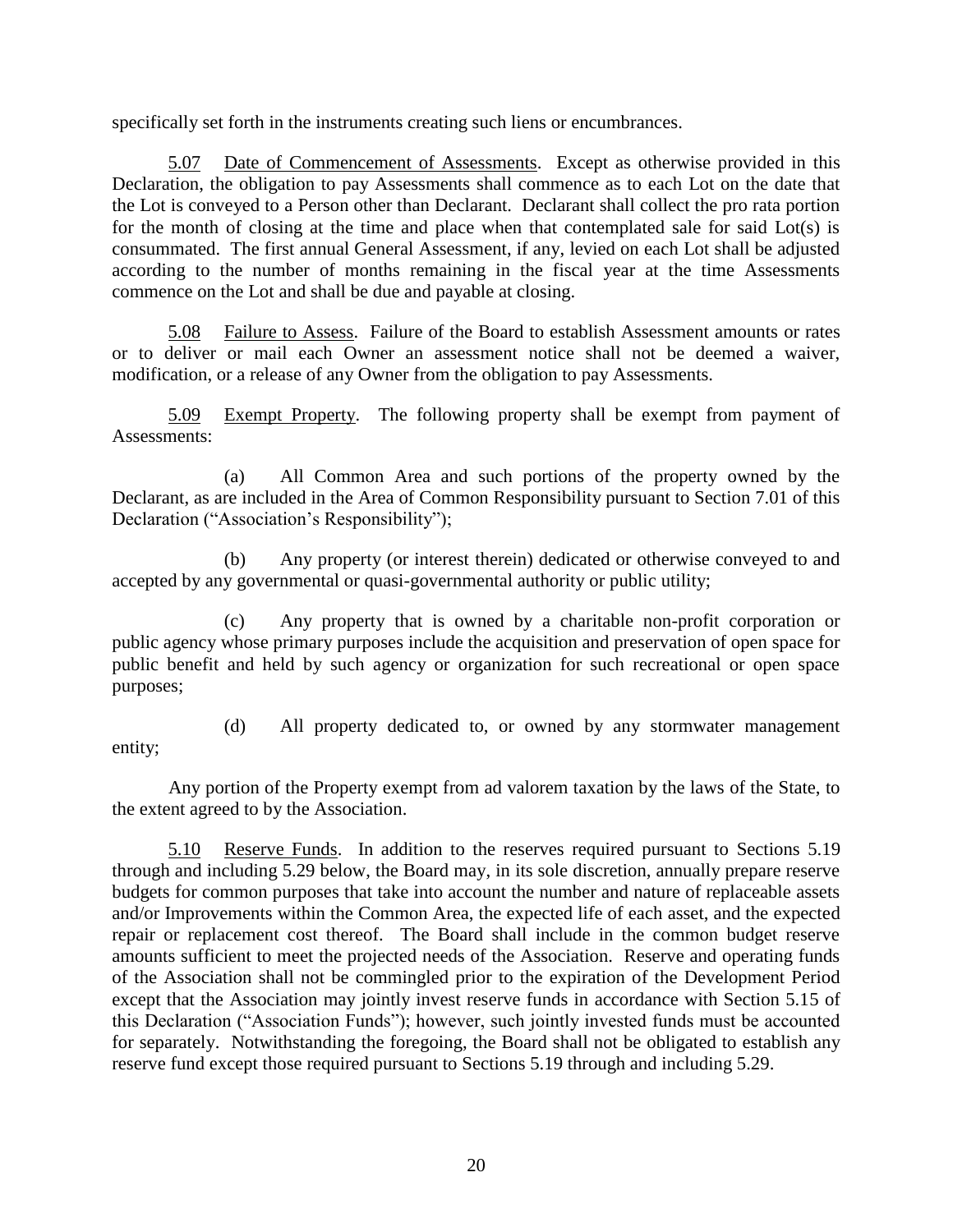5.11 Initial Fee. In addition to the above, upon acquisition of record title to a Lot by the first Owner thereof other than the Declarant or a builder with the intention of selling a completed residence to a third party purchaser for value, the purchaser shall make an initial funding contribution to the Declarant in an amount equal to one fourth (1/4) of the estimated annual Assessments for the subject Lot for that year (the "Initial Funding Contribution"), which the Declarant may be able to use for any purpose, including but not limited to replacement of funds contributed by Declarant into the accounts described in Sections 5.19 through and including 5.29. This amount shall be in addition to, not in lieu of, any and all Assessments by the Association, and shall not be considered an advance payment of such Assessments. This amount shall be collected and disbursed to the Declarant at closing of the contemplated purchase and sale of a Lot to such Owner.

5.12 Resale Fee. Upon and at the closing of any resale of any Lot, the purchaser of the Lot shall make a resale funding contribution to the Association in an amount to be determined by the Board of Directors from time to time but not in excess of one fourth (1/4) of the then Annual General Assessment ("Resale Funding Contribution"), which the Association may be able to use for any purpose. The Resale Funding Contribution shall not be refundable to the purchaser and shall not be applied and/or considered as a credit or advance against any particular Assessment. Except to the extent required to fund the accounts described in Sections 5.20, 5.22, 5.24, 5.26, and 5.28, no Resale Funding Contribution shall be due and payable by the Declarant, the Association, or any builder purchasing one or more Lots.

5.13 Use of Reserve Funds and Resale Funding. The Association, both before and after the Development Period, may use the reserve funds described above in Section 5.10 (except as limited in Section 5.10) and all Resale Funding Contribution for any purpose associated with the operation of the Association, as the Board may, at any time and from time to time, determine, including, without limitation, start-up expenses of the Association and the cost of performing any maintenance or other work or covering operating expenses and other expenses incurred by the Association pursuant to the Governing Documents. However, such discretion is only applicable once all required deposits for Subdivision Infrastructure have been made and all such expenditures must be in accordance with the Ordinance. To the extent the Association makes any claim against the Declarant, its appointed Board, or Officers for Common Area conditions, any other conditions existing at Turnover, or prior acts or omissions by the Declarant, the Declarant's appointed Board, or Officers, that do not relate to the Subdivision Infrastructure, the contributions remaining at Turnover, except for those accounts with funds required by the Ordinance (if any), together with amounts then in the capital reserve account, except for those accounts with funds required by the Ordinance (if any), and amounts owed to the Declarant shall be credited against any obligation of the Declarant or its appointed Board or Officers.

### <span id="page-27-0"></span>5.14 Annual Financial Report and Budget.

(a) Budget. The Board shall prepare an annual budget as described herein and in Chapter 720 of the Florida Statutes. The budget must reflect the estimated revenues and expenses for that year and the estimated surplus or deficit as of the end of the current year. The Association shall provide each Member with a copy of the annual budget or written notice that a copy of the budget is available upon request at no charge to the Member. The copy of the budget must be delivered or made available to the Member within ten (10) days after receipt of a written request therefor. Delivery of a copy of the budget or amended budget to each Member shall not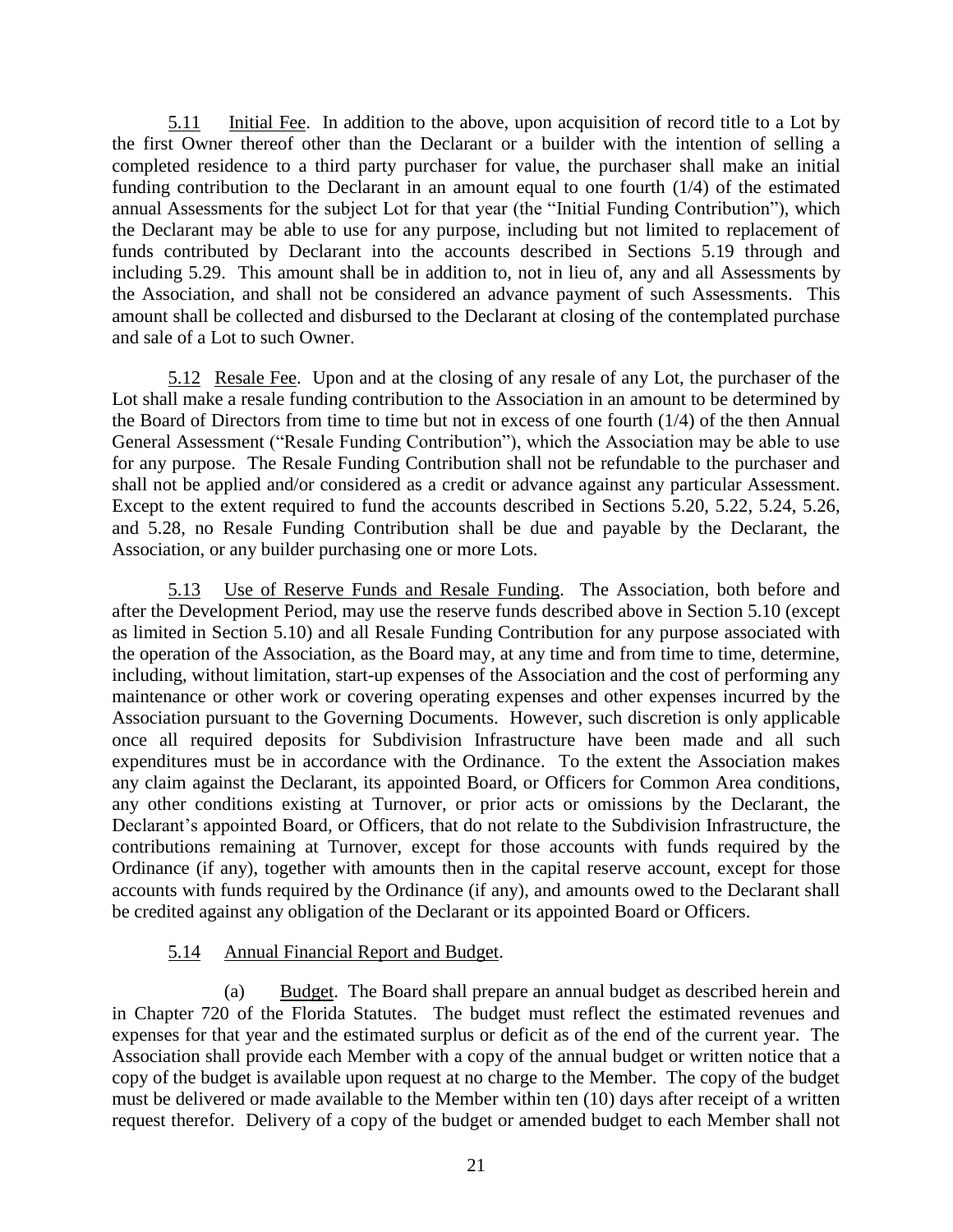affect the liability of any Member for any such Assessment; neither shall delivery of a copy of such budget or amended budget be considered as a condition precedent to the effectiveness of such budget, and Assessments levied pursuant thereto, and nothing herein contained shall be construed as restricting the right of the Board, at any time and from time to time, in its discretion, to levy additional Assessments in the event that the budget originally adopted shall appear to be insufficient to pay the costs and expenses of operation and management of the Association, or in the event of emergencies.

A copy of the budget and notice of the date of the Board meeting at which the budget is to be voted shall be delivered to all Members at least forty-five (45) days prior to the beginning of each fiscal year. If the budget is subsequently amended, a copy of the amended budget shall be furnished to each Member. At a meeting scheduled at least thirty (30) days prior to the beginning of each fiscal year, the Board shall accept any input from the Members on the budget and shall approve the budget at this meeting for the coming fiscal year. Such budget and Assessment shall become effective unless disapproved at a meeting by at least sixty-seven percent (67%) of the total Class "A" votes in the Association and, during the Development Period, by the Declarant. There shall be no obligation to call a meeting for the purpose of considering the budget except on petition of the Members as provided for special meetings in the By-Laws, which petition must be delivered and presented to the Board within twenty (20) days after delivery of the notice of assessments. If a meeting is requested, Assessments pursuant to such proposed budget shall not become effective until after such meeting is held, provided such Assessments shall be retroactive to the original effective date of the budget, if the budget is not disapproved at such meeting.

(b) Financial Report. The Board, in addition to the reports required in Section 5.14(a) of this Declaration ("Budget"), shall prepare an annual financial report within ninety (90) days after the close of the fiscal year. The Board shall provide each Member with a copy of the annual financial report or a written notice that a copy of the financial report is available upon request at no charge to the Member. The financial report must consist of either:

(i) Financial statements presented in conformity with generally accepted accounting principles; or

(ii) A financial report of actual receipts and expenditures, cash basis, which report must show:

- (A) The amount of receipts and expenditures by classification; and
- <span id="page-28-0"></span>(B) The beginning and ending cash balances of the Association.

5.15 Association Funds. The portion of all General Assessments collected by the Association for a reserve for future expenses, and the entire amount of all Special and Capital Improvement Assessments, and any other Assessments permitted to be levied hereunder, shall be held by the Association, and may be invested in interest bearing accounts or in certificates of deposit or other like instruments or accounts available at banks or savings and loan institutions, the deposits of which are insured by an agency of the United States government. However, any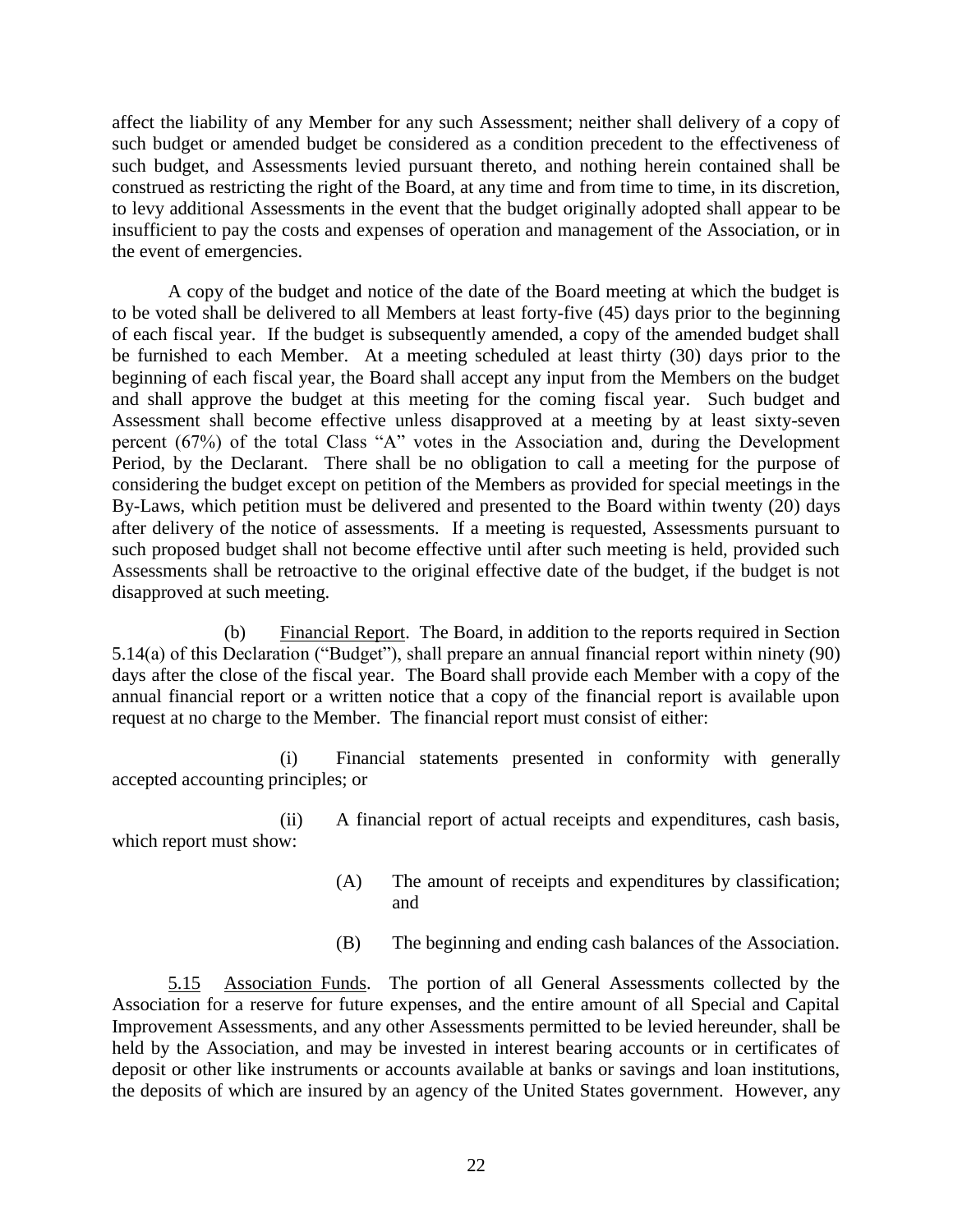amounts held by the Association pursuant to the Ordinance must be held in accordance with the terms of the Ordinance.

<span id="page-29-0"></span>5.16 Estoppel Certificates. The Association shall, promptly after written demand (along with payment for the costs of issuing a certificate), deliver to any Owner liable for any type of Assessment a certificate, in writing, signed by an officer of the Association, stating that all Assessments (including charges, interest, late fees, penalties and costs, if any) have been paid with respect to any Lot owned by said Owner as of the date of such certificate, or if all Assessments, charges, interest, late fees, penalties and costs have not been paid, setting forth the amount then due and payable. Any such certificate, when duly issued by the Association as herein provided, shall be conclusive and binding with regard to any matter therein stated as between the Association and any bona fide purchaser of, or lender on, the Lot in question. The Association may require the advance payment of a processing fee for the issuance of each such certificate, which shall not exceed the greater of the highest amount permitted by law or one hundred dollars (\$100.00).

<span id="page-29-1"></span>5.17 Accumulation of Funds Permitted. The Association shall not be obligated to spend in any calendar year all the sums collected in such year by way of annual assessments or otherwise, and may carry forward, as surplus, any balances remaining; nor shall the Association be obligated to apply such surplus to the reduction of the amount of the Assessments in any succeeding year, but may carry forward from year to year such surplus, as the Board may deem to be necessary or desirable for the greater financial security of the Association and the effectuation of its purposes.

5.18 Declarant's Responsibility for Reserves. DECLARANT SHALL BE, EXCEPT AS SPECIFICALLY PROVIDED IN THIS DECLARATION AND BY THE ORDINANCE, UNDER NO OBLIGATION TO FUND OR PAY ANY RESERVE CONTRIBUTIONS. THE DECLARANT, EXCEPT AS SPECIFICALLY PROVIDED IN THIS DECLARATION, SHALL NOT BE OBLIGATED TO FUND CAPITAL EXPENDITURES, WHICH MAY REQUIRE A SPECIAL ASSESSMENT OF THE OWNERS.

5.19 **Gated Community. The Property is a gated community, which means that the Roadways, Drainage Facilities and certain other infrastructure items are to be owned, operated, repaired, replaced and/or maintained by the Association as part of the Common Area. As such, each Owner by virtue of accepting a deed to a Lot and/or of any portion of the Property understands, acknowledges and agrees that the Roadways and Surface Water Management Systems and certain other infrastructure items are privately owned and after Turnover of the Subdivision Infrastructure by the Declarant the Association will ultimately be responsible for the operation, maintenance, ownership, repairs and/or replacement of those items from time to time as described in further detail below. The Roadways, Surface Water Management Systems, sidewalks, curbing, bicycle paths (if any), pedestrian paths (if any), traffic control signage, stormwater conveyance systems, guardhouse and gates and any other infrastructure appurtenant to the Roadways and Surface Water Management Systems shall be collectively referred to as the "Subdivision Infrastructure." Declarant is responsible to repair and maintain the Subdivision Infrastructure until Turnover in accordance with the Ordinance. Although the Subdivision Infrastructure is part of the Common Area, those provisions relating to the Common Area in general shall be limited, as to Subdivision Infrastructure, by the specific provisions applicable to the Subdivision**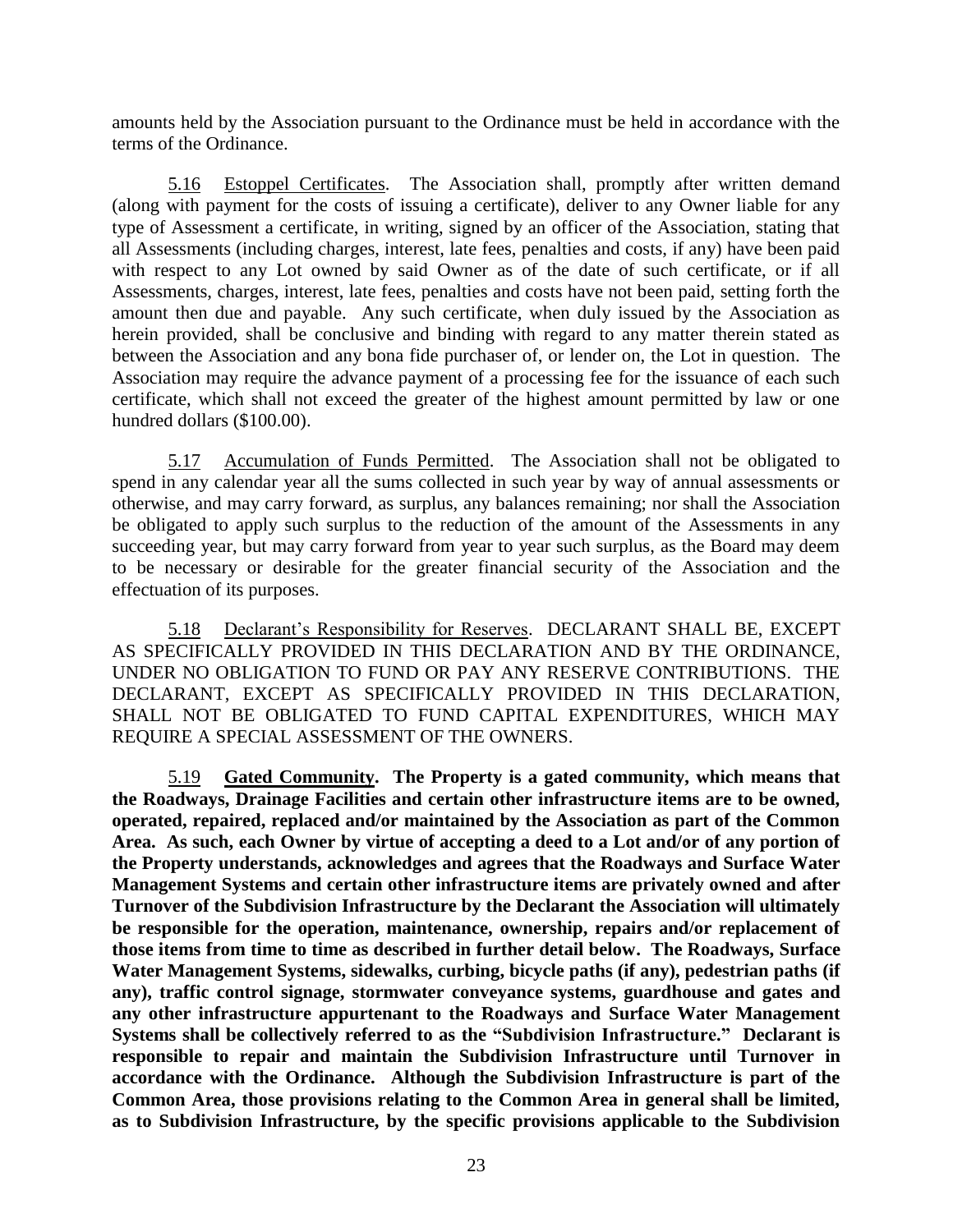**Infrastructure. The Association must create, deposit monies into, retain in perpetuity, and replenish from time to time the accounts described below.**

5.20 **Routine-Infrastructure-Maintenance Account. The Association shall establish, assess for and maintain a reserve account with an amount sufficient for the routine maintenance, operation and/or repair of the Subdivision Infrastructure. The monies in this account, including any investment earnings, are to be used by the Association (or by Declarant with the prior written consent of the Association's Board of Directors) only for scheduled maintenance and/or for any unscheduled repair of the Subdivision Infrastructure. This account is to be kept separate and apart from all other funds and/or accounts of the Association, and the Association cannot commingle this account with any other account of the Association. Notwithstanding anything to the contrary in this Declaration, the Association may commingle the funds in this account for banking and investment purposes, and the monies in this account may be pooled with other monies of the Association in a common investment program, as long as the financial books and records of the Association account for the monies in this account separately and such monies are earmarked for the purpose of scheduled maintenance and/or unscheduled repair of the Subdivision Infrastructure.**

5.21 **Use of the Routine-Infrastructure-Maintenance Account. The monies in the Routine-Infrastructure-Maintenance Account may also be used for the scheduled maintenance and/or unscheduled repair of any gates, guardhouse and/or related facilities; provided, however, the maintenance and/or repair of the Roadways, Drainage Facilities, and other portions of the Subdivision Infrastructure referenced in the Ordinance shall take priority over the maintenance and/or repair of such other facilities. Any and all earnings from the investment of monies in this reserve account, if any, shall remain in this account. The Association shall deposit in this account each fiscal year the amount of money sufficient to perform all scheduled maintenance and/or unscheduled repair of the Subdivision Infrastructure. The amount deposited in this account each fiscal year, when added to any investment earnings of the account, must be no less than the amounts recommended by the engineer's reports described in greater detail in Sections 5.31 and 5.33 below.**

5.22 **Capital-Repair/Streets Account. The Association shall establish, assess for and maintain a reserve account with an amount sufficient for the major capital repair and/or replacement of the Roadways. The monies in this account, including any investment earnings, are to be used by the Association only for the resurfacing and/or related reconstruction of the Roadways, which generally is necessary every twelve (12) years. The Association shall not expend the monies on deposit in this account earlier than the twelfth (12th) anniversary of the issuance by the County of the certificate of completion for the Roadways, unless such expenditure has been approved by the affirmative consent by not less than a Majority of the Owners of platted Lots within the Property excluding the Declarant. Such consent may be obtained by the Association either in writing or by the vote of the necessary number of Owners of platted Lots at a duly called meeting of the Association's membership. Any such consent shall only be valid if control of the Roadways has been turned over to the Association. The monies in this account may not be expended in any manner prior to the turnover of control of the Association to its members by the**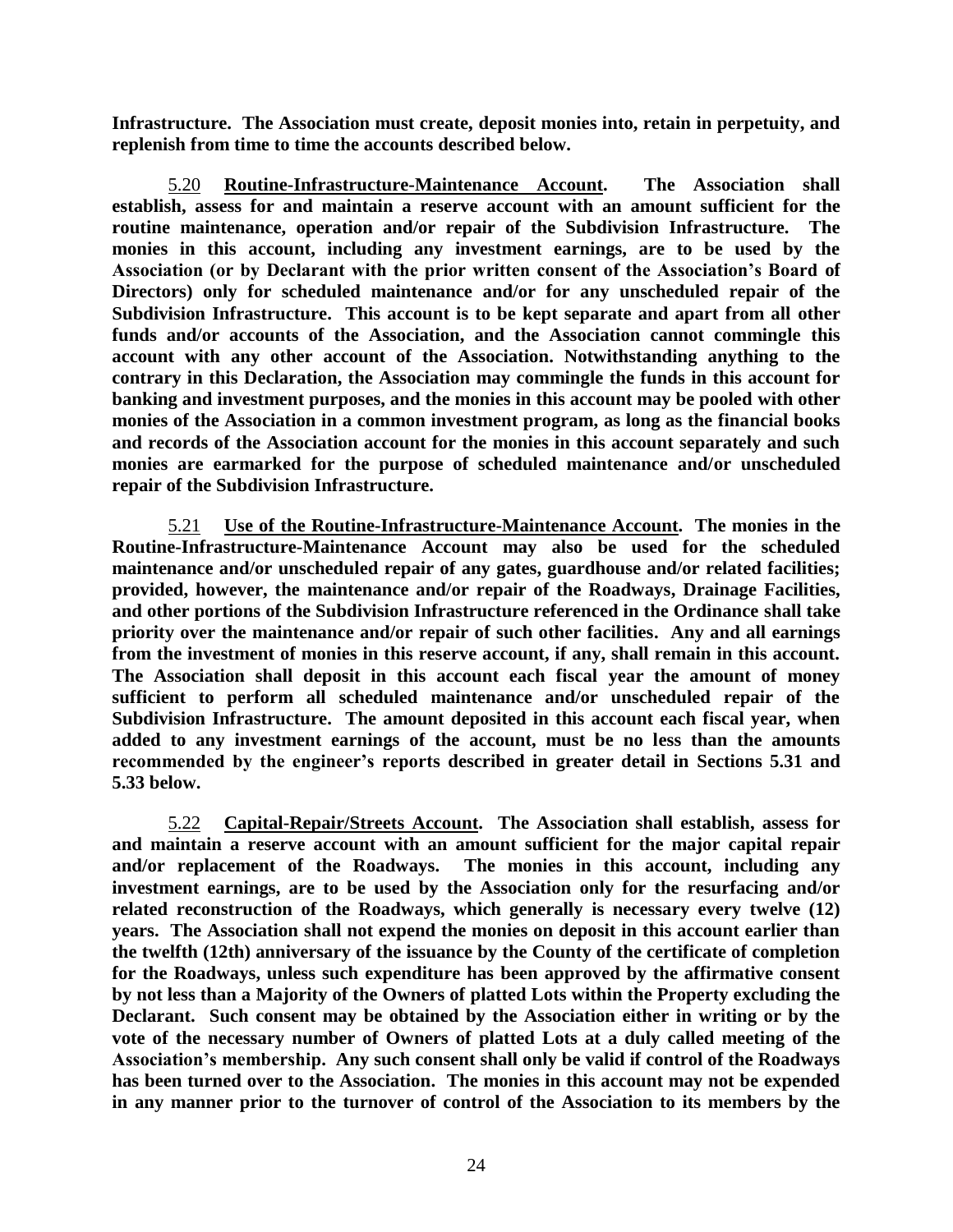**Declarant. This account is to be kept separate and apart from all other funds and/or accounts of the Association, and the Association cannot commingle this account with any other account of the Association. Notwithstanding anything to the contrary in this Declaration, the Association may commingle the funds in this account for banking and investment purposes, and the monies in this account may be pooled with other monies of the Association in a common investment program, as long as the financial books and records of the Association account for the monies in this account separately and such monies earmarked for the purposes of resurfacing and/or related reconstruction of the Roadways. Any and all earnings from the investment of monies in this reserve account, if any, shall remain in this account. Under no circumstances may the monies in the account be expended before the Declarant turns over control of the Subdivision Infrastructure to the Association.**

5.23 **Deposits into Capital-Repair/Streets Account. The Association shall deposit into this account each fiscal year an amount sufficient for the Roadways to be resurfaced and, as related to the resurfacing, reconstructed no less frequently than once every twelve (12) years. Deposits into this account shall begin in the year the County issues the certificates of completion for the Roadways and shall be fully funded no later than the twelfth (12th) anniversary of the issuance of the certificate of completion for the Roadways. Notwithstanding anything to the contrary in this Declaration, following the turnover of control of the Association, the schedule of deposits into this account may be altered such that one or more of the annual deposits is less than one-twelfth (1/12) of the estimate approved by the County, but only if a simple majority or more of the Owners of platted Lots consent in writing and/or approve such an alteration at a meeting of the Association's membership held to approve the alteration, to a different schedule of deposits and that revised schedule of deposits must still result in the aggregate amount of deposits during the applicable twelve (12) year period being equal to or greater than the estimate approved by the County. At the end of each twelve (12) year period, the Association shall review, revise, and update the estimated cost of resurfacing of the Roadways and, as related to the resurfacing, reconstructing the Roadways at the end of the twelve (12) year period. The Association shall take into consideration, as part of this review, actual costs incurred and all expected increases in road construction costs, and the Association shall adjust the amount of its annual deposits into this account accordingly. If for any reason expenditures are made from this account prior to the end of the applicable twelve (12) year period, the amount of deposits into this account by the Association for the remaining years shall be adjusted so as to ensure that the account contains an amount sufficient at the end of the applicable twelve (12) year period to pay the costs of all expected repairs, reconstruction and/or resurfacing requirements.**

5.24 **Capital-Repair/Drainage Pond Account. The Association shall establish, assess for and maintain a reserve account in an amount sufficient for the major capital repair and/or replacement of the Surface Water Management Systems. The monies in this account, including any investment earnings, may only be used by the Association for major repair and/or reconstruction of the Surface Water Management Systems, which generally would be necessary every ten (10) years after the certificate of completion has been issued by the County. The repairs to the Surface Water Management Systems shall include, but not be limited to, dredging and sediment removal. The Association shall not expend the**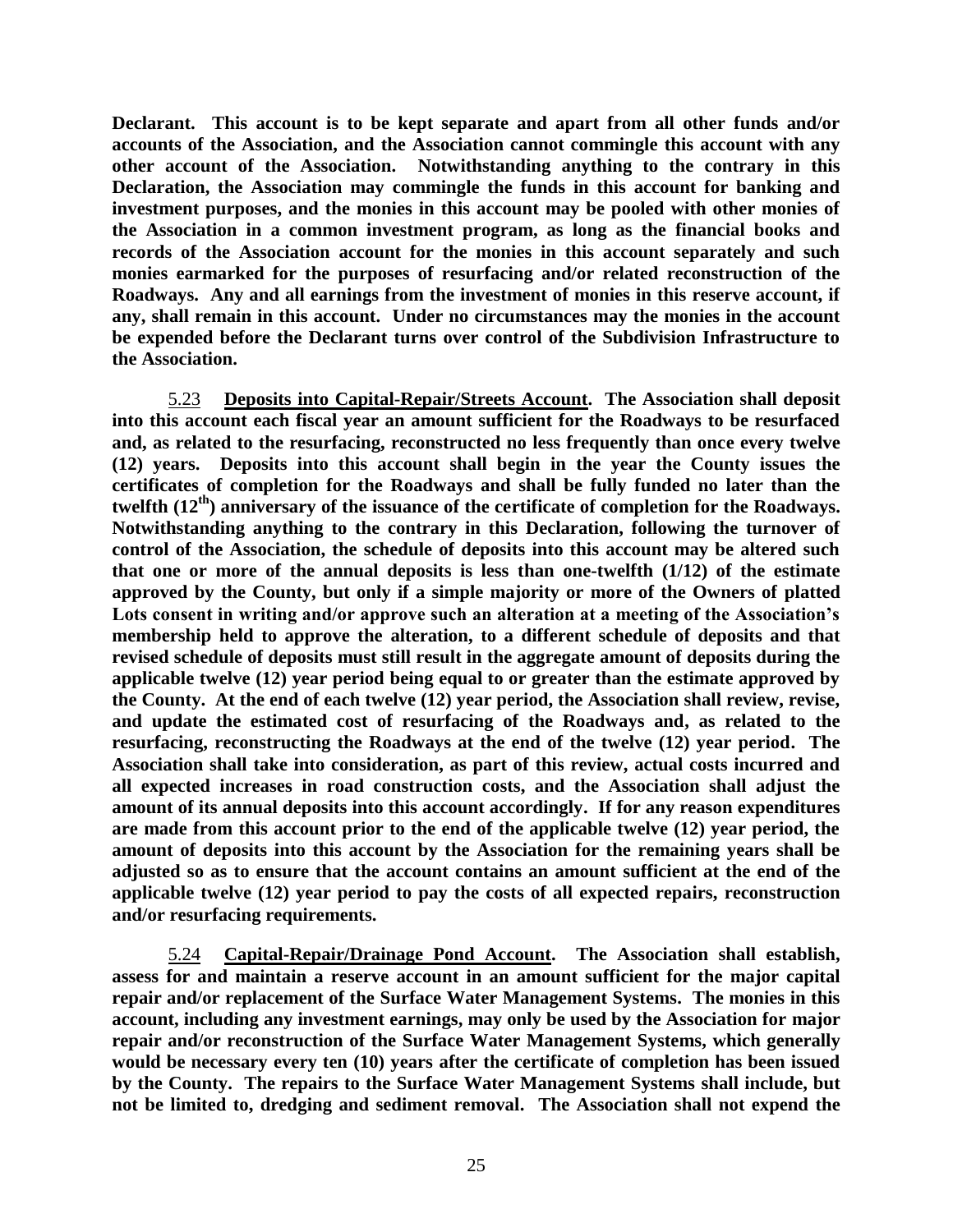**monies on deposit in this account earlier than the tenth (10th) anniversary of the issuance by the County of the certificate of completion for the Surface Water Management Systems, unless such expenditure has been approved by the affirmative consent of not less than a simple majority of the Owners of platted Lots within the Property excluding the Declarant. Such consent may be obtained by the Association either in writing or by the vote of the necessary number of Owners at a duly called meeting of the Association's membership. Any such consent shall only be valid if control of the Surface Water Management Systems has been turned over to the Association. The monies in this account may not be expended in any manner prior to turnover of control of the Association to its Members by the Declarant and turnover of the Subdivision Infrastructure to the Association. This account is to be separate and apart from all other funds and all other accounts of the Association, and the Association shall not commingle this account with any other account of the Association. Notwithstanding anything to the contrary in this Declaration, the Association may commingle the funds in this account for banking and investment purposes, and the monies in this account may be pooled with other monies of the Association in a common investment program, as long as the financial books and records of the Association shall account for the monies in this account separately and such monies earmarked for the purpose of major capital repair and/or replacement of the Surface Water Management Systems.**

5.25 **Deposits into Capital-Repair/Drainage Ponds Account. The Association must deposit into this account each fiscal year an amount sufficient for the Surface Water Management Systems to be restored and/or repaired no less frequently than once every ten (10) years, and the amount to be deposited each year shall be estimated by the Declarant and approved by the County before the certificate of completion for the Surface Water Management Systems shall be issued. The deposits into this account shall begin in the year in which the County issues its certificate of completion for the Surface Water Management Systems, and the account must be fully funded no later than the tenth (10th) anniversary of the issuance of the certificate of completion for the Surface Water Management Systems. The amount deposited each fiscal year by the Association must not be less than one tenth (1/10) of the estimate approved by the County. Notwithstanding anything to the contrary in this Declaration, following the turnover of control of the Association, the schedule of deposits into this account may be altered such that one or more of the annual deposits is less than one tenth (1/10) of the estimate approved by the County, but only if a Majority of the Owners of platted Lots consent in writing and/or approve such an alteration at a meeting of the Association's membership held to approve the alteration, to a different schedule of deposits and that revised schedule of deposits must still result in the aggregate amount of deposits during the applicable ten year period being equal to or greater than the estimate approved by the County. At the end of each ten (10) year period, the Association shall review, revise and update the estimated cost of restoring and/or repairing the Surface Water Management Systems at the end of the next ten (10) year period. The Association shall take into consideration, as part of this review, actual costs incurred and all expected increases in drainage system construction costs, and the Association shall adjust the amount of its annual deposits into this account accordingly. If for any reason expenditures are made from this account prior to the end of the applicable ten (10) year period, the amount of deposits into this account by the Association for the remaining years shall be adjusted so as to ensure that the account contains an amount sufficient at the end of the**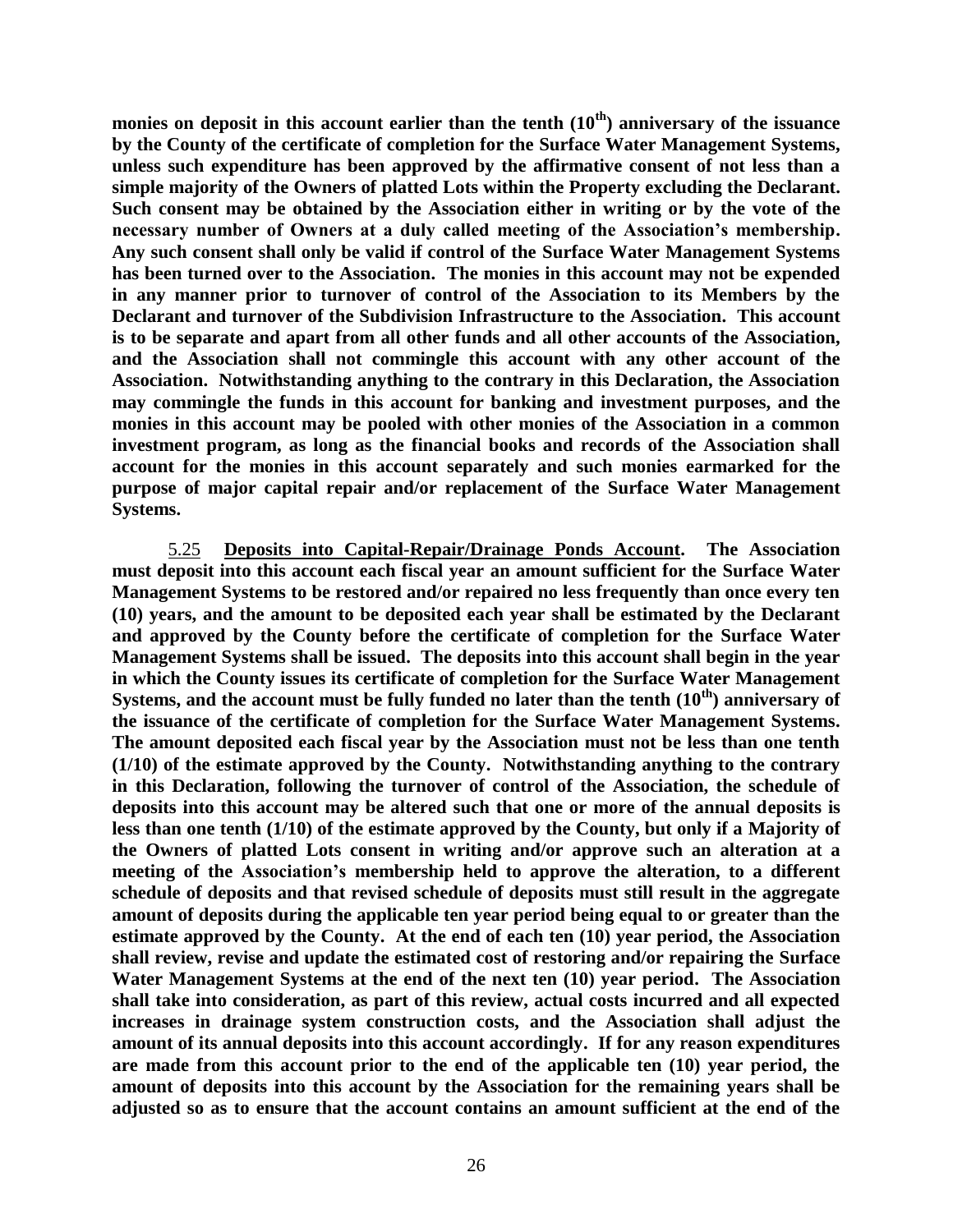**applicable ten (10) year period to pay the costs of all expected major capital repair and/or replacement requirements. The monies in this account may not be expended in any manner prior to turnover of control of the Association to its Members by the Declarant and turnover of the Subdivision Infrastructure to the Association.**

5.26 **Capital-Repair/Other Infrastructure Account. The Association shall establish, assess for and maintain a reserve account for the major capital repair and/or replacement of other Subdivision Infrastructure, including without limitation, sidewalks, stormwater conveyance systems, curbing, and bicycle paths (if any). The monies in this account, including any investment earnings, are to be used by the Association only for the major repair, reconstruction, resurfacing and/or replacement of the other parts of the Subdivision Infrastructure related to, associated with and/or connected with the Roadways and/or Surface Water Management Systems. The monies on deposit in this account may also be used for the major repair, reconstruction and or replacement of any and all gates and/or related facilities located within the Property; provided, however, that the repair, reconstruction and/or replacement of the other parts of the Subdivision Infrastructure within the property related to, associated with and/or connected with the Roadways and/or Surface Water Management Systems shall take priority over the repair, reconstruction and/or replacement of any gates and/or related facilities to those gates. This account is to be kept separate and apart from all other funds and/or accounts of the Association, and the Association shall not commingle this account with any other account of the Association. Notwithstanding anything to the contrary in this Declaration, the Association may commingle the funds in this account for banking and investment purposes, and the monies in this account may be pooled with other monies of the Association in a common investment program, as long as the financial books and records of the Association account for the monies in this account separately and such monies earmarked for the purpose of resurfacing and/or related reconstruction of the Roadways, Surface Water Management Systems and other related Subdivision Infrastructure. Any and all earnings from the investment of monies in this reserve account, if any, shall remain in this account. The monies in this account may not under any circumstances be expended in any manner prior to turnover of control of the Association to its Members by the Declarant and turnover of the Subdivision Infrastructure to the Association.**

5.27 **Deposits into Capital-Repair/Other Infrastructure Account. The Association shall deposit into this account each fiscal year an amount sufficient for the other Subdivision Infrastructure items described herein to be reconstructed, repaired and/or replaced no less than once every fifty (50) years, and this amount must initially be approved by the County before it issues a certificate of completion for the improvements described herein. Deposits into this account by the Association must begin in the year in which the County issues its certificate of completion for the improvements described herein to include, but not be limited to, stormwater conveyance systems, sidewalks, curbing, and bikepaths (if any), and this account must be fully funded no later than the fiftieth (50th) anniversary of the applicable certificate of completion by the County. The amount deposited into this account each fiscal year by the Association must be no less than one fiftieth (1/50) of the estimate that was initially approved by the County. Notwithstanding anything to the contrary in this Declaration, following the turnover of control of the Association, the schedule of deposits into this account may be altered such that one or more**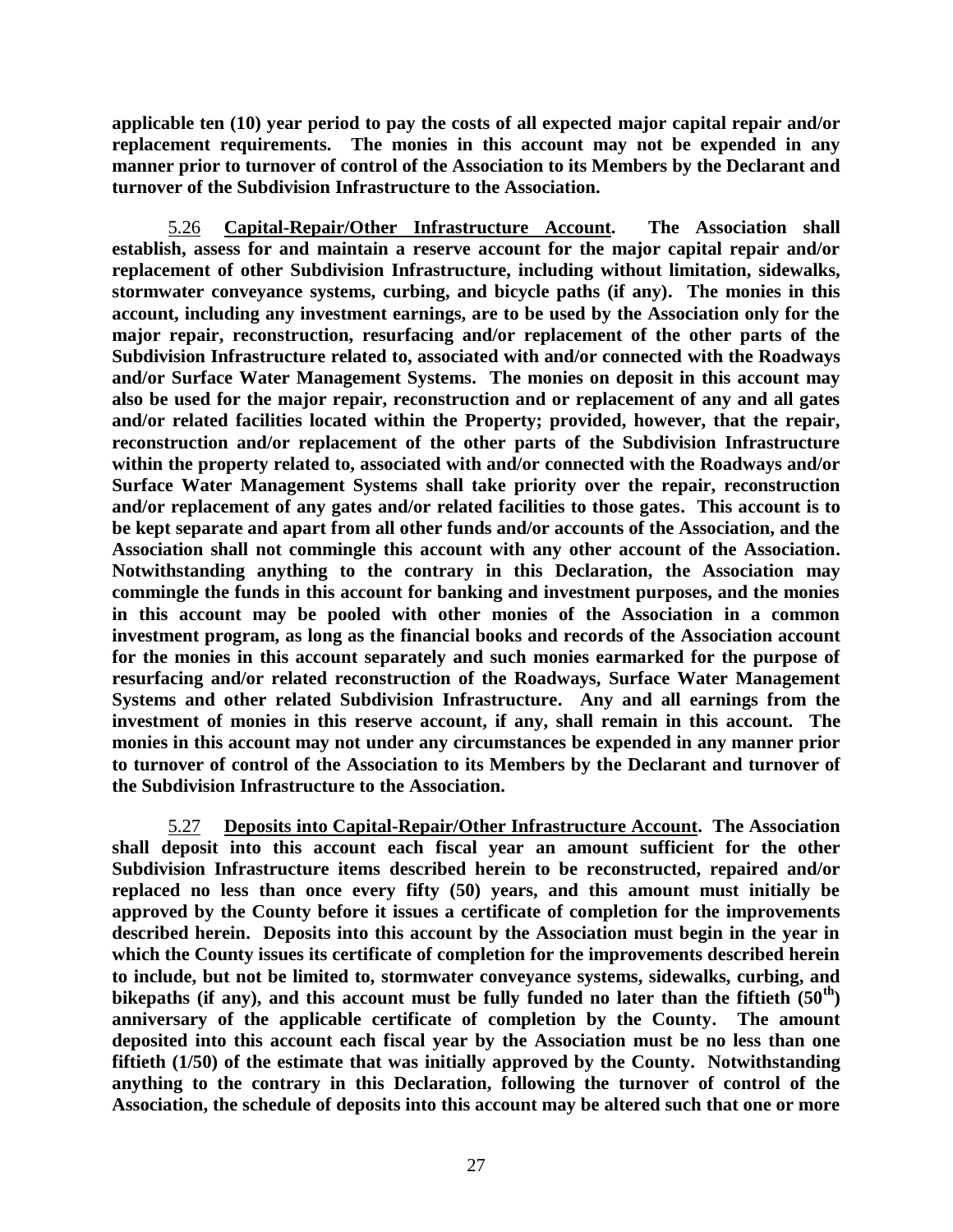**of the annual deposits is less than one fiftieth (1/50) of the estimate approved by the County, but only if a Majority of all Owners of platted Lots consent in writing and/or approve such an alteration at a meeting of the Association's membership held to approve the alteration, to a different schedule of deposits and that revised schedule of deposits must still result in the aggregate amount of deposits during the applicable fifty (50) year period being equal to or greater than the estimate initially approved by the County. At the end of each fifty (50) year period, the Association shall review, revise and update the estimated cost of reconstructing, repairing and/or replacing the improvements described herein for the next fifty (50) year period. The Association shall take into consideration, as part of this review, actual costs incurred and all expected increases in reconstruction, repair and/or replacement costs, and the Association shall adjust the amount of its deposits into this account accordingly. If for any reason expenditures are made from this account prior to the end of the applicable fifty (50) year period, the amount of deposits into this account by the Association for the remaining years shall be adjusted so as to ensure that the account contains an amount sufficient at the end of the applicable fifty (50) year period to pay the costs of all expected repair, reconstruction and/or resurfacing requirements. The monies in this account may not under any circumstances be expended in any manner prior to turnover of control of the Association to its Members by the Declarant and turnover of the Subdivision Infrastructure to the Association.**

5.28 **Storm Debris Removal Account. The Association shall establish, assess for and maintain a reserve account for the costs and/or expenses associated with, arising from and/or related to storm debris cleanup and/or removal. The monies in this account, including any investment earnings, shall be used by the Association only for the costs associated with, arising from and/or related to storm debris cleanup and/or removal, including without limitation the following: clearing downed trees, landscaping and/or other storm–created debris from the Association-owned Roadways, sidewalks and/or Surface Water Management Systems and removing such debris from the Property; transporting such debris to a landfill and/or another location or drop-off site that may be designated for that purpose by the County and/or other applicable governmental agency from time to time. This account is to be kept separate and apart from all other funds and/or accounts of the Association, and the Association cannot commingle this account with any other account of the Association. Notwithstanding anything to the contrary in this Declaration, the Association may commingle the funds in this account for banking and investment purposes, and the monies in this account may be pooled with other monies of the Association in a common investment program, as long as the financial books and records of the Association account for the monies in this account separately and such monies earmarked for the purpose of storm debris cleanup and/or removal. Any and all earnings from the investment of monies in this reserve account, if any, shall remain in this account.**

5.29 **Deposits into Storm Debris Removal Account. Declarant must deposit an initial amount into this account equal to Two Hundred Fifty Dollars (\$250) per acre of land in the platted Property (excluding any and all wetlands, conservation areas and/or natural water bodies). The Association must deposit into this account each fiscal year an amount equal to one fifth (1/5) of the initial amount deposited by the Declarant, until the account reaches a total equivalent to twice the initial deposit made by the Declarant plus the amount of the annual construction cost index published by the Engineering News Record.**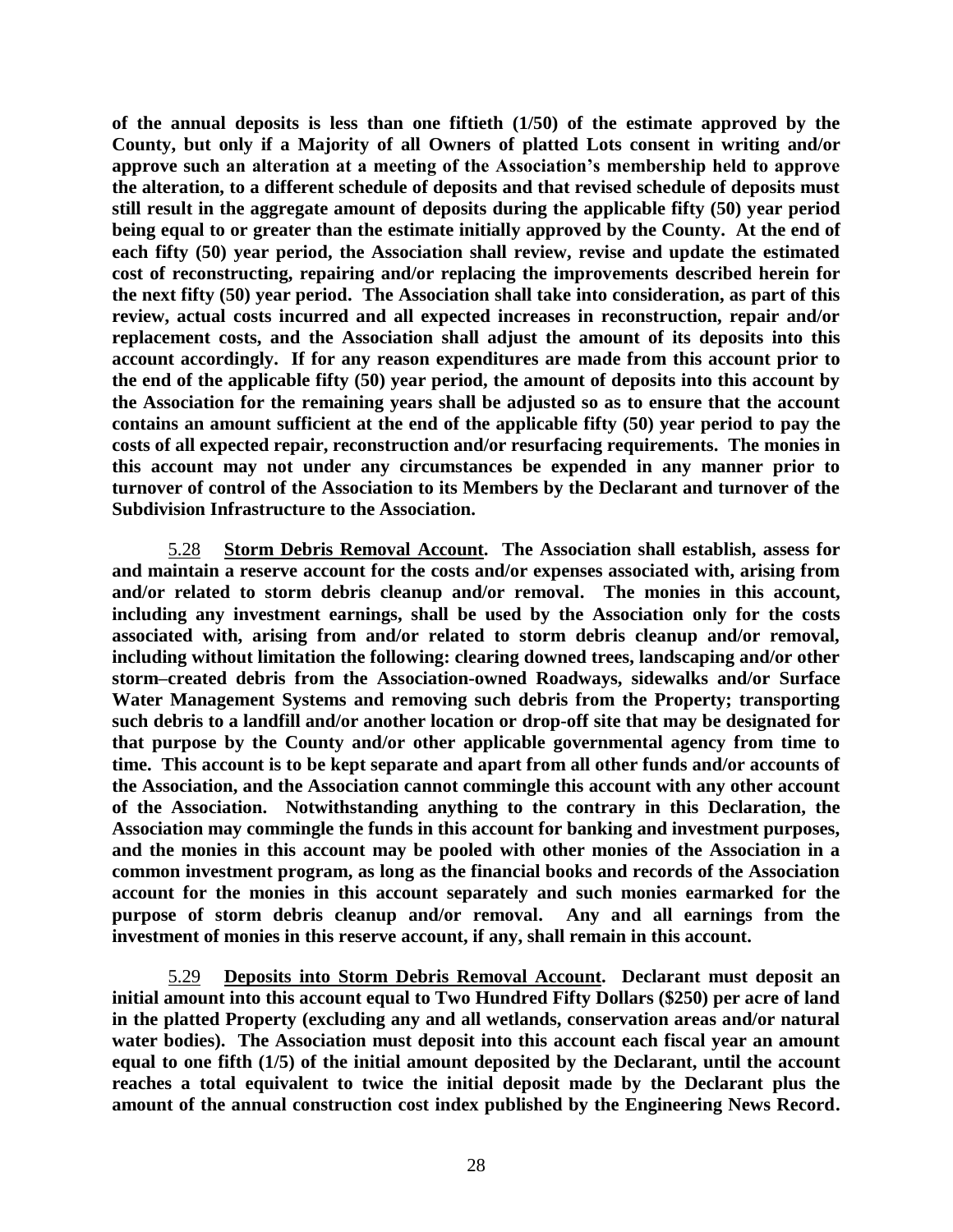**The Association shall the make annual deposits into this account in an amount sufficient to maintain the balance at twice the initial deposit made by the Declarant plus the amount of the annual construction cost index published by the Engineering News Record. Any time the Association must expend funds from this account following a storm event, the Association shall fully replace those funds sufficiently to restore the debris removal account to the balance that existed prior to the expenditures plus the annual construction cost index published by the Engineering News Record, including by special assessment if necessary, not later than three (3) years from such expenditure.**

5.30 **Funding of Accounts. To help ensure the financial ability of the Association to maintain the Subdivision Infrastructure following turnover of control of the Subdivision Infrastructure, the accounts described in Section 5.20, Section 5.22, Section 5.24, Section 5.26 and Section 5.28 of this Declaration shall be initially created and funded by Declarant in the following amounts: (i) for the account described in Section 5.28, the Declarant shall fund the initial amount described in Section 5.29; and (ii) for the remaining four (4) accounts, the Declarant shall fund an amount equal to one year of assessments prior to the Plat being recorded in the public records of the County or prior to the issuance of certificates of completion for the Subdivision Infrastructure. The funds to be paid by Declarant in this Section 5.30 are in addition to any other assessments that Declarant is required to pay to the Association under the Ordinance.**

5.31 **Engineering Services. No earlier than one hundred eighty (180) days before turnover of control of the Association and/or the date of transfer of control of the Subdivision Infrastructure is to occur, the Association shall retain the services of a Florida registered engineer that is experienced in subdivision construction. The engineer retained by the Association must be different than the engineer of record for the Property determined as of the date of the County's approval of the Subdivision Infrastructure construction plans; and different from any engineers who are principals of, employed by and/or contractors of the same firm as the engineer of record of the Property. The engineer retained by the Association shall inspect the Subdivision Infrastructure in accordance with the existing approved plans (and any authorized revisions, changes and/or amendments thereto), and the Association shall have the engineer prepare a report: (i) recommending the amount of scheduled maintenance and/or unscheduled repair that likely will be needed for the Subdivision Infrastructure, that is in accordance with the standards that may be established and/or revised from time to time by the County's engineer or his or her designee; (ii) that recommends the amounts of money that the Association should deposit each year described in the Routine-Infrastructure-Maintenance Account; and (iii) determines what repairs, if any, are needed to the Subdivision Infrastructure prior to the turnover of control of the Association. The engineer's report must be signed and sealed by the engineer. The Association shall pay the cost of the engineer's inspection and report, and, notwithstanding anything to the contrary in this Declaration, the Association may pay the cost of such inspection and report by the engineer from the Routine-Infrastructure-Maintenance Account. A copy of such engineering report prepared for the Association shall be provided to each Owner by the Association and the County's engineer within fifteen (15) days following the completion of the engineering report. Any necessary repairs and/or replacements identified in the engineer's report must be completed by Declarant, at Declarant's sole expense, prior to either turnover of control of the Association to the**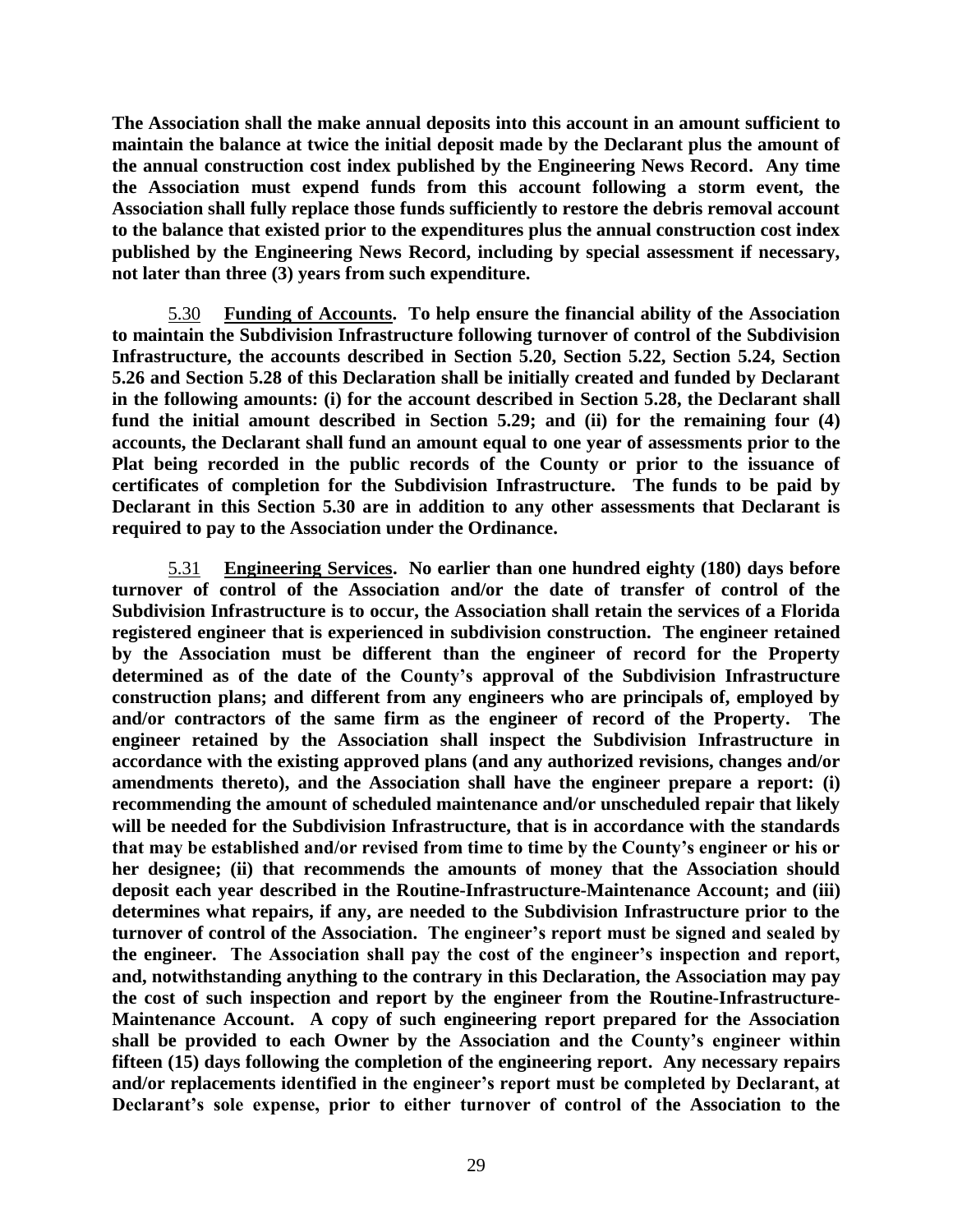**Owners other than the Declarant or transfer of control of the Subdivision Infrastructure from Declarant to the Association, whichever event occurs first. If turnover of control of the Association and/or transfer of control of the Subdivision Infrastructure occurs and the requirements of this Section 5.31 have not been fulfilled, the rights of the Association, any of the Association's members and/or any and all Owners of any portion of the Property to enforce the requirements of this Section 5.31 shall survive the turnover of control of the Association and the prevailing party in any such enforcement action shall be entitled to its attorneys' fees and costs from the non-prevailing party.**

5.32 **Declarant Responsibility. Until turnover of control of the Association and/or until transfer of control of the Subdivision Infrastructure from Declarant to the Association occurs, all maintenance and repair of the Subdivision Infrastructure is the responsibility of the Declarant. Prior to turnover of control of the Association occurring and/or until transfer of control of the Subdivision Infrastructure from the Declarant to the Association occurs, Declarant may expend monies from the Routine-Infrastructure-Maintenance Account for such maintenance and repairs, but only with the prior written consent of the Association's Board of Directors. Insufficiency of monies in the Routine-Infrastructure-Maintenance Account shall not act to relieve Declarant of any responsibility and/or obligation to maintain and/or repair of Subdivision Infrastructure properly prior to the turnover of control of the Association and/or transfer of control of the Subdivision Infrastructure.**

5.33 **Inspection Following Turnover. Following turnover of control of the Association or turnover of control of the Subdivision Infrastructure from Declarant to the Association, whichever event occurs first, the Association shall obtain an inspection of the Subdivision Infrastructure by a Florida registered engineer that is experienced in subdivision construction no less frequently than once every three (3) years following the Association's receipt of the initial engineer's report described in Section 5.31 above. The engineer retained by the Association shall use good engineering practice and shall act in accordance with any standards that may be established and/or revised from time to time by the County's engineer or his or her designee; or in accordance with such other standards as may be adopted from time to time by the Association; or such other standards as the Association's engineer may determine to be appropriate. The engineer retained by the Association shall: conduct an inspection to determine the level of maintenance and/or repair (both scheduled and unscheduled) necessary for the Subdivision Infrastructure; determine the amounts of funding necessary by the Association each year for the next three (3) fiscal years in the Routine-Infrastructure-Maintenance Account to pay for such maintenance and/or repair; and any repairs necessary to the Subdivision Infrastructure. The inspection must be reduced to writing in the form of a report and the engineer shall be required to submit that report to the Association. A copy of each such engineering report prepared for the Association shall be provided to each Owner by the Association no later than fifteen (15) days following completion of the engineering report. The Association shall then undertake and complete all remedial work identified and recommended by the engineer no later than one hundred eighty (180) days from the Association's receipt of each engineering report.**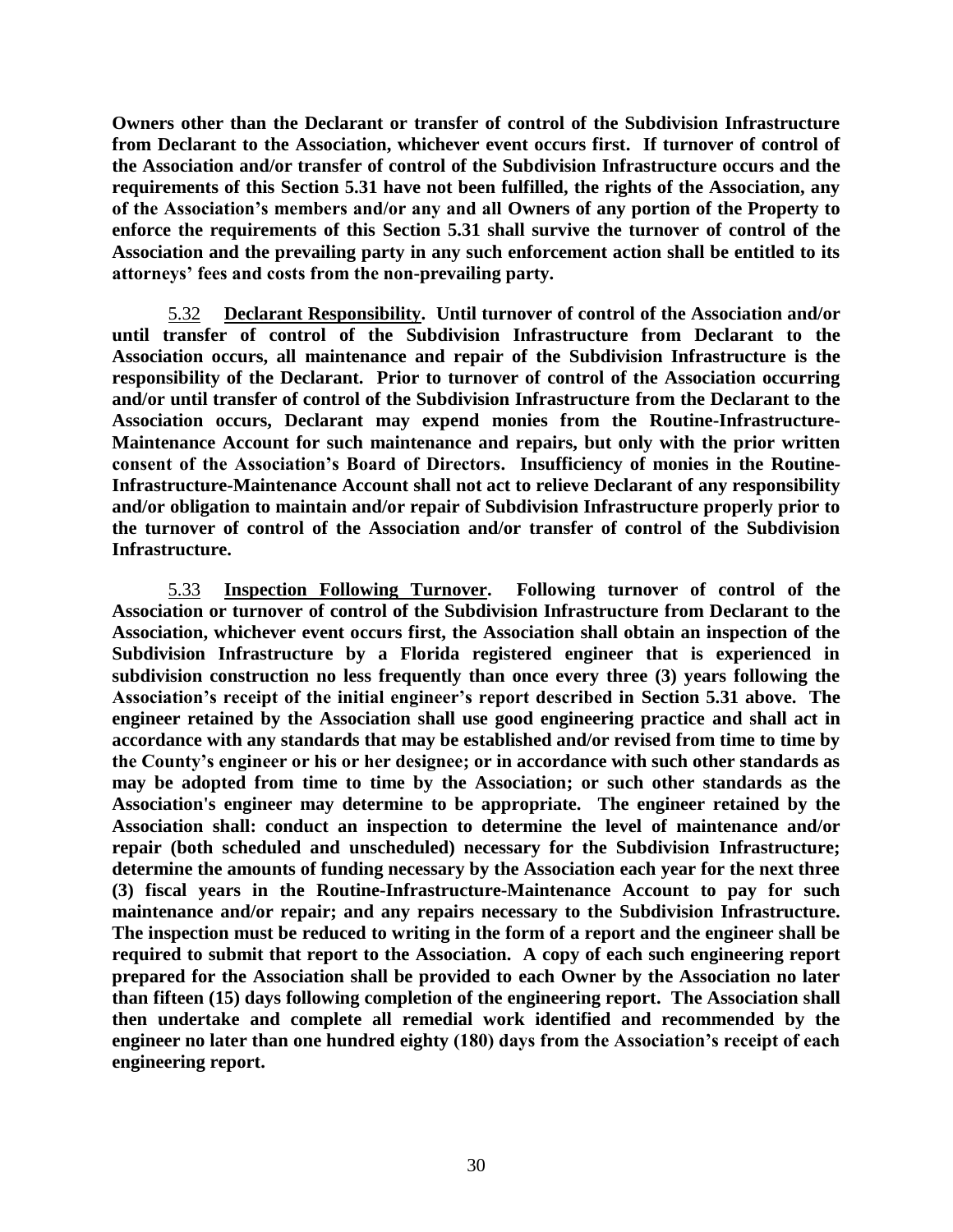5.34 **Required Assessments. The obligation to collect and pay assessments required for the accounts described in Sections 5.20, 5.22, 5.24, 5.26 and 5.28 shall commence as of the date on which the County issues its certificate of completion for the Roadways, Drainage System and other related Subdivision Infrastructure. However, if no plat has been recorded as of that date, the obligation to collect and pay assessments shall commence as of the date the plat is recorded in the Public Records of Orange County, Florida. The Association shall impose and collect assessments for the accounts described in Sections 5.20, 5.22, 5.24, 5.26 and 5.28 against each Lot in Sawyer Sound, including Lots owned by Declarant and by any builder, without exception. The assessments must be uniform and equitable and must be imposed and collected in amounts sufficient, when added to investment earnings and other available revenue of the Association, if any, to make all required deposits to each of the accounts described in Sections 5.20, 5.22, 5.24 5.26, and 5.28. Notwithstanding the foregoing, if in the opinion of the County's engineer, the Subdivision Infrastructure has substantially deteriorated at the time the plat is approved, the County may require an additional payment of assessments by the Declarant to address the loss of useful life of the deteriorated Subdivision Infrastructure.**

5.35 **Financial Reports and Other Requirements. Each year the Association shall cause a financial report of the required accounts described in Sections 5.20, 5.22, 5.24, 5.26 and 5.28 to be performed and prepared, and a copy of the report shall be submitted to each Owner within the time frame required under the "Financial Reporting" requirements of Chapter 720 of the Florida Statutes. At a minimum, the report shall confirm the existence of each of the five accounts described above and report the amount of deposits into and expenditures from each of those accounts during the period year, along with an itemization of the expenditures from those required Association accounts. Finally, the financial report shall disclose whether any of the required Association accounts has on deposit less than the amount required under this Declaration.** 

5.36 **Indemnification. Declarant, for so long as Declarant retains control of the Association and/or elects a majority of the Association's Board of Directors, and the Association hereby expressly indemnify and hold the County and the County's officers and employees harmless from any cost of maintenance, repair, and reconstruction of, or tort liability or award of damages related to and/or arising in connection with the Roadways, Surface Water Management Systems and /or any other Subdivision Infrastructure.**

5.37 **No Rebate on Taxes. Each Owner hereby acknowledges, understands and agrees that no Owner is entitled to a discount, reduction and/or rebate in property and/or any other taxes of any kind by virtue of the Roadways and/or Surface Water Management Systems being privately owned by the Association.**

5.38 **Disclosures. Each initial purchaser of a Lot from Declarant for personal or family use shall receive a copy of this Declaration at the time of or prior to the sales contract being executed. Each such Owner shall also receive a copy of the then-current annual budget of the Association, including without limitation, a schedule disclosing the then-existing amounts of the annual assessments being collected for each of the accounts described in Sections 5.20 through and including 5.29 above. Such schedule of annual assessments shall contain a disclosure that the assessments related to the funding of the accounts described in Sections 5.20 through and including 5.29 above do not include any**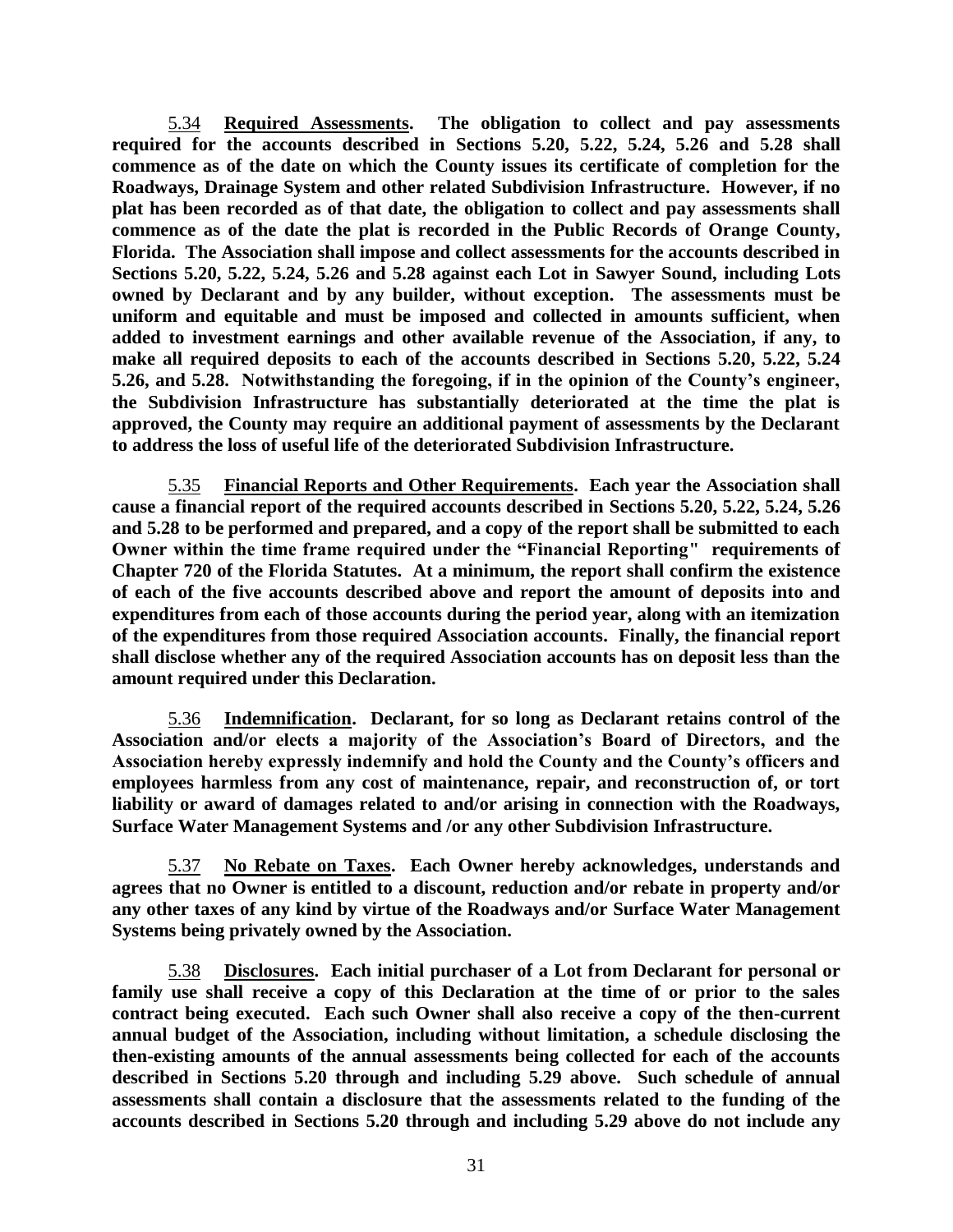**assessments for the routine maintenance, operation, repair, replacement and/or the capital repair and replacement of the Association's property and/or facilities that are not related to and/or associated with the Subdivision Infrastructure. Each such Owner shall also receive a copy of the Association's most recent fiscal year-end financial statement. If the annual budget and financial statement do not exist, the Owner shall receive a good faith estimate of the Association's operating budget. Each Owner will also receive a form or receipt to be signed by that Owner acknowledging the Owner's receipt of a copy of this Declaration, the Association's budget, the financial statement or good faith estimate (as applicable). The original of the form acknowledging receipt of a copy of this Declaration is to be attached to the sales contract as an exhibit or appendix.**

5.39 **Remedy upon Default. Upon default by the Association and/or Declarant in any requirements of the County or Sections 5.19 through and including 5.50 of this Declaration, the County, at its sole option and after due notice of such default and after providing the Association and/or Declarant with a reasonable time to cure such default, may prohibit closure of the gates and, upon dedication or conveyance of the Roadways to the County, assume responsibility for the maintenance, operation, repairs and/or replacement. The County shall be entitled to use any and all monies of the Association that are on deposit in any of the accounts described in greater detail in Sections 5.20 through and including 5.29 above, or, if no monies exist and/or such amounts are insufficient, the County shall use such other revenues or financing methods as the County may elect to pursue, including without limitation, special assessments against the Lots.**

5.40 **Insurance Policy. Notwithstanding anything to the contrary in this Declaration, the Association shall carry an insurance policy that insures the Association from liability for damages related to, arising from, associated with and/or connected with the Subdivision Infrastructure. The minimum amount of such insurance shall be established by resolution of the County's Board of County Commissioners. Such insurance shall be part of the Common Expenses.**

5.41 **Traffic Law Enforcement Agreement. The Association shall enter into and maintain a traffic law enforcement agreement with the Orange County Sheriff's Office in order for the Orange County Sheriff's Office to enforce traffic laws within the Property. All costs of such traffic law enforcement and/or the expenses associated with such enforcement shall be the sole responsibility and obligation of the Association as part of the Common Expenses.**

5.42 **Non-binding Mediation. Each Owner hereby acknowledges, understands and agrees that by virtue of taking title to a Lot, any dispute between an Owner and Declarant, or between the Association and Declarant, with respect to the repair and/or maintenance of the Subdivision Infrastructure and/or the funding for such repair and/or maintenance shall be required to first be submitted to non-binding mediation in an attempt to resolve that dispute. Each Owner hereby acknowledges, understands and agrees that submission to and active participation in a non-binding mediation procedure is a condition precedent to any bringing, filing and/or pursuing a claim of any kind against Declarant.**

5.43 **Enforcement, Venue and Attorneys Fees. The Association, each Member of the Association and all Owners shall have the right to jointly and severally enforce against**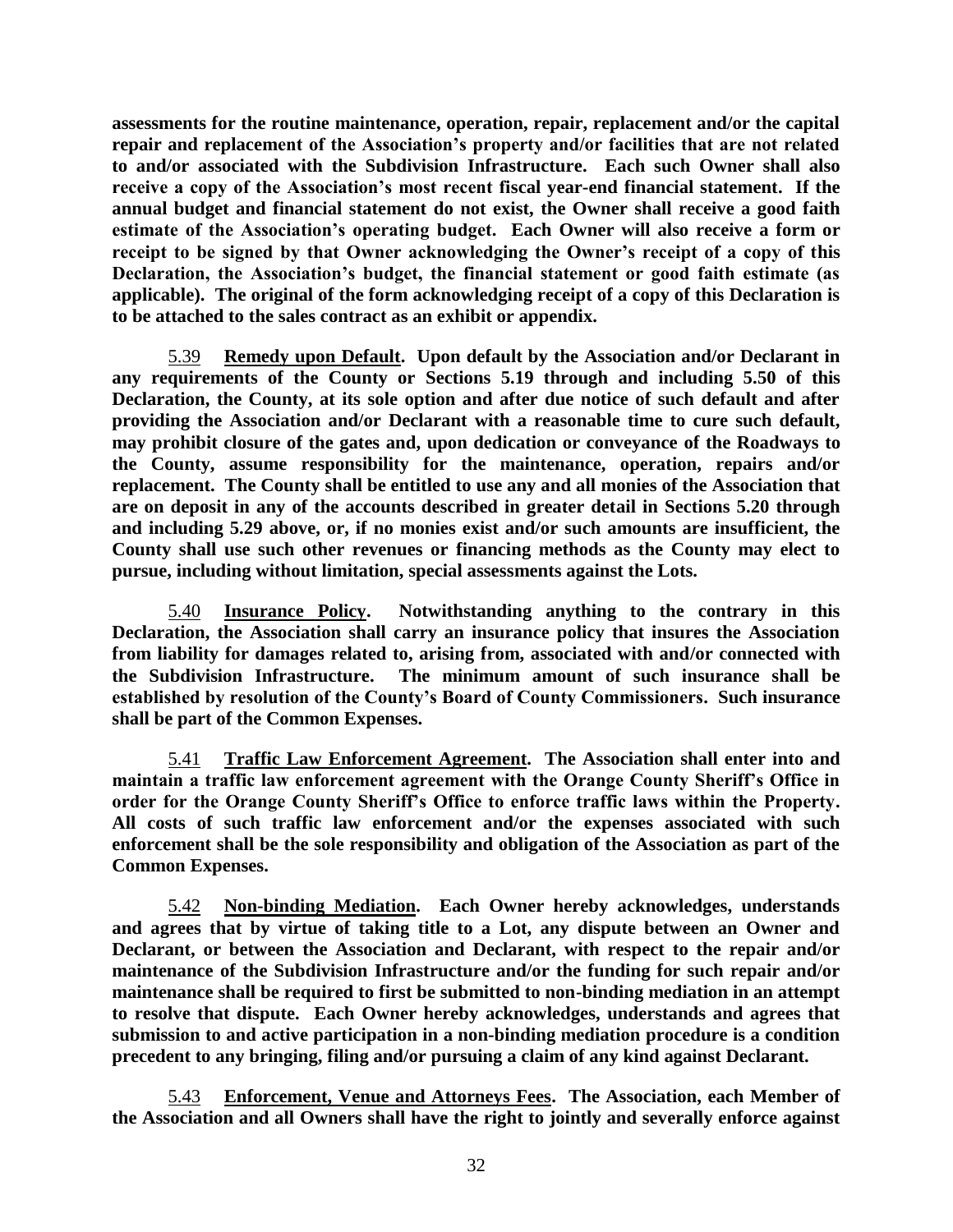**Declarant the requirements of the Ordinance with respect to the private Subdivision Infrastructure and/or the provisions of Sections 5.19 through and including 5.50 of this Declaration. In addition, any Member of the Association and all Owners shall have the right to enforce against the Association the requirements of the Ordinance with respect to the private Subdivision Infrastructure and/or the provisions of Sections 5.19 through and including 5.50 of this Declaration. Venue for any such enforcement action shall be in the Ninth Judicial Circuit in and for Orange County, Florida. The prevailing party in any such enforcement action shall be entitled to recover its attorneys' fees and costs from the non-prevailing party.**

5.44 **Annexation. If the Property is annexed into a municipality, the rights and privileges inuring to the benefit of the County shall be deemed assigned to that municipality and shall inure automatically to that municipality's benefit.**

5.45 **Restriction on Transfers. Any transfer and/or conveyance of any portion of the Subdivision Infrastructure, including without limitation, the property on which the Subdivision Infrastructure may be located, to the County and/or any other governmental entity is strictly prohibited without the approval of not less than two thirds (2/3) of all of the Owners of platted Lots within the Property. Such approval may be obtained at a meeting of the Association's membership at which a quorum has been established.** 

5.46 **Disclosure Statement. As the Property is a gated community, the County requires certain information to be disclosed. Please carefully review the following:**

### **GATED COMMUNITY COST DISCLOSURE STATEMENT**

# **IF YOU ARE BUYING A LOT OR HOME IN A PRIVATE GATED COMMUNITY IN ORANGE COUNTY YOU SHOULD KNOW THESE BASIC FACTS:**

- **1. ORANGE COUNTY IS PROHIBITED FROM PAYING TO MAINTAIN THE ROADS, SIDEWALKS AND DRAINAGE AND MAY NOT BE PERMITTED TO REMOVE STORM DEBRIS IN THIS COMMUNITY BECAUSE THE ROADS, SIDEWALKS, AND DRAINAGE ARE PRIVATE PROPERTY AND THE GENERAL PUBLIC CANNOT ACCESS THE COMMUNITY.**
- **2. ALTHOUGH THE COST OF PROPERLY MAINTAINING AND REPAIRING ROADS, SIDEWALKS AND DRAINAGE SYSTEMS CAN BE VERY HIGH, ONLY THE OWNERS OF HOMES AND LOTS IN THIS COMMUNITY WILL SHARE THESE EXPENSES. TAX DOLLARS WILL NOT BE USED. THE MEMBERS MUST ALSO PAY FOR THE COST OF LIABILITY INSURANCE AND TRAFFIC ENFORCEMENT ON THE COMMUNITY'S ROADS.**
- **3. UNDER FLORIDA LAW, NO REDUCTION IN YOUR TAX BURDEN WILL RESULT FROM LIVING IN THIS COMMUNITY.**
- **4. MEMBERS OF THIS COMMUNITY, THROUGH THEIR MANDATORY HOMEOWNERS' ASSOCIATION, MUST SET ASIDE ADEQUATE RESERVES TO**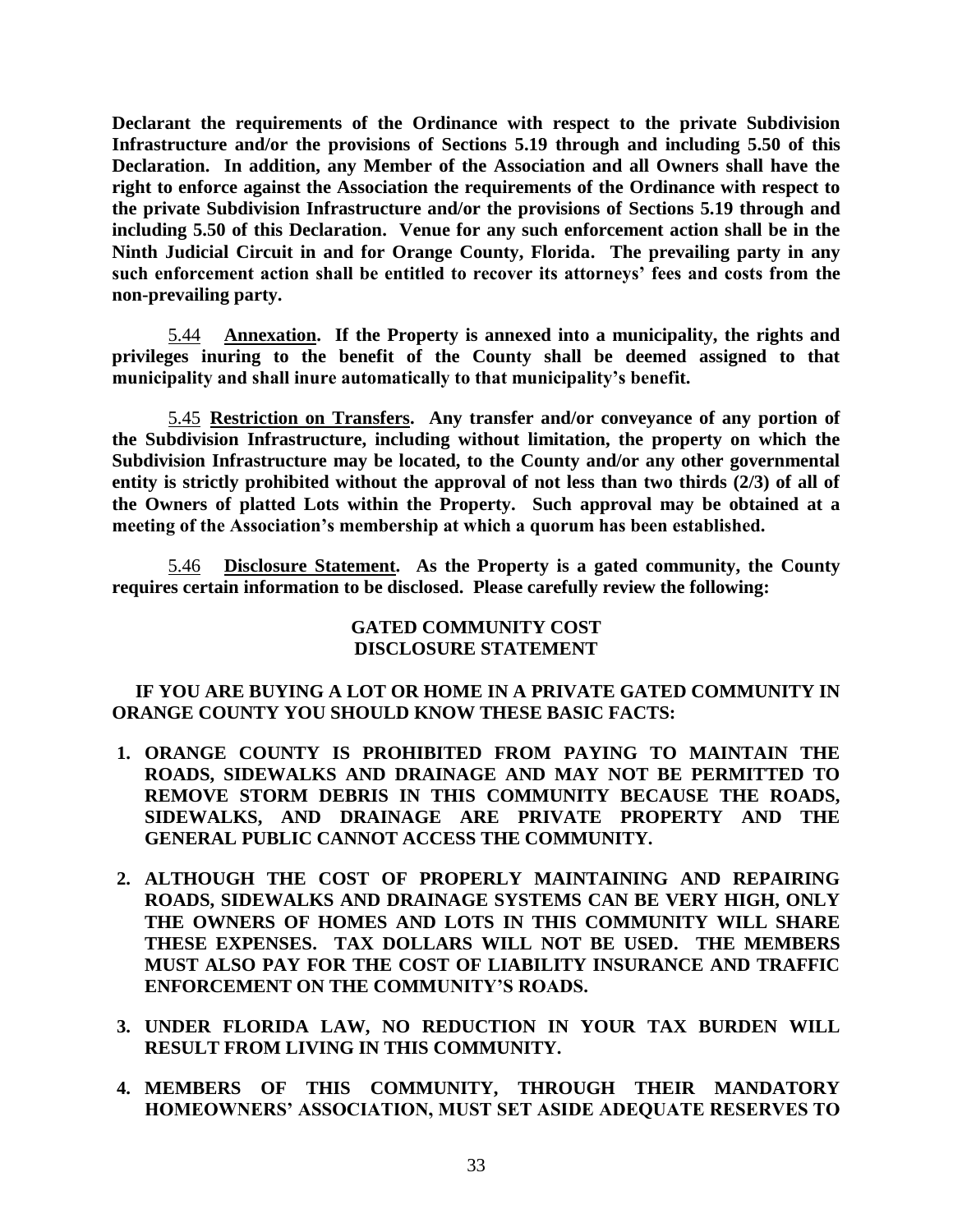**PAY FOR STORM DEBRIS REMOVAL IN THE EVENT OF TORNADO, HURRICANE, OR OTHER MAJOR STORM EVENT, TO PROPERLY MAINTAIN, REPAIR AND REPLACE THE ROADS, SIDEWALKS AND DRAINAGE SYSTEM, AND MUST HAVE A PROFESSIONAL ENGINEER REGULARLY INSPECT THE ROADS, SIDEWALKS AND DRAINAGE SYSTEM AND REPORT WHAT WORK IS NECESSARY TO MAINTAIN AND/OR REPAIR THEM. THE MANDATORY HOMEOWNERS' ASSOCIATION IS OBLIGATED TO DO THE NECESSARY WORK REPORTED AND THE MEMBERS OF THE HOMEOWNERS' ASSOCIATION PAY FOR THE WORK THROUGH THEIR ASSESSMENTS.**

- **5. THE EXTRA EXPENSES YOU INCUR TO MAINTAIN THE ROADS, SIDEWALKS AND DRAINAGE IN YOUR COMMUNITY ARE IN ADDITION TO OTHER EXPENSES CHARGED BY YOUR HOMEOWNERS' ASSOCIATION TO PAY FOR PRIVATE RECREATIONAL, SECURITY AND OTHER AMENITIES AND SERVICES THE COMMUNITY MAY OFFER, INCLUDING THE COMMUNITY'S GATES.**
- **6. AS WITH ANY ASSESSMENT, THE FAILURE OR INABILITY TO PAY MAY LEAD TO A LIEN BEING PLACED ON YOUR HOME. IF A LIEN IS PLACED AND FORECLOSED, YOU COULD LOSE YOUR HOME.**
- **7. THE HOMEOWNERS' ASSOCIATION IS ALSO REQUIRED TO MAINTAIN LIABILITY INSURANCE ADEQUATE TO PAY CLAIMS FOR INJURIES AND PROPERTY DAMAGE ARISING ON THE PRIVATE ROADWAY, SIDEWALKS, DRAINAGE PONDS, AND OTHER COMMON AREAS IN THE NEIGHBORHOOD.**
- **8. IF ORANGE COUNTY DETERMINES THAT THE COMMUNITY IS NOT MEETING ITS OBLIGATIONS, IT MAY REVOKE THE COMMUNITY'S PRIVILEGE TO CLOSE ITS GATES SO THAT THE ROADS IN THE COMMUNITY BECOME AVAILABLE FOR PUBLIC USE.**
- **9. IF THE COMMUNITY FAILS TO MAINTAIN ITS ROADS, SIDEWALKS AND DRAINAGE SYSTEM, THE COUNTY MAY REQUIRE THAT THE GATES BE REMOVED. IN THE EVENT THAT THE GATES ARE REMOVED, AND THE HOA DEDICATES THE ROADS AND OTHER INFRASTRUCTURE TO THE COUNTY, ALL COSTS AND EXPENSES WHICH ORANGE COUNTY INCURS FOR SUCH MAINTENANCE ARE RECOVERABLE FROM THE COMMUNITY. FUNDS WHICH HAVE BEEN SET ASIDE BY THE COMMUNITY MAY BECOME THE PROPERTY OF ORANGE COUNTY, AND THE ROADS IN YOUR COMMUNITY SHALL PERMANENTLY BECOME OPEN TO THE PUBLIC. ORANGE COUNTY WILL NOT MAINTAIN YOUR RECREATIONAL, SECURITY AND OTHER AMENITIES UNDER ANY CIRCUMSTANCES.**
- **10. BEFORE YOU SIGN A CONTRACT BE SURE THAT YOU RECEIVE WRITTEN INFORMATION ABOUT THE COSTS OF LIVING IN THIS COMMUNITY.**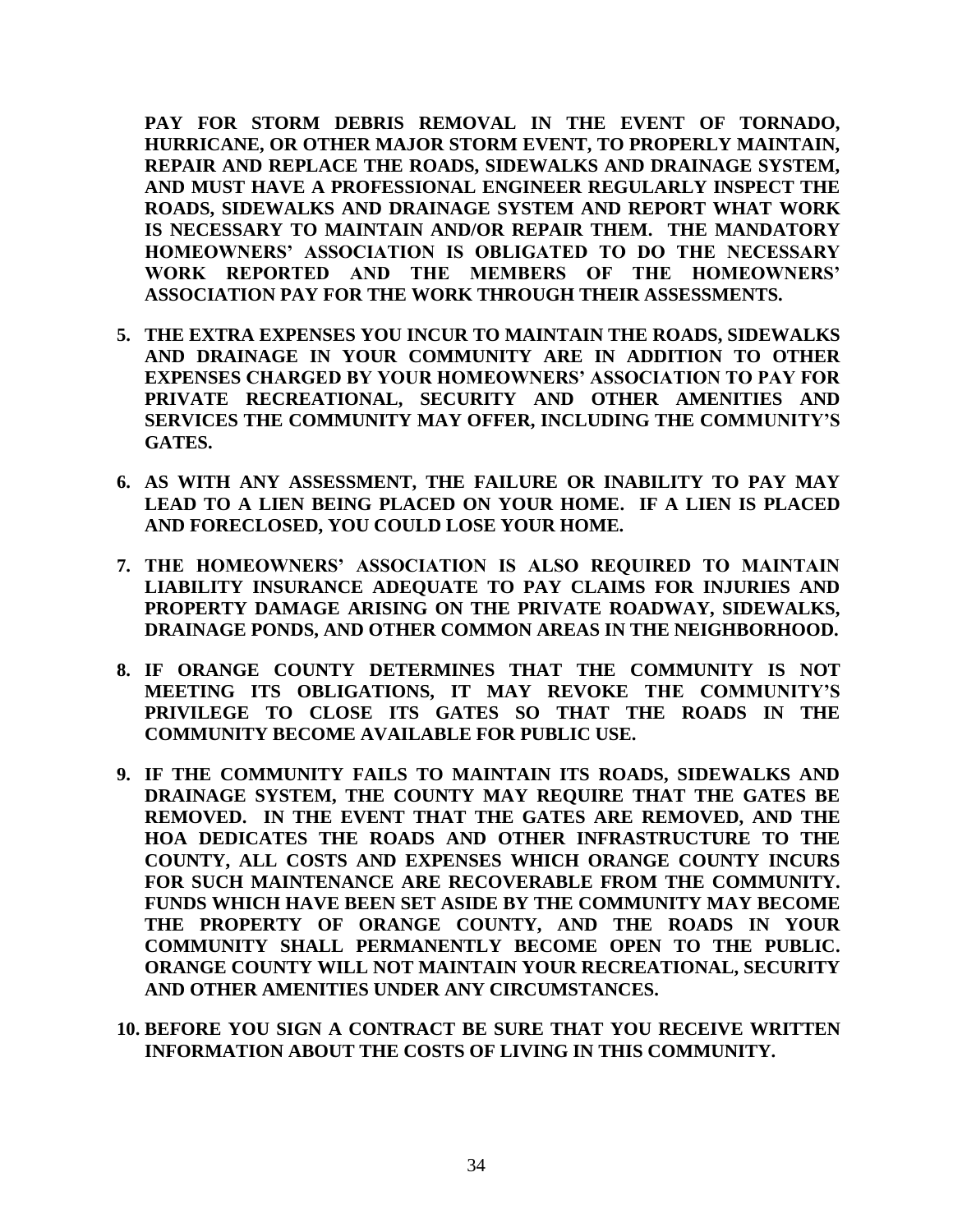# **11. I HAVE READ AND UNDERSTAND THE DISCLOSURES PROVIDED IN THIS DISCLOSURE STATEMENT PRIOR TO THE EXECUTION OF A CONTRACT TO PURCHASE ANY LOT IN THE SAWYER SOUND SUBDIVISION.**

5.47 **Multiple Lots. In the event where a Person purchases multiple Lots within the Property in a single transaction, that Person may only be required to execute one Gated Community Cost Disclosure Statement; provided, however, that all such Lots are listed on that Gated Community Cost Disclosure Statement either by legal description or by street address.**

5.48 **Effectiveness of Contracts. No contract or agreement for the purchase and sale of a Lot within the Property shall be effective until a Gated Community Cost Disclosure Statement has been provided to and executed by the purchaser.**

5.49 **Financial Statements. For each fiscal year, the Association shall cause a financial report of the accounts described in Sections 5.20 through and including 5.29 above to be performed and prepared, and a copy of that financial report is to be submitted to each Owner within the timeframe required under the "Financial Reporting" requirements of Chapter 720 of the Florida Statutes, as it may be amended and/or renumbered from time to time. At a minimum, this financial report shall confirm the existence of the accounts described in Sections 5.20 through and including 5.29 above and report the amount of deposits into and expenditures from any of these accounts during the fiscal year covered by that report, along with an itemization of the expenditures from any of the accounts described in Sections 5.20 through and including 5.29 above. The financial report shall also disclose whether any of the accounts described in Sections 5.20 through and including 5.29 above has on deposit less than the amount required by this Declaration.**

5.50 **Control. Notwithstanding anything to the contrary in this Declaration, the Declarant shall not turn over control of the Subdivision Infrastructure to the Association until at least seventy percent (70%) of all certificates of occupancy for all platted Lots within the Property have been issued by the County. Notwithstanding anything to the contrary in this Declaration, Declarant must turn over control of the Subdivision Infrastructure to the Association no later than the point in time when the County has issued certificates of occupancy for ninety percent (90%) of all platted Lots within the Property.**

5.51 **Conflict. In the event of any conflict between Sections 5.20 through and including 5.50 of this Declaration and any other portion of this Declaration, Sections 5.20 through and including 5.50 shall control.**

# **ARTICLE VI ARCHITECTURAL CONTROL COMMITTEE**

6.01 Members of the Committee. The Architectural Control Committee, sometimes referred to in this Declaration as the "ACC", or "Committee", shall initially consist of one person who shall be designated by Declarant from time to time, which number of Committee members may be increased by Declarant at any time. The Committee member appointed by Declarant shall hold office until the expiration of the Development Period. Thereafter, the Committee shall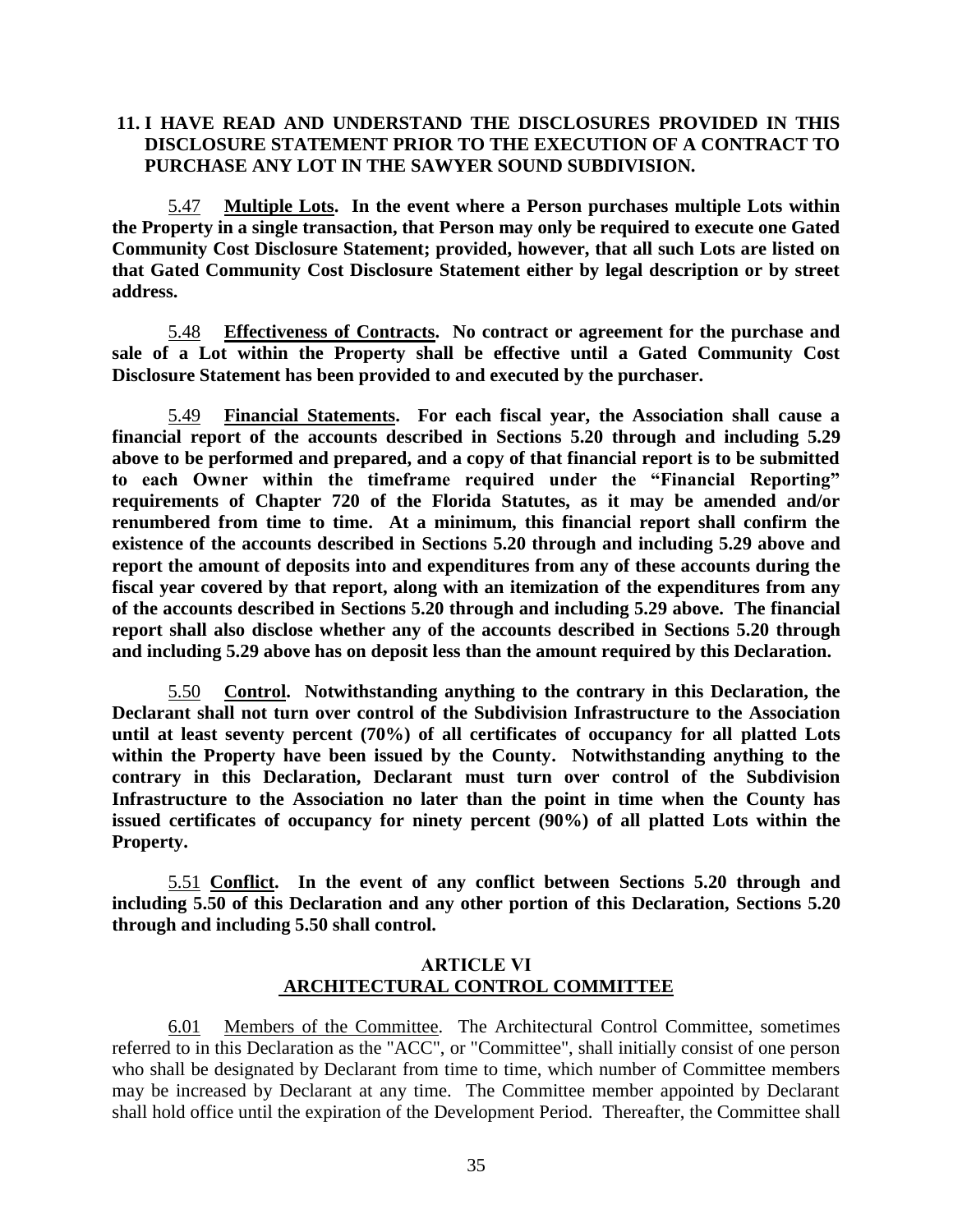consist of three (3) members who shall be appointed by the Board from among the members of the Board and shall hold office until such time as they shall resign or be removed by the Board. Members of the Committee not appointed by Declarant may be removed by the Board at any time without cause.

6.02 Review of Proposed Construction. No Structure of any kind, including, but not limited to, a fence, wall or other addition, improvement, or equipment (including landscaping, antennas, awnings, flagpoles, garbage containers, oil and gas tanks, air conditioners, solar collectors and shutters) shall be installed, painted, erected, removed or maintained within the Project, until the plans and specifications showing the nature, kind, shape, height, materials and location of the same shall have been submitted to, and approved in writing by, the Committee in accordance with the Design Guidelines. The Committee shall approve proposals or plans and specifications submitted for its approval only if it deems that the construction, alterations or additions contemplated thereby in the locations indicated will not be detrimental to the appearance of the surrounding area of the Community and that the appearance of any Structure or other improvement affected thereby will be in harmony with the Design Guidelines and surrounding Structures. The Committee may condition its approval of proposals and plans and specifications as it deems appropriate, and may require submission of additional plans and specifications or other information prior to approving or disapproving material submitted. The Committee may also issue rules or guidelines setting forth procedures for the submission of plans for approval. The Committee may require such detail in plans and specifications submitted for its review as it deems proper, including, without limitation, floor plans, site plans, drainage plans, elevation drawings and descriptions or samples of exterior materials and colors. Until receipt by the Committee of any required plans and specifications, the Committee may postpone review of any plans submitted for approval. The Committee shall have thirty (30) days after delivery of all required materials to approve or reject any such plans, and if not rejected within such 30-day period, said plans shall be deemed approved. Any approval of additional landscaping by the Committee may be made on the condition that such landscaping be maintained by and at the sole cost of the Owner of the affected Lot. All changes and alterations shall be subject independently to all applicable governmental laws, statutes, ordinances, rules, regulations, orders and decrees. Any alteration or modification to the location and/or placement of exterior walls of any Dwelling Unit shall be further conditioned on compliance with County ordinances and the obtaining of applicable governmental approvals, if any.

6.03 Meetings of the Committee. The Committee shall meet from time to time as necessary to perform its duties hereunder. The Committee may from time to time, by resolution unanimously adopted in writing, designate a Committee representative (who may, but need not, be one of its members) to take any action or perform any duties of the Committee on its behalf. In the absence of such designation, the vote of any two (2) members of the Committee shall constitute an act of the Committee.

6.04 No Waiver of Future Approvals. The approval of the Committee of any proposals or plans and specifications or drawings for any work done or proposed, or in connection with any other matter requiring the approval and consent of the Committee, shall not be deemed to constitute a waiver of any right to withhold approval or consent as to any similar proposals, plans and specifications, drawings or matters whatever subsequently or additionally submitted for approval or consent.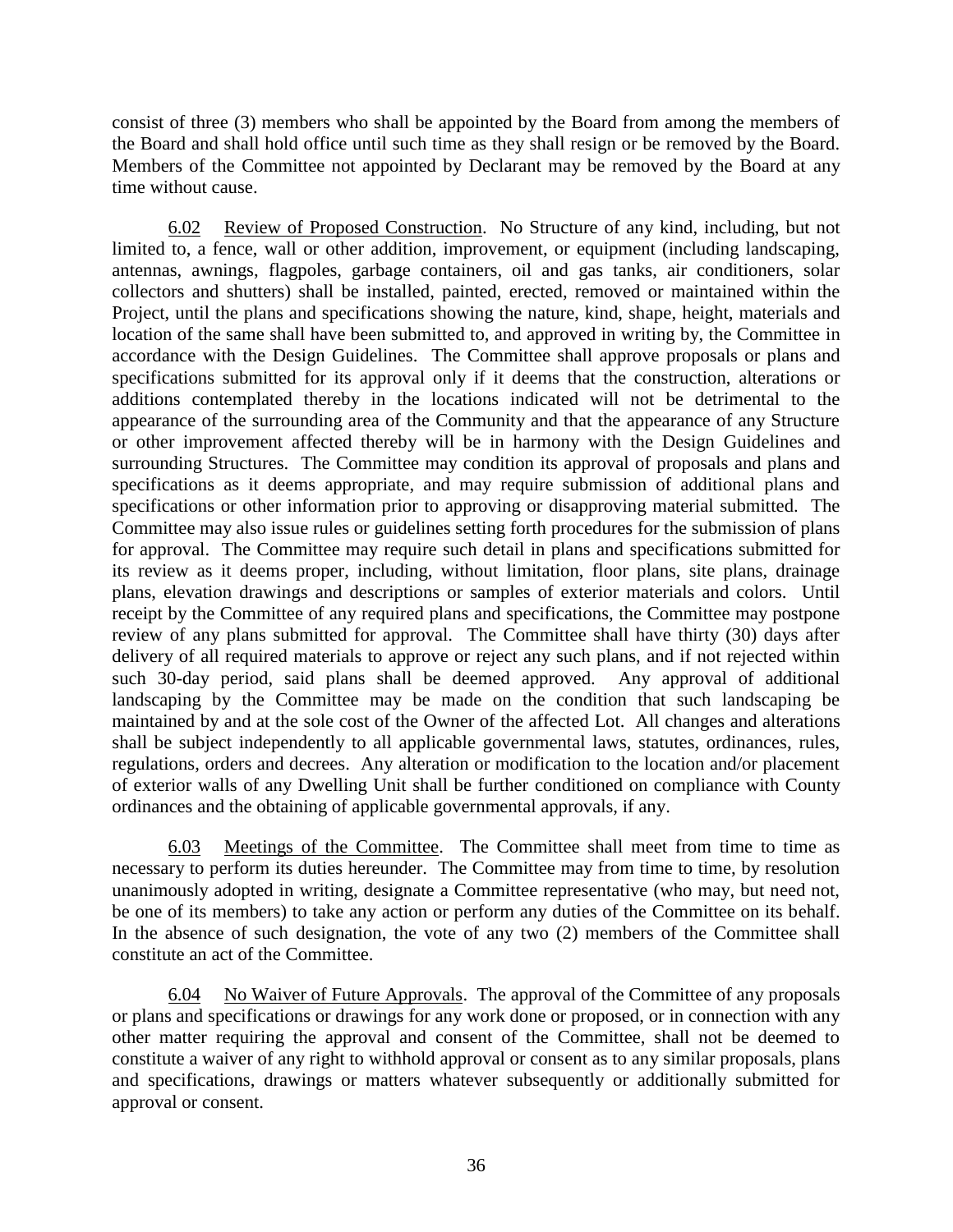6.05 Compensation for Members. The members of the Committee shall receive no compensation for services rendered, other than reimbursement for expenses incurred by them in the performance of their duties hereunder.

6.06 Liability of the Committee. No member of the Committee (or Declarant or the Board which appointed them or any representative designated by the Committee) shall be liable to any Owner or other person by reason of mistake in judgment, failure to point out deficiencies in plans, or any other act or omission in connection with the approval of any plans. Any owner submitting plans hereunder by the submitting of same, agrees (i) not to seek any damages or make any claim arising out of approval of plans hereunder, and (ii) to indemnify and hold the Committee members (and the Declarant and/or Board which appointed them and any representative designated by the Committee) harmless from any cost, claim, damage, expense or liability whatsoever, including attorneys' fees and costs at all tribunal levels, arising out of the approval of any plans REGARDLESS OF THE NEGLIGENCE OF THE COMMITTEE MEMBERS, THEIR REPRESENTATIVE, OR APPOINTING ENTITY.

6.07 Inspection of Work. Inspection of work and correction of defects therein shall proceed as follows:

(a) Upon the completion of any work for which approved plans are required under this Article, the applicant for such approval ("Applicant") shall give written notice of completion to the Committee.

(b) Within sixty (60) days thereafter, the Committee or its duly authorized representative may inspect such completed work. If the Committee finds that such work was not effected in substantial compliance with the approved plans, it shall notify the Applicant in writing of such noncompliance within such sixty (60) day period, specifying the particulars of noncompliance, and shall require the Applicant to remedy the same.

(c) If, upon the expiration of thirty (30) days from the date of such notification, the Applicant shall have failed to remedy such noncompliance, the Committee shall notify the Board in writing of such failure. Upon proper notice and hearing, the Board shall determine whether there is a noncompliance and, if so, the nature thereof and the estimated cost of correcting or removing the same. If a noncompliance exists, the Applicant shall remedy or remove the same within a period of not more than forty-five (45) days from the date of announcement of the Board ruling. If the Applicant does not comply with the Board ruling within such period, the Board, at its option, may either remove the noncomplying improvement or remedy the noncompliance (an easement therefor being hereby created), and the Applicant shall reimburse the Association, upon demand, for all expenses incurred in connection therewith. If such expenses are not promptly repaid by the Applicant to the Association, the Board may levy an Individual Assessment against such Applicant for reimbursement.

(d) If for any reason the Committee fails to notify the Applicant of any noncompliance within sixty (60) days after receipt of written notice of completion from the Applicant, the improvement shall be deemed to have been made in accordance with the approved plans.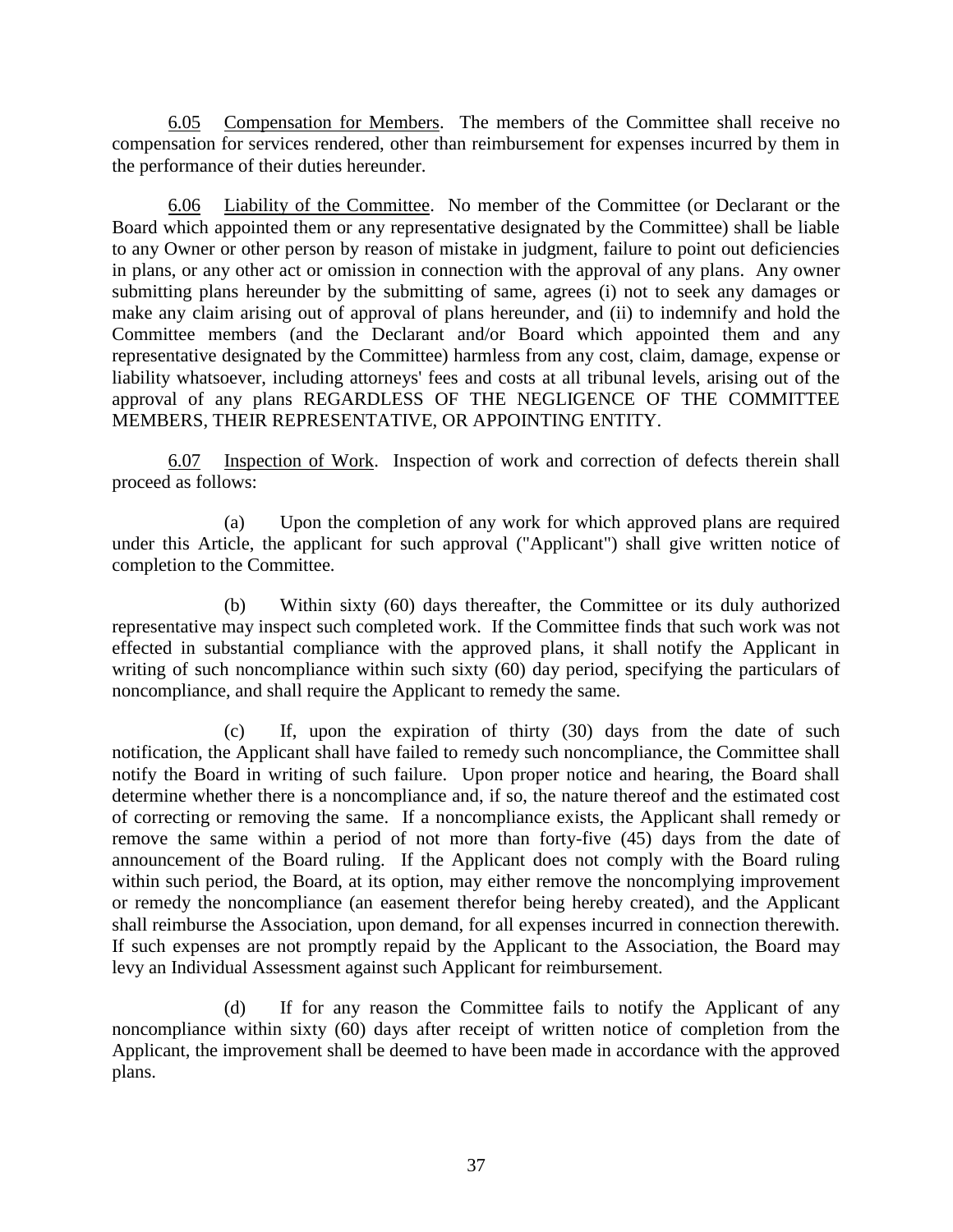6.08 Declarant's Exemption. Anything herein to the contrary notwithstanding, Declarant and all property owned by Declarant shall be exempt from the provisions of this Article. Declarant shall not be obligated to obtain Committee approval for any construction or changes in construction which Declarant may elect to make.

## **ARTICLE VII MAINTENANCE, INSURANCE, REPAIR AND REPLACEMENT**

7.01 Association's Responsibility. Except for those areas that are the responsibility of the individual Members, the Association shall maintain and keep in good repair the Common Area, and such maintenance shall be funded as provided herein in Article V "Assessments." This maintenance obligation shall include, but need not be limited to, maintenance, repair, and replacement, subject to any insurance then in effect, of all landscaping and other flora, Structures and Improvements, including all private streets, medians, sidewalks, street lights, boardwalks, gazebos, entry features and signage, and entry gates and gatehouses situated upon the Common Areas, as may be dedicated by this Declaration, or by a contract or agreement for maintenance thereof by the Declarant or the Association. In addition, the Common Area may include the Association's responsibility to maintain, repair and replace any sidewalks or fences located on Lots or within roadway rights-of-way within the Community, except as otherwise may be provided herein or in the other Governing Documents.

The Association may maintain other property, which it does not own, including, without limitation, property dedicated to the public, (a) if such maintenance is required by this Declaration, subdivision plat or other recorded instrument, (b) if the Board of Directors determines that such maintenance is necessary or desirable, or (c) if the Lot Owner requests such maintenance. In the latter event, the costs of such maintenance, if performed, shall be charged exclusively to the requesting Lot Owner as a Benefited Assessment.

7.02 Owner's Responsibility. Each Owner shall maintain his or her Lot and all Structures, parking areas and other Improvements comprising the Lot in a neat and attractive condition and all applicable covenants, unless such maintenance responsibility is otherwise assumed by or assigned to the Association pursuant to this Declaration, any Supplemental Declaration, Cost Sharing Agreement or other declaration of covenants applicable to such Lot or property. Each Owner shall also maintain the property outside his or her Lot from the Lot boundary to the edge of the asphalt of the street bounding the Lots. Each Owner shall be responsible for the replacement of any street tree(s) and the maintenance, repair, and replacement of any irrigation system and mailbox located on his or her Lot or within the roadway right-ofway bounding the Lot. If any Owner fails to properly perform his or her maintenance responsibility, the Association may perform such maintenance responsibilities and assess all costs incurred by the Association against the Lot and the Owner plus an administrative charge equal to fifteen percent (15%) of such costs; provided, however, except when entry is required due to an emergency situation, the Association shall afford the Owner reasonable notice and an opportunity to cure the problem prior to entry.

(a) Appearance During Construction, Debris. Each Owner acknowledges and agrees that any and all construction activities undertaken by or for Owner on any Lot within the Community shall be confined to and within the boundaries of the Lot, that all construction shall be undertaken with due care for the protection of neighboring Property and facilities, and that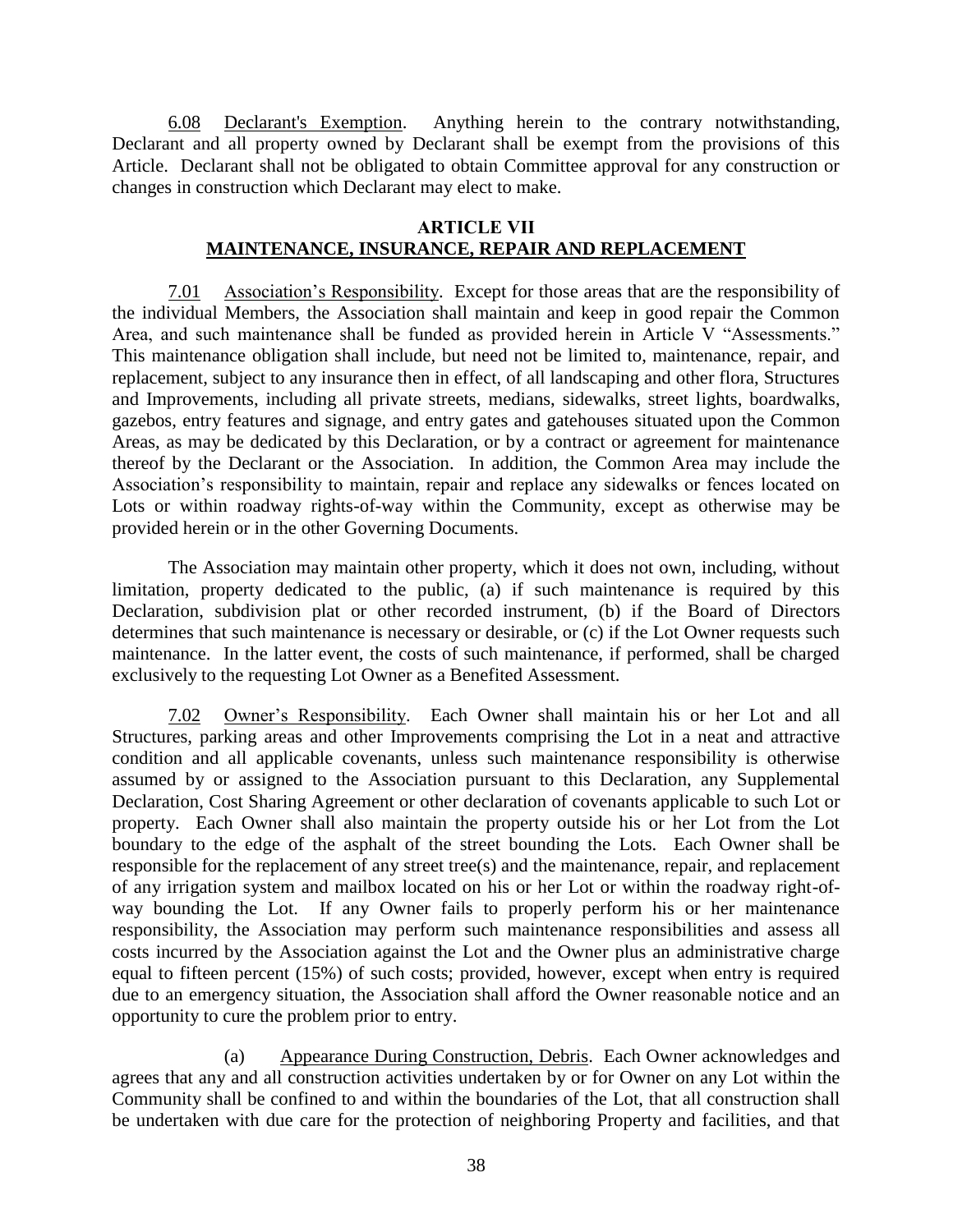any Lot and all construction thereon must at all times be maintained in a clean, neat and orderly manner in order to minimize the potential adverse impact of such construction activities on adjacent Lots and neighboring Property and facilities and upon the Community and the Property generally. Each Owner agrees to cause the slabs of any Residence and of the Improvements under construction to be swept on a weekly basis and to maintain the interior of any Residences and Structures under construction in as clean a condition as practical. Further, all debris, equipment and excess, surplus or remainder of construction materials, of whatever nature, shall be promptly cleared and removed from the Lot and adjoining street by or for Owner when construction is completed. Construction shall be deemed completed when the appropriate governmental authority issues a certificate of occupancy.

(b) Landscaping. Each Owner shall keep and maintain each Lot and Structure owned by him, as well as all landscaping located thereon in good condition and repair, including, but not limited to: (i) the repairing and painting (or other appropriate external care) of all Structures; (ii) the seeding, watering and mowing of all lawns; and (iii) the pruning and trimming of all trees, hedges and shrubbery so that the same are not obstructive of a view by motorists or pedestrians of street traffic. Notwithstanding the foregoing, the maintenance required hereunder shall also extend from the boundary of a Lot to the curbing of the right-of-way bordering said Lot. If in the opinion of the ACC any such Owner shall fail to perform the duties imposed by this Section, the ACC shall notify the Association. If the Board shall agree with the determination of the ACC with respect to the failure of said Owner to perform the duties imposed by this Section, then the Board shall deliver written notice to the Owner to remedy the condition in question setting forth in reasonable detail and particularity the nature and extent of the condition and the specific action or actions needed to be taken to remedy such condition. If the Owner shall fail to take reasonable steps to remedy the condition within ten (10) days after the mailing of said written notice by certified mail, then the Association shall have the Right of Abatement as provided in Section 10.02 hereof, as well as any other right or remedy provided at equity, in law or otherwise. Guidelines relating to the maintenance of Structures and landscaping may be included in the Design Guidelines.

(c) Indemnity. Each Owner agrees to indemnify, defend (with counsel selected by each Indemnitee (defined below)), and hold Declarant, the Association, the ACC, and their respective Affiliates and each of their respective officers, directors, members, partners, shareholders, agents and employees and each of their respective Property (collectively, the "Indemnitees" and individually an "Indemnitee"), completely free and harmless from and against any and all losses, damages, costs or expenses suffered by any or all of the Indemnitees, on account of, in connection with or in any way arising out of or from Owner's or Owner's Affiliates' or their respective agent's and employee's failure to abide by and comply with the foregoing covenants of Owner set forth in this Section 7.02 ("Owner's Responsibility") herein. With respect to such indemnity, Owner hereby specifically agrees that Owner shall be responsible and liable to the Indemnitees for any and all damages directly or indirectly caused to their respective properties or facilities within or adjacent to the Community by Owner or its subcontractors, laborers or material suppliers. If any one or more losses, damages, costs or expenses suffered or incurred by any of the Indemnitees on account of Owner's direct or indirect breach of this Section, Declarant and/or the Association, as applicable, shall have, in addition to any other right it may have at law or in equity, the right to impose a lien upon the breaching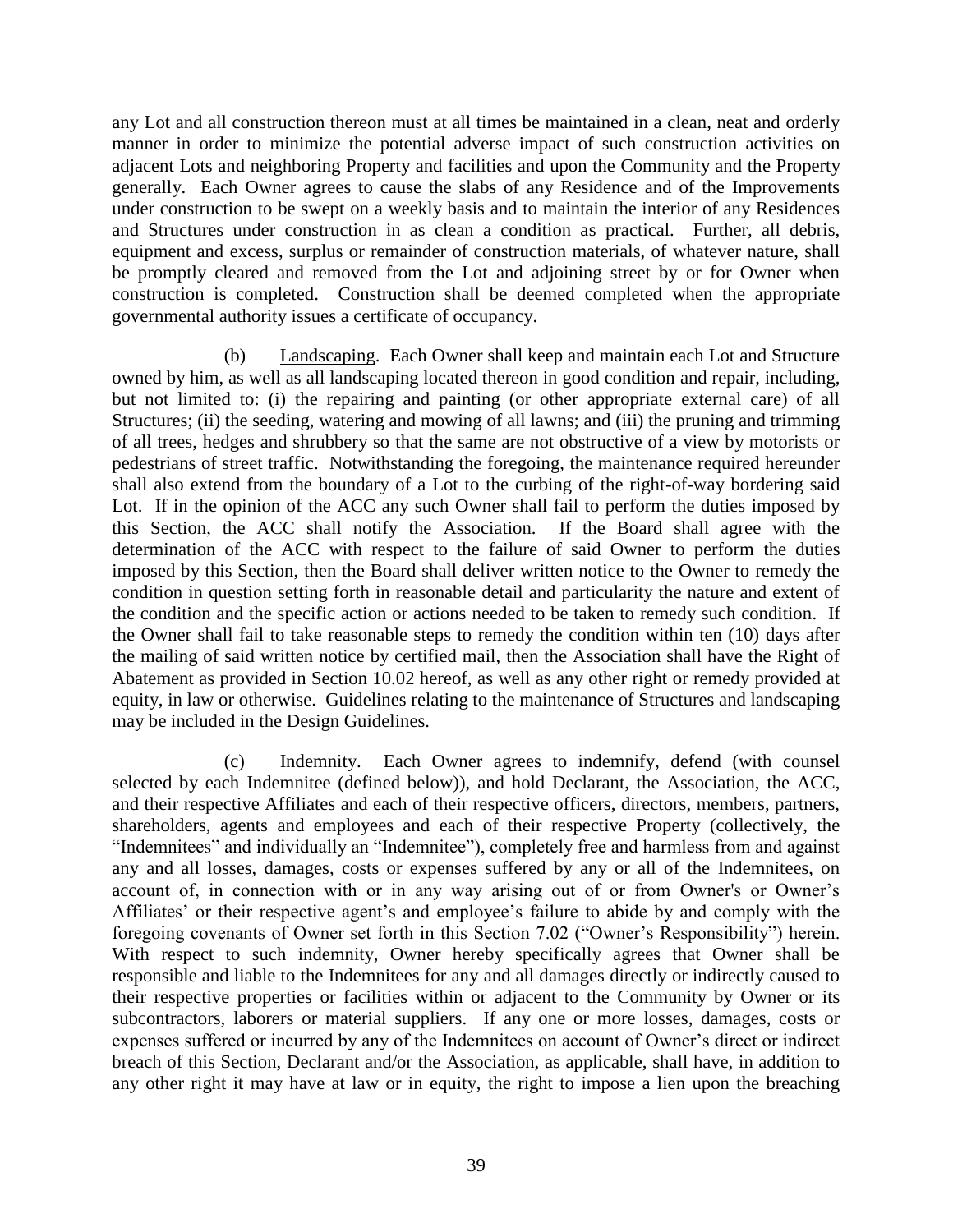Owner and such Owner's Lot and shall be entitled to record in the Public Records a notice of such lien.

7.03 Cost Sharing Agreements. The Association may enter into one or more Cost Sharing Agreements with the owners or operators of any portion of the Common Area, Orange County, or the owner of any adjacent property to obligate:

(a) The owners or operators of such adjacent property to share in certain costs associated with the maintenance, repair, replacement and insuring of portions of the Common Area, if any, which are used by or benefit jointly the owners or operators of such adjacent property; and/or

(b) The Association to share in certain costs associated with the maintenance, repair, replacement and insuring of portions of such adjacent property, if any, that are used by or benefit jointly the owners or operators of such adjacent property.

7.04 Required Insurance Coverage. The Association, acting through the Board of Directors or its duly authorized agent, shall, in addition to those required under Section 5.40 of this Declaration, obtain and maintain the following insurance policies and coverages, if reasonably available, or if not reasonably available, the most nearly equivalent coverages that are reasonably available:

(a) Blanket property insurance covering "risks of direct physical loss" on a "special form" basis (or comparable coverage by whatever name denominated) for all insurable Improvements within the Common Area to the extent that the Association has assumed the responsibility for the repair and replacement of such Improvements in the event of a casualty. If such coverage is not generally available at reasonable cost, then "broad form" coverage may be substituted. All property insurance policies obtained by the Association shall have policy limits sufficient to cover the full replacement cost value of the insured Improvements under current ordinances and building codes.

(b) Commercial general liability insurance with regard to the Common Area and the operations of the Association, insuring the Association and the Members for damage or injury caused by the negligence of the Association, any of the Members, or employees, agents, or contractors while acting on the Association's behalf. If generally available at reasonable cost, such coverage (including primary and any umbrella coverage) shall have a limit of at least one million U.S. Dollars (\$1,000,000.00) per occurrence with respect to bodily injury, personal injury, and property damage; provided, however, that should additional coverage and higher limits be available, at a reasonable cost, that a reasonably prudent person would obtain and maintain, then the Association shall obtain and maintain such additional coverages or higher limits.

(c) Workers compensation insurance and employers liability insurance, if and to the extent required by the laws of the State.

(d) Directors' and officers' liability coverage.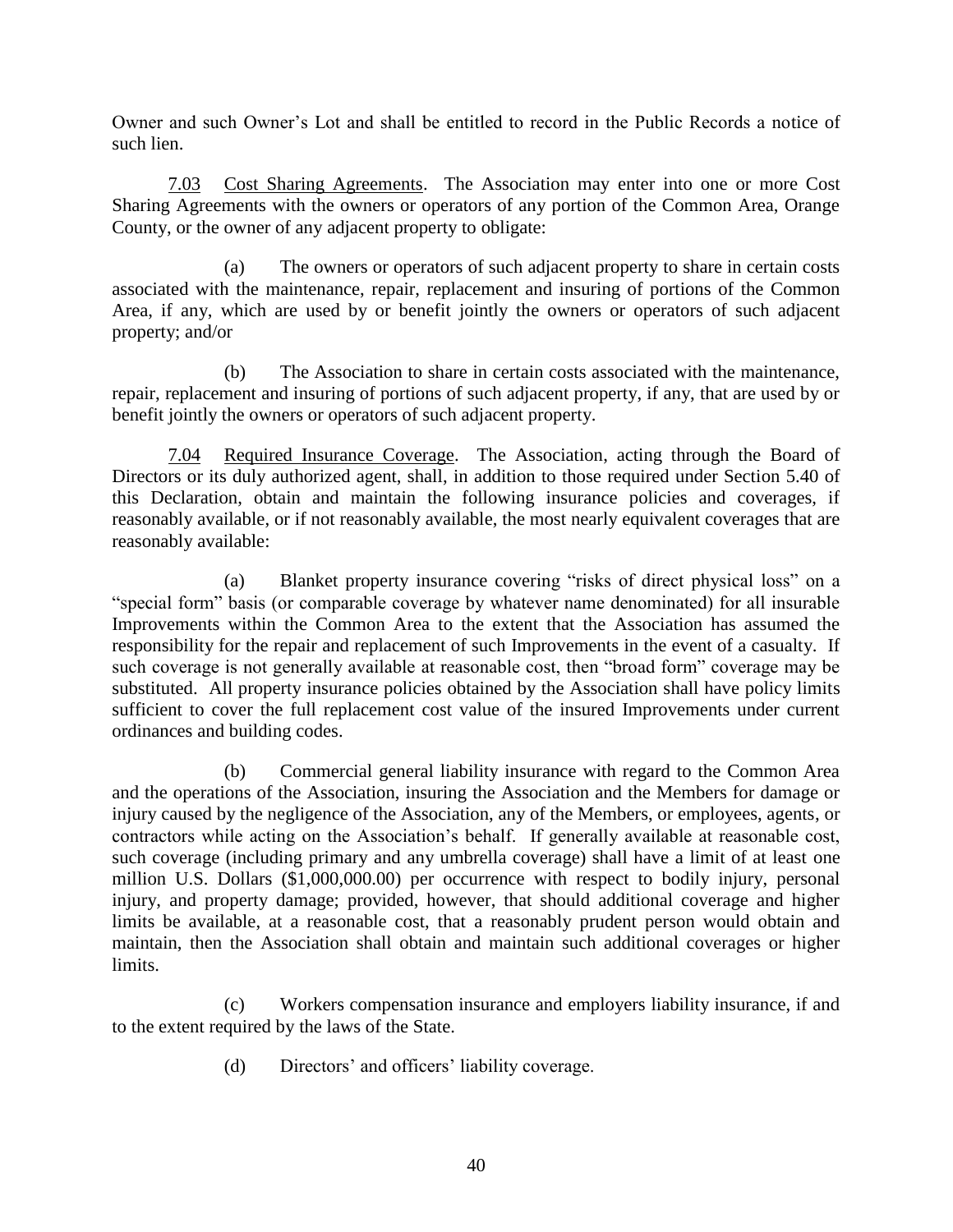(e) Commercial crime insurance, including fidelity insurance covering all Persons responsible for handling Association funds, in an amount determined in the Board's business judgment.

(f) Flood insurance, if and to the extent required by federal law.

(g) Such additional insurance as the Board, in the exercise of its business judgment, determines to be prudent.

Premiums for all insurance covering casualties to, or liability arising from, the Common Area shall be Common Expenses.

7.05 Repair & Replacement of Improvements. Unless otherwise specifically provided in the Governing Documents or in other instruments creating and assigning maintenance responsibility, each Owner's responsibility to maintain such Owner's Lot shall include the responsibility to repair and replace the Improvements constructed or installed within or upon such Lot in order to maintain the Lot in a manner consistent with the Community standards. By accepting a deed or other instrument conveying title to a Lot or any interest therein or Structure thereon, each Owner shall be deemed to have covenanted and agreed to carry property insurance for the full replacement cost of all insurable Improvements constructed or installed or to be constructed or installed within such Owner's Lot, less a reasonable deductible. Each Owner shall be further deemed to have covenanted and agreed that in the event of damage to or destruction of Residences and/or Structures constructed or installed within or upon such Owner's Lot, the Owner shall promptly repair, restore or replace such Residence and/or Structures in a manner consistent with the original construction or such other plans and specifications, as are approved in accordance with Article VI hereof ("Architectural Control Committee"). Alternatively, the Owner may clear the Lot and maintain it in a neat and attractive, landscaped condition. The Owner shall pay any and all costs and other fees, including, attorneys' fees and costs, not covered by insurance proceeds.

#### **ARTICLE VIII USE RESTRICTIONS**

8.01 Application. The Community and all Lots contained therein and Residences and other Structures thereon shall be owned, used and enjoyed subject to the following limitations and restrictions regarding the use of the land within the Community and the conduct of Persons set forth in this Article VIII ("Use Restrictions"), as well as the Rules and Regulations adopted pursuant to Article IV ("Rules and Regulations'), and hereby declares that the Association is authorized to enforce such Use Restrictions and Rules and Regulations pursuant to this Declaration and the other Governing Documents. Every Owner and occupant of a Lot within the Community, by its acceptance of a deed or other instrument conveying title to such Lot or any portion thereof or interest therein or Residence or Structure thereon, shall be deemed to have covenanted and agreed to comply with such Use Restrictions and Rules and Regulations, which are intended to and shall hereinafter run in perpetuity with the Community.

Restricted Use. The Community shall be used only for the purposes provided for in the development authorizations, as limited by this Declaration.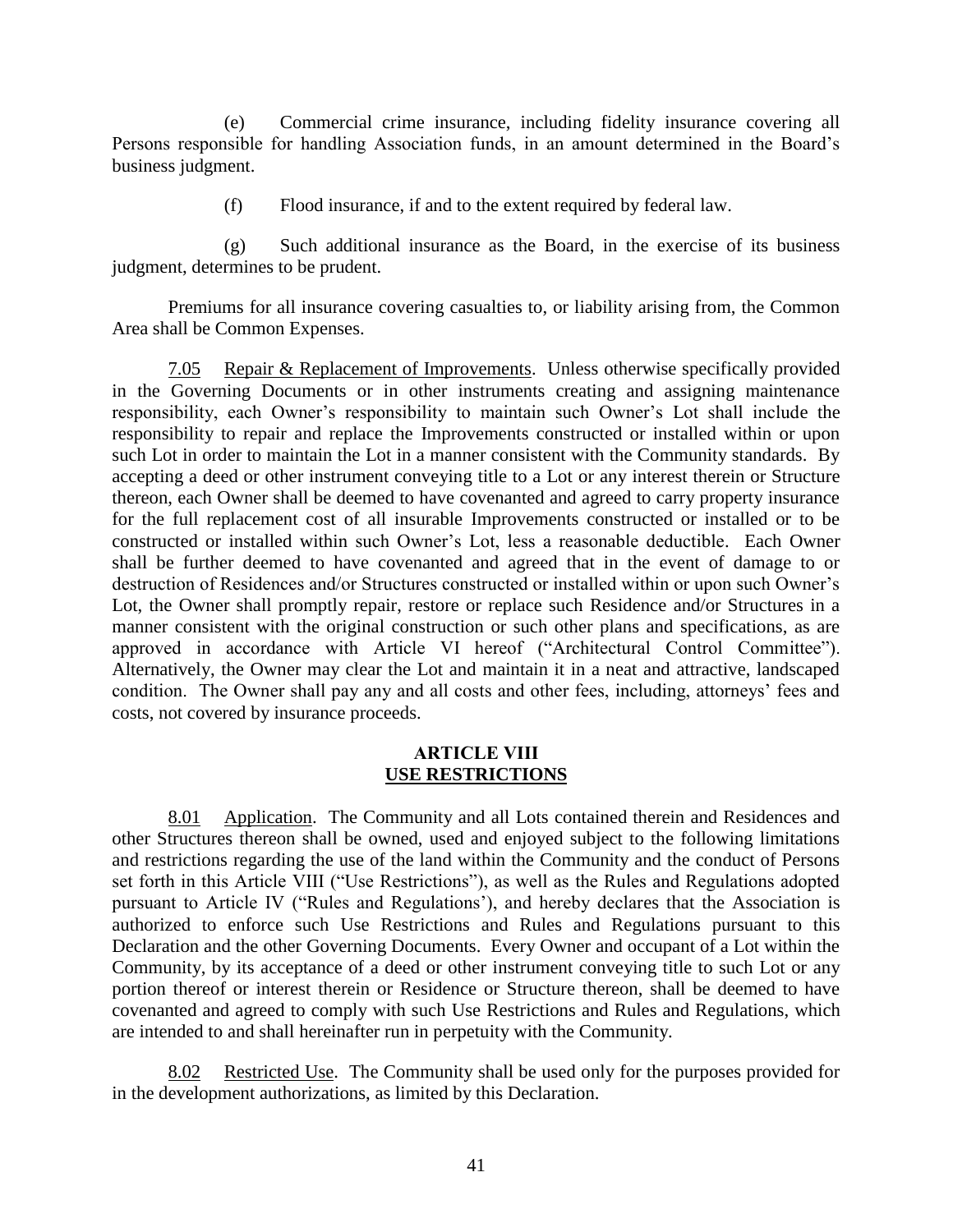8.03 Residential Use. Subject to Section 8.02 ("Restricted Use") and Article VI ("Architectural Control Committee"), no Person may use any Lot or Residence within the Community for any purpose other than the construction and occupation of a detached singlefamily residence and for ancillary business or home office uses. A business or home office use shall be considered ancillary so long as: (a) the existence or operation of the business activity is not apparent or detectable by sight, sound or smell from outside the Residence; (b) the business activities conform to all governmental requirements; (c) the business activity does not involve Persons coming onto the Community who do not reside in the Community or door-to-door solicitation of residents of the Community; and (d) the business activity is consistent with the residential character of the Lot and does not constitute a nuisance or a hazard or offensive use, or threaten the security or safety of other residents of the Community, as may be determined in the sole discretion of the Board. No other business, trade or similar activity shall be conducted upon a Lot without the prior written consent of the Board. The leasing of a Lot or Residence or Structure shall not be considered a business or trade within the meaning of this Section. This Section shall not apply to any activity conducted by the Declarant with respect to its development and sale of the Community or any portion thereof or its use of any Lots that it owns within the Community.

8.04 Occupants Bound. All provisions of the Governing Documents regulating the conduct of Owners and establishing sanctions against Owners shall also apply to all Occupants and Tenants of a Residence or other Structure upon a Lot or any portion thereof even though Occupants are not specifically mentioned.

8.05 Re-subdivision of Property. No Lot may be split, divided or subdivided or its boundary lines changed without the prior written approval of the ACC. Notwithstanding the foregoing, nothing herein shall prevent Declarant or any Owner from combining two or more Lots into one Lot for construction of a single Residence thereon; provided, however, that such combined Lot may not be subdivided thereafter, except back to its original configuration, and, provided further, that the Owner of the Residence on such Lot shall be responsible for Assessments based upon the number of Lots combined into one Lot. Further, Declarant expressly reserves the right to replat or resurvey any Lot or Lots owned by Declarant. Any such division, boundary line change, or replatting or resurveying shall not be in violation of any applicable subdivision and zoning regulations.

# 8.06 Leasing of Lots.

(a) Definition. "Leasing," for purposes of this Declaration, is defined as regular, exclusive occupancy of a Residence by any Person or Persons other than the Owner for which the Owner receives any consideration or benefit, including, but not limited to a fee, service or gratuity.

(b) Leasing Provisions. Residences may be Leased only in their entirety; no fraction or portion thereof may be Leased. There shall be no sub-Leasing of Residences or assignment of leases unless prior written approval is first obtained from the Board. All leases shall be in writing. The minimum lease term for any Residence within the Community is nine (9) months.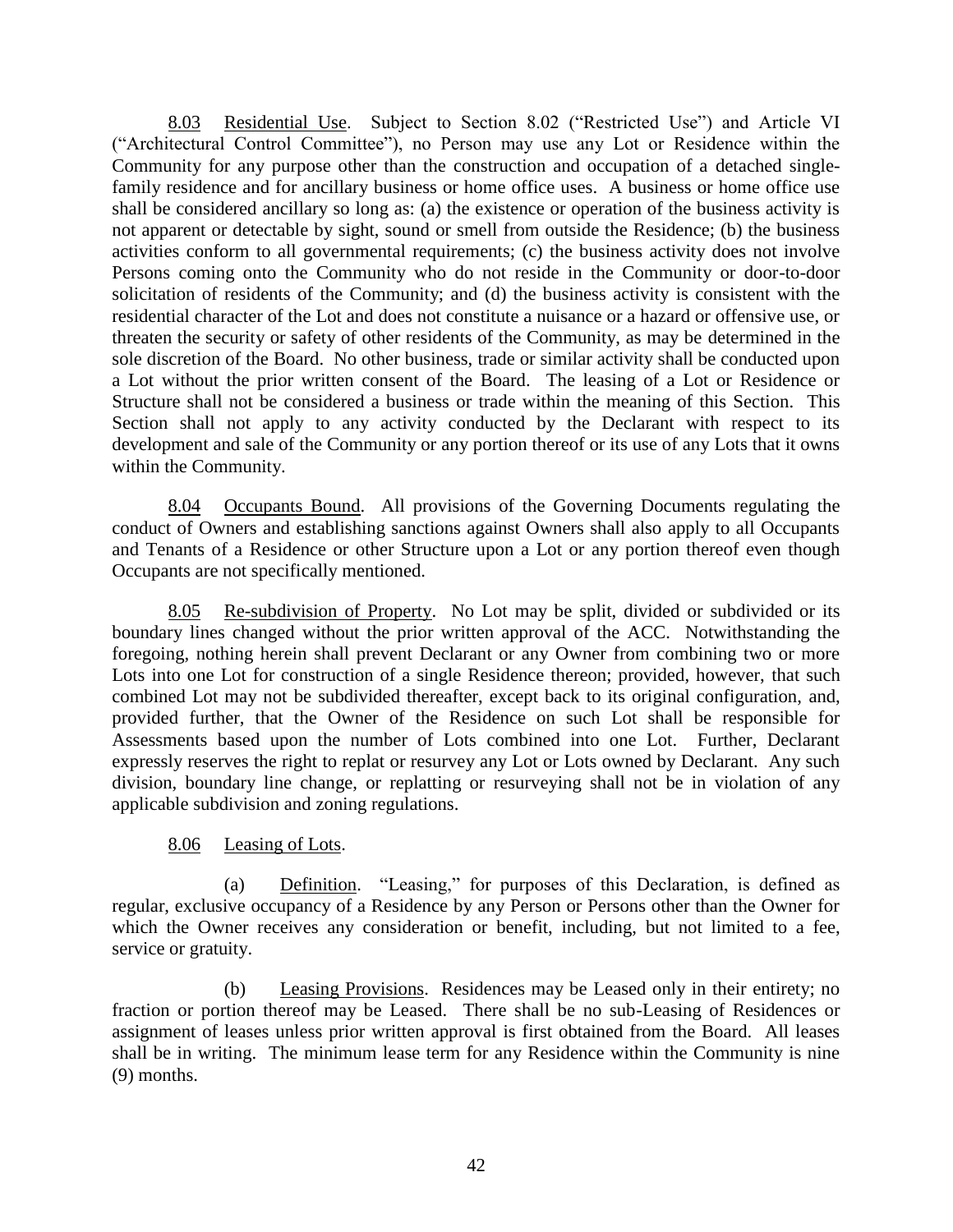(c) Acknowledge Receipt. All leases shall require, without limitation, that the Tenant acknowledge receipt of a copy of this Declaration and the other Governing Documents. The lease shall contain a provision or be deemed to contain a provision obligating the Tenant to comply with this Declaration and the other Governing Documents, including the obligation to maintain the Lot and Residence to the same extent as the Owner and that failure to abide by the foregoing shall be deemed a material default under the terms of the lease.

(d) Enforcement. The Association shall have the right (and any lease shall be deemed to contain a provision entitling the Association) to enforce the terms of the lease as the agent of Owner, including the right to evict the Tenant for failure to comply with any of the Governing Documents and/or the subject lease. Notwithstanding the foregoing, an Owner who leases his Lot and/or Residence shall remain liable for all the obligations set forth in the Governing Documents.

(e) Rules and Regulations. The Association may adopt Rules and Regulations that further regulate Leasing activities, including, but not limited to, more particularly defining leasing activities, prescribing the form of written lease, or requiring the registration of the Tenant with the Association. The Association may promulgate rules restricting the right of a Lot Owner to use recreational facilities and amenities and Common Elements within the Community, if the Lot Owner granted the Tenant the right to use such facilities during the term of the lease. Indeed, regardless of whether or not expressed in the applicable lease, all Owners shall be jointly and severally liable with their Tenants to the Association for any amount which is required by the Association to effect repairs required to be made by the Association or its agent as a result of, connected with, or in any way arising out of the acts or omissions of a Tenant or to pay any claim for injury or damage to property caused by the negligence of the Tenant or for the acts and omissions of the Occupant(s) (whether or not subject to a lease), which constitute a violation of, or non-compliance with, the provisions of this Declaration and any of the other Governing Documents.

(f) Corporate Owner. For the purposes of this Section 8.06 ("Leasing of Lots"), a corporate Owner may allow its officers, directors, designees, and employees to use the Residence without it constituting a lease. This Section 8.06 ("Leasing of Lots") may be amended only by the affirmative vote or written consent, or combination thereof, of ninety percent (90%) of all Owners in the Community and, during the Development Period, the affirmative vote or written consent of the Declarant.

(g) Lease Approval Fee. The Association may charge a lease approval fee not in excess of any amount provided for by law (as it may be amended from time to time), as a maximum amount for such fees, but no fee shall be charged in connection with the approval of an amendment, modification or extension of a previously approved lease.

(h) Exception. The Declarant and its successors and assigns are specifically excluded from the requirements and limitations of this Section 8.06 ("Leasing of Lots").

8.07 Garbage Cans, Equipment, Etc. All equipment, garbage cans, and woodpiles will be kept screened by adequate planting or fences or facing a direction that conceals them from view by neighboring Residences and streets.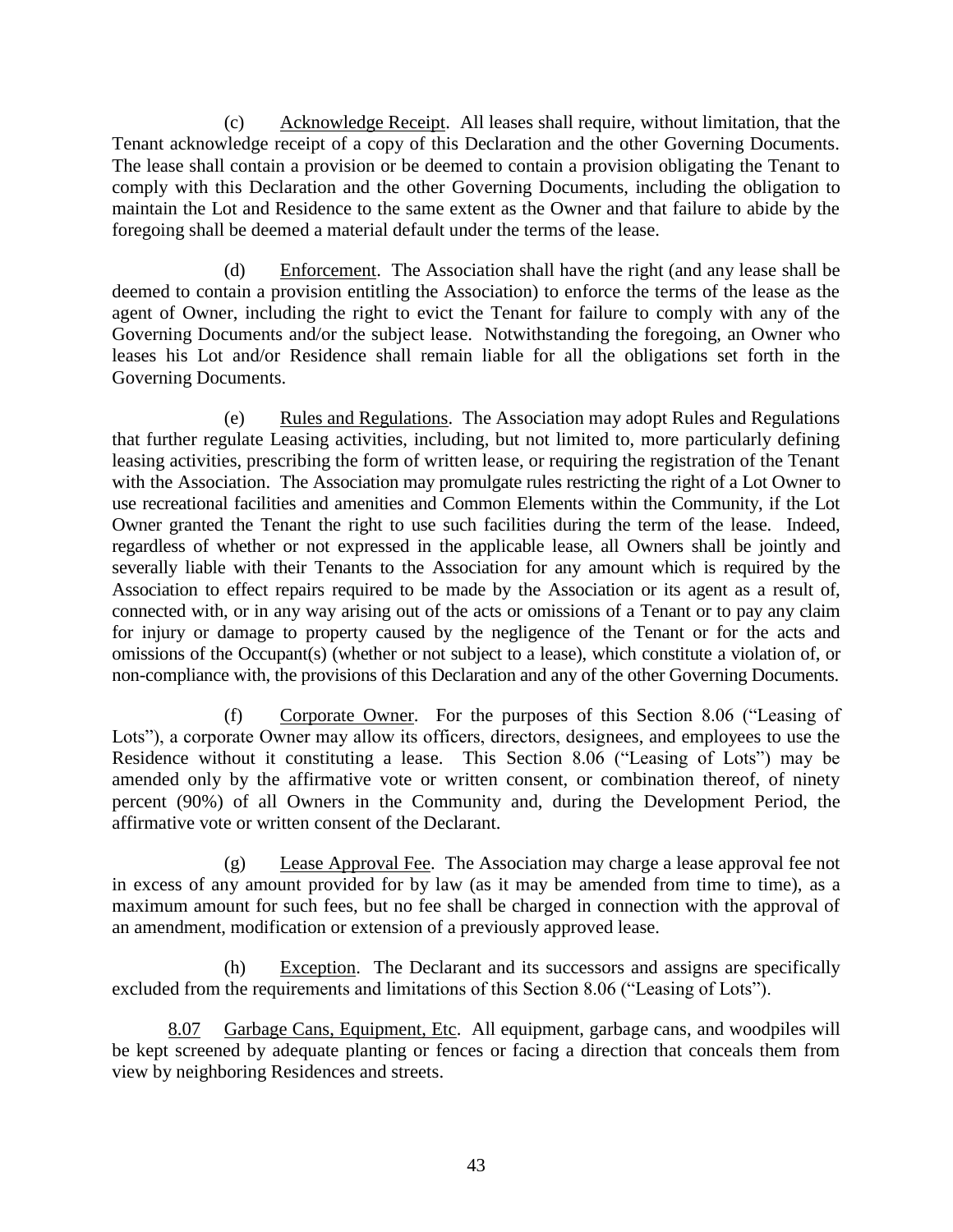8.08 Vehicle Parking, Storage, Maintenance & Repairs. The parking, storage, maintenance and repair of all vehicles within the Community shall be subject to the following restrictions:

(a) Parking Generally. Every Owner and other Occupant shall park their vehicles completely within such Lot's garage or paved driveway when not in use. No one may park their vehicle elsewhere within the Community, including, but not limited to, within the rights of way of any street within the Common Area (except in Common Area parking areas designated for such purpose), or elsewhere within any Lot (except within such Lot's garage or paved driveway).

(b) Inoperable Vehicles. No one may park any inoperable vehicle, or any vehicle that lacks a current operating license, anywhere within the Community, except completely within a Lot's garage.

(c) Commercial & Service Vehicles. Service and delivery vehicles may be parked within the paved driveway of a Lot or the designated parking areas within the Common Area, during daylight hours, for such period of time as is reasonably necessary to provide service or to make a delivery to a Lot or the Common Area. No one may otherwise park any commercial vehicle anywhere within the Community.

(d) Construction Vehicles & Equipment. No one may park any construction or farm vehicle or equipment anywhere within the Community; provided, however, that construction vehicles and equipment may be parked within a Lot or the Common Area during the construction or installation of Improvements thereon, as is reasonably necessary to complete such improvements.

(e) Recreational Vehicles, Etc. No one may park any recreational vehicle, including, without limitation, travel trailers, mobile homes, towed campers, trucks with mounted campers, and all similar vehicles, anywhere within the Community; provided, however, that the Owner or other Occupant of a Lot may park a recreational vehicle on the paved driveway of a Lot for up to twenty-four (24) hours during any seven (7) day period, exclusively for the purposes of loading and unloading such vehicle. No one may sleep or otherwise reside in a recreational vehicle while it is present within or upon a Lot.

(f) Boats & Other Watercraft. No one may park any boat or other watercraft or their trailers anywhere within the Community, except that the Owner or other Occupant of Lot may park a boat or other watercraft and its trailer completely within such Lot's garage. No one may sleep or otherwise reside in a boat or other watercraft while it is present within or upon a Lot.

(g) Vehicle Maintenance & Repairs. No one may perform vehicle maintenance or repairs anywhere within the Community, except that the Owner or other Occupant of a Lot may perform such maintenance or repairs within such Lot's garage, after taking necessary and appropriate precautions for ventilation.

The Association may adopt Rules and Regulations that further regulate vehicle parking, or that provide temporary exceptions for vehicle parking for special occasions (such as parties,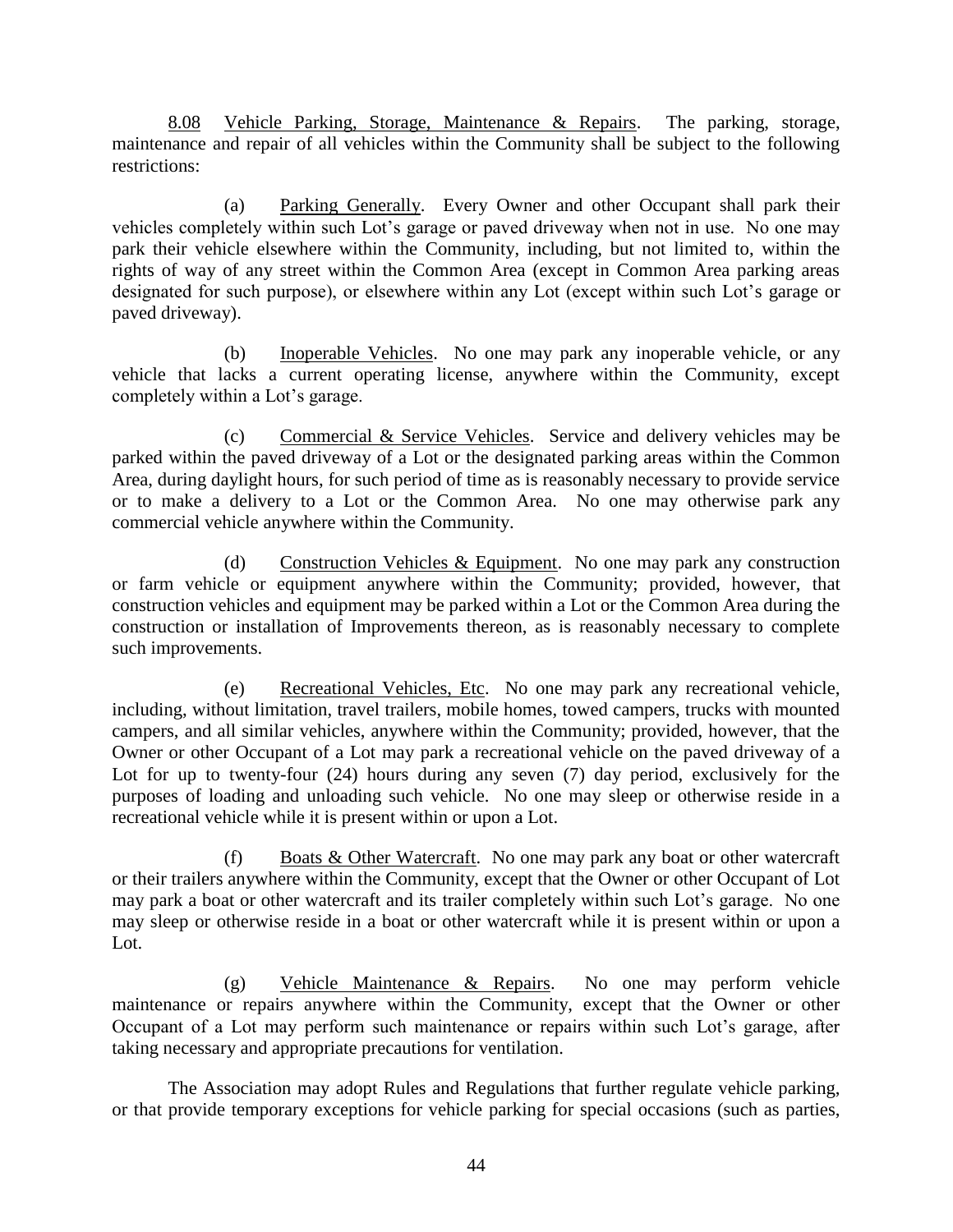receptions and other short-term social functions); provided, however, that the Association shall make no exception for overnight parking within the right-of-way of any of the streets within the Common Areas. The Board of Directors, or its designee, may cause any vehicle that is parked in violation of this Section 8.08 ("Vehicle Parking, Storage, Maintenance & Repairs"), or the Rules and Regulations adopted pursuant hereto, to be towed and removed from the Community.

8.09 Animals. No animals, wildlife, livestock, reptiles, or poultry of any kind shall be raised, bred, or kept on any portion of the Community, except that dogs, cats or other usual and common household pets may be permitted in reasonable numbers determined by the Board in its discretion, provided they are not permitted to roam the Community freely. All pets shall be controlled by their Owner at all times and shall be leashed when not on the Owner's Lot and within an enclosed area. Those pets which, in the sole discretion of the Association, endanger the health of, make objectionable noise, or constitutes a nuisance to, the Owners of other Lots or the owner of any portion of the Community shall be removed upon request of the Board within three (3) days of written request, provided, however, if the Board determines an animal is a safety hazard, the Owner shall immediately remove the animal from the Community. No pets shall be kept, bred, or maintained on any Lots for commercial purposes. Pets shall not be permitted on the Common Area (except streets or walkways). All Persons shall be responsible for removing any solid waste of the pet.

8.10 Design Standards. The ACC and its designees may establish, from time to time, such other restrictions to insure conformity and harmony of external design and appearance within the Community and to insure and maintain the general quality of the Community.

8.11 Completion and Sale of Homes. No person shall interfere with the completion and sale of Residences within the Community. WITHOUT LIMITING THE FOREGOING, EACH OWNER, BY ACCEPTANCE OF A DEED, AGREES THAT PICKETING AND POSTING OF SIGNS DEEMED BY THE BOARD OF DIRECTORS TO BE OFFENSIVE OR NOT IN THE BEST INTEREST OF THE COMMUNITY, OR WHICH WOULD EFFECT THE SALE OR ENJOYMENT OF LOTS AND RESIDENCES IN THE COMMUNITY ARE STRICTLY PROHIBITED AND, UPON NOTICE, SUCH SIGN SHALL BE PROMPTLY REMOVED. UPON NOTICE, THE ASSOCIATION HAS THE RIGHT TO REMOVE OFFENSIVE SIGNS, EVEN IF ON PRIVATE PROPERTY, THE EXERCISE OF WHICH SHALL NOT BE DEEMED A TRESPASS.

# 8.12 Drainage and Grading.

(a) Catch basins and drainage areas are for the purpose of natural flow of water only. No Improvements, Structures, obstructions or debris shall be placed in or upon these areas. No Owner or Occupant may obstruct or re-channel the drainage flows after location and installation of drainage swales, storm sewers, or storm drains.

(b) Each Owner shall be responsible for maintaining all drainage areas located on its Lot. Required maintenance shall include, but shall not be limited to, maintaining ground cover in drainage areas and removing any accumulated debris from catch basins and drainage areas.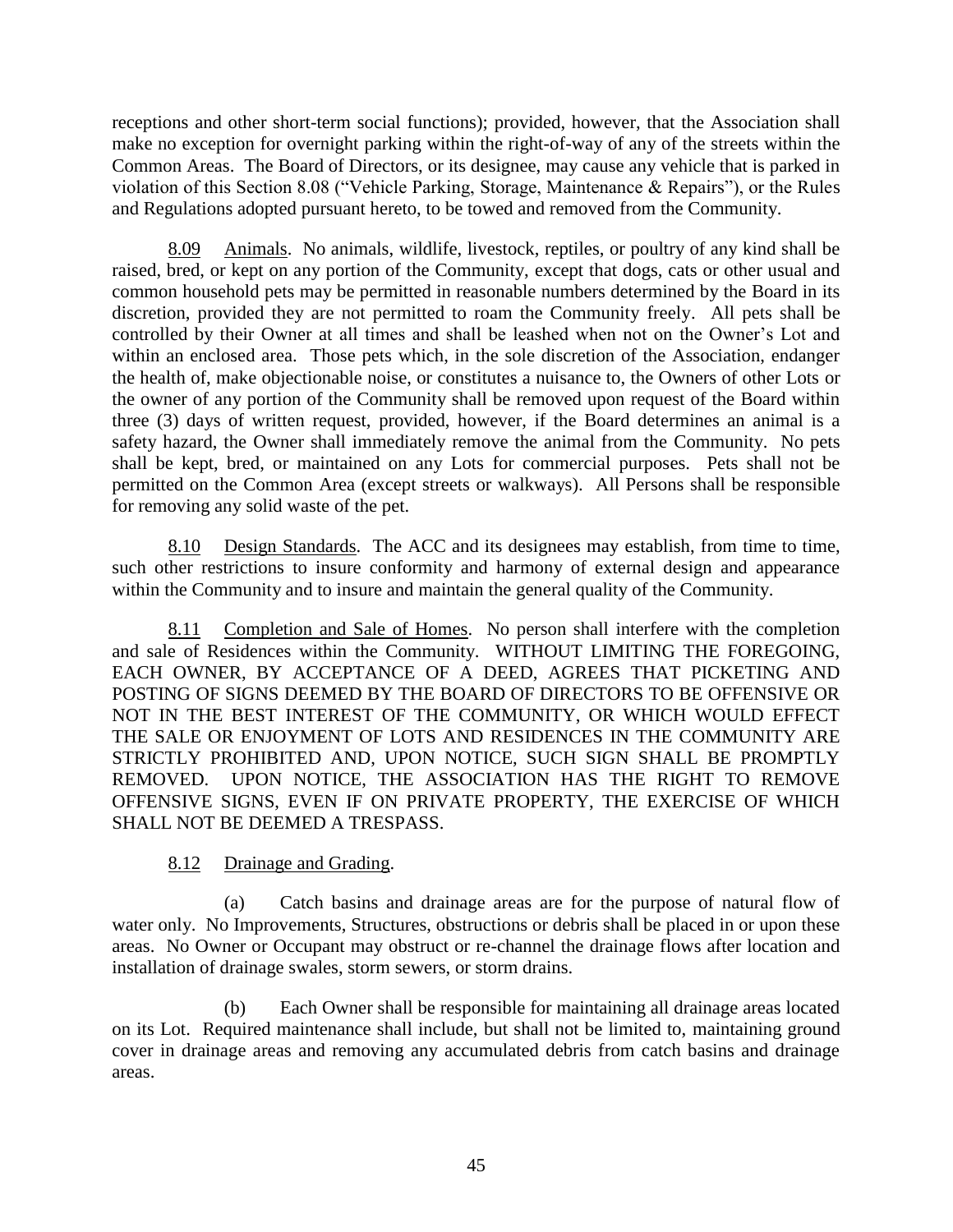(c) Each Owner shall be responsible for controlling the natural and man-made water flow from his Lot. No Owner shall be entitled to overburden the drainage areas or drainage system within any portion of the Community with excessive water flow from his Lot. Owners shall be responsible for all remedial acts necessary to cure any unreasonable drainage flows from Lots. Neither the Association nor the Declarant bears any responsibility for remedial actions to any Lot.

(d) No Person shall alter the grading of any Lot without prior written approval of the ACC pursuant to Article VI of this Declaration ("Architectural Control Committee"). Declarant hereby reserves, establishes, creates and promulgates for itself and the Association a perpetual easement across the Community for the purpose of altering drainage and water flow. The exercise of such an easement shall not materially diminish the value of or unreasonably interfere with the use of any Lot without the applicable Owner's consent.

8.13 Irrigation. Owners shall not install irrigation systems that draw down upon ground or surface waters nor from any pond, stream, lake, or other bodies of water within the Community. However, the Declarant and its designees shall have the right to draw water from, and upon such sources, from time to time, and at any time for the purpose of irrigating the Common Areas.

8.14 Laws and Ordinances. Every Owner and Occupant of any Lot or interest therein or any portion thereof or any Structure thereon, their Tenants, Guests and invitees, shall comply with all laws, statutes, ordinances and rules of federal, State and local governments applicable to the Community and any violation thereof may be considered a violation of this Declaration; provided, the Board shall have no obligation to take action to enforce such laws, statutes, ordinances and rules.

8.15 Security. Each Owner and Occupant of a Dwelling, and their respective Guests and invitees, shall be responsible for their own personal safety and the security of their property in the Property. The Association may, but shall not be obligated to, maintain or support certain activities within the Property designed to make the Property safer than they otherwise might be. Neither the Association, the original Declarant, nor any successor Declarant shall in any way be considered insurers or guarantors of security within the Property, nor shall any of them be held liable for any loss or damage by reason of failure to provide adequate security or ineffectiveness of security measures undertaken. No representation or warranty is made that any fire protection system, burglar alarm system or other security system or measure, including any mechanism or system for limiting access to the Property, cannot be compromised or circumvented, nor that any such system or security measure undertaken within all cases prevent loss or provide the detection or protection for which the system is designed or intended. Each Owner acknowledges, understands and covenants to inform its Tenants and all Occupants of its Unit that the Association, its Board of Directors and committees, Declarant, and any successor Declarant are not insurers and that each Person using the Property assumes all risks of personal injury and loss or damage to property, including Lots and the contents of Lots, resulting from acts of third parties.

8.16 Utility Lines. Each Owner, Occupant, Guest, and invitee acknowledges that neither the Association, the Board nor Declarant shall, in any way, be considered insurers or guarantors of health or safety within the Property and neither the Association, the Board, nor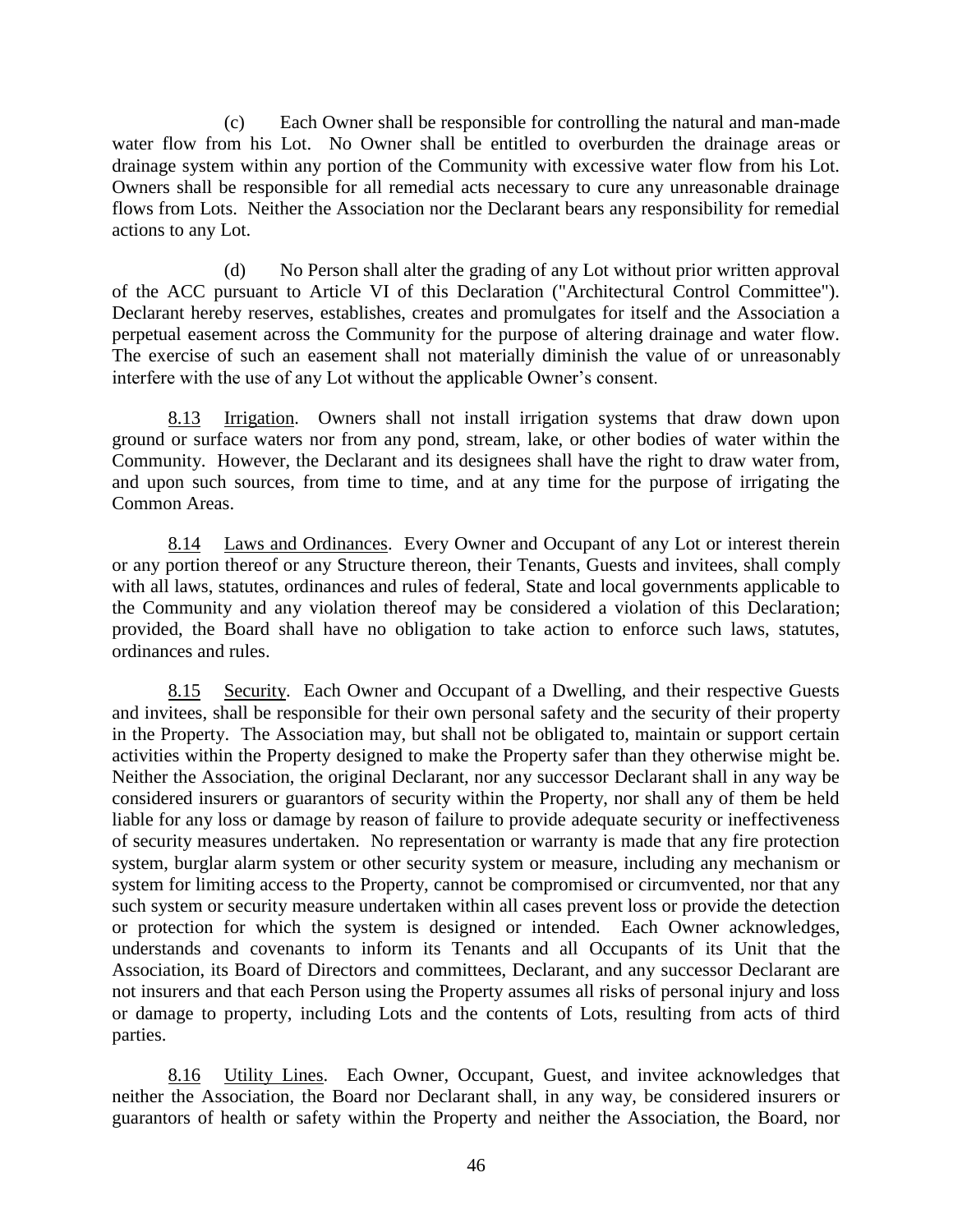Declarant shall be held liable for any personal injury, illness or any other loss or damage caused by the presence or malfunction of utility lines or utility sub-stations and further acknowledges that neither Declarant nor the Association (or their respective members, managers, agents or employees) have made any representations or warranties, nor has any Owner, Occupant, Guest, or invitee relied upon any representation or warranty, expressed or implied, relative to the condition or impact of utility lines or substations.

8.17 Rezoning. No Owner or any other Person may apply or join in an application to amend, vary or modify the Development Agreement and or any Master Planned Unit Development ("MPUD") or rezone or apply for any zoning variance or waiver as to all or any portion of the Community without the prior written consent of Declarant where such amendment, variance or modification will materially affect the development or uses of a Lot or Lots within the Community. Declarant may apply for such rezoning as to any portion of the Community owned by it at any time.

8.18 Mining. Oil, gas or mineral exploration; drilling, boring, development, refining, quarrying, or mining operations and all construction and equipment incident thereto; oil or gas wells and all related equipment and facilities; excavations for minerals and mine shafts are prohibited within the Community.

8.19 Combustible Liquid. There shall be no storage of gasoline, propane, heating or other fuels in the Community, except for a reasonable amount of fuel that may be stored in containers appropriate for such purpose on each Lot for emergency purposes and operation of lawn mowers, barbecues, generators and similar tools or equipment and except as may be approved in writing by the ACC. The Association shall be permitted to store fuel for operation of maintenance vehicles, generators, public works and similar equipment.

8.20 Solid Waste. Except during approved construction and as approved by the appropriate governmental authority, no Person shall store, dump or burn rubbish, garbage, lumber, metals, bulk material, hazardous or toxic substances or any other form of solid waste on any Lot or on, within, or adjacent to any portion of the Common Area.

8.21 Nuisances. No noxious or offensive trade or activity shall be carried on upon any Lot or part of the Community, nor shall anything be done thereon which may be, or may become, an annoyance or nuisance, or which shall in any way interfere with the quiet enjoyment of each of the Owners of their respective Lots, or which shall in any way increase the rate of insurance for any other Lot or any portion of the Common Area. Each Owner shall be accountable to the Association, Owners and other Persons for the conduct and behavior of his Tenants, agents, Guests and employees; and any to the Common Area, personal property of the Association, or property of another Owner, caused by such Tenants, agents, Guests and employees shall be repaired at the sole cost and expense of the Owner employing such agents or employees, or renting to such Tenants, or entertaining such Guests.

### **ARTICLE IX EASEMENTS, ZONING REGULATIONS AND OTHER RESTRICTIONS**

9.01 Common Area. There is hereby created in favor of every Owner a non-exclusive easement of use, access and enjoyment in and to the Common Area, subject to the provisions of: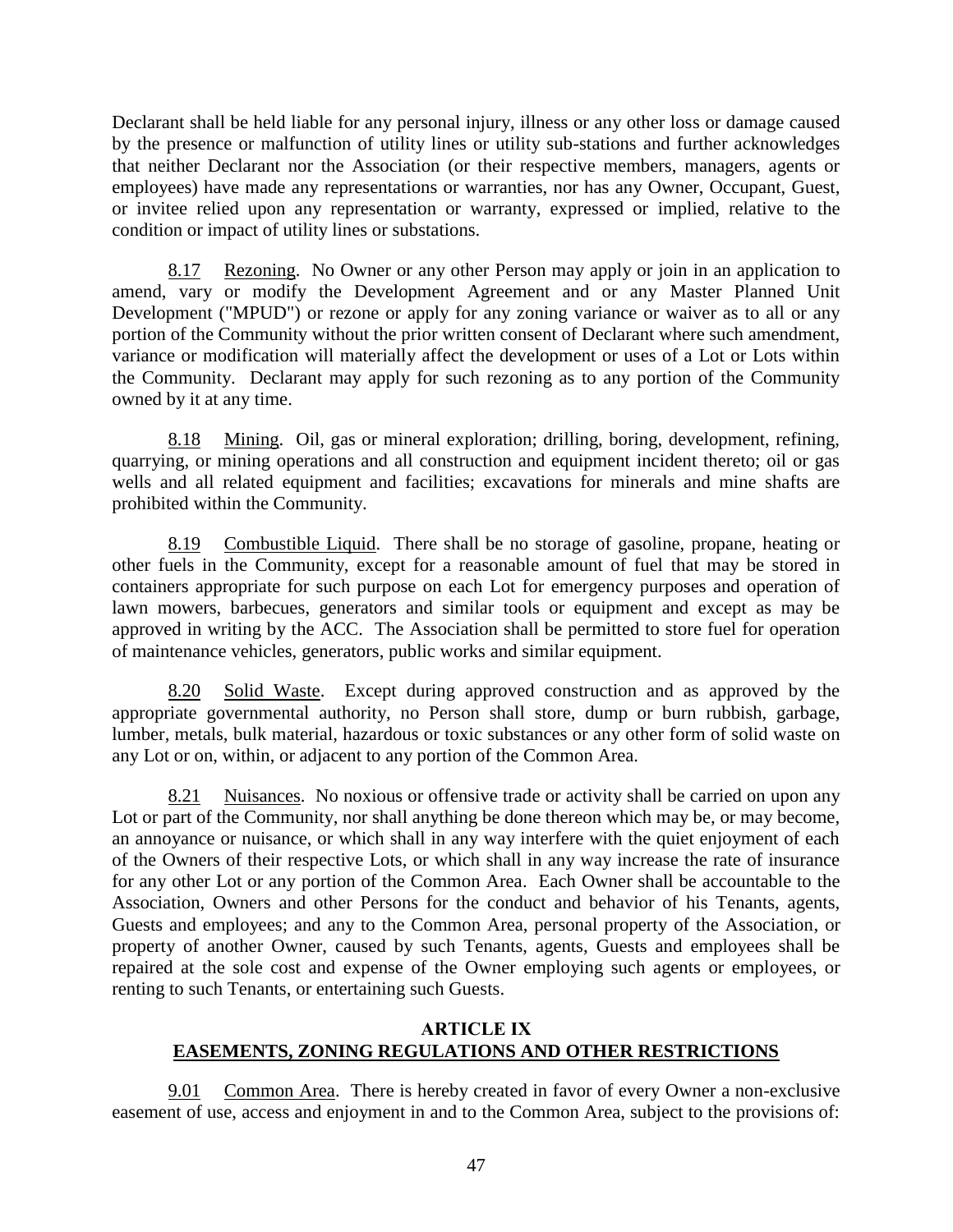(a) the Governing Documents, as they may be amended from time to time; (b) any covenants, conditions, restrictions or easements set forth in any plat or deed conveying the Common Area to the Association, if any; and (c) the Board of Directors' right to: (i) adopt Rules and Regulations governing the use and enjoyment of the Common Area, including Rules and Regulations limiting the number of Guests who may use the Common Area; (ii) suspend an Owner's and/or Tenant's right to use certain facilities within the Common Area for (A) any period during which any Assessment or other charge against such Owner's Lot remains delinquent; and (B) a period not to exceed thirty (30) days for a single violation or for a longer period of time in the case of a continuing violation of the Governing Documents after Notice and Hearing pursuant to Section 10.05 herein ("Hearing") and in the By-Laws; (iii) dedicate or transfer all or any part of the Common Area, subject to such approval requirements, as may be set forth in this Declaration; and (iv) subject to prior approval by a majority of Owners as to Subdivision Infrastructure, mortgage, pledge, or hypothecate any or all of its real or personal property as security for money borrowed or debts incurred, and as subject to the approval requirements set forth herein. Any Owner may extend such Owner's right of use and enjoyment to the Owner's Tenants, licensees, and invitees, as applicable, subject to reasonable Rules and Regulations adopted by the Board of Directors. An Owner who leases such Owner's Lot or portion thereof or Structure thereon shall be deemed to have assigned all such rights to the Tenant(s) of such Lot for the term of the lease. Additionally, Declarant, during the Development Period, reserves the right, on behalf of the Association, to accept any easements in favor of the Association, over, under, across or through any portion of real property that abuts any portion of the Community and such easements shall be deemed Common Area to the extent of the easements created.

9.02 Easements for Utilities. Declarant hereby reserves unto itself, and on behalf of the Association, and the designees of each thereafter, blanket easements upon, across, over, and under any portion of the Community, for ingress, egress, installation, replacing, repairing, and maintaining cable television systems, master television antenna systems, limited access and privacy assurance systems, roads, walkways, bicycle and golf cart pathways, lakes, ponds, wetlands, water bodies, drainage and water management systems, irrigation, street lights, signage, and the like as well as for all utilities, including, but not limited to, water, sewer, meter boxes, telephones, gas, and electricity; provided, the exercise of this easement shall not unreasonably interfere with the use of any Lot and, except in an emergency, entry into or upon any Lot shall be made only after reasonable notice to the Owner or Occupant thereof. Without limiting the generality of the foregoing, Declarant hereby reserves for the local water supplier easements across all Lots and the Common Area for ingress, egress, installation, reading, maintaining, repairing, removing, and replacing water meter boxes. Notwithstanding anything to the contrary contained in this Section, no sewers, electrical lines, water lines, or other utilities may be installed or relocated in the Community, except as may be approved by the Association with the written consent during the Development Period of the Declarant.

Should any Person furnishing a service covered by the general easement provided herein request a specific easement by separate recordable document, the Declarant, during the Development Period, and the Association thereafter, shall have the right to grant such easement within the Community without conflicting with the terms hereof. The easements provided for in this Article IX ("Easements, Zoning Regulations and Other Restrictions") shall in no way adversely affect any other recorded easement within the Community.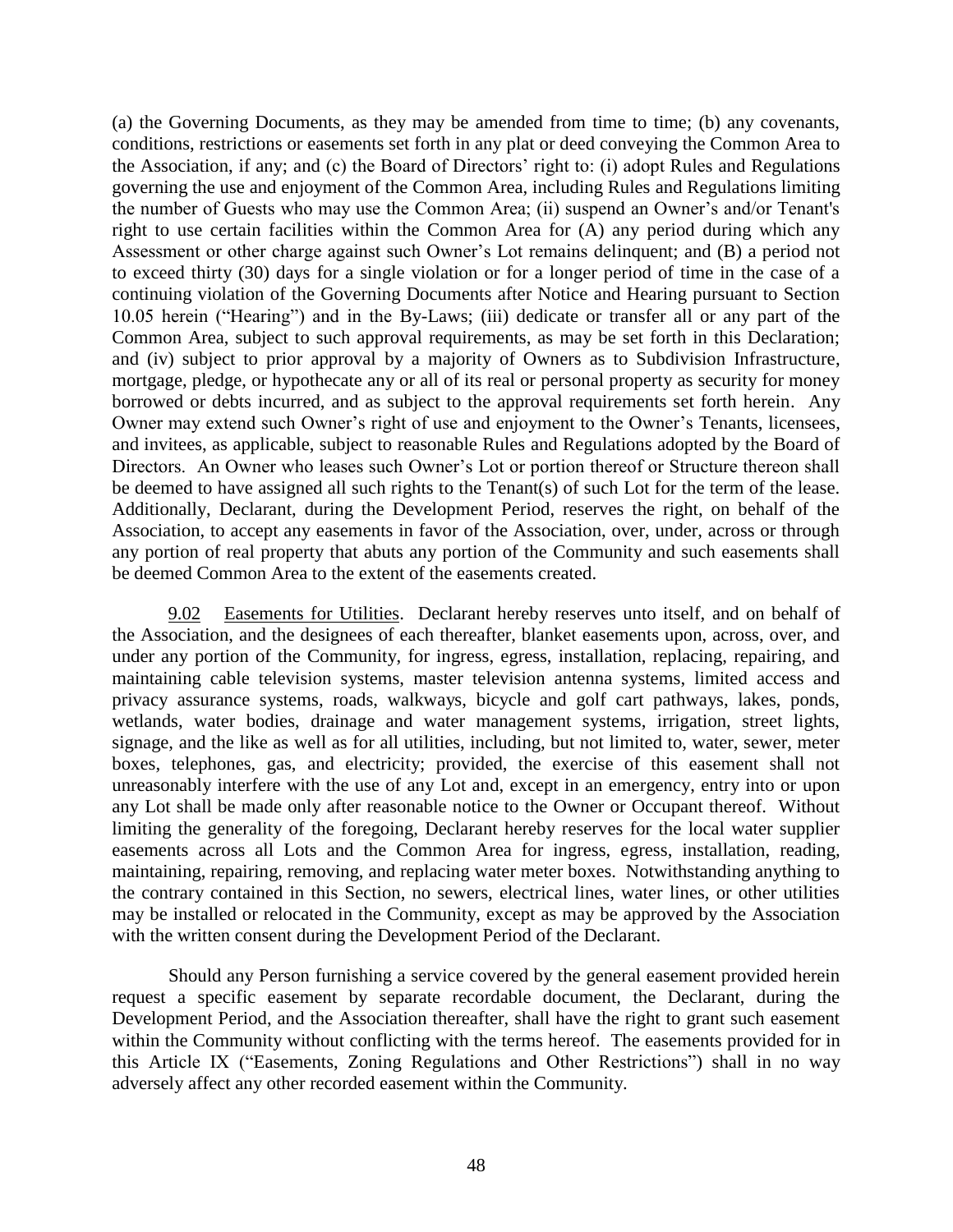The Board shall have, by an affirmative vote of at least a Majority of the then existing Class "A" Members the power to dedicate portions of the Common Area to any local, State, or federal governmental entity, subject to such approval requirements as may be contained in this Declaration. Declarant reserves the right, on behalf of the Association, to accept any easements in favor of the Association over, under, across or through any portion of real property which abuts any of the Community.

Anything to the contrary contained herein notwithstanding, no aboveground sewers, electrical lines, water lines or other utilities may be installed or relocated on the Community except as may be approved by the Declarant during the Development Period and the Association thereafter.

9.03 Easements Regarding Drainage. Subject to the restrictions contained in this Declaration, a perpetual, non-exclusive easement shall exist in favor of Declarant, the Association, South Florida Water Management District, and their employees or other designees, and the Owners for the use of water management systems and Water Bodies established in the Community and an easement for ingress, egress and access to enter any portion of the Community in order to construct, maintain, operate, repair, upgrade, remove, or replace, as necessary, any water management system and facilities thereon and appurtenances thereto. No Improvements, landscaping, or other material shall be placed or permitted to remain that may damage or interfere with the installation or maintenance of utilities or which may obstruct or retard the flow of water through the water management system or otherwise interfere with any easement provided for in this Section or the use rights set forth elsewhere in this Declaration.

9.04 Public Easements. Fire, police, health, sanitation and other public service personnel and vehicles shall have a non-exclusive permanent and perpetual easement for ingress and egress over and across the Community.

Easements for Lake & Pond Maintenance & Flood Water. Declarant and the Owners reserve for themselves and their successors, assigns and designees, and grant and declare for the Association and its successors, assigns and designees, the non-exclusive right and easement, but not the obligation, to enter upon bodies of water located within the Common Area to: (a) construct, install, operate, maintain, repair, reconstruct, remove, upgrade and replace pumps to supply irrigation water to the Common Area; (b) construct, maintain, operate and repair Structures and equipment used for retaining water; and (c) maintain such areas. Declarant, the Association, and their respective successors, assigns and designees shall have an access easement over and across any portions of the Community abutting or containing bodies of water to the extent reasonably necessary to exercise their rights under this Section. All Persons entitled to exercise these easements shall use reasonable care in the intentional exercise of such easements, and shall repair any damage resulting therefrom. Nothing in this Section shall be construed to make Declarant or any other Person liable for damage resulting from flooding due to hurricanes, heavy rainfall, or other natural occurrences.

### 9.06 Easements for Maintenance, Emergency & Enforcement.

(a) Maintenance. Declarant and Owners grant to the Association easements over the Community as necessary to enable the Association to fulfill its maintenance responsibilities under this Declaration.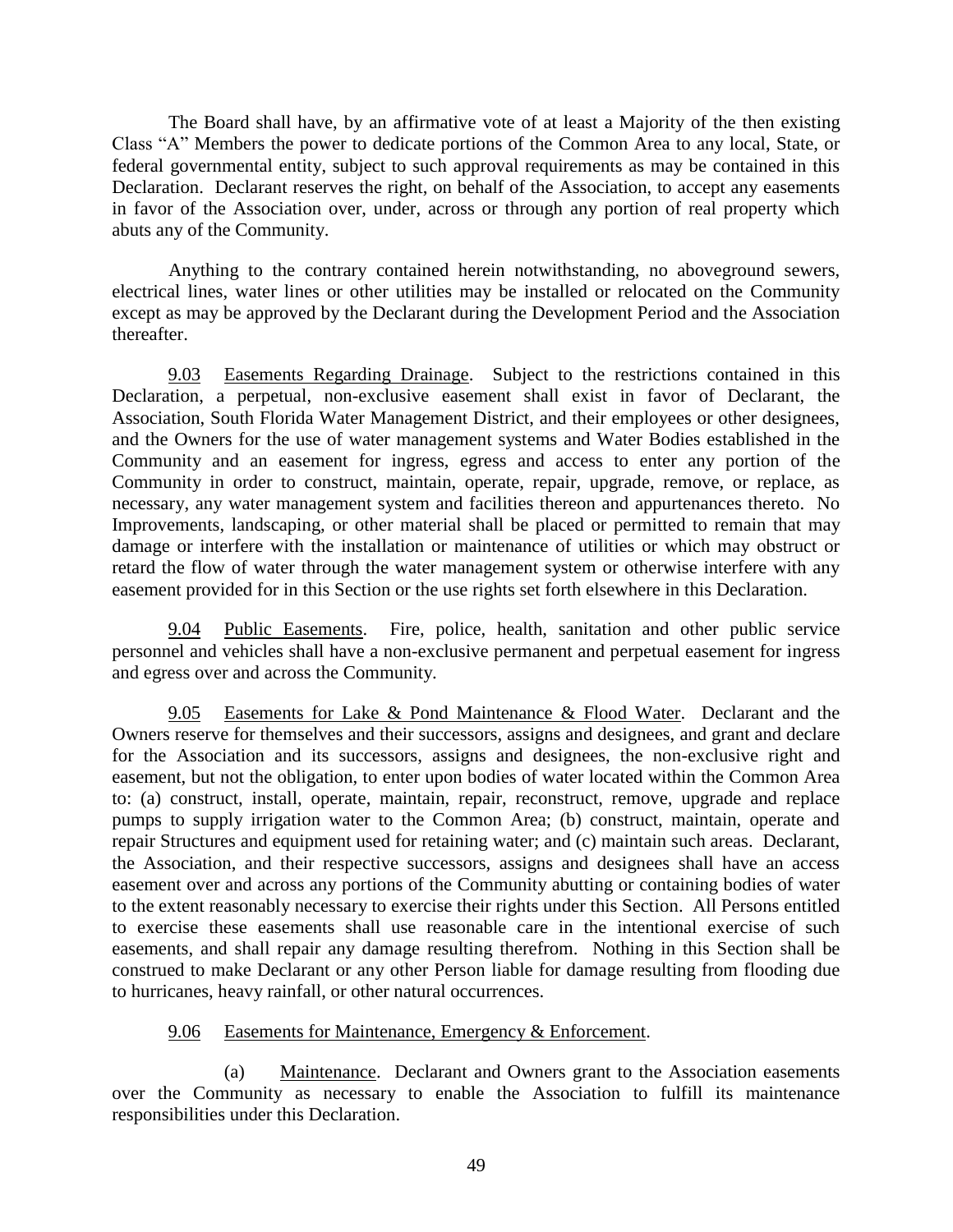(b) Emergency & Enforcement. The Association shall also have the right, but not the obligation, to enter upon any Lot in a *bona fide* emergency, or for security and safety reasons, to perform maintenance and to inspect for the purpose of ensuring compliance with and enforce the Governing Documents. Any member of the Board and the Board's duly authorized agents and assigns, and all emergency personnel in the performance of their duties, may exercise such right. Except in a *bona fide* emergency, entry upon a Lot or within a Residence or other Structure shall only occur during reasonable hours and after notice to the Owner.

(c) Construction and Sales Easements. There is hereby granted and reserved for the benefit of Declarant, together with the right to grant, assign and transfer the same to such builders, contractors, sales agents and other parties as Declarant may from time to time designate, an easement for construction activities upon the Property, an easement for sales and marketing activities and signs and flags on the Property, and an easement for construction and maintenance from time to time of various model homes, sales, business and construction offices and trailers on the Property from which Declarant, authorized builders, contractors, subcontractors, sales agents and other authorized personnel. The location of such activities and facilities may be changed from time to time by Declarant in its sole and absolute discretion. The Person availing itself of the benefits of this easement shall promptly repair at such Person's sole cost and expense any and all damage resulting therefrom.

# 9.07 Surface Water Drainage and Management System.

(a) All Owners acknowledge that the Community is located within the boundaries and jurisdiction of the South Florida Water Management District. Due to ground water elevations underneath the Property, priorities established by governmental authorities and natural or other causes outside of the reasonable control of the Declarant, the Association lake water levels may fluctuate at certain times during the year and such fluctuations may be material. Neither the Declarant, the Association, nor any officer, director, employee or agent thereof shall have any liability for aesthetic conditions, damage to littoral plantings or direct or consequential damages of any nature caused by the fluctuations of water levels.

(b) The Surface Water Management System shall be maintained by the Association, or its agents in compliance with all approval, codes and regulations of governmental authorities, including the County, and the South Florida Water Management District. Maintenance of the Surface Water Management System shall mean the exercise of practices which allow the systems to provide drainage, water storage, conveyance or other surface water or stormwater management capabilities as permitted by the South Florida Water Management District and the County and shall specifically include, but not be limited to, maintenance of aquatic vegetation, lake beds, lake banks, littoral planting and lake maintenance easements which, pursuant to the terms of this Declaration or Plat, are not the responsibility of others, as well as water quality and wetland monitoring or testing. Any repair or reconstruction of the surface water or stormwater management system shall be as permitted, or if modified, as approved by the South Florida Water Management District and the County.

(c) Neither the Association nor any Owner within the Property shall take any action which modifies the Surface Water Management System in a manner which changes the flow of drainage of surface water, except to the extent the same is approved by the Association, the County and any requisite governmental or quasi-governmental authorities.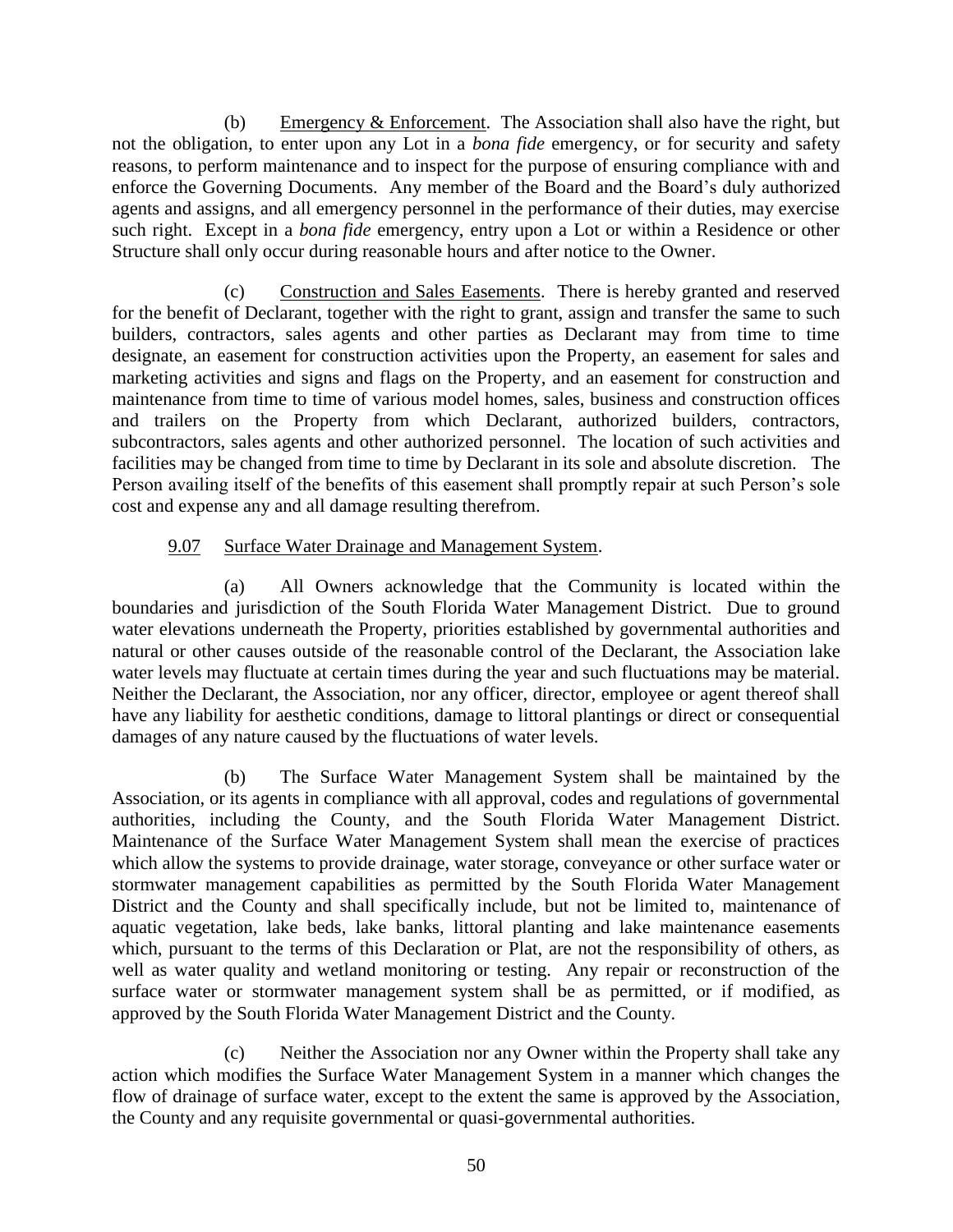(d) The Community shall be burdened by and subject to easements for drainage and flow of surface water in a manner consistent with the approved and constructed Surface Water Management System.

(e) The Association and all Owners shall have a right and easement to use the Surface Water Management System for its intended purpose, subject to this Declaration as it may be amended from time to time, and subject to all governmental permits and approvals and all restrictions or limitations imposed by law or in a recorded instrument or any deed conveying such property.

(f) The Declarant, the Association, the Orange County agencies and the South Florida Water Management District shall have a non-exclusive easement for ingress, egress and access to enter upon any portion of the Community in order to construct, maintain or repair, as necessary, any portion of the Surface Water Management System and any Improvement constructed or to be constructed thereon, provided such easement rights shall be exercised in an manner which does not unreasonably disturb any use or condition of the Community. However, the County shall not be constructing, maintaining, or repairing the Surface Water Management System.

(g) Any amendment of this Declaration which would affect the Surface Water Management System or the responsibility of the Community or the Association, or their agents, to maintain, or cause to be maintained, the Surface Water Management System must be approved by the County and the South Florida Water Management District for a determination of whether the amendment necessitates a modification of the surface water management permit. The amendment may not be finalized until any necessary permit modification is approved.

(h) The South Florida Water Management District, the County, the Association, the Declarant and each Owner shall have the right to enforce, by a proceeding at law or in equity, the provisions contained in this Declaration which relate to the maintenance, operation, monitoring, repair and replacement of the Surface Water Management System. Notwithstanding the foregoing, the South Florida Water Management District or the County has the right to take enforcement action, including a civil action for injunction and penalties, against the Association to compel it to correct any outstanding problems with the Surface Water Management System facilities or in mitigation or conservation areas under the responsibility or control of the Association.

9.08 Zoning and Private Restrictions. None of the covenants, restrictions or easements created or imposed by this Declaration shall be construed as permitting any action prohibited by applicable Orange County Planned Unit Development zoning approval, Orange County Comprehensive Plan, zoning laws, or by the laws, rules or regulations of any governmental body. In the event of any conflict between such laws, rules or regulations and the covenants, restrictions and easements created or imposed by Declaration, the most restrictive provision shall govern and control.

(a) Declarant hereby expressly reserves to the Declarant, its successors and assigns, the right to create perpetual easements in, on, over and under any part of the Community owned by Declarant for any purpose which Declarant deems necessary, including, by way of example, and not limitation, the following: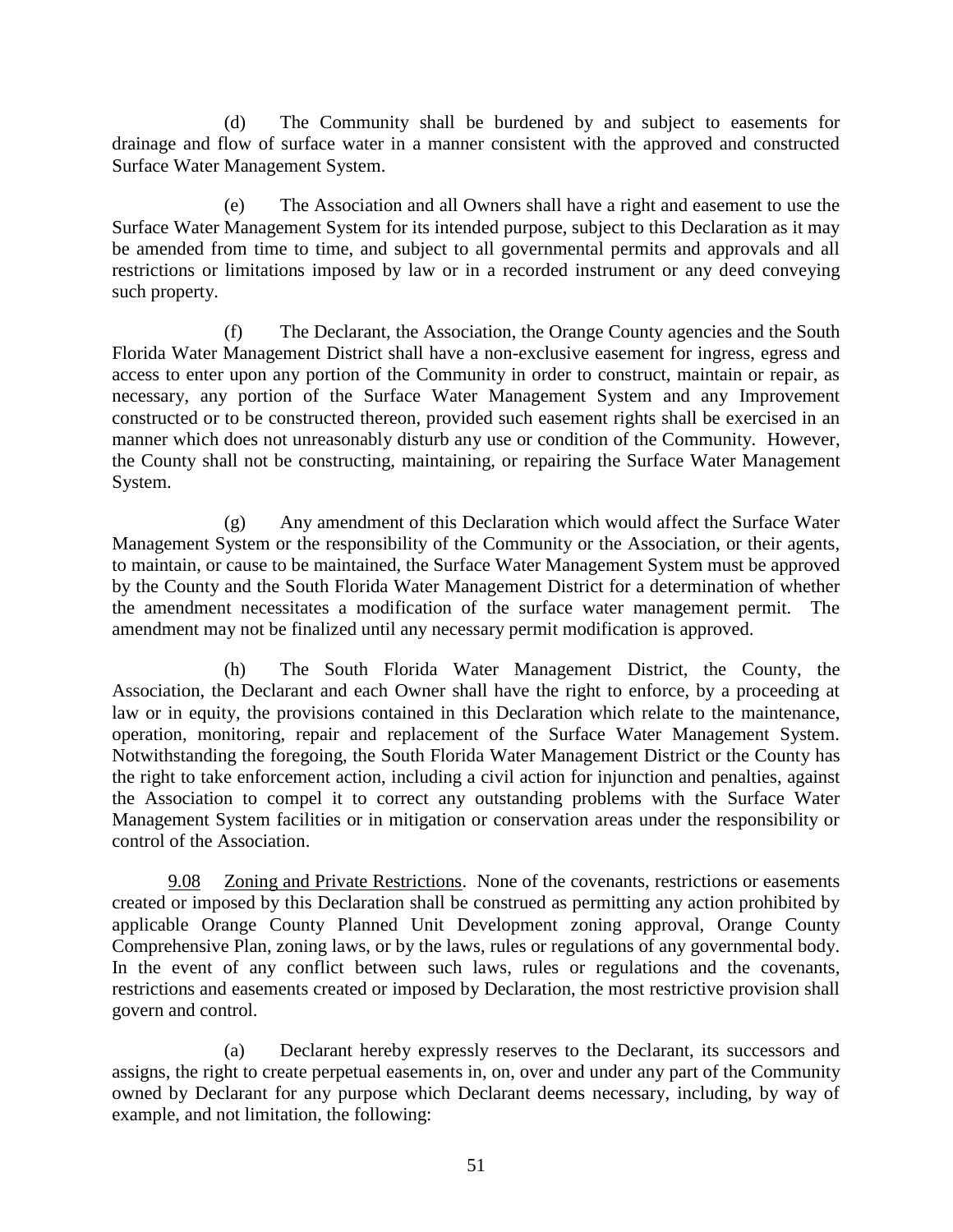(i) the erection, installation, construction and maintenance of wires, lines, conduits and poles and the necessary or proper attachments in connection with the transmission of electricity, telephone, cable television cables and other utilities and similar facilities;

(ii) the erection, installation, construction and maintenance of stormwater drains, land drains, public and private sewers, irrigation systems, pipelines for supplying stormwater and heat and for any other public or quasi-public facility, service or function;

(iii) slope control purposes including the right to grade and plant slopes and prevent the doing of any activity which might interfere with slopes or which might create erosion or sliding problems or which might change, obstruct, or retard drainage flow; and

(iv) the planting or re-planting of hedges, shrubbery, bushes, trees, flowers and plants of any nature.

(b) No Owner shall have any right to use any easement created by the Declarant in, on or over any portion of the Community unless such easement has been assigned by the Declarant to the Association.

9.09 Easement for Lateral Support. Declarant reserves, creates, establishes, promulgates and declares non-exclusive, perpetual, reciprocal, appurtenant easements over every easement for lateral support, and each shall also have the right to lateral support which shall be appurtenant to and pass with title to such property.

9.10 Wall, Landscape and Fence Easements. There is hereby created, declared, granted to and reserved for the benefit of Declarant and the Association a non-exclusive perpetual easement over and upon all wall, fence and landscape easement areas and portions of the Common Areas shown on the Plat and/or development plans for Sawyer Sound, as they may be modified from time to time, for the purposes of erecting, constructing, installing, inspecting, maintaining, replacing and repairing and all security or screening walls or fences gates and similar facilities, and the installation, irrigation, replacement and maintenance of any landscaping and/or hardscape therein, which may be required by the County and/or deemed necessary or desirable by Declarant or the Association.

9.11 Future Easements. There is hereby reserved to Declarant and its successors and assigns the right, power and privilege to grant (without the necessity of the consent of the Association or any Owner) to itself, the Association, the County or any other parties, at any time and from time to time, such additional easements as may be reasonably necessary or desirable, in the sole and absolute discretion of Declarant, for the orderly development of the Property. No such easements shall unreasonably interfere with the presently contemplated or future use and development of a particular Lot as a single family residential home site.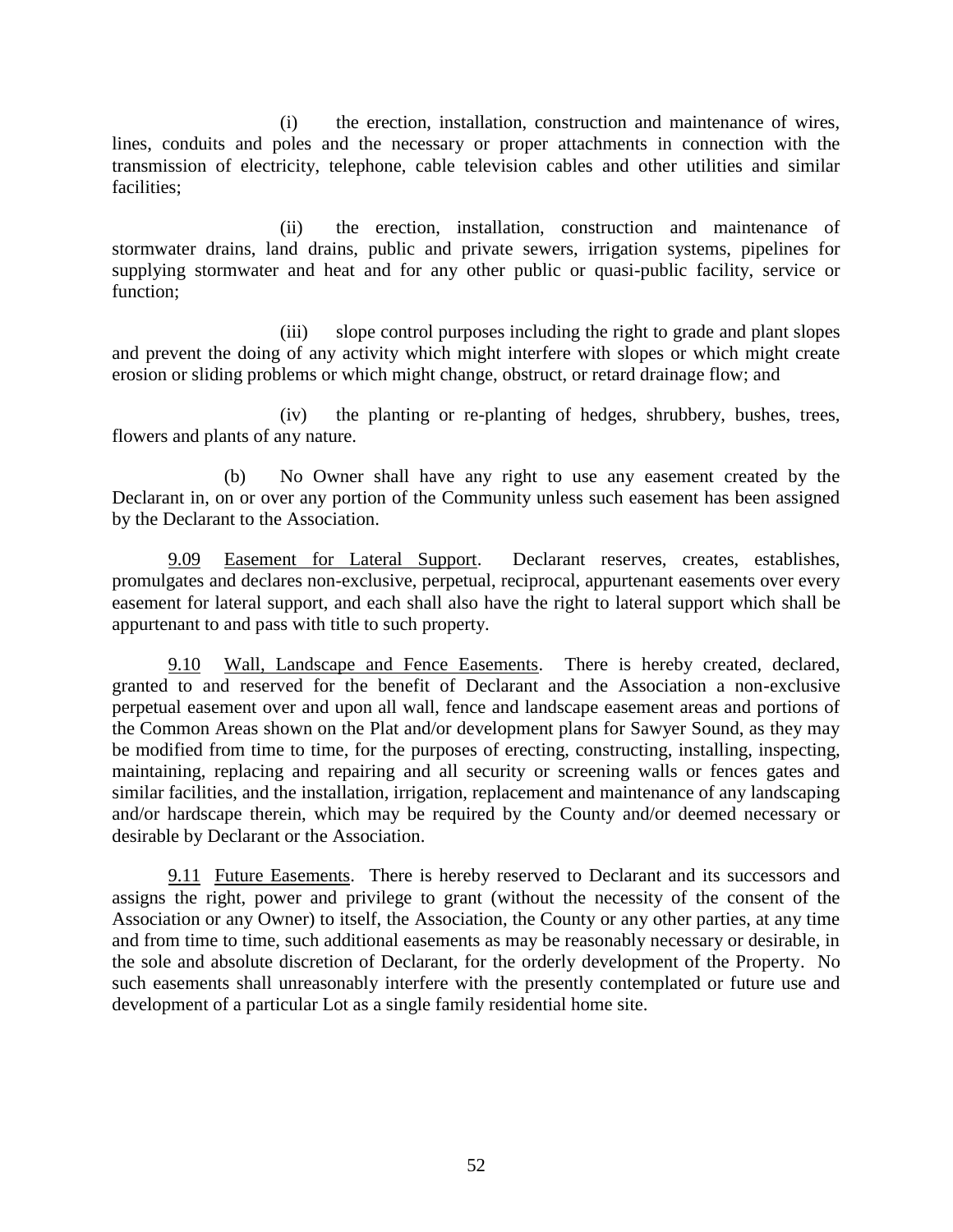#### **ARTICLE X ENFORCEMENT**

10.01 Right of Enforcement. This Declaration and the other Governing Documents shall inure to the benefit of and shall be enforceable by (i) the Declarant so long as Declarant is an Owner, (ii) the Association, and (iii) each Owner, and such Owner's legal representatives, heirs, successors and assigns. The Association, by contract or other agreement, may enforce applicable County ordinances, and permit the County to enforce the provisions of the Governing Documents for the benefit of the Association and the Members.

Every Owner and Occupant of a Lot or any portion thereof or interest therein or Residence or other Structure thereon shall comply with the Governing Documents. The Board of Directors may impose sanctions on the Owner and Occupant of a Lot for a violation of the Governing Documents after Notice and Hearing in accordance with the procedures set forth in Section 10.05 ("Hearing") below.

Such sanctions may include, without limitation: (a) the imposition of reasonable monetary fines, as specified in a resolution of general application duly adopted by the Board, which fines shall be secured by the lien for Assessments upon the violator's Lot (in the event that any Occupant of a Lot, or the Tenant, Guest or invitee of the Owner or Occupant of a Lot, violates any of the Governing Documents and a fine is imposed, the fine shall first be assessed against the violator; provided, however, if such fine is not paid by the violator within the time period set by the Board, the Owner shall be responsible for the payment of the fine upon receipt of notice from the Board); (b) the suspension of an Owner's right to vote; (c) the suspension of the violator's right to use any facilities within the Common Area; provided, however, nothing herein shall authorize the Board to limit ingress to or egress from a Lot; (d) the suspension of any services provided by the Association or its designee to an Owner or the Owner's Lot, if the Owner is more than thirty (30) days delinquent in paying any Assessment or other charge owed to the Association; (e) exercising self-help rights to abate any violation of the Governing Documents in a non-emergency situation, provided such self-help may be taken without a breach of the peace; (f) requiring an Owner, at such Owner's sole expense, to remove from the Owner's Lot any Structure or Improvement constructed or installed in violation of the Governing Documents and to restore the Lot to its previous condition and, upon failure of the Owner to do so, the Board or its designee shall have the right to enter the Lot, remove such Structure or Improvement and restore the Lot to substantially the same condition as previously existed and any such action shall not be deemed to be a trespass; (g) without liability to any Person, precluding any contractor, subcontractor, agent, employee or other invitee of an Owner or Occupant of a Lot or any portion thereof or interest therein or Residence or other Structure thereon who fails to comply with the Rules and Regulations , Article VIII ("Use Restrictions") or the Design Guidelines from continuing or performing any further activities in the Community and/or the Property; (h) levying one or more Special Assessments against the subject Lot to cover the costs incurred by the Association to bring the Lot into compliance with the Governing Documents together with an administrative charge equal to fifteen percent (15%) of the costs and expenses incurred by the Association; (i) exercising self-help rights in any *bona fide* emergency; or (j) bringing a suit at law to recover monetary damages, or in equity to enjoin any violation, or both.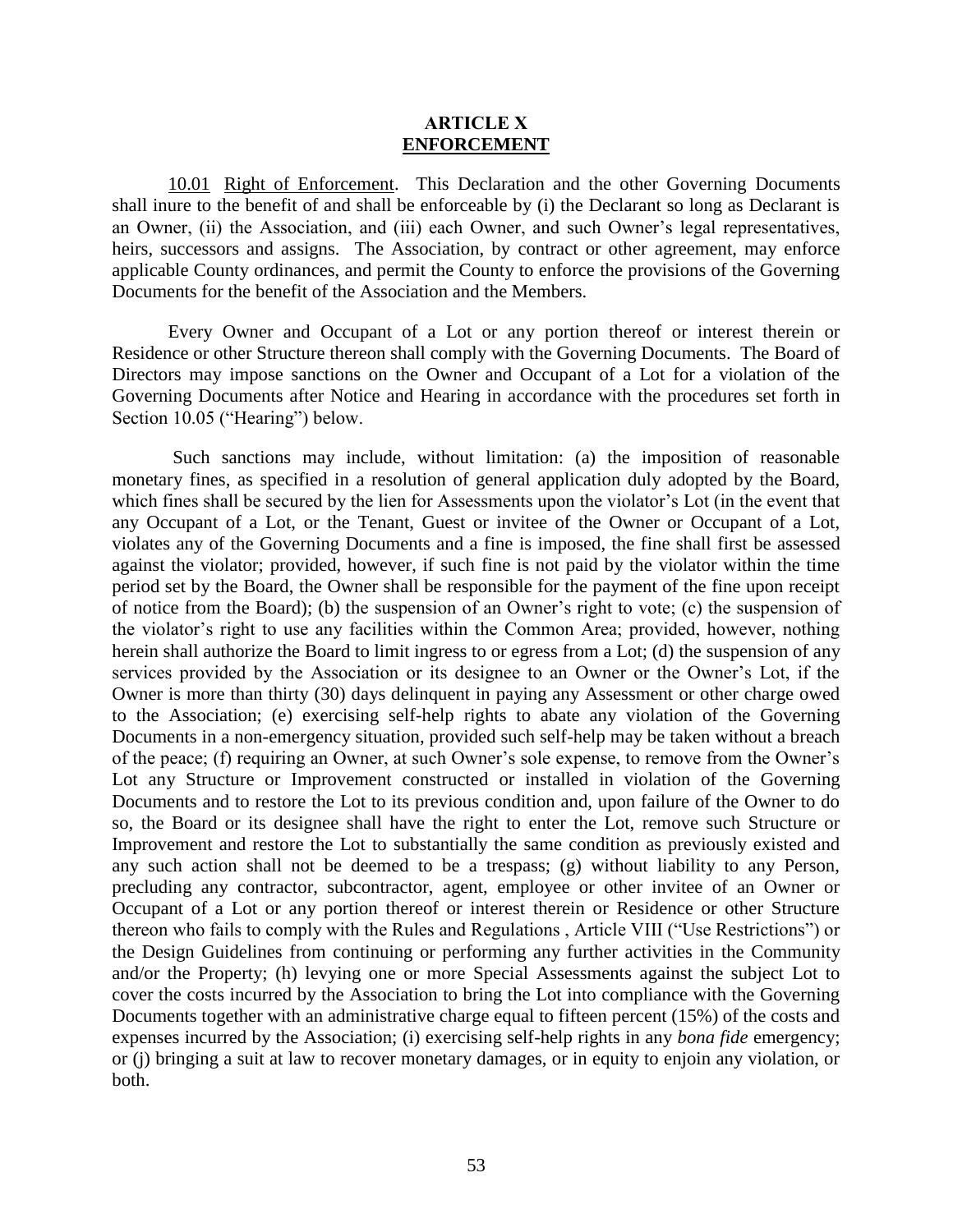In addition to any other enforcement rights, if an Owner fails to properly perform such Owner's maintenance responsibilities, the Association may record a notice of such violation or perform such maintenance responsibilities and levy all costs thereof plus an administrative charge equal to fifteen percent (15%) of the costs and expenses incurred by the Association against such Owner's Lot as a Special Assessment.

### 10.02 Right of Abatement.

(a) Except in the case of a *bona fide* emergency (where no notice is required) or where different notice provisions are provided in Section 7.02 ("Owner's Responsibility"), Section 14.09 ("Notices") or elsewhere in this Declaration or as otherwise required by law, in the event of a violation or breach of any restrictions contained in this Declaration, the Association shall deliver or cause the delivery of written notice by certified mail to the Owner, setting forth in reasonable detail the nature of such violation or breach and the specific action or actions needed to be taken to remedy such violation or breach. If the Owner shall fail to take reasonable and diligent steps to remedy such violation or breach within fifteen (15) days after the mailing of said notice, then the Association shall have the option to either call a Hearing to rule on the alleged violation, as described in Section 10.05 below ("Hearing") or the Association shall have the Right of Abatement (defined below).

(b) The Right of Abatement, as used in this Section and Section 3.04 ("Suspension of Membership") hereof, means the right of the Association, through its agents and employees, using such force as may be reasonably necessary to enter at all reasonable times upon any Lot or within any Residence or other Structure thereon, as to which a violation, breach or in the case of imminent damage to property or injury to person or other condition to be remedied exists, to take the actions specified in the notice to Owner, to abate, extinguish, remove, or repair such violation, breach or imminent damage or injury or other condition which may exist thereon contrary to the provisions hereof, without being deemed to have committed a trespass or wrongful act solely by reason of such entry and such action; provided that, such entry and such actions are carried out in accordance with the provisions of this Section 10.02 ("Right of Abatement"), and with the cost thereof including the costs of collection and reasonable attorneys' fees and disbursements together with interest thereon at the highest rate permitted by law or eighteen percent (18%) per annum, whichever is lower, to be a binding personal obligation of such Owner enforceable in law, as well as a lien on such Owner's Lot. Such lien shall be superior to any and all charges, liens or encumbrances which may in any manner arise or be imposed upon the Lot whether arising from or imposed by judgment or decree or by any agreement, contract, mortgage, deed to secure debt, or other instrument excepting only (i) such liens for taxes or other public charges as are by applicable law made superior, (ii) the liens created by this Declaration, and (iii) any first Mortgages encumbering such Lot.

10.03 Specific Performance. Nothing contained in this Declaration shall be deemed to affect or limit the rights of the Declarant, the Association or any Owner to enforce the restrictions by appropriate judicial proceedings or to recover damages. However, it is hereby declared that it may be impossible to measure the damages accurately that will accrue to a beneficiary hereof, its transferees, successors or assigns by reason of a violation of or failure to perform any of the obligations contained within this Declaration, and therefore any beneficiary hereof shall be entitled to relief by way of injunction (temporary and/or permanent) or specific performance, as well as any other relief available at law or in equity, to enforce the provisions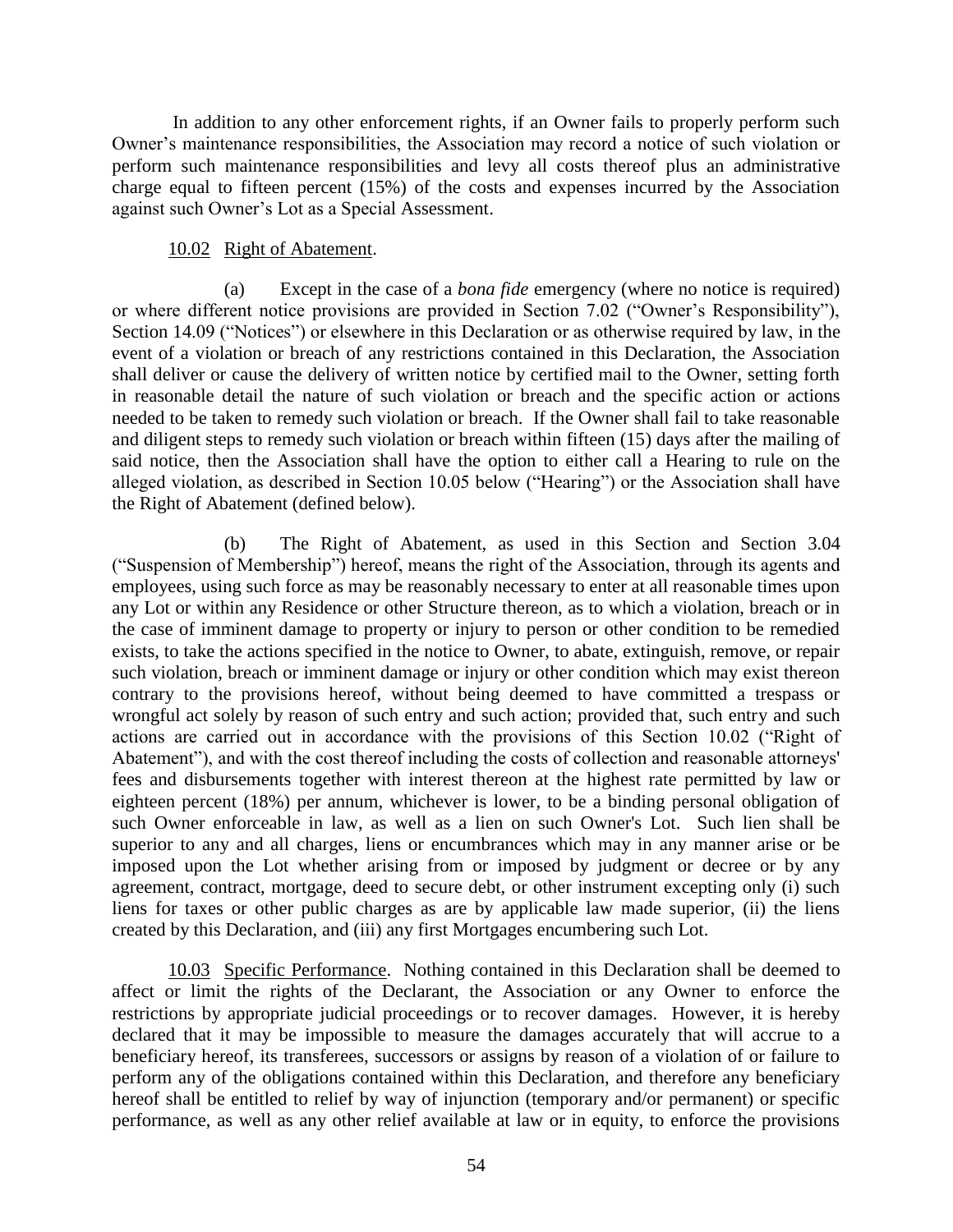hereof. All remedies set forth in the Governing Documents shall be cumulative of any remedies available at law or in equity. In any action to enforce the Governing Documents, if the Association prevails, it shall be entitled to recover all costs, including, without limitation, all court costs and reasonable attorneys' fees incurred prior to and in such action and any appeal taken therefrom.

10.04 No Waiver. The Board of Directors shall have the discretion to decide whether to take enforcement action in any particular case; provided, however, that the Board shall not be arbitrary or capricious in taking enforcement action. Without limiting the generality of the foregoing sentence, the Board may determine that, under the circumstances of a particular case that: (a) the Association's position is not strong enough to justify pursuing enforcement action; (b) the covenant, restriction or rule being enforced is, or is likely to be construed as, inconsistent with applicable law; (c) although a technical violation may exist or may have occurred, it is not of such a material nature as to be objectionable to a reasonable person or to justify expending the Association's resources to pursue enforcement action; or (d) that it is not in the Association's best interests, based upon hardship, expense, or other reasonable criteria, to pursue enforcement action. The failure of the Declarant, the Association, the ACC, or the Owner of any Lot, his or its respective legal representatives, heirs, successors and assigns, to enforce any of the covenants, conditions or restrictions herein contained shall in no event be considered a waiver of the right to do so thereafter, to the same violation or breach or as to any violation or breach occurring prior or subsequent thereto.

10.05 Hearing. If the alleged violator requests a hearing and timely delivers notice within fifteen (15) days prior to the date of the hearing or the Association calls for a hearing, the hearing shall be held before the enforcement committee, or if none has been appointed, the hearing shall be held before the Board of Directors in executive session. The alleged violator shall be afforded a reasonable opportunity to be heard and may request a hearing for same. Prior to the effectiveness of any sanction being imposed hereunder, proof of proper notice shall be placed in the minutes of the meeting, which shall thereafter be filed in the minute book of the Association. Such proof shall be deemed adequate if a copy of the notice, together with a statement of the date and manner of delivery, is entered in the minute book by the director, officer or agent who delivered or caused the delivery of such notice. The notice requirement shall be deemed satisfied (notwithstanding any other provision contained herein to the contrary), if the alleged violator or its representative appears at the meeting and fails to object to the adequacy of the notice prior to the commencement of said meeting. The minutes of the meeting shall contain a written statement of the results of the hearing and the sanction, if any, imposed or to be imposed. The Board may impose fines for violations of the Governing Documents provided the amounts of such fines shall be consistent with Florida law.

10.06 Fines. The Association, acting through the Board of Directors or a duly authorized enforcement committee, shall enforce this Declaration, the Rules and Regulations and all other Governing Documents in accordance with the Notice and Hearing requirements set forth in the By-Laws. The Association may impose those sanctions described in this Declaration, as well as the specific monetary fines set forth in the Rules and Regulations or an adopted fine schedule for violations of these covenants and the other Governing Documents. In addition to any other enforcement rights, if an Owner fails to properly perform such Owner's maintenance responsibilities, the Association may record a notice of such violation or perform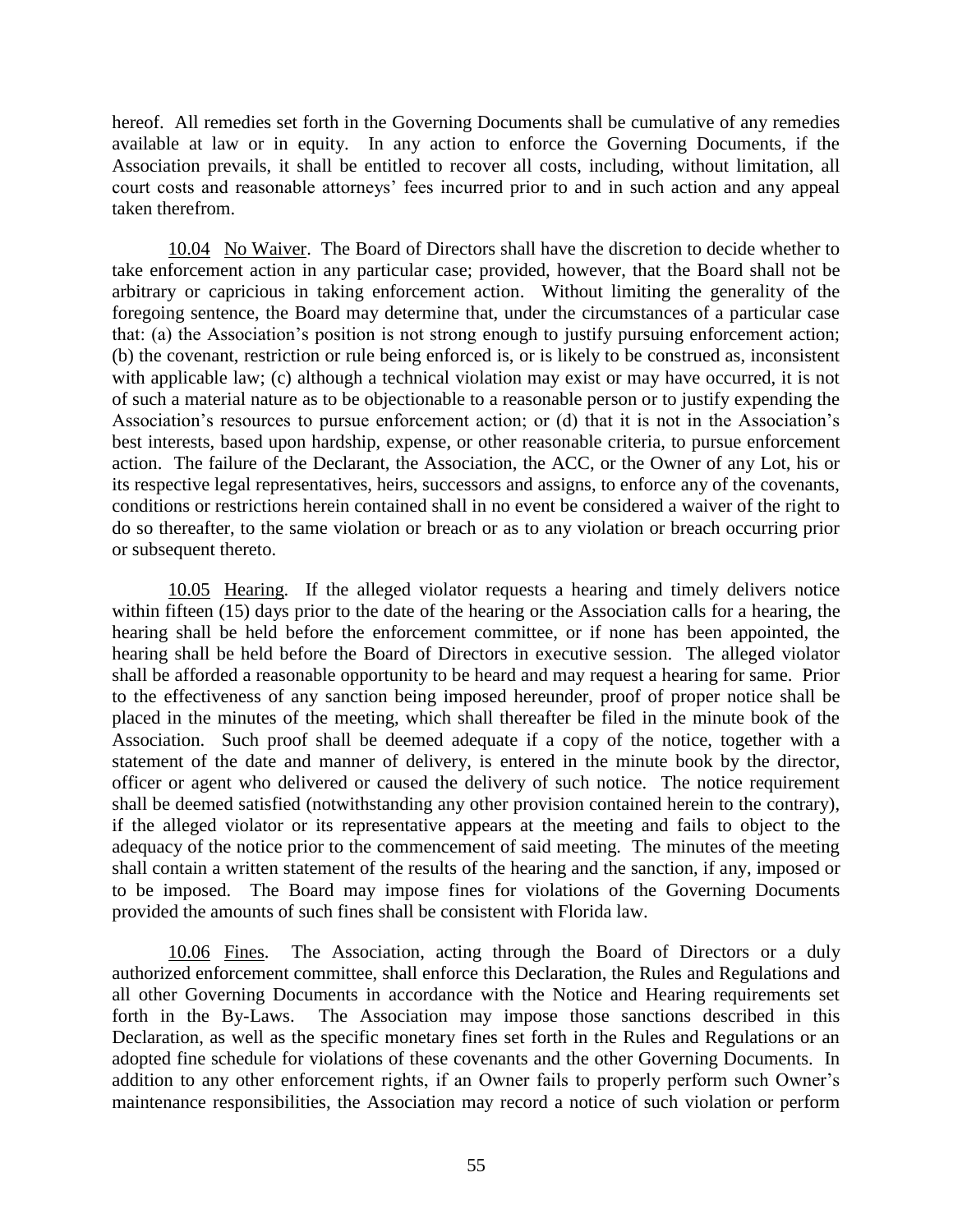such maintenance responsibilities and levy all costs thereof together with an administrative fee or charge equal to fifteen percent (15%) of such costs against such Owner's Lot as a Specific Assessment.

10.07 Implied Rights; Board Authority. The Association may exercise any right or privilege given to it expressly by the Governing Documents, or reasonably implied from, or reasonably necessary to effectuate any such right or privilege. All rights and powers of the Association may be exercised by the Board of Directors without a vote of the Members, except where the Governing Documents or applicable laws of the State specifically require a vote of the Members. The Board may initiate, defend, settle, or intervene on behalf of the Association in mediation, binding or non-binding arbitration, litigation, or administrative proceedings in matters pertaining to the Common Area, enforcement of the Governing Documents, or any other civil claim or action involving the Community. However, the Governing Documents shall not be construed as creating any independent legal duty to initiate litigation on behalf of or in the name of the Association or the Members. In exercising the rights and powers of the Association, making decisions on behalf of the Association, and conducting the Association's affairs, the Board shall be subject to, and its actions shall be judged in accordance with, the standards set forth in the By-Laws.

10.08 Indemnification of Directors, Officers & Others. Subject to applicable laws of the State, the Association shall indemnify, defend (with counsel selected by the applicable director, officer, and/or committee member), and hold every director, officer and committee member harmless from and against any and all damages and expenses, including attorneys' fees, reasonably incurred in connection with any action, suit, or other proceeding (including settlement of any suit or proceeding, if approved by the then Board of Directors) to which such Person may be a party by reason of being or having been a director, officer or committee member, except that such obligation to indemnify shall be limited to those actions for which liability is limited under the Articles of Incorporation and applicable laws of the State. The directors, officers and committee members shall not be liable for any mistake of judgment, negligent or otherwise, except for their own individual willful misfeasance, malfeasance, misconduct, or actions taken in bad faith. The directors and officers shall have no personal liability with respect to any contract or other commitment made or action taken in good faith on behalf of the Association (except to the extent that such directors or officers may also be Members). The Association shall indemnify, defend (with counsel selected by the applicable director(s), officer(s), and/or committee member(s)) and hold each director, officer and committee member harmless for, from and against any and all liability to others on account of any such contract, commitment or action. This right to be indemnified shall not be exclusive of any other rights to which any present or former director, officer or committee member may be entitled. The Association shall, as a Common Expense, maintain adequate general liability and officers' and directors' liability insurance to fund this obligation in accordance with the Articles, if such insurance is reasonably available.

10.09 Additional Services. The Association may provide additional services and facilities for the Members and their Lots, and shall be authorized to enter into and terminate contracts or agreements with other Persons or entities, including Declarant, to provide such additional services and facilities. The Board of Directors may, by a duly adopted resolution of general application, establish and charge user or service fees for any such additional services and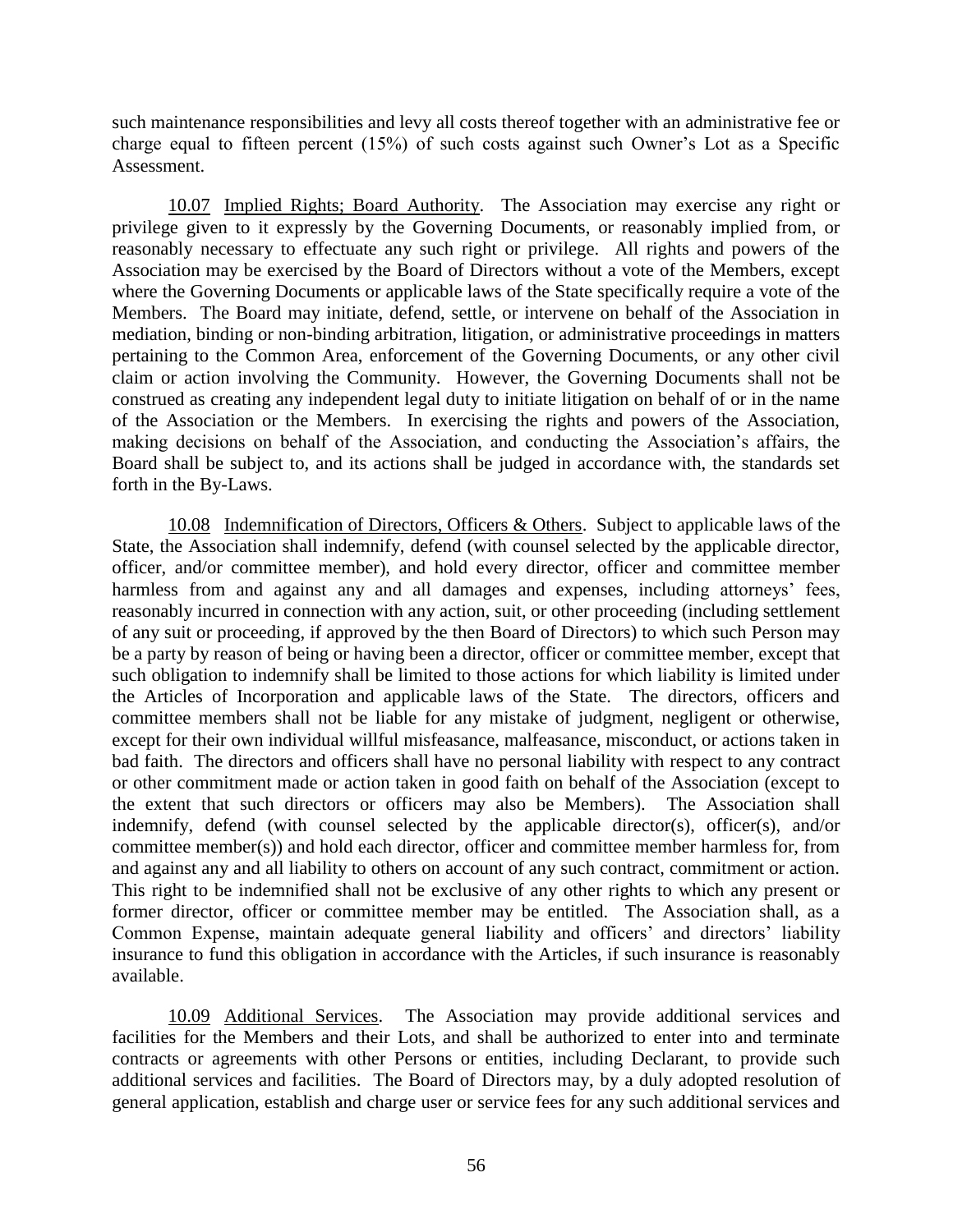facilities provided, or may include the costs thereof in the Association's budget as a Common Expense if the additional services or facilities are provided to all Lots within the Community. Such additional services and facilities may include, without limitation, landscape maintenance, pest control, cable television, security, caretaker, transportation, fire protection, utilities, and similar services and facilities. Nothing in this Section shall be construed as a representation by Declarant or the Association as to what, if any, additional services or facilities may be provided. In addition, the Board shall be permitted to modify or cancel existing contracts or agreements for additional services or facilities, in its sole discretion, unless it is otherwise required to provide such services or facilities by the Governing Documents. No Owner shall be exempt from the obligation to pay such Owner's share of the costs of such additional services or facilities, as a Common Expense, by refraining from the use of any services or facilities provided to all Owners or Lots.

10.10 Relationships with Other Property. The Association may enter into contractual agreements or covenants to share costs with the owner of any adjacent property to contribute funds for, among other things, shared or mutually beneficial property or services and/or a higher level of maintenance for the Common Area.

10.11 Facilities & Services May be Opened to the Public. The Association may permit certain facilities and land within the Common Area to be opened for the use and enjoyment of the general public. Such Common Area facilities and lands may include, without limitation: greenbelts, trails and paths, parks, and other neighborhood spots conducive to gathering and interaction, the rights-of-way of the Private Streets and the medians within them, and sidewalks. Declarant may designate such facilities and lands as open to the general public at the time Declarant declares such facilities and areas a part of the Common Area, or the Board of Directors may make such designation at any time thereafter. Nothing set forth in this subsection shall be interpreted, construed, or otherwise regarded as the County assuming any liability or responsibility as it relates to the Subdivision Infrastructure or the maintenance thereof.

#### **ARTICLE XI DURATION AND AMENDMENT**

11.01 Duration. This Declaration shall run with and bind the Community for a period of thirty (30) years from and after the date when this Declaration is recorded in the Public Records of Orange County, Florida, after which time this Declaration shall be automatically renewed for successive periods of ten (10) years; provided, however, that after the end of the said thirty (30) year period and during any ten (10) year renewal period (but only during such renewal period), this Declaration may be terminated by an instrument executed by the proper Association officers; and recorded in the Public Records, or in such other place of recording as may be appropriate at the time of the execution of such instrument, pursuant to a resolution approving such termination which is approved by a two-thirds (2/3) vote of those Class "A" Members of the Association which are present in person or by proxy and voting at a meeting of Members duly held in accordance with the provisions of the By-Laws of the Association. In the event the Declaration is terminated the Owners shall remain responsible for compliance with the requirements set forth in the Ordinance, as long as the community remains gated.

11.02 Amendments by Declarant. During any period in which Declarant retains the right to appoint and remove any directors and officers of the Association, Declarant may amend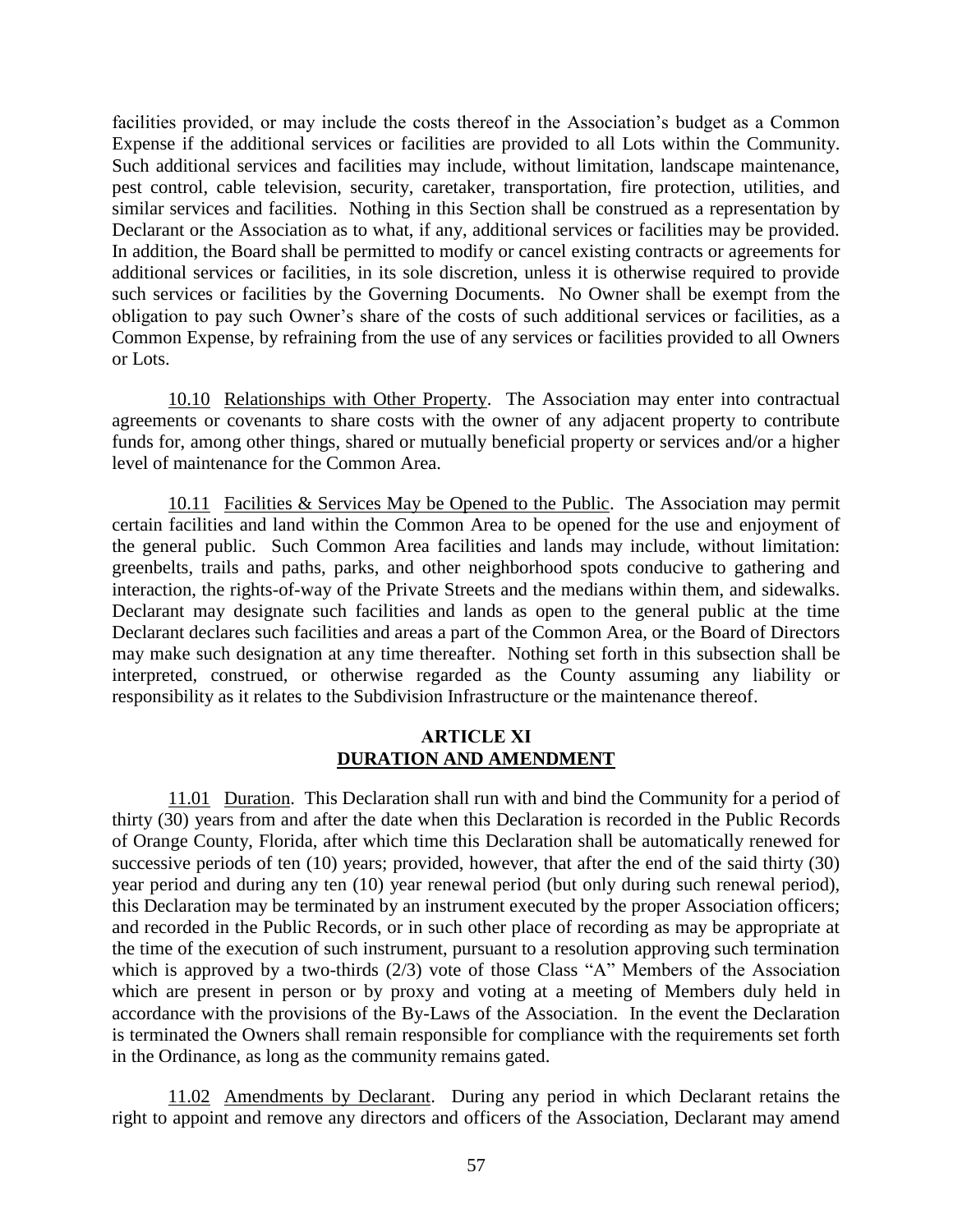this Declaration, including the Rules and Regulations, by an instrument in writing filed and recorded in the Public Records of Orange County, Florida, without the approval of any Member or mortgagee; provided, however, that: (i) in the event that such amendment materially alters or changes any Owner's right to the use and enjoyment of such Owner's Lot or of the Common Area as set forth in this Declaration or if such amendment adversely affects the title to any Lot, such amendment shall be valid only upon the written consent thereto by a majority in number of the then existing Members affected thereby, or (ii) in the event that such amendment would materially and adversely affect the lien priority and interest of any mortgagee, such amendment shall be valid only upon the written consent thereto of all such mortgagees so affected. Any amendment made pursuant to this Section shall be certified by Declarant as having been duly approved by Declarant, and such Members and mortgagees if required, and shall be effective only upon recordation or at such later date as shall be specified in the amendment itself. Notwithstanding the foregoing, the Declarant, during any period in which Declarant retains the right to appoint and remove any directors and officers of the Association, specifically reserves the absolute and unconditional right (subject to FHA or VA approval) to amend this Declaration without the consent or joinder of any party: (i) if such amendment is necessary to bring any provision hereof or thereof into compliance or continuity with the provisions of any applicable governmental statute, rule or regulation or any judicial determination which shall be in conflict therewith, (ii) if such amendment is necessary to enable any reputable title insurance company to issue title insurance coverage with respect to any Lots subject to this Declaration, (iii) if such amendment is required by an institutional or governmental lender, purchaser or guarantor of mortgage loans, including, for example, the Federal National Mortgage Association, or Federal Home Loan Mortgage Corporation, to enable such lender or purchaser to make or purchase mortgage loans on any Lot subject to this Declaration, (iv) if any such amendment is necessary to enable any governmental agency or reputable private insurance company to insure mortgage loans on the Lots subject to this Declaration, or (v) if such amendment is necessary to correct a scrivener's error in the drafting of this Declaration. Notwithstanding anything to the contrary contained herein, no amendment shall alter the subordination provisions of this Declaration without the prior written consent of any institutional mortgagee enjoying such protection.

11.03 Amendments by Association. Amendments to this Declaration, other than those authorized by Section 11.02 ("Amendments by Declarant") hereof, shall be proposed and adopted in the following manner:

(a) Notice of the subject matter of the proposed amendment shall be included in the notice of the meeting of the Association at which such proposed amendment is to be considered and shall be delivered to each Member of the Association.

(b) At such meeting, a resolution adopting a proposed amendment may be proposed by either the Board or by Members of the Association. Such amendment must be approved by at least a Majority of the Members eligible to vote, provided, however that any amendment which materially and adversely affects the security title and interest of any mortgagee must be approved by such mortgagee.

(c) The agreement of the required percentage of the Owners and, where required, the Declarant and any mortgagee, to any amendment of this Declaration shall be evidenced by their execution of such amendment, or, in the alternative, and provided that Declarant does not then have the right to approve such amendment, the sworn statement of the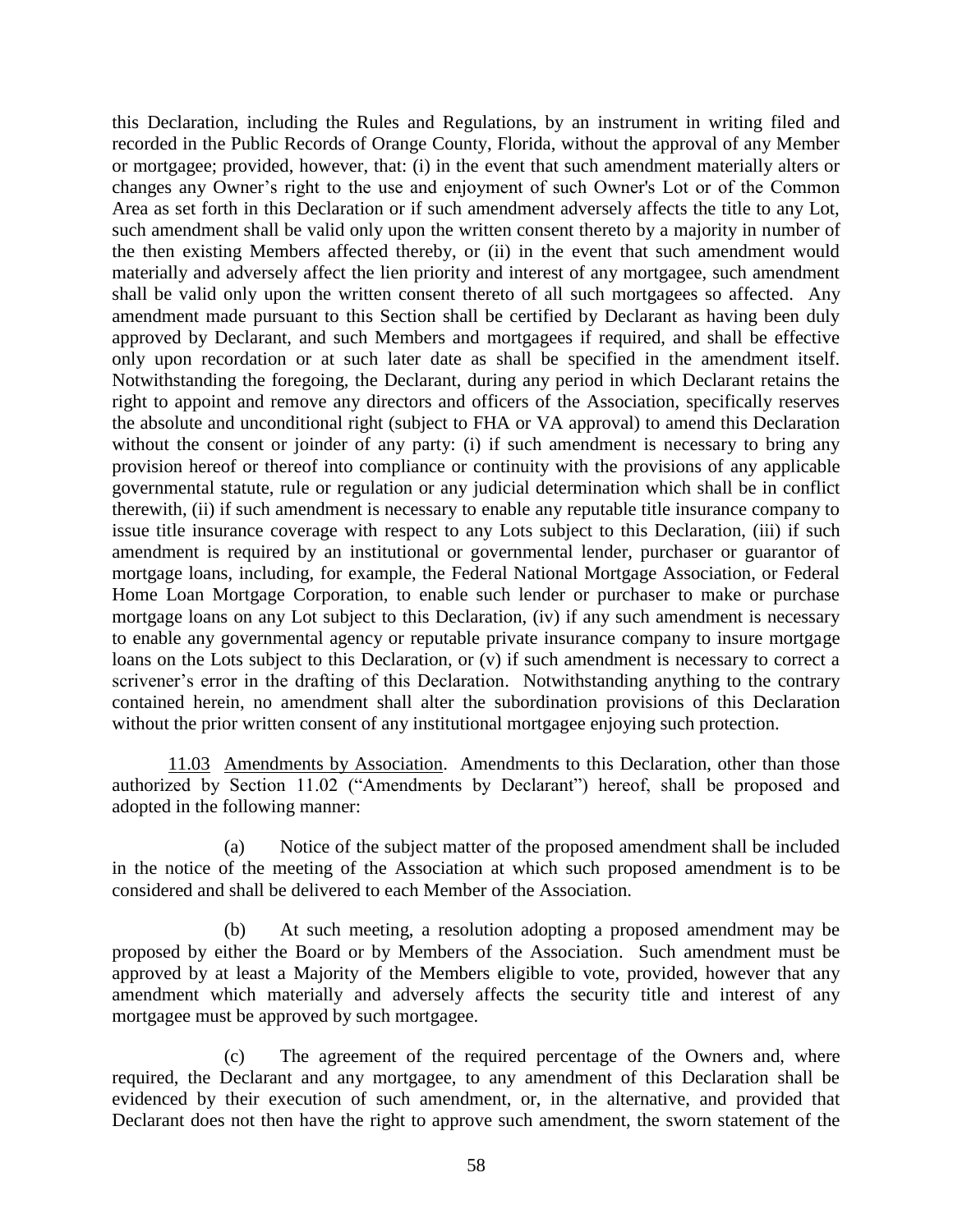President and any Vice President or the Secretary of the Association attached to or incorporated in the amendment executed by the Association, which sworn statement shall state unequivocally that the agreement of the required parties was lawfully obtained. Any such amendment of this Declaration shall become effective only when recorded or at such later date as may be specified in the Amendment itself.

11.04 Limitations on Amendments. No portion of this Declaration relating to the Subdivision Infrastructure, as that term is defined in Section 1.36 of this Declaration, or the requirements of the Ordinance may be changed, altered, amended and/or modified in any fashion without the prior written consent and approval of the County.

# **ARTICLE XII ANNEXATION AND FUTURE DEVELOPMENT**

12.01 Annexation. During the Development Period, Declarant may, but shall not be obligated to, annex other real property to the Community without the consent of the Class "A" Members. Such annexation shall, subject to the required approval by the County, be accomplished by filing in the Public Records an approved subdivision plat or site plan describing the real property to be annexed to the Community and, by including on such subdivision plat or site plan, a statement that expressly sets forth the Declarant's intention to make such annexed real property subject to the provisions of this Declaration, or by filing a Supplemental Declaration (which has been consented to by the owners of the real property to be annexed if such real property is owned by someone other than Declarant). After the Development Period, no real property may be annexed to the Community unless such annexation is approved by a two-thirds (2/3) vote of the Class "A" Members of the Association who are present in person or by proxy at a meeting of Members duly held in accordance with the provisions of the By-Laws of the Association.

12.02 Effect of Filing Supplemental Declaration. A Supplemental Declaration shall be effective upon its recording in the Public Records, unless a later effective date is specified in such Supplemental Declaration. On the effective date of the Supplemental Declaration, any additional land subjected to this Declaration shall be assigned voting rights in the Association and assessment liability in accordance with the provisions of this Declaration. A Supplemental Declaration shall comply with the Ordinance and requires County approval prior to recording in order to be effective.

12.03 Acquisition of Additional Common Area. Subject only to County approval, Declarant may convey to the Association additional real estate, improved or unimproved, located within the Property which, upon conveyance or dedication to the Association shall be accepted by the Association and thereafter shall be maintained by the Association at its expense for the benefit of all its Members.

12.04 Withdrawal of Property. Subject to approval by the County, Declarant reserves the right to unilaterally amend this Declaration at any time, without prior written notice and without the consent of any Person, for the purpose of removing certain portions of the Community then owned by the Declarant or its Affiliates or the Association from the provisions of this Declaration to the extent originally included in error or as a result of any changes whatsoever in the plans for the Community, provided such withdrawal is not unequivocally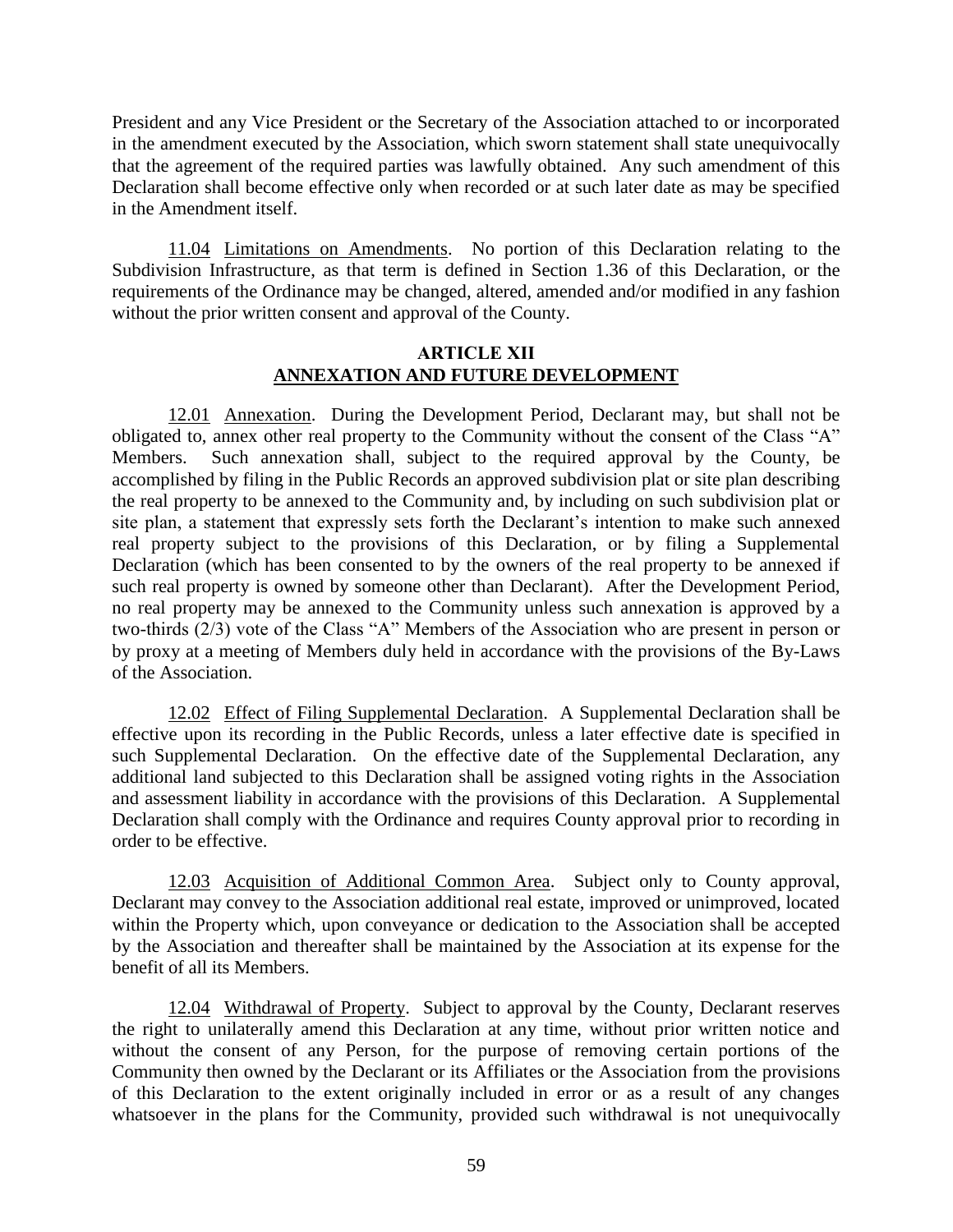contrary to the overall, uniform scheme of development for the Community. Except as provided herein, no property subject to this Declaration shall be otherwise removed from this Declaration without the consent of the Owners holding sixty percent (60%) of the eligible Voting Interests in the Association.

12.05 Amendment. This Article XII ("Annexation and Future Development") shall not be amended during the Development Period without prior written consent of Declarant, which may be withheld or denied for any or no reason.

### **ARTICLE XIII ADDITIONAL RIGHTS RESERVED BY DECLARANT**

13.01 Marketing & Sales Activities. Declarant and such other Persons authorized by Declarant, may construct and maintain upon portions of the Common Area such facilities and conduct such activities as, in Declarant's sole opinion, may be reasonably required, convenient, or incidental to the construction, sale and/or leasing, as permitted, of Lots, including, but not limited to, construction trailers and offices, business offices, signs, model homes, flags and sales offices. Declarant and such other Persons authorized by Declarant shall have easements for access to and use of such facilities at no charge except as otherwise agreed to by and between such parties.

13.02 Right to Develop. Declarant may maintain and carry on such activities as, in the sole opinion of Declarant, may be reasonably required, convenient or incidental to the development of the Community and/or construction or sale of Lots, including, without limitation, sales activities and other promotional events. During such activities and events the Declarant may restrict Members from using the Common Area. However, such activities will be conducted in a manner to minimize (to the extent reasonably possible) any substantial interference with the Member's use and enjoyment of the Common Area and shall not unreasonably interfere with or impede any Owner's use of, or access to, the Subdivision Infrastructure. In the event that such activity necessitates exclusion of Owners from Common Areas, such activities shall not exceed seven (7) consecutive days. The Declarant shall have easements over the Community for access to and egress from such locations where such activities are being conducted.

13.03 Improvements. Declarant, and its employees, agents, and designees, shall have a right of access to and use of and an easement over and upon all of the Common Area for the purpose of constructing and installing such Improvements to the Common Area as Declarant deems appropriate, in its sole discretion.

13.04 Right to Assign Declarant Rights. Any or all of Declarant's special rights and obligations set forth in this Declaration or the other Governing Documents may be assigned in whole or in part to other Persons; provided, however, such assignment shall not reduce an obligation nor enlarge a right beyond that which Declarant has been granted under this Declaration or the other Governing Documents. No such assignment shall be effective unless and until it is set forth in a written instrument executed and recorded by Declarant. Notwithstanding the foregoing sentence, Declarant may permit other Persons to exercise, on a one-time or other limited basis, any right reserved to Declarant in this Declaration when Declarant does not intend to assign such right permanently, and, in such case, Declarant shall not be required to record a written assignment unless it is necessary to evidence Declarant's consent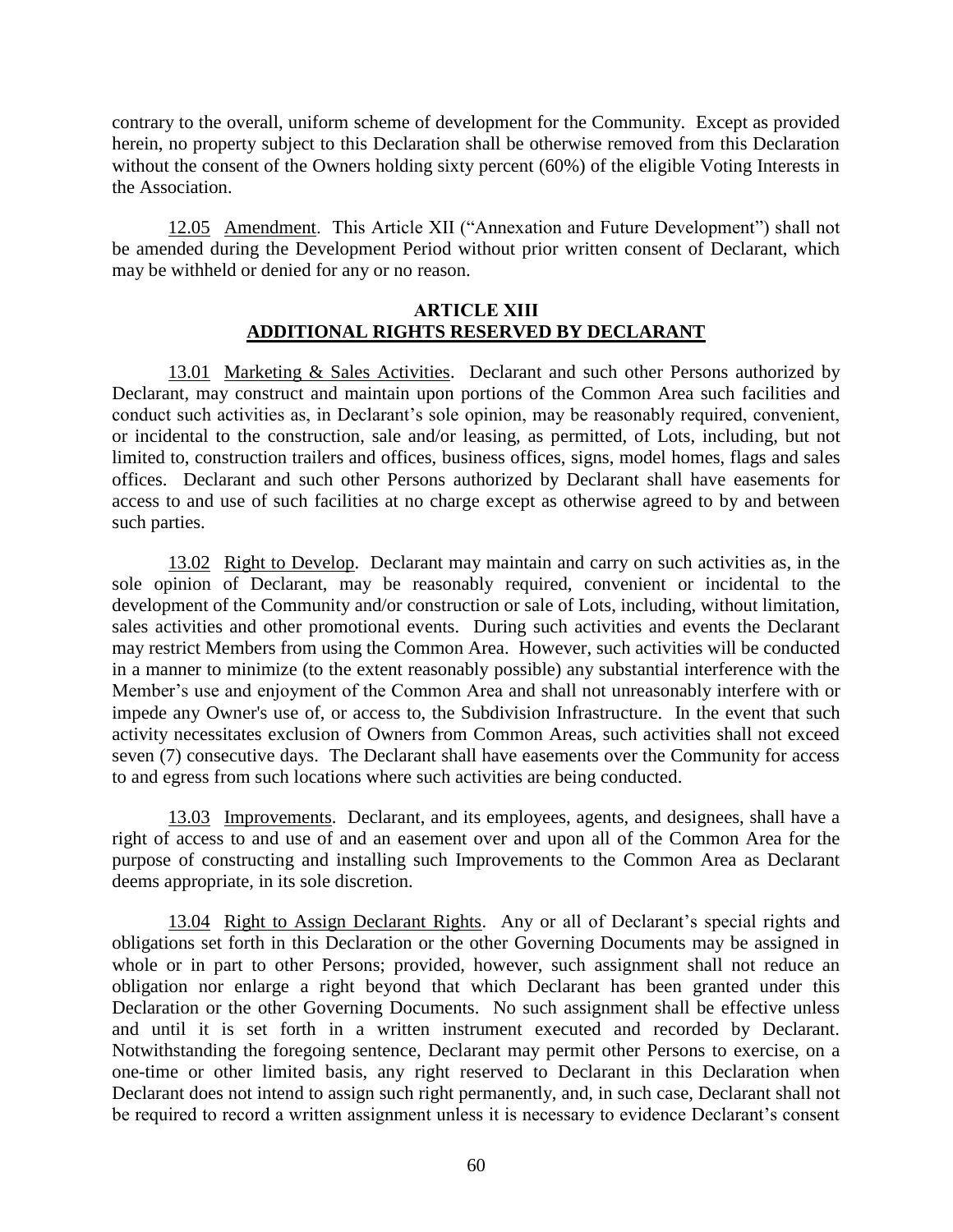to such exercise. To the extent any assignment affects the rights or obligations of the Declarant with regards to the Subdivision Infrastructure or the Ordinance, such assignment must be approved by the County prior to assignment.

13.05 Exclusive Right to Use Name of Community. No one may use the name "Sawyer Sound" or any derivative of such name in any logo, depiction or printed or promotional material without Declarant's prior review and written consent. However, the Owners may use the name "Sawyer Sound" in printed or promotional material where such term is used solely to specify that particular parcels of land are located within the Community, and the Association shall be entitled to use the words "Sawyer Sound" in its name.

13.06 Right to Notice of Design or Construction Claims. No Owner, or any agent of an Owner, shall retain an expert for the purpose of inspecting the design or construction of any Improvements within the Community in connection with or in anticipation of any potential or pending claim, demand or litigation involving such design or construction, unless Declarant, has been first notified in writing and given an opportunity to meet with the Owner to discuss the Owner's concerns and conduct its own inspection.

### **ARTICLE XIV MISCELLANEOUS**

14.01 No Reverter. No restriction herein is intended to be, or shall be construed as, a condition subsequent or as creating a possibility of reverter.

14.02 Severability. A determination by a court that any word, sentence, paragraph, subsection, Section or Article hereof is invalid for any reason shall not affect the meaning of any other word, sentence, paragraph, subsection, Section or Article hereof.

14.03 Headings. The headings of the Articles and Sections hereof are for convenience only and shall not affect the meaning or interpretation of the contents of this Declaration.

14.04 Gender. Throughout this Declaration, the masculine gender shall be deemed to include the feminine and neuter, and the singular, the plural, and vice versa.

14.05 Governing Law & Venue. This Declaration and the other Governing Documents shall be governed by, enforced and interpreted in accordance with the laws of the State. The proper venue for the resolution of any litigation, arbitration or mediation arising from this Declaration or the subject matter hereof shall be the Ninth Judicial Circuit, in and for Orange County, Florida.

14.06 WAIVER OF TRIAL BY JURY. ALL LITIGATION BETWEEN OR AMONG ANY OF DECLARANT, THE ASSOCIATION, AND ONE OR MORE OWNERS SHALL BE DETERMINED BY A JUDGE OF COMPETENT JURISDICTION, AND NOT A JURY, AND EVERY OWNER OR OCCUPANT OF A LOT, BY ACCEPTANCE OF A DEED CONVEYING TITLE OR OTHER INSTRUMENT GRANTING ANY INTEREST IN A LOT, SHALL BE DEEMED TO HAVE WAIVED ANY RIGHT TO A TRIAL BY JURY REGARDING SUCH MATTERS.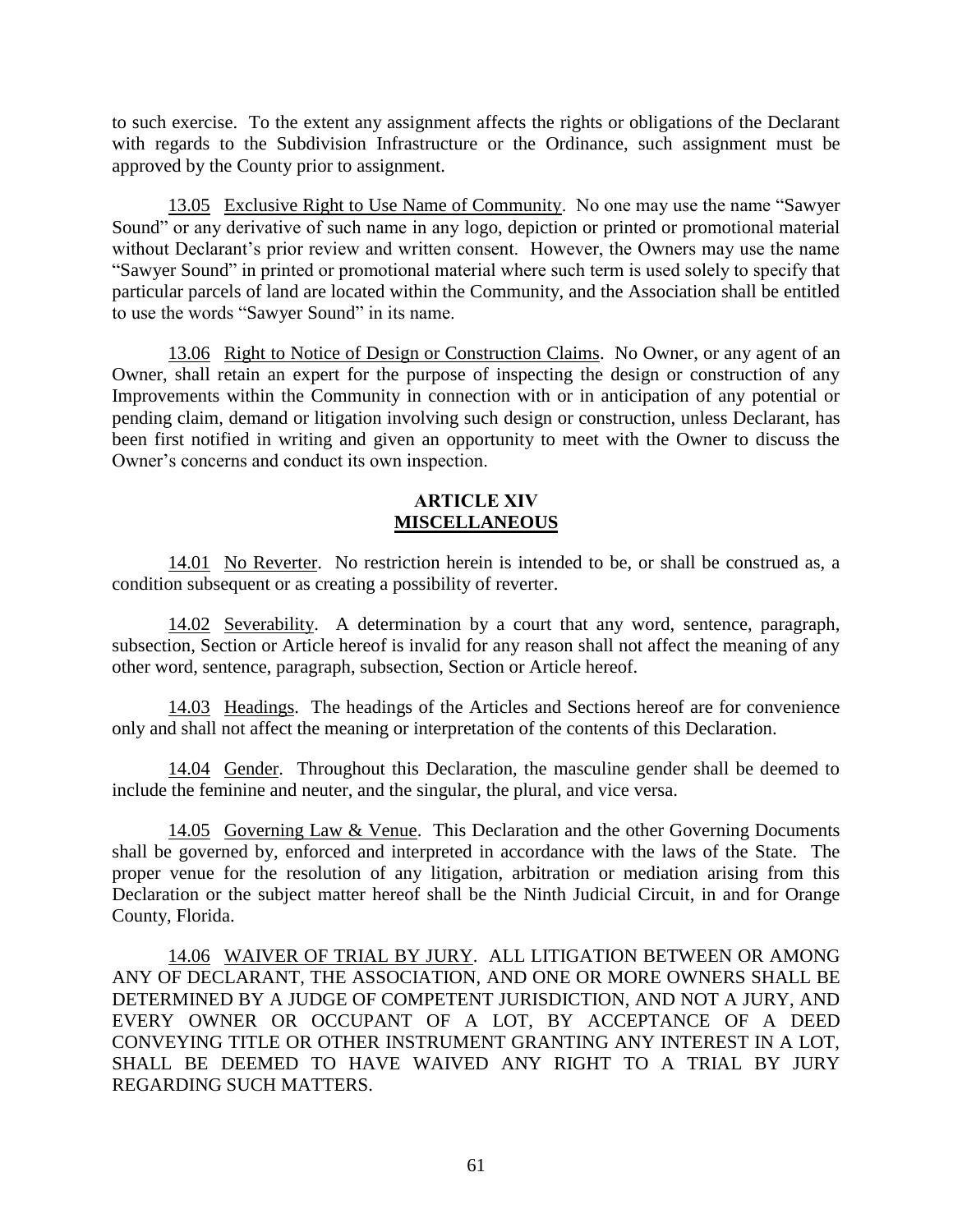14.07 Attorneys' Fees. The prevailing party in any dispute between or among any of Declarant, the Association, and one or more Owners shall be entitled to recover the prevailing party's court costs and reasonable attorneys' fees and disbursements from the non-prevailing party.

14.08 Notices. All amendments, notices, requests, objections, waivers, rejections, agreements, approvals, disclosures or consent of any kind made pursuant to this Declaration, whether made by the Declarant, the Association, the ACC, the Owner, or any other person, shall be in writing. All such writing shall be sufficient only if deposited in the United States Mail, with sufficient postage, and sent to the Lot or the last known address of the person who appears as Owner of the Lot on the records of the Association, if different.

Any written communication transmitted in accordance with this Section shall be deemed received on the third (3rd) day following the day such written notice is deposited in the United States Mail.

14.09 No Liability. Declarant has, using best efforts and all due diligence, prepared and recorded this Declaration so that each and every Owner shall have the right and the power to enforce the terms and provisions of this Declaration against every other Owner. However, in the event that this Declaration is, for any reason whatsoever, unenforceable by an Owner (or any other person) in a court of law or otherwise, Declarant shall have no liability of any kind as a result of such unenforceability, and each and every Owner, by acceptance of a deed conveying a Lot, acknowledges that Declarant shall have no such liability. If a building is constructed by a person or entity other than the Declarant, the Declarant shall have no liability whatsoever for such builder's activities, whether direct or indirect, including, without limitation, marketing or construction of the building or actions of any principal, officer, trustee, partner, agent or subcontractor of such builder.

14.10 Non-Condominium/Non-Cooperative. The Association created pursuant to this Declaration and the Articles of Incorporation of the Association do not, and are not intended to, constitute a condominium association or a cooperative association. The Community is not intended to be condominium property or cooperative property under applicable law, except as otherwise specifically provided in a declaration of condominium or cooperative if executed and recorded by Declarant or by a condominium or cooperative site buyer with Declarant's written approval. This Declaration is not part of the common elements of any condominium or cooperative, unless subjected to a declaration of condominium or cooperative encumbering any such property.

14.11 Priority of Governing Documents. It is the intent of the Declarant that all documents be read in unison; however, in the event of a conflict between a provision of this Declaration and a provision of one of the other Governing Documents, the more restrictive provision shall control. Likewise, the provisions of the Articles of Incorporation shall control over those conflicting provisions of the By-Laws, and the Rules & Regulations; the provisions of the By-Laws shall control over those conflicting provisions of the Rules & Regulations.

14.12 Time is of the Essence. Time shall be of the essence in the performance of each and every obligation imposed by a provision of this Declaration upon an Owner. Notwithstanding the preceding sentence, if the deadline set for such performance falls on a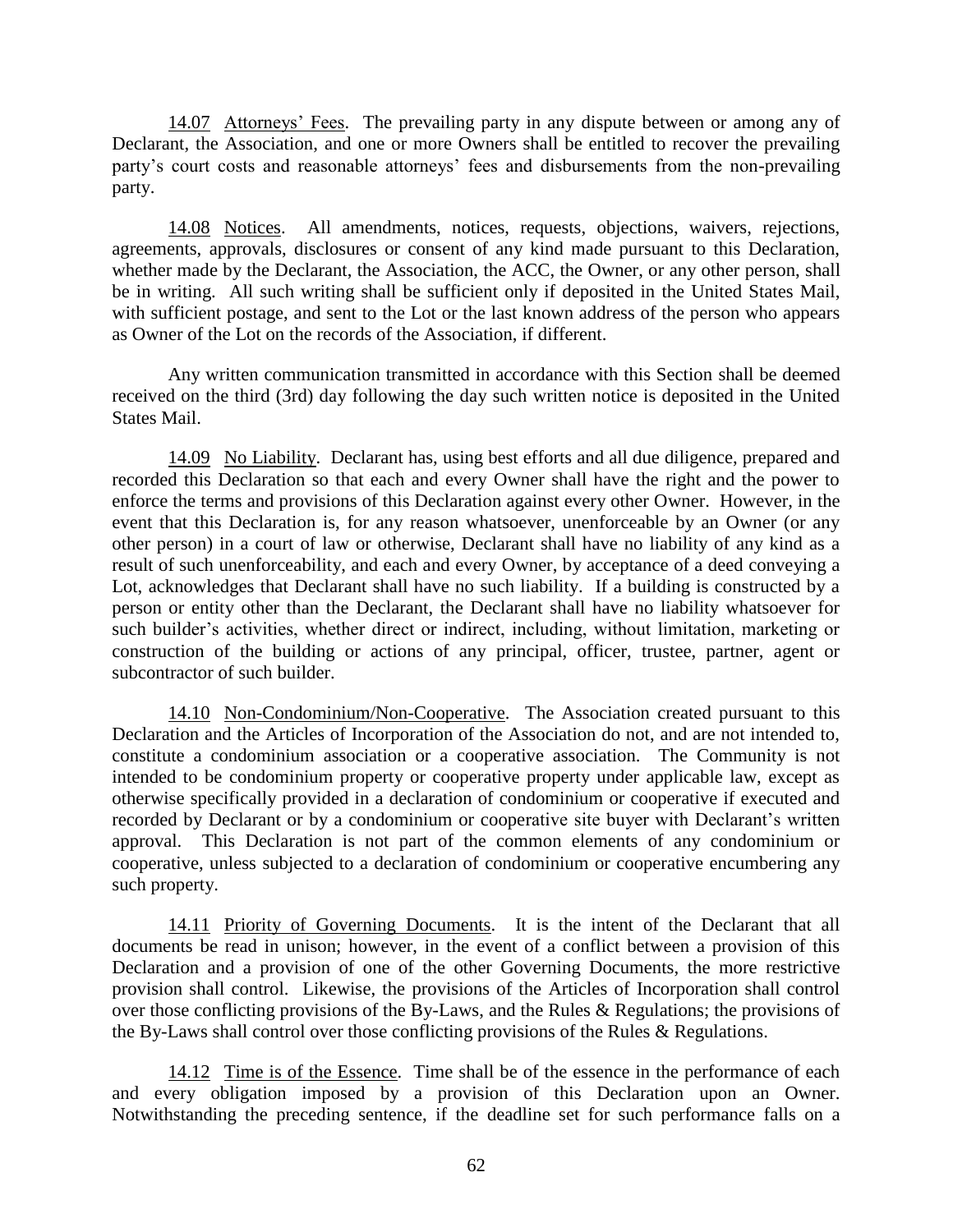Saturday, Sunday or legal holiday recognized by the State, such deadline shall be deemed to have been extended until 5:00 p.m. on the next day that is not a Saturday, Sunday or legal holiday.

14.13 Security. The Association may, but shall not be obligated to, maintain or support, certain activities within the Community designed to make the Community safer than it otherwise might be. Any Person shall not in any way or manner hold Declarant liable or responsible for any violation of this Declaration as it relates to Security. ADDITIONALLY, NEITHER DECLARANT NOR THE ASSOCIATION SHALL MAKE ANY REPRESENTATIONS WHATSOEVER AS TO THE SECURITY OF THE COMMUNITY OR THE EFFECTIVENESS OF ANY MONITORING SYSTEM OR SECURITY SERVICE. ALL OWNERS AND OCCUPANTS AGREE TO HOLD DECLARANT AND THE ASSOCIATION HARMLESS FOR, FROM AND AGAINST ANY LOSS OR CLAIM ARISING FROM, RELATED TO, OR IN ANY WAY CONNECTED WITH THE OCCURRENCE OF ANY CRIME OR OTHER ACT. NEITHER THE ASSOCIATION, THE DECLARANT, NOR ANY SUCCESSOR OR ASSIGN OF DECLARANT SHALL IN ANY WAY BE CONSIDERED INSURERS OR GUARANTORS OF SECURITY WITHIN THE COMMUNITY. NEITHER THE ASSOCIATION, THE DECLARANT, NOR ANY SUCCESSOR OR ASSIGN OF DECLARANT SHALL BE HELD LIABLE FOR ANY LOSS OR DAMAGE BY REASON OF FAILURE TO PROVIDE ADEQUATE SECURITY OR INEFFECTIVENESS OF SECURITY MEASURES UNDERTAKEN. ALL MEMBERS, OWNERS AND OTHER OCCUPANTS OF ANY RESIDENCE OR OTHER STRUCTURE UPON A LOT OR ANY PORTION THEREOF, TENANTS, GUESTS AND INVITEES OF ANY OWNER, AS APPLICABLE, ACKNOWLEDGE THAT THE ASSOCIATION AND ITS BOARD OF DIRECTORS, DECLARANT, OR ANY SUCCESSOR DECLARANT AND THE ACC DO NOT REPRESENT OR WARRANT THAT ANY FIRE PROTECTION SYSTEM, BURGLAR ALARM SYSTEM OR OTHER SECURITY SYSTEM, IF ANY, DESIGNED BY OR INSTALLED ACCORDING TO GUIDELINES ESTABLISHED BY THE DECLARANT OR THE ACC MAY NOT BE COMPROMISED OR CIRCUMVENTED, THAT ANY FIRE PROTECTION OR BURGLAR ALARM SYSTEMS OR OTHER SECURITY SYSTEMS WILL PREVENT LOSS BY FIRE, SMOKE, BURGLARY, THEFT, HOLD-UP, OR OTHERWISE, NOR THAT FIRE PROTECTION OR BURGLAR ALARM SYSTEMS OR OTHER SECURITY SYSTEMS WILL IN ALL CASES PROVIDE THE DETECTION OR PROTECTION FOR WHICH THE SYSTEM IS DESIGNED OR INTENDED. EACH MEMBER, OWNER AND OCCUPANT OF ANY LOT OR ANY PORTION THEREOF OR INTEREST THEREIN OR RESIDENCE OR OTHER STRUCTURE THEREON, AND EACH TENANT, GUEST AND INVITEE OF AN OWNER, AS APPLICABLE, ACKNOWLEDGES AND UNDERSTANDS THAT THE ASSOCIATION, ITS BOARD OF DIRECTORS AND THE COMMITTEES THEREOF, DECLARANT, OR ANY SUCCESSOR DECLARANT ARE NOT INSURERS AND THAT EACH OWNER AND OCCUPANT OF ANY LOT OR ANY PORTION THEREOF OR INTEREST THEREIN OR RESIDENCE OR OTHER STRUCTURE THEREON AND EACH TENANT, GUEST AND INVITEE OF ANY OWNER ASSUMES ALL RISKS FOR LOSS OR DAMAGE TO PERSONS, TO RESIDENCE, TO STRUCTURE AND TO LOT AND TO ALL IMPROVEMENTS THEREON AND ALL CONTENTS THEREIN AND FURTHER ACKNOWLEDGES THAT THE ASSOCIATION, ITS BOARD OF DIRECTORS AND THE ACC, AND ANY OTHER COMMITTEES THEREOF, DECLARANT, OR ANY SUCCESSOR DECLARANT HAVE MADE NO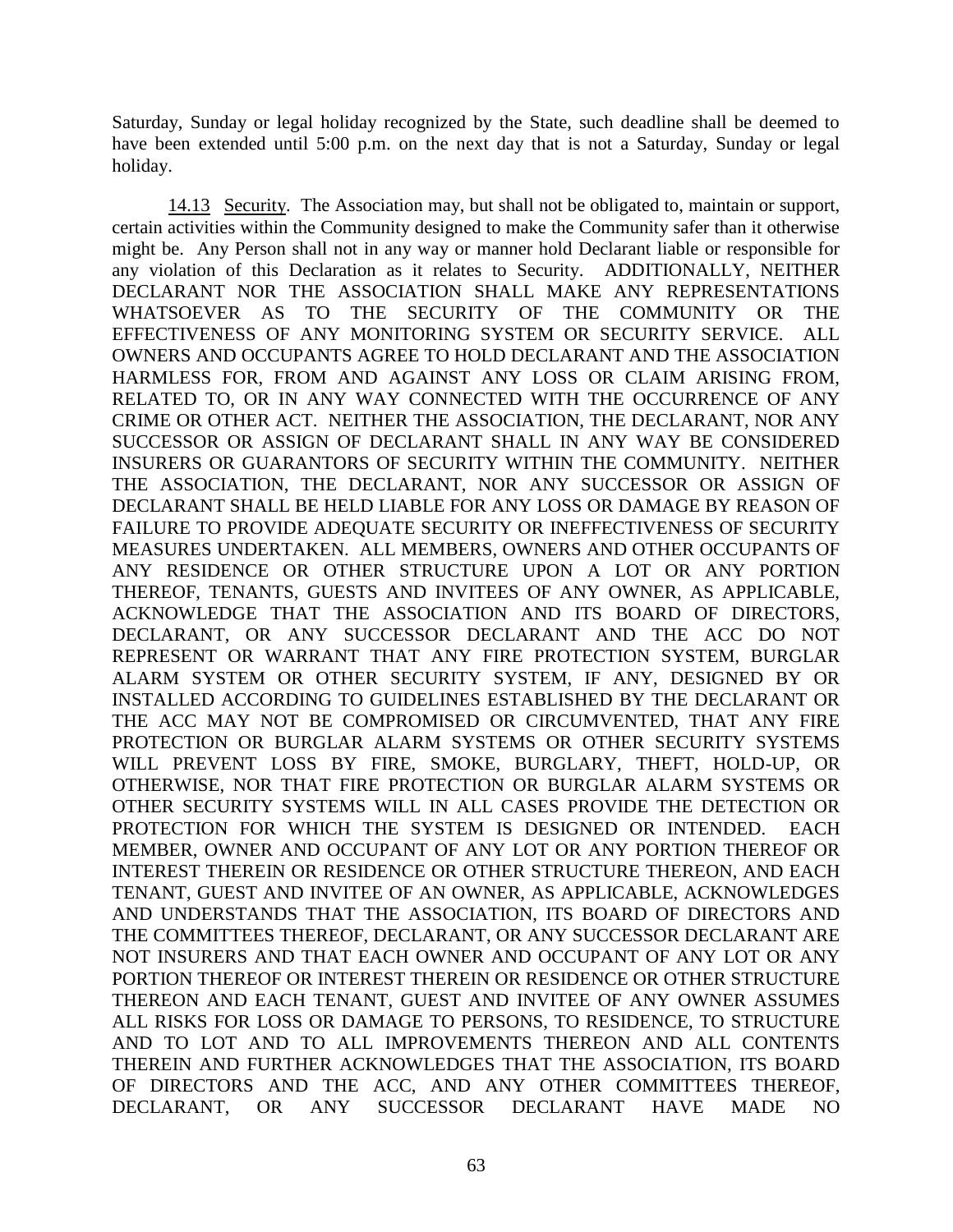REPRESENTATIONS OR WARRANTIES NOR HAS ANY OWNER, OCCUPANT, TENANT, GUEST OR INVITEE RELIED UPON ANY REPRESENTATIONS OR WARRANTIES, EXPRESSED OR IMPLIED, INCLUDING ANY WARRANTY OF MERCHANTABILITY OR FITNESS FOR ANY PARTICULAR PURPOSE, RELATIVE TO ANY FIRE AND/OR BURGLAR ALARM SYSTEMS OR OTHER SECURITY SYSTEMS RECOMMENDED OR INSTALLED OR ANY SECURITY MEASURES UNDERTAKEN WITHIN THE COMMUNITY.

14.14 Mold Prevention Measures. Each Owner, by acceptance of a deed conveying feesimple title to a Lot, or of any other instrument transferring an ownership interest in a Lot, acknowledges that South Florida is a warm and humid sub-tropical environment in which mold and mildew are commonly occurring natural phenomena. In recognition of the potential for damage to property and injury to the health of Persons arising from mold and mildew, the Association is authorized to adopt Rules and Regulations that impose further restrictions on the use of the Common Areas and impose further affirmative obligations on the Owners to inhibit the growth of mold and mildew, including, but not limited to, prescribing the minimum and maximum air-conditioned or heated temperatures that Owners may not exceed within their Residences in order to minimize the condensation of moisture within the insulation, the gypsum drywall, and the heating, ventilation and air-conditioning ductwork of a Residence or other Structure.

14.15 PROPERTY TAXES. NO OWNER SHOULD RELY ON THE CURRENT PROPERTY TAXES OF THE LOT AS THE AMOUNT OF PROPERTY TAXES THAT THE OWNER MAY BE OBLIGATED TO PAY IN THE YEAR SUBSEQUENT TO PURCHASE. A CHANGE OF OWNERSHIP OR PROPERTY IMPROVEMENTS TRIGGERS RE-ASSESSMENTS OF THE PROPERTY THAT COULD RESULT IN HIGHER PROPERTY TAXES. IF YOU HAVE ANY QUESTIONS CONCERNING VALUATION, CONTACT THE COUNTY PROPERTY APPRAISER'S OFFICE FOR INFORMATION.

### **ARTICLE XV MORTGAGEE PROVISIONS**

The following provisions are for the benefit of the holders, insurers, and guarantors of first priority Mortgages that encumber one or more Lots within the Community. Notwithstanding any other provisions of this Declaration or the By-Laws, the provisions of this Article shall govern the rights of such holders, insurers, and guarantors of first-priority Mortgages.

15.01 Notices of Action. Any institutional holder, insurer, or guarantor of a firstpriority Mortgage, that delivers to the Association a written request stating the name and address of such holder, insurer, or guarantor, and the street address of the Lot that its Mortgage encumbers, shall qualify as an "Eligible Holder" under this Section. The Association shall provide timely notice to each Eligible Holder of the following occurrences:

(a) Any taking or condemnation, or conveyance in lieu thereof, that affects a material portion of the Common Area, or that affects any Lot encumbered by a first-priority Mortgage held, insured, or guaranteed by such Eligible Holder;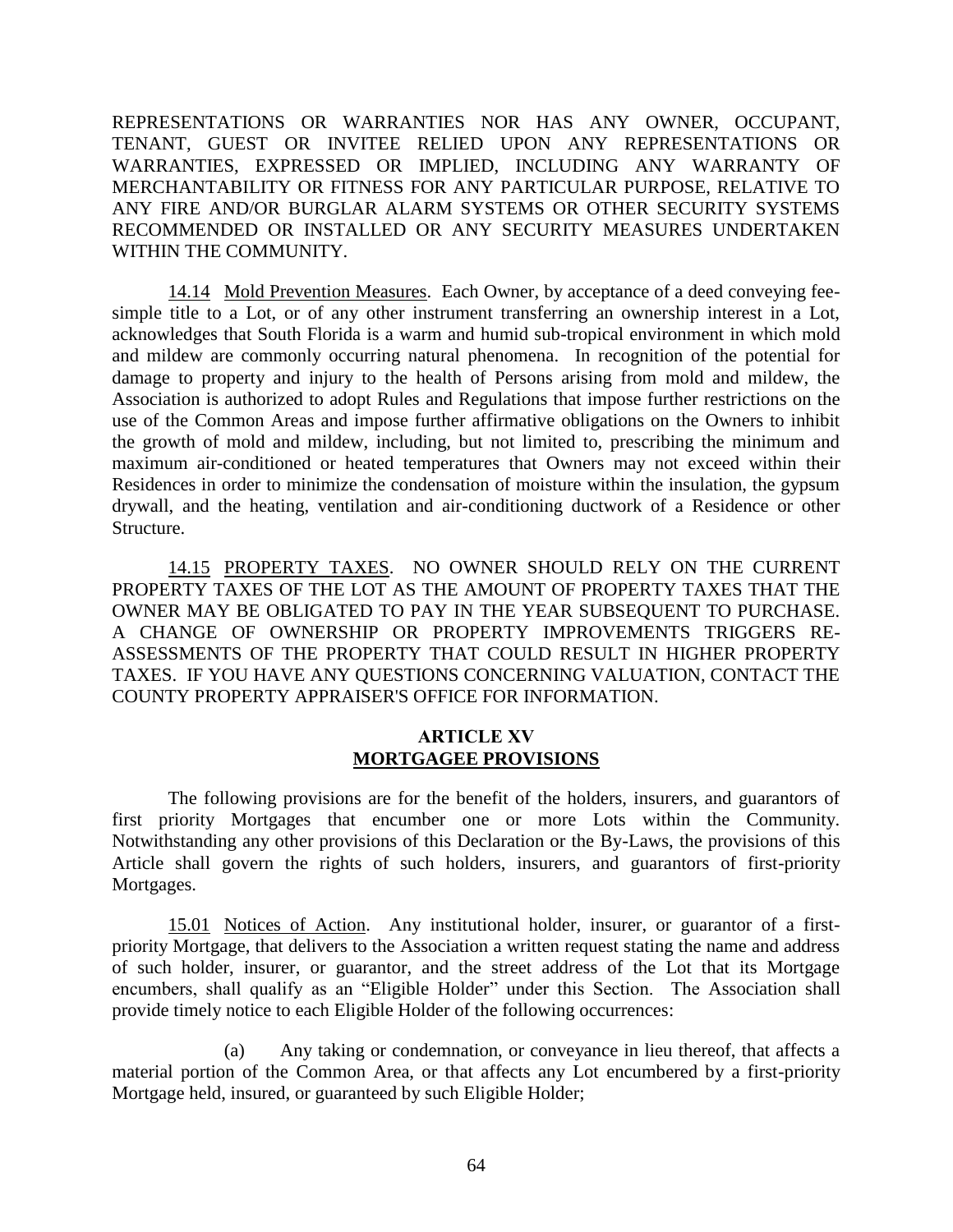(b) Any casualty loss that affects a material portion of the Common Area, or that affects any Lot encumbered by a first-priority Mortgage held, insured, or guaranteed by such Eligible Holder;

(c) Any delinquency of sixty (60) or more Days in the payment of Assessments or other charges against a Lot encumbered by the first-priority Mortgage held, insured or guaranteed by such Eligible Holder;

(d) Any non-monetary violation of the Governing Documents regarding a Lot encumbered by the first-priority Mortgage held, insured or guaranteed by such Eligible Holder, or regarding the Owner or Occupant of such Lot or Residence or other Structure, that is not cured within sixty (60) days after delivery of notice thereof to the Owner of such Lot; or

(e) Any lapse, cancellation, or material modification of any insurance policy maintained by the Association.

15.02 Other Provisions for First-Priority Lien Holders. To the extent not inconsistent with applicable laws of the State:

(a) Any restoration, repair or replacement of the Common Area, or the Improvements constructed or installed thereon, after a partial taking, condemnation, conveyance in lieu thereof, or damage due to an insurable hazard shall be performed substantially in accordance with this Declaration and the original plans and specifications, unless the approval is obtained of the Eligible Holders of first-priority Mortgages encumbering Lots to which at least fifty percent (50%) of the votes of Lots encumbered by the first-priority Mortgages held by such Eligible Holders are allocated.

(b) Any election to terminate the Association after the substantial destruction of the Improvements constructed or installed within the Common Area, or a substantial taking, condemnation, or conveyance in lieu thereof, of the Common Area shall require the approval of the Eligible Holders of first-priority Mortgages on Lots to which at least fifty percent (50%) of the votes of Lots encumbered by the first-priority Mortgages held by such Eligible Holders are allocated.

15.03 Amendments to Documents. The following provisions apply to amendments to the Governing Documents.

(a) The consent of at least a Majority of the Class "A" votes, and of the Declarant during the Development Period and the approval of the Eligible Holders of firstpriority Mortgages on Lots to which at least sixty-seven percent (67%) of the votes of Lots encumbered by a Mortgage, shall be required to terminate the Association.

(b) The consent of at least a Majority of the Class "A" votes, and of the Declarant, during the Development Period and the approval of Eligible Holders of first-priority Mortgages encumbering Lots to which more than fifty percent (50%) of the votes of Lots subject to a Mortgage appertain, shall be required to materially amend any provisions of the Declaration, the Articles of Incorporation, the By-Laws or to add any material provisions thereto which establish, provide for, govern, or regulate any of the following: (i) voting rights and procedures;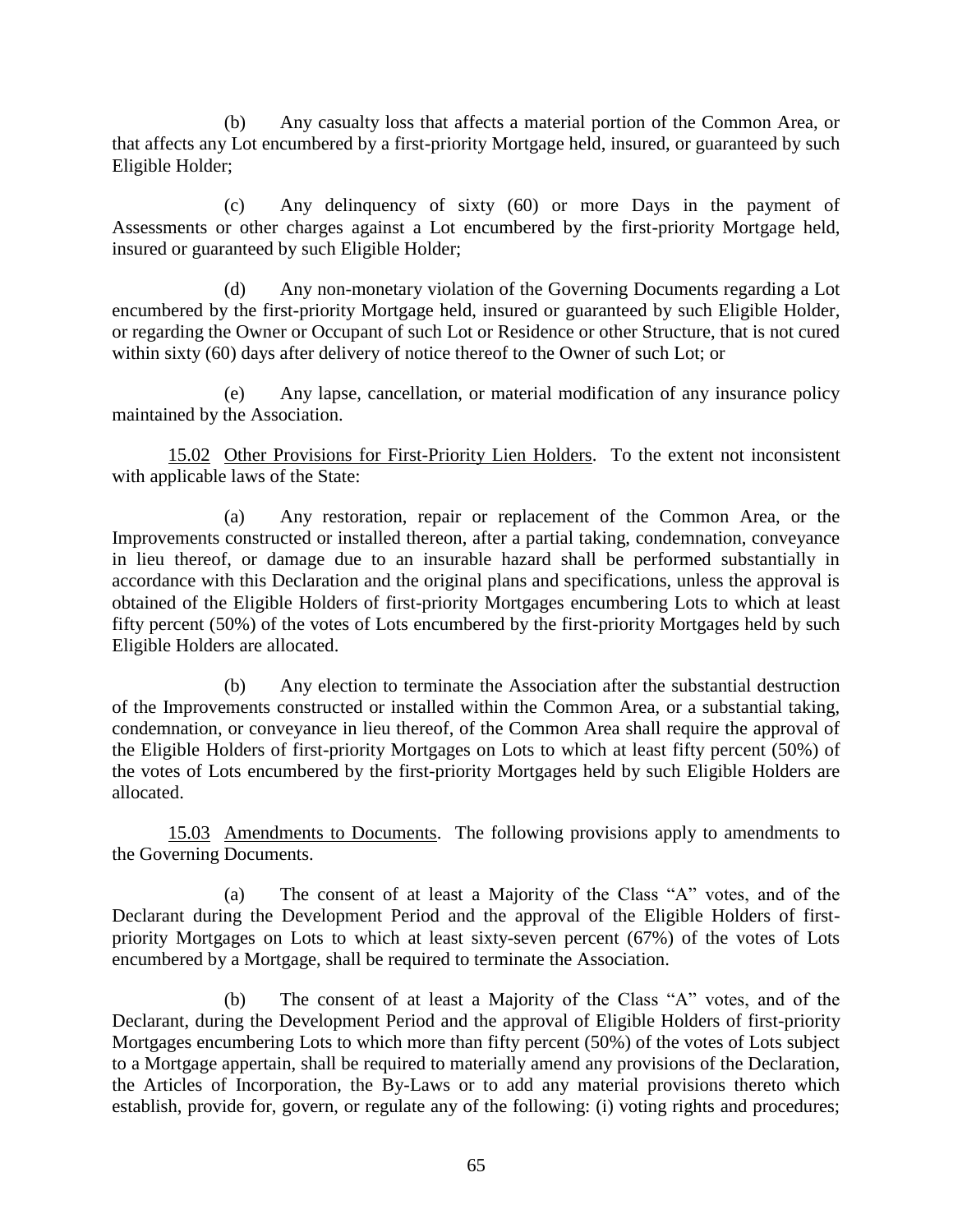(ii) Assessments, liens for Assessments, or the subordination of such liens; (iii) reserves for the maintenance, repair, and replacement of the Common Area and Improvements constructed or installed thereon; (iv) insurance or fidelity bonds; (v) rights to use the Common Area; (vi) responsibility for maintenance and repair of the Common Area; (vii) expansion or contraction of the Community or the addition, annexation, or withdrawal of land to or from the jurisdiction of the Association; (viii) boundaries of any Lot; (ix) leasing of Lots; (x) imposition of any right of first refusal or similar restriction of the right of any Owner to sell, convey, or otherwise transfer such Owner's Lot; (xi) establishment of self-management by the Association where professional management has been required by an Eligible Holder; or (xii) any provisions included in the Governing Documents which are for the express benefit of holders, guarantors, or insurers of first-priority Mortgages encumbering the Lots.

(c) Any amendments to the Declaration shall comply with the Ordinance and to the extent an amendment would affect the requirements under the Ordinance, the amendment would require approval by the County.

15.04 No Priority to Condemnation or Insurance Proceeds. No provision of this Declaration or in any of the other Governing Documents provides, or shall be construed as providing, any Owner, or other Person, with priority over any rights of the first-priority Mortgagee of any Lot in the case of a distribution to such Owner of insurance proceeds from a casualty regarding the Improvements constructed or installed within the Common Area, or a distribution of the proceeds from a taking, condemnation, or deed in lieu thereof, of all or any portion of the Common Area.

15.05 Notice to Association. Upon receipt of a request from the Association, each Owner shall provide the name and address of the holder of any Mortgage encumbering such Owner's Lot.

15.06 Failure of Mortgagee to Respond. Any Mortgagee who receives a written request from the Association to respond or consent to any action shall be deemed to have approved such action if the Association does not receive a written response from the Mortgagee within fifteen (15) days after the date of the Association's request, provided such request is delivered to the Mortgagee by certified or registered U.S. mail, return receipt requested, in accordance with Section 14.08 ("Notices").

15.07 Construction of Article XV. Nothing contained in this Article shall be construed to reduce the percentage vote that must otherwise be obtained under this Declaration, the Articles of Incorporation, the By-Laws, or applicable law for any of the acts set forth in this Article XV.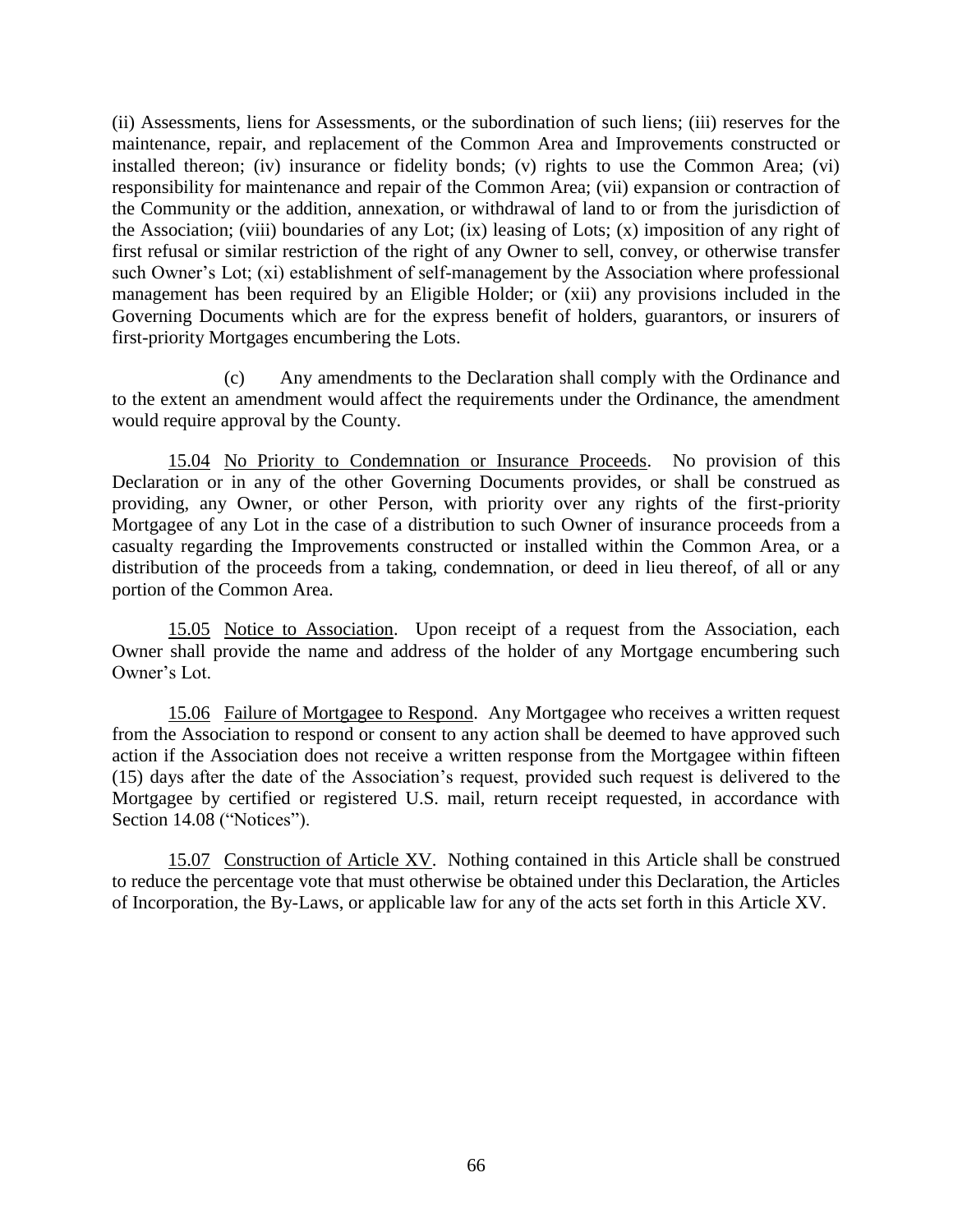**IN WITNESS WHEREOF,** the Declarant and the Initial Land Owner have caused this Declaration to be executed, all on the day and year first above written.

## **DECLARANT:**

# **SAWYER SOUND PARTNERS, LLC**

| $\mathbf{By:}$ |  |  |
|----------------|--|--|
| Name:          |  |  |
| Its:           |  |  |

# **INITIAL LAND OWNER:**

# **PHOENICIA DEVELOPMENT, LLC**

| $\rm\,By:$ |  |  |
|------------|--|--|
| Name:      |  |  |
| Its:       |  |  |

# **ASSOCIATION:**

**SAWYER SOUND HOMEOWNERS ASSOCIATION, INC.** 

| By:   |  |  |
|-------|--|--|
| Name: |  |  |
| lts:  |  |  |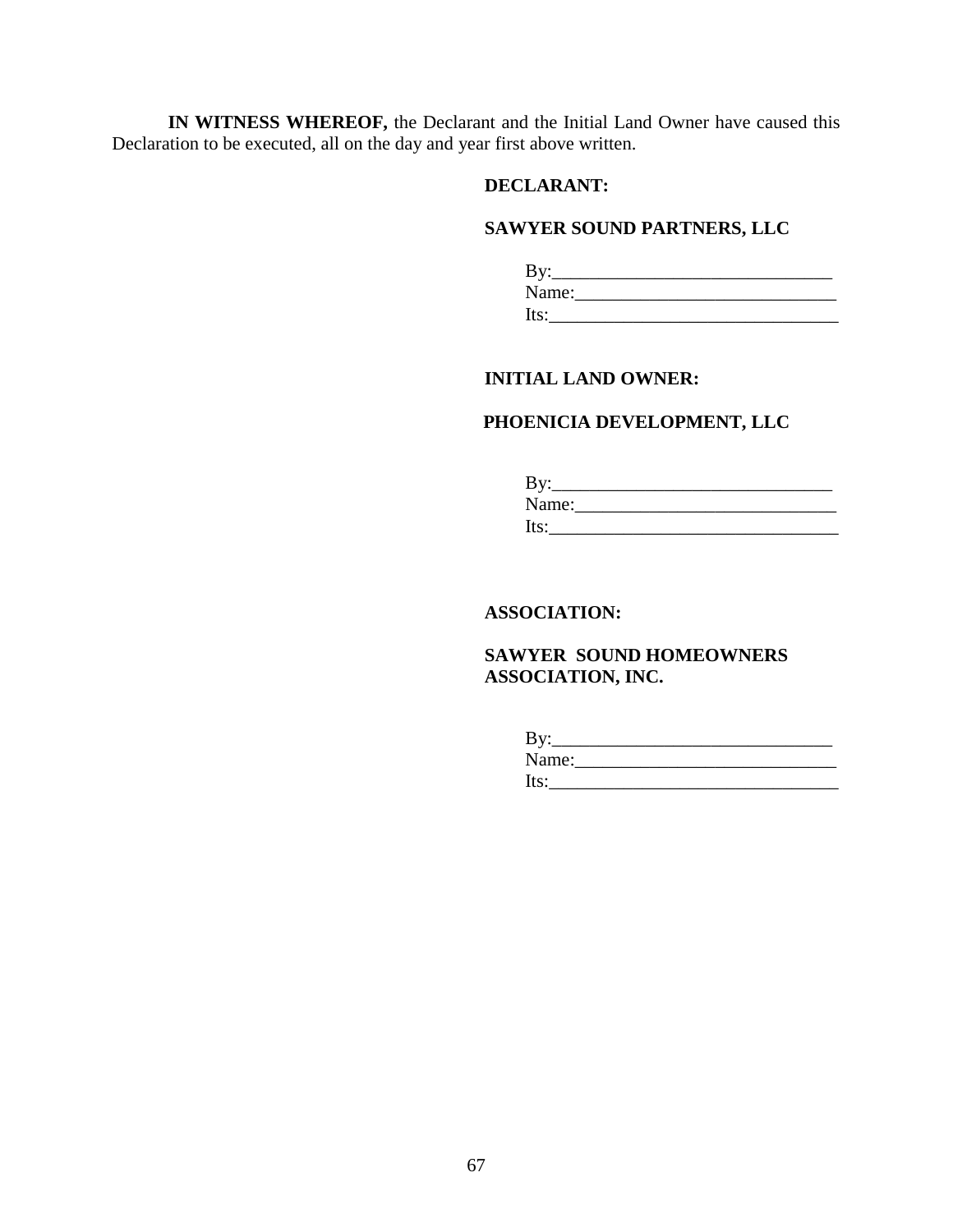STATE OF FLORIDA (1) ) SS: COUNTY OF ORANGE  $\qquad$  )

I HEREBY CERTIFY that on this day personally appeared before me, an officer duly authorized to take acknowledgments, \_\_\_\_\_\_\_\_\_\_\_\_\_\_\_\_\_, as \_\_\_\_\_\_\_\_\_\_\_\_\_\_\_\_\_\_\_ of Sawyer Sound Partners, LLC, a Florida limited liability company, to me known to be the person who signed the foregoing instrument as \_\_\_\_\_\_\_\_\_\_\_, and he acknowledged that the execution thereof was his free act and deed as \_\_\_\_\_\_\_\_\_\_\_\_\_\_\_\_\_\_\_\_\_\_\_\_\_\_\_\_\_ for the uses and purposes therein expressed and that the said instrument is the act and deed of said limited liability company. He is personally known to me and did not take an oath.

WITNESS my hand and official seal in the County and State last aforesaid this  $\_\_$  day of \_\_\_\_\_\_\_\_\_\_\_\_\_\_\_\_\_\_\_\_, 2015.

> Name: Notary Public, State of Florida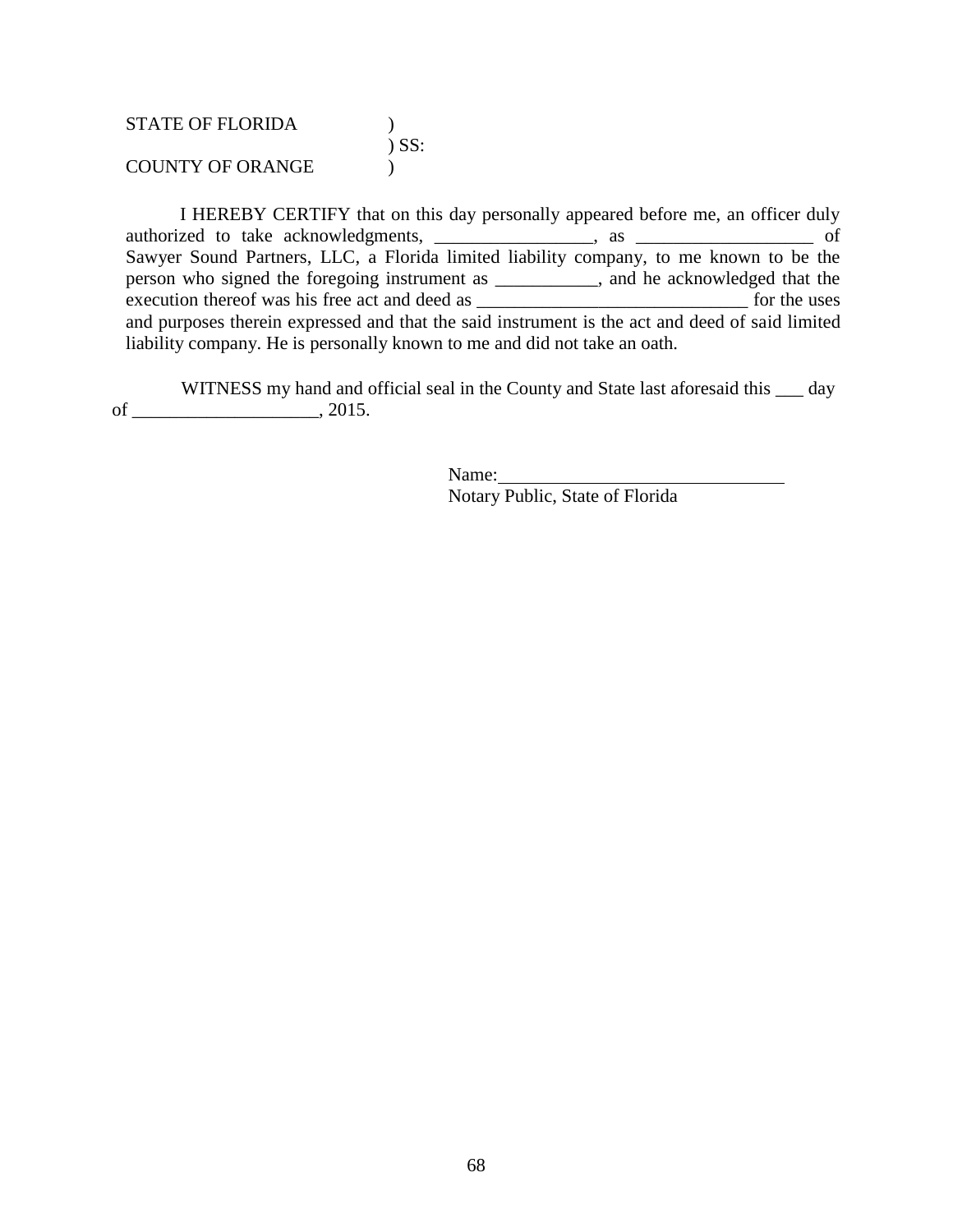| <b>STATE OF FLORIDA</b> |            |
|-------------------------|------------|
|                         | $\sum$ SS: |
| <b>COUNTY OF ORANGE</b> |            |

 I HEREBY CERTIFY that on this day personally appeared before me, an officer duly authorized to take acknowledgements,  $\qquad \qquad \text{as}$ \_\_\_\_\_\_\_\_\_\_\_\_\_\_\_\_\_\_\_\_\_\_\_ of Phoenicia Development, LLC, a Florida limited liability company, to me known to be the person who signed the foregoing instrument as **EXECUTE:** and he acknowledged that the execution thereof was his free act and deed as  $\Box$  for the uses and purposes therein expressed and that the said instrument is the act and deed of said limited liability company. He is personally known to me and did not take an oath.

 WITNESS my hand and seal in the County and State last aforesaid this \_\_\_ day of \_\_\_\_\_\_\_\_\_\_\_\_\_\_\_\_\_, 2015.

STATE OF FLORIDA ) ) SS: COUNTY OF ORANGE )

I HEREBY CERTIFY that on this day personally appeared before me, an officer duly authorized to take acknowledgments, \_\_\_\_\_\_\_\_\_\_\_\_\_\_\_\_, the President of Sawyer Sound Homeowners Association, Inc., a Florida not-for-profit corporation, on behalf of the corporation, to me known to be the person who signed the foregoing instrument as such officer, and he acknowledged that the execution thereof was his free act and deed as such officer for the uses and purposes therein expressed and that the said instrument is the act and deed of said corporation. He is personally known to me and did not take an oath.

WITNESS my hand and official seal in the County and State last aforesaid this day of \_\_\_\_\_\_\_\_\_\_\_\_\_\_, 2015.

Name:

Notary Public, State of Florida